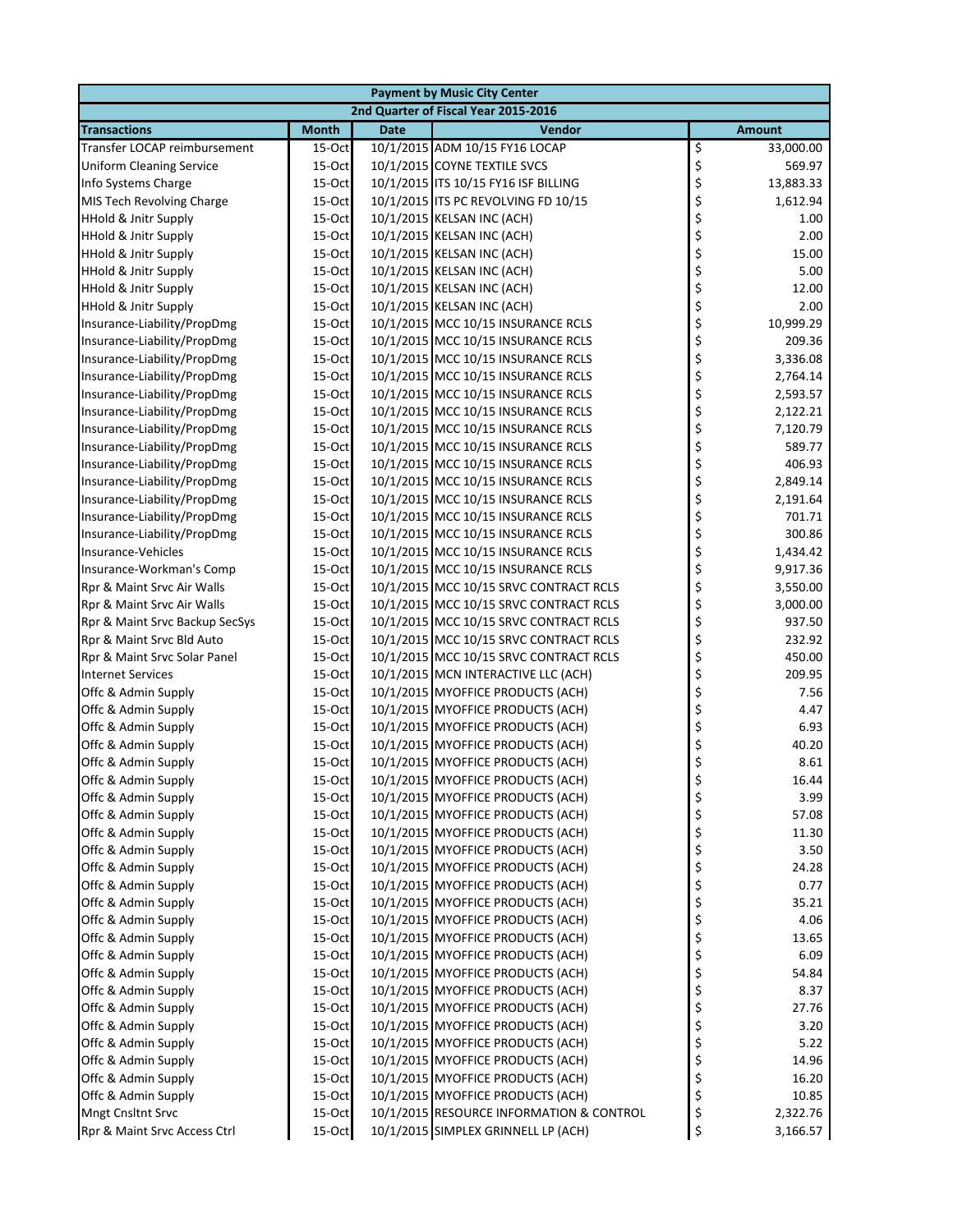| <b>Payment by Music City Center</b> |              |             |                                          |                |  |  |
|-------------------------------------|--------------|-------------|------------------------------------------|----------------|--|--|
|                                     |              |             | 2nd Quarter of Fiscal Year 2015-2016     |                |  |  |
| <b>Transactions</b>                 | <b>Month</b> | <b>Date</b> | Vendor                                   | <b>Amount</b>  |  |  |
| Rpr & Maint Srvc CCTV               | 15-Oct       |             | 10/1/2015 SIMPLEX GRINNELL LP (ACH)      | \$<br>4,250.00 |  |  |
| Insurance-Unemployment Comp         | 15-Oct       |             | 10/1/2015 TN DEPT OF LABOR/WORKFORCE DEV | \$<br>1,627.45 |  |  |
| <b>HVAC Supply</b>                  | 15-Oct       |             | 10/1/2015 TN ELECTRIC MOTOR CO (ACH)     | \$<br>1,195.28 |  |  |
| <b>HVAC Supply</b>                  | 15-Oct       |             | 10/1/2015 TN ELECTRIC MOTOR CO (ACH)     | \$<br>635.34   |  |  |
| <b>HHold &amp; Jnitr Supply</b>     | 15-Oct       |             | 10/2/2015 AMERICAN PAPER & TWINE CO (ACH | \$<br>562.50   |  |  |
| <b>HHold &amp; Jnitr Supply</b>     | 15-Oct       |             | 10/2/2015 AMERICAN PAPER & TWINE CO (ACH | \$<br>925.50   |  |  |
| <b>HHold &amp; Jnitr Supply</b>     | 15-Oct       |             | 10/2/2015 AMERICAN PAPER & TWINE CO (ACH | \$<br>387.50   |  |  |
| <b>Auto Supply</b>                  | $15$ -Oct    |             | 10/2/2015 GATEWAY TIRE & SERVICE         | \$<br>(126.70) |  |  |
| <b>Electrical Supply</b>            | 15-Oct       |             | 10/2/2015 WILLIAMS WHOLESALE SUPPLY OF N | \$<br>748.25   |  |  |
| Other Rpr & Maint Srvc              | 15-Oct       |             | 10/4/2015 WIRELESS PLUS INC (ACH)        | \$<br>568.00   |  |  |
| Offc & Admin Supply                 | 15-Oct       |             | 10/5/2015 FIRST TN BANK (ACH) / ATTN DRE | \$<br>40.65    |  |  |
| <b>HVAC Supply-Filter</b>           | 15-Oct       |             | 10/5/2015 LLOVET FILTRATION CO           | \$<br>306.00   |  |  |
| <b>HVAC Supply-Filter</b>           | 15-Oct       |             | 10/5/2015 LLOVET FILTRATION CO           | \$<br>280.00   |  |  |
| <b>HVAC Supply-Filter</b>           | 15-Oct       |             | 10/5/2015 LLOVET FILTRATION CO           | \$<br>542.00   |  |  |
| <b>HVAC Supply-Filter</b>           | 15-Oct       |             | 10/5/2015 LLOVET FILTRATION CO           | \$<br>845.00   |  |  |
| <b>HVAC Supply-Filter</b>           | 15-Oct       |             | 10/5/2015 LLOVET FILTRATION CO           | \$<br>388.50   |  |  |
| <b>HVAC Supply-Filter</b>           | $15$ -Oct    |             | 10/5/2015 LLOVET FILTRATION CO           | \$<br>1,113.00 |  |  |
| <b>HVAC Supply-Filter</b>           | 15-Oct       |             | 10/5/2015 LLOVET FILTRATION CO           | \$<br>308.00   |  |  |
| Offc & Admin Supply                 | 15-Oct       |             | 10/5/2015 MYOFFICE PRODUCTS (ACH)        | \$<br>5.08     |  |  |
| Offc & Admin Supply                 | 15-Oct       |             | 10/5/2015 MYOFFICE PRODUCTS (ACH)        | \$<br>10.88    |  |  |
| Offc & Admin Supply                 | 15-Oct       |             | 10/5/2015 MYOFFICE PRODUCTS (ACH)        | \$<br>4.10     |  |  |
| Offc & Admin Supply                 | 15-Oct       |             | 10/5/2015 MYOFFICE PRODUCTS (ACH)        | \$<br>2.32     |  |  |
| Offc & Admin Supply                 | 15-Oct       |             | 10/5/2015 MYOFFICE PRODUCTS (ACH)        | \$<br>4.20     |  |  |
| Offc & Admin Supply                 | 15-Oct       |             | 10/5/2015 MYOFFICE PRODUCTS (ACH)        | \$<br>11.08    |  |  |
| Offc & Admin Supply                 | $15$ -Oct    |             | 10/5/2015 MYOFFICE PRODUCTS (ACH)        | \$<br>35.97    |  |  |
| Offc & Admin Supply                 | 15-Oct       |             | 10/5/2015 MYOFFICE PRODUCTS (ACH)        | \$<br>27.00    |  |  |
| Offc & Admin Supply                 | 15-Oct       |             | 10/5/2015 MYOFFICE PRODUCTS (ACH)        | \$<br>11.60    |  |  |
| Offc & Admin Supply                 | 15-Oct       |             | 10/5/2015 MYOFFICE PRODUCTS (ACH)        | \$<br>2.70     |  |  |
| Offc & Admin Supply                 | 15-Oct       |             | 10/5/2015 MYOFFICE PRODUCTS (ACH)        | \$<br>6.52     |  |  |
| Offc & Admin Supply                 | 15-Oct       |             | 10/5/2015 MYOFFICE PRODUCTS (ACH)        | \$<br>10.50    |  |  |
| Offc & Admin Supply                 | 15-Oct       |             | 10/5/2015 MYOFFICE PRODUCTS (ACH)        | \$<br>7.36     |  |  |
| <b>Paint Supply</b>                 | 15-Oct       |             | 10/5/2015 SHERWIN WILLIAMS CO INDUSTRIAL | \$<br>29.70    |  |  |
| <b>HHold &amp; Jnitr Supply</b>     | $15$ -Oct    |             | 10/6/2015 AMERICAN PAPER & TWINE CO (ACH | \$<br>69.12    |  |  |
| Safety Supply                       | 15-Oct       |             | 10/6/2015 AMERICAN PAPER & TWINE CO (ACH | \$<br>1,391.60 |  |  |
| <b>Electrical Supply-Lamps</b>      | 15-Oct       |             | 10/6/2015 ENERGY & LIGHTING SOL / ATTIC  | \$<br>7,000.00 |  |  |
| Repair & Maint Supply               | 15-Oct       |             | 10/6/2015 JOHNSON CNTRLS INC(TN/NC)(P#)( | \$<br>331.00   |  |  |
| Repair & Maint Supply               | 15-Oct       |             | 10/6/2015 JOHNSON CNTRLS INC(TN/NC)(P#)( | 398.84         |  |  |
| Offc & Admin Supply                 | 15-Oct       |             | 10/6/2015 MYOFFICE PRODUCTS (ACH)        | \$<br>37.20    |  |  |
| Signs                               | $15$ -Oct    |             | 10/7/2015 JARVIS AWARD SIGN & FLAG CO (A | \$<br>270.00   |  |  |
| <b>Signs</b>                        | $15$ -Oct    |             | 10/7/2015 JARVIS AWARD SIGN & FLAG CO (A | \$<br>510.00   |  |  |
| <b>Signs</b>                        | $15$ -Oct    |             | 10/7/2015 JARVIS AWARD SIGN & FLAG CO (A | \$<br>296.00   |  |  |
| <b>Merchant Fees</b>                | $15$ -Oct    |             | 10/8/2015 7100 MCC CC Cash Receipt       | \$<br>(21.85)  |  |  |
| <b>Merchant Fees</b>                | 15-Oct       |             | 10/8/2015 7100 MCC CC Cash Receipt       | \$<br>(5.98)   |  |  |
| <b>Merchant Fees</b>                | 15-Oct       |             | 10/8/2015 7100 MCC CC Cash Receipt       | \$<br>(5.52)   |  |  |
| Rent Storage/Safety Box             | 15-Oct       |             | 10/8/2015 CONTRACT CARPETS SALES CO      | \$<br>523.60   |  |  |
| Rpr & Maint Srvc Green Roof         | 15-Oct       |             | 10/8/2015 GREENRISE TECHNOLOGIES (ACH)   | \$<br>4,931.30 |  |  |
| Rpr & Maint Srvc HVAC               | 15-Oct       |             | 10/8/2015 JOHNSON CONTROLS INC/CARDKEY ( | \$<br>3,313.25 |  |  |
| <b>Medical Services</b>             | $15$ -Oct    |             | 10/8/2015 MED STAR MEDICAL STAFFING INC  | \$<br>1,254.00 |  |  |
| Rpr & Maint Srvc Janus              | $15$ -Oct    |             | 10/8/2015 MORROW TECHNOLOGIES CORP (ACH) | \$<br>2,130.00 |  |  |
| <b>Membership Dues</b>              | $15$ -Oct    |             | 10/8/2015 ROTARY CLUB OF NASHVILLE       | \$<br>300.00   |  |  |
| Cafe Plan Pre-Tax Savings           | $15$ -Oct    |             | 10/9/2015 Actual Burden Journal Entries  | \$<br>105.46   |  |  |
| Cafe Plan Pre-Tax Savings           | 15-Oct       |             | 10/9/2015 Actual Burden Journal Entries  | \$<br>32.88    |  |  |
| Cafe Plan Pre-Tax Savings           | 15-Oct       |             | 10/9/2015 Actual Burden Journal Entries  | \$<br>137.04   |  |  |
| Cafe Plan Pre-Tax Savings           | $15$ -Oct    |             | 10/9/2015 Actual Burden Journal Entries  | \$<br>299.15   |  |  |
| Cafe Plan Pre-Tax Savings           | 15-Oct       |             | 10/9/2015 Actual Burden Journal Entries  | \$<br>22.54    |  |  |
| Cafe Plan Pre-Tax Savings           | 15-Oct       |             | 10/9/2015 Actual Burden Journal Entries  | \$<br>25.76    |  |  |
| Cafe Plan Pre-Tax Savings           | 15-Oct       |             | 10/9/2015 Actual Burden Journal Entries  | \$<br>22.36    |  |  |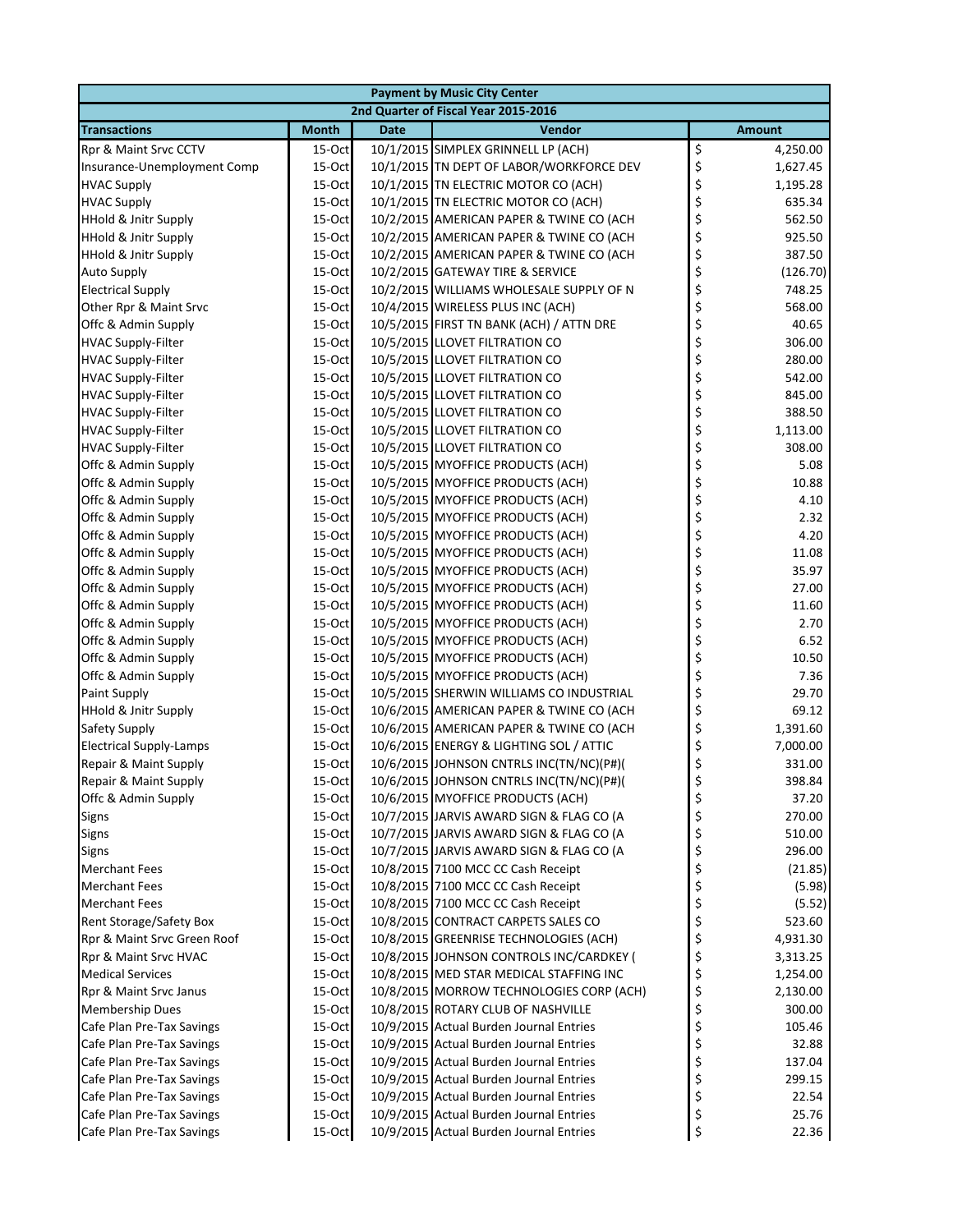| <b>Payment by Music City Center</b>                          |                        |             |                                                                                    |                      |  |  |
|--------------------------------------------------------------|------------------------|-------------|------------------------------------------------------------------------------------|----------------------|--|--|
|                                                              |                        |             | 2nd Quarter of Fiscal Year 2015-2016                                               |                      |  |  |
| <b>Transactions</b>                                          | <b>Month</b>           | <b>Date</b> | Vendor                                                                             | <b>Amount</b>        |  |  |
| Cafe Plan Pre-Tax Savings                                    | 15-Oct                 |             | 10/9/2015 Actual Burden Journal Entries                                            | \$<br>200.58         |  |  |
| Cafe Plan Pre-Tax Savings                                    | 15-Oct                 |             | 10/9/2015 Actual Burden Journal Entries                                            | \$<br>22.40          |  |  |
| Cafe Plan Pre-Tax Savings                                    | 15-Oct                 |             | 10/9/2015 Actual Burden Journal Entries                                            | \$<br>31.01          |  |  |
| Cafe Plan Pre-Tax Savings                                    | 15-Oct                 |             | 10/9/2015 Actual Burden Journal Entries                                            | \$<br>14.27          |  |  |
| Cafe Plan Pre-Tax Savings                                    | 15-Oct                 |             | 10/9/2015 Actual Burden Journal Entries                                            | \$<br>35.98          |  |  |
| Cafe Plan Pre-Tax Savings                                    | 15-Oct                 |             | 10/9/2015 Actual Burden Journal Entries                                            | \$<br>18.10          |  |  |
| Cafe Plan Pre-Tax Savings                                    | 15-Oct                 |             | 10/9/2015 Actual Burden Journal Entries                                            | \$<br>56.96          |  |  |
| Cafe Plan Pre-Tax Savings                                    | $15$ -Oct              |             | 10/9/2015 Actual Burden Journal Entries                                            | \$<br>22.24          |  |  |
| Cafe Plan Pre-Tax Savings                                    | 15-Oct                 |             | 10/9/2015 Actual Burden Journal Entries                                            | \$<br>12.30          |  |  |
| Cafe Plan Pre-Tax Savings                                    | 15-Oct                 |             | 10/9/2015 Actual Burden Journal Entries                                            | \$<br>21.80          |  |  |
| Cafe Plan Pre-Tax Savings                                    | 15-Oct                 |             | 10/9/2015 Actual Burden Journal Entries                                            | \$<br>34.54          |  |  |
| CCA Employer 401K Plan                                       | 15-Oct                 |             | 10/9/2015 Actual Burden Journal Entries                                            | \$<br>593.75         |  |  |
| CCA Employer 401K Plan                                       | 15-Oct                 |             | 10/9/2015 Actual Burden Journal Entries                                            | \$<br>679.76         |  |  |
| CCA Employer 401K Plan                                       | 15-Oct                 |             | 10/9/2015 Actual Burden Journal Entries                                            | \$<br>959.36         |  |  |
| CCA Employer 401K Plan                                       | 15-Oct                 |             | 10/9/2015 Actual Burden Journal Entries                                            | \$<br>55.58          |  |  |
| CCA Employer 401K Plan                                       | $15$ -Oct              |             | 10/9/2015 Actual Burden Journal Entries                                            | \$<br>216.11         |  |  |
| CCA Employer 401K Plan                                       | 15-Oct                 |             | 10/9/2015 Actual Burden Journal Entries                                            | \$<br>721.40         |  |  |
| CCA Employer 401K Plan                                       | 15-Oct                 |             | 10/9/2015 Actual Burden Journal Entries                                            | \$<br>73.18          |  |  |
| CCA Employer 401K Plan                                       | 15-Oct                 |             | 10/9/2015 Actual Burden Journal Entries                                            | \$<br>279.85         |  |  |
| CCA Employer 401K Plan                                       | 15-Oct                 |             | 10/9/2015 Actual Burden Journal Entries                                            | \$<br>212.68         |  |  |
| CCA Employer 401K Plan                                       | 15-Oct                 |             | 10/9/2015 Actual Burden Journal Entries                                            | \$<br>407.87         |  |  |
| CCA Employer 401K Plan                                       | 15-Oct                 |             | 10/9/2015 Actual Burden Journal Entries                                            | \$<br>194.82         |  |  |
| CCA Employer 401K Plan                                       | 15-Oct                 |             | 10/9/2015 Actual Burden Journal Entries                                            | \$<br>130.01         |  |  |
| <b>Employer Dental Group</b>                                 | 15-Oct                 |             | 10/9/2015 Actual Burden Journal Entries                                            | \$<br>186.65         |  |  |
| <b>Employer Dental Group</b>                                 | $15$ -Oct              |             | 10/9/2015 Actual Burden Journal Entries                                            | \$<br>35.34          |  |  |
| <b>Employer Dental Group</b>                                 | 15-Oct                 |             | 10/9/2015 Actual Burden Journal Entries                                            | \$<br>225.62         |  |  |
| <b>Employer Dental Group</b>                                 | 15-Oct                 |             | 10/9/2015 Actual Burden Journal Entries                                            | \$<br>504.79         |  |  |
| <b>Employer Dental Group</b>                                 | 15-Oct                 |             | 10/9/2015 Actual Burden Journal Entries                                            | \$<br>21.20          |  |  |
| <b>Employer Dental Group</b>                                 | 15-Oct                 |             | 10/9/2015 Actual Burden Journal Entries                                            | \$<br>55.86          |  |  |
| <b>Employer Dental Group</b>                                 | 15-Oct                 |             | 10/9/2015 Actual Burden Journal Entries                                            | \$<br>28.28          |  |  |
| <b>Employer Dental Group</b>                                 | $15$ -Oct              |             | 10/9/2015 Actual Burden Journal Entries                                            | \$<br>285.62         |  |  |
| <b>Employer Dental Group</b>                                 | 15-Oct                 |             | 10/9/2015 Actual Burden Journal Entries                                            | \$<br>28.28          |  |  |
| <b>Employer Dental Group</b>                                 | $15$ -Oct              |             | 10/9/2015 Actual Burden Journal Entries                                            | \$<br>14.14          |  |  |
| <b>Employer Dental Group</b>                                 | 15-Oct                 |             | 10/9/2015 Actual Burden Journal Entries                                            | \$<br>14.14          |  |  |
| <b>Employer Dental Group</b>                                 | 15-Oct<br>15-Oct       |             | 10/9/2015 Actual Burden Journal Entries                                            | \$<br>70.52          |  |  |
| <b>Employer Dental Group</b>                                 |                        |             | 10/9/2015 Actual Burden Journal Entries                                            | \$<br>0.18           |  |  |
| <b>Employer Dental Group</b>                                 | 15-Oct                 |             | 10/9/2015 Actual Burden Journal Entries                                            | 42.42                |  |  |
| <b>Employer Dental Group</b>                                 | 15-Oct                 |             | 10/9/2015 Actual Burden Journal Entries                                            | \$<br>113.12         |  |  |
| <b>Employer Dental Group</b>                                 | $15$ -Oct              |             | 10/9/2015 Actual Burden Journal Entries                                            | \$<br>28.28          |  |  |
| <b>Employer Dental Group</b>                                 | $15$ -Oct              |             | 10/9/2015 Actual Burden Journal Entries<br>10/9/2015 Actual Burden Journal Entries | \$<br>42.42<br>28.28 |  |  |
| <b>Employer Dental Group</b><br><b>Employer Dental Group</b> | $15$ -Oct<br>$15$ -Oct |             | 10/9/2015 Actual Burden Journal Entries                                            | \$<br>\$<br>56.56    |  |  |
| <b>Employer Group Health</b>                                 | 15-Oct                 |             | 10/9/2015 Actual Burden Journal Entries                                            | \$<br>3,845.08       |  |  |
| <b>Employer Group Health</b>                                 | 15-Oct                 |             | 10/9/2015 Actual Burden Journal Entries                                            | \$<br>1,156.87       |  |  |
| <b>Employer Group Health</b>                                 | $15$ -Oct              |             | 10/9/2015 Actual Burden Journal Entries                                            | \$<br>5,050.54       |  |  |
| <b>Employer Group Health</b>                                 | 15-Oct                 |             | 10/9/2015 Actual Burden Journal Entries                                            | \$<br>10,587.55      |  |  |
| <b>Employer Group Health</b>                                 | $15$ -Oct              |             | 10/9/2015 Actual Burden Journal Entries                                            | \$<br>841.45         |  |  |
| <b>Employer Group Health</b>                                 | 15-Oct                 |             | 10/9/2015 Actual Burden Journal Entries                                            | \$<br>1,497.20       |  |  |
|                                                              |                        |             | 10/9/2015 Actual Burden Journal Entries                                            | \$<br>793.50         |  |  |
| <b>Employer Group Health</b><br><b>Employer Group Health</b> | $15$ -Oct<br>$15$ -Oct |             | 10/9/2015 Actual Burden Journal Entries                                            | \$<br>7,442.18       |  |  |
| <b>Employer Group Health</b>                                 | $15$ -Oct              |             | 10/9/2015 Actual Burden Journal Entries                                            | \$<br>795.00         |  |  |
| <b>Employer Group Health</b>                                 | 15-Oct                 |             | 10/9/2015 Actual Burden Journal Entries                                            | \$<br>1,125.00       |  |  |
| <b>Employer Group Health</b>                                 | 15-Oct                 |             | 10/9/2015 Actual Burden Journal Entries                                            | \$<br>559.50         |  |  |
| <b>Employer Group Health</b>                                 | $15$ -Oct              |             | 10/9/2015 Actual Burden Journal Entries                                            | \$<br>1,266.00       |  |  |
| <b>Employer Group Health</b>                                 | 15-Oct                 |             | 10/9/2015 Actual Burden Journal Entries                                            | \$<br>705.00         |  |  |
| <b>Employer Group Health</b>                                 | $15$ -Oct              |             | 10/9/2015 Actual Burden Journal Entries                                            | \$<br>2,059.50       |  |  |
| <b>Employer Group Health</b>                                 | 15-Oct                 |             | 10/9/2015 Actual Burden Journal Entries                                            | \$<br>795.00         |  |  |
|                                                              |                        |             |                                                                                    |                      |  |  |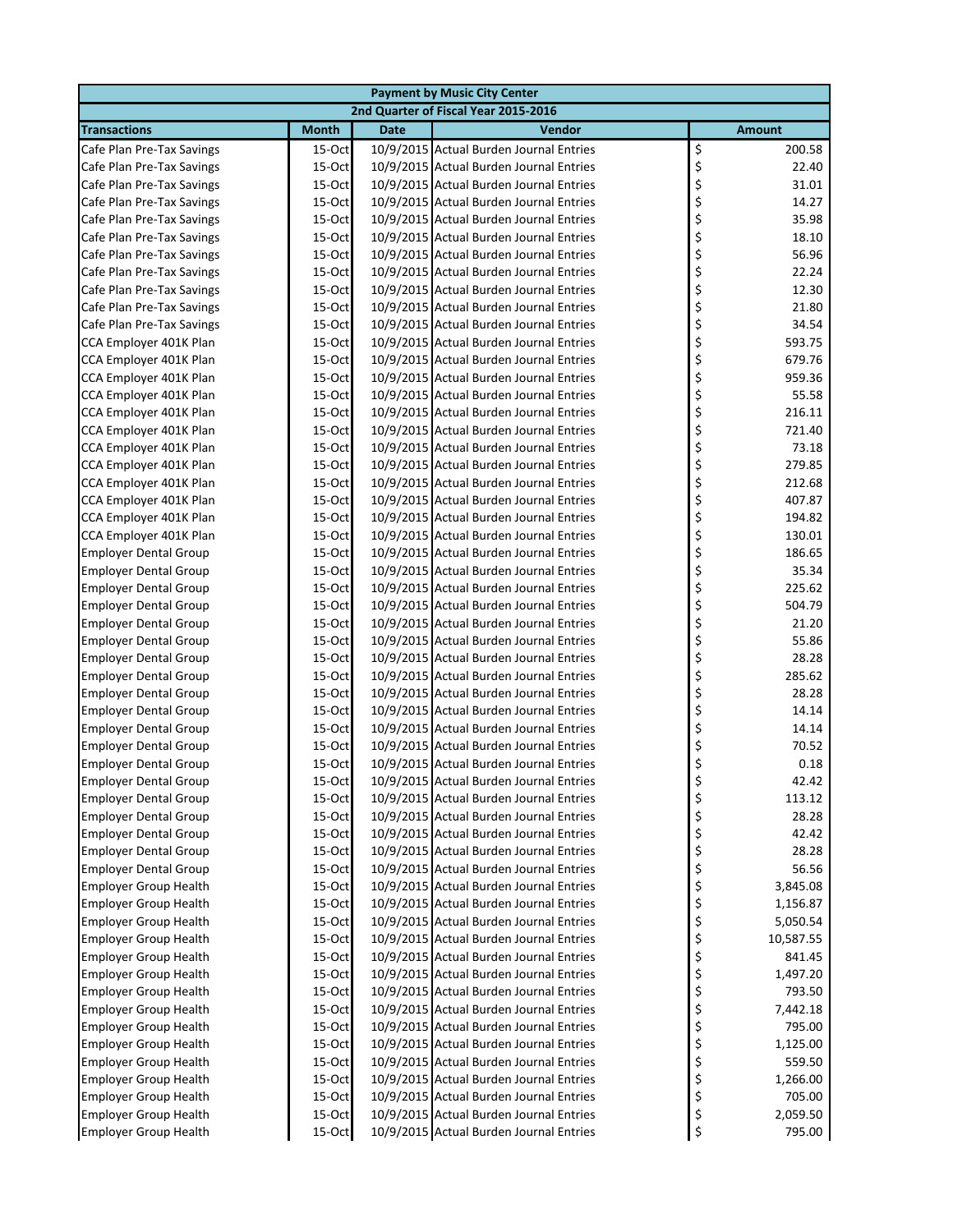| <b>Payment by Music City Center</b>                        |                  |                 |                                                                                    |          |                 |  |  |
|------------------------------------------------------------|------------------|-----------------|------------------------------------------------------------------------------------|----------|-----------------|--|--|
|                                                            |                  |                 | 2nd Quarter of Fiscal Year 2015-2016                                               |          |                 |  |  |
| <b>Transactions</b>                                        | <b>Month</b>     | <b>Date</b>     | Vendor                                                                             |          | <b>Amount</b>   |  |  |
| <b>Employer Group Health</b>                               | 15-Oct           |                 | 10/9/2015 Actual Burden Journal Entries                                            | \$       | 469.50          |  |  |
| <b>Employer Group Health</b>                               | 15-Oct           |                 | 10/9/2015 Actual Burden Journal Entries                                            | \$       | 798.00          |  |  |
| <b>Employer Group Health</b>                               | 15-Oct           |                 | 10/9/2015 Actual Burden Journal Entries                                            | \$       | 1,264.50        |  |  |
| <b>Employer OASDI</b>                                      | 15-Oct           |                 | 10/9/2015 Actual Burden Journal Entries                                            | \$       | 1,470.19        |  |  |
| <b>Employer OASDI</b>                                      | 15-Oct           |                 | 10/9/2015 Actual Burden Journal Entries                                            | \$       | 303.93          |  |  |
| <b>Employer OASDI</b>                                      | 15-Oct           |                 | 10/9/2015 Actual Burden Journal Entries                                            | \$       | 1,846.31        |  |  |
| <b>Employer OASDI</b>                                      | 15-Oct           |                 | 10/9/2015 Actual Burden Journal Entries                                            | \$       | 2,606.81        |  |  |
| <b>Employer OASDI</b>                                      | 15-Oct           |                 | 10/9/2015 Actual Burden Journal Entries                                            | \$       | 156.69          |  |  |
| <b>Employer OASDI</b>                                      | 15-Oct           |                 | 10/9/2015 Actual Burden Journal Entries                                            | \$       | 423.87          |  |  |
| <b>Employer OASDI</b>                                      | 15-Oct           |                 | 10/9/2015 Actual Burden Journal Entries                                            | \$       | 378.52          |  |  |
| <b>Employer OASDI</b>                                      | 15-Oct           |                 | 10/9/2015 Actual Burden Journal Entries                                            | \$       | 1,873.56        |  |  |
| <b>Employer OASDI</b>                                      | 15-Oct           |                 | 10/9/2015 Actual Burden Journal Entries                                            | \$       | 220.34          |  |  |
| <b>Employer OASDI</b>                                      | 15-Oct           |                 | 10/9/2015 Actual Burden Journal Entries                                            | \$       | 297.13          |  |  |
| <b>Employer OASDI</b>                                      | 15-Oct           |                 | 10/9/2015 Actual Burden Journal Entries                                            | \$       | 448.38          |  |  |
| <b>Employer OASDI</b>                                      | 15-Oct           |                 | 10/9/2015 Actual Burden Journal Entries                                            | \$       | 1,089.21        |  |  |
| Employer OASDI                                             | 15-Oct           |                 | 10/9/2015 Actual Burden Journal Entries                                            | \$       | 2.20            |  |  |
| <b>Employer OASDI</b>                                      | 15-Oct           |                 | 10/9/2015 Actual Burden Journal Entries                                            | \$       | 323.54          |  |  |
| <b>Employer OASDI</b>                                      | 15-Oct           |                 | 10/9/2015 Actual Burden Journal Entries                                            | \$       | 785.53          |  |  |
| <b>Employer OASDI</b>                                      | 15-Oct           |                 | 10/9/2015 Actual Burden Journal Entries                                            | \$       | 432.60          |  |  |
| Employer OASDI                                             | 15-Oct           |                 | 10/9/2015 Actual Burden Journal Entries                                            | \$       | 476.26          |  |  |
| <b>Employer OASDI</b>                                      | 15-Oct           |                 | 10/9/2015 Actual Burden Journal Entries                                            | \$       | 428.08          |  |  |
| <b>Employer Pension</b>                                    | 15-Oct           |                 | 10/9/2015 Actual Burden Journal Entries                                            | \$       | 816.25          |  |  |
| <b>Employer Pension</b>                                    | 15-Oct           |                 | 10/9/2015 Actual Burden Journal Entries                                            | \$       | 222.23          |  |  |
| <b>Employer Pension</b>                                    | 15-Oct           |                 | 10/9/2015 Actual Burden Journal Entries                                            | \$       | 985.70          |  |  |
| <b>Employer Pension</b>                                    | 15-Oct           |                 | 10/9/2015 Actual Burden Journal Entries                                            | \$       | 176.51          |  |  |
| <b>Employer Pension</b>                                    | 15-Oct           |                 | 10/9/2015 Actual Burden Journal Entries                                            | \$       | 525.93          |  |  |
| <b>Employer Pension</b>                                    | 15-Oct           |                 | 10/9/2015 Actual Burden Journal Entries                                            | \$       | 2,791.14        |  |  |
| <b>Employer Pension</b>                                    | 15-Oct           |                 | 10/9/2015 Actual Burden Journal Entries                                            | \$       | 5.48            |  |  |
| <b>Employer Pension</b>                                    | 15-Oct           |                 | 10/9/2015 Actual Burden Journal Entries                                            | \$       | 1,161.50        |  |  |
| <b>Employer Pension</b>                                    | 15-Oct           |                 | 10/9/2015 Actual Burden Journal Entries                                            | \$       | 2,320.00        |  |  |
| <b>Employer SSN Medical</b>                                | 15-Oct           |                 | 10/9/2015 Actual Burden Journal Entries                                            | \$       | 343.83          |  |  |
| <b>Employer SSN Medical</b>                                | 15-Oct           |                 | 10/9/2015 Actual Burden Journal Entries<br>10/9/2015 Actual Burden Journal Entries | \$       | 71.09           |  |  |
| <b>Employer SSN Medical</b>                                | 15-Oct           |                 |                                                                                    | \$       | 431.77          |  |  |
| <b>Employer SSN Medical</b>                                | 15-Oct<br>15-Oct |                 | 10/9/2015 Actual Burden Journal Entries<br>10/9/2015 Actual Burden Journal Entries | \$<br>\$ | 609.65<br>36.65 |  |  |
| <b>Employer SSN Medical</b><br><b>Employer SSN Medical</b> | 15-Oct           |                 | 10/9/2015 Actual Burden Journal Entries                                            | \$       | 99.12           |  |  |
| <b>Employer SSN Medical</b>                                | 15-Oct           |                 | 10/9/2015 Actual Burden Journal Entries                                            |          | 88.52           |  |  |
| <b>Employer SSN Medical</b>                                | 15-Oct           |                 | 10/9/2015 Actual Burden Journal Entries                                            | \$       | 438.19          |  |  |
| <b>Employer SSN Medical</b>                                | 15-Oct           |                 | 10/9/2015 Actual Burden Journal Entries                                            | \$       | 51.54           |  |  |
| <b>Employer SSN Medical</b>                                | 15-Oct           |                 | 10/9/2015 Actual Burden Journal Entries                                            | \$       | 69.49           |  |  |
| <b>Employer SSN Medical</b>                                | 15-Oct           |                 | 10/9/2015 Actual Burden Journal Entries                                            | \$       | 104.86          |  |  |
| <b>Employer SSN Medical</b>                                | 15-Oct           |                 | 10/9/2015 Actual Burden Journal Entries                                            | \$       | 254.73          |  |  |
| <b>Employer SSN Medical</b>                                | 15-Oct           |                 | 10/9/2015 Actual Burden Journal Entries                                            | \$       | 0.51            |  |  |
| <b>Employer SSN Medical</b>                                | 15-Oct           |                 | 10/9/2015 Actual Burden Journal Entries                                            | \$       | 75.67           |  |  |
| <b>Employer SSN Medical</b>                                | 15-Oct           |                 | 10/9/2015 Actual Burden Journal Entries                                            | \$       | 183.73          |  |  |
| <b>Employer SSN Medical</b>                                | 15-Oct           |                 | 10/9/2015 Actual Burden Journal Entries                                            | \$       | 101.17          |  |  |
| <b>Employer SSN Medical</b>                                | 15-Oct           |                 | 10/9/2015 Actual Burden Journal Entries                                            | \$       | 111.39          |  |  |
| <b>Employer SSN Medical</b>                                | 15-Oct           |                 | 10/9/2015 Actual Burden Journal Entries                                            | \$       | 212.59          |  |  |
| <b>Employer SSN Medical</b>                                | 15-Oct           |                 | 10/9/2015 Actual Burden Journal Entries                                            | \$       | 100.12          |  |  |
| <b>FSA Pre-Tax Savings</b>                                 | 15-Oct           |                 | 10/9/2015 Actual Burden Journal Entries                                            | \$       | 3.83            |  |  |
| <b>FSA Pre-Tax Savings</b>                                 | 15-Oct           |                 | 10/9/2015 Actual Burden Journal Entries                                            | \$       | 14.34           |  |  |
| <b>FSA Pre-Tax Savings</b>                                 | 15-Oct           |                 | 10/9/2015 Actual Burden Journal Entries                                            | \$       | 23.91           |  |  |
| <b>FSA Pre-Tax Savings</b>                                 | 15-Oct           |                 | 10/9/2015 Actual Burden Journal Entries                                            | \$       | 7.97            |  |  |
| <b>Laundry Services</b>                                    | 15-Oct           | 10/9/2015 ALSCO |                                                                                    | \$       | 284.34          |  |  |
| <b>Laundry Services</b>                                    | 15-Oct           | 10/9/2015 ALSCO |                                                                                    | \$       | 612.21          |  |  |
| <b>Legal Services</b>                                      | 15-Oct           |                 | 10/9/2015 BONE MCALLESTER NORTON PLLC                                              | \$       | 10,000.00       |  |  |
| <b>Uniform Cleaning Service</b>                            | 15-Oct           |                 | 10/9/2015 COYNE TEXTILE SVCS                                                       | \$       | 571.90          |  |  |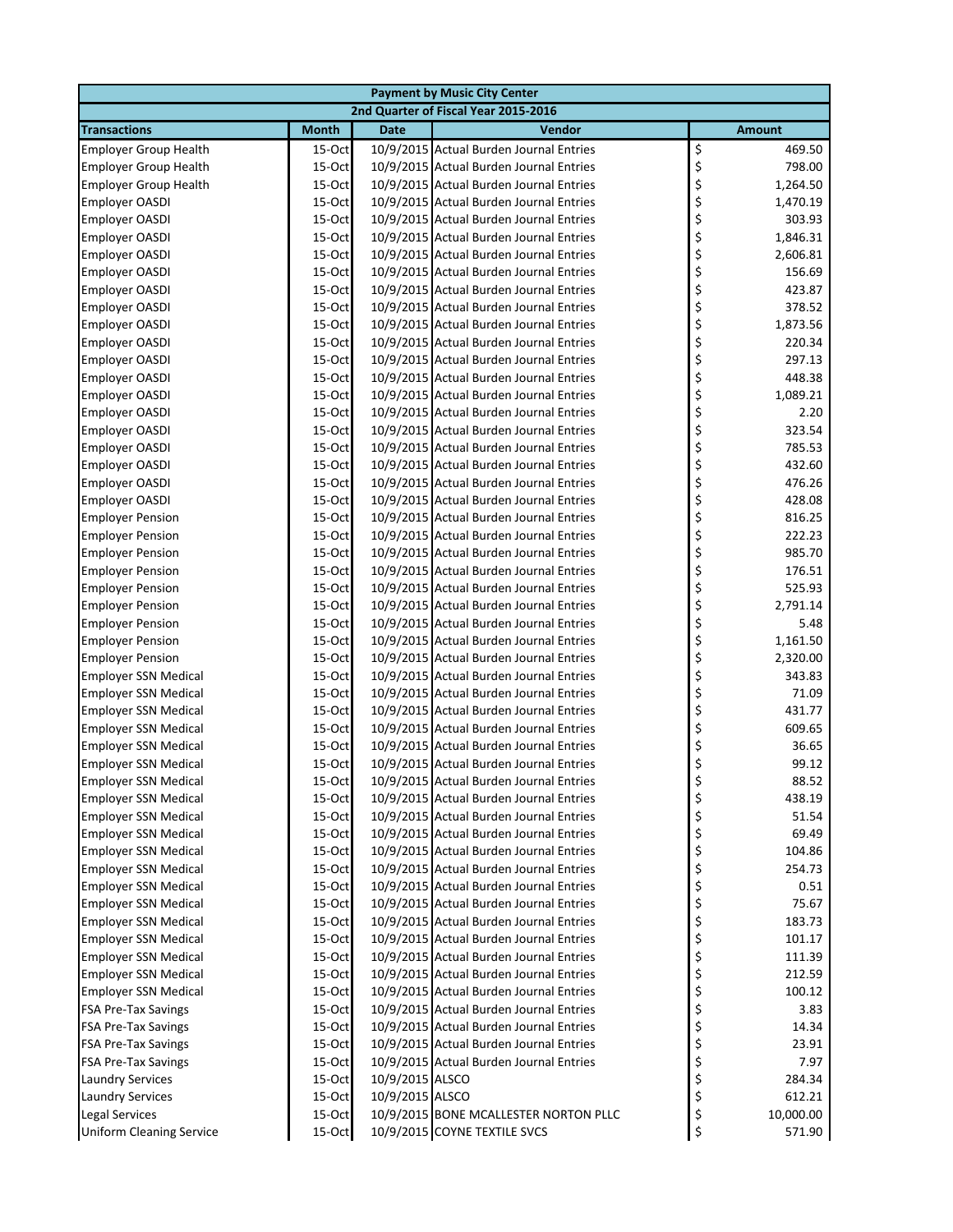|                               | <b>Payment by Music City Center</b> |             |                                                                              |                          |  |  |  |
|-------------------------------|-------------------------------------|-------------|------------------------------------------------------------------------------|--------------------------|--|--|--|
|                               |                                     |             | 2nd Quarter of Fiscal Year 2015-2016                                         |                          |  |  |  |
| <b>Transactions</b>           | <b>Month</b>                        | <b>Date</b> | Vendor                                                                       | <b>Amount</b>            |  |  |  |
| Offc & Admin Supply           | $15-Oct$                            |             | 10/9/2015 MYOFFICE PRODUCTS (ACH)                                            | \$<br>113.92             |  |  |  |
| Offc & Admin Supply           | 15-Oct                              |             | 10/9/2015 MYOFFICE PRODUCTS (ACH)                                            | \$<br>5.14               |  |  |  |
| Offc & Admin Supply           | 15-Oct                              |             | 10/9/2015 MYOFFICE PRODUCTS (ACH)                                            | \$<br>13.72              |  |  |  |
| Offc & Admin Supply           | 15-Oct                              |             | 10/9/2015 MYOFFICE PRODUCTS (ACH)                                            | \$<br>5.67               |  |  |  |
| Allowance-Cell/Mobile Devices | 15-Oct                              |             | 10/9/2015 Payroll Labor Distribution                                         | \$<br>368.00             |  |  |  |
| Allowance-Cell/Mobile Devices | 15-Oct                              |             | 10/9/2015 Payroll Labor Distribution                                         | \$<br>69.00              |  |  |  |
| Allowance-Cell/Mobile Devices | $15$ -Oct                           |             | 10/9/2015 Payroll Labor Distribution                                         | \$<br>92.00              |  |  |  |
| Allowance-Cell/Mobile Devices | $15-Oct$                            |             | 10/9/2015 Payroll Labor Distribution                                         | \$<br>138.00             |  |  |  |
| Allowance-Cell/Mobile Devices | $15-Oct$                            |             | 10/9/2015 Payroll Labor Distribution                                         | \$<br>34.50              |  |  |  |
| Allowance-Cell/Mobile Devices | $15-Oct$                            |             | 10/9/2015 Payroll Labor Distribution                                         | \$<br>92.00              |  |  |  |
| Allowance-Cell/Mobile Devices | $15-Oct$                            |             | 10/9/2015 Payroll Labor Distribution                                         | \$<br>230.00             |  |  |  |
| Allowance-Cell/Mobile Devices | 15-Oct                              |             | 10/9/2015 Payroll Labor Distribution                                         | \$<br>46.00              |  |  |  |
| Allowance-Cell/Mobile Devices | 15-Oct                              |             | 10/9/2015 Payroll Labor Distribution                                         | \$<br>92.00              |  |  |  |
| Allowance-Cell/Mobile Devices | 15-Oct                              |             | 10/9/2015 Payroll Labor Distribution                                         | \$<br>230.00             |  |  |  |
| Allowance-Cell/Mobile Devices | 15-Oct                              |             | 10/9/2015 Payroll Labor Distribution                                         | \$<br>138.00             |  |  |  |
| Allowance-Cell/Mobile Devices | 15-Oct                              |             | 10/9/2015 Payroll Labor Distribution                                         | \$<br>46.00              |  |  |  |
| Allowance-Cell/Mobile Devices | $15-Oct$                            |             | 10/9/2015 Payroll Labor Distribution                                         | \$<br>92.00              |  |  |  |
| Allowance-Cell/Mobile Devices | $15-Oct$                            |             | 10/9/2015 Payroll Labor Distribution                                         | \$<br>92.00              |  |  |  |
| Allowance-Cell/Mobile Devices | 15-Oct                              |             | 10/9/2015 Payroll Labor Distribution                                         | \$<br>92.00              |  |  |  |
| Allowance-Cell/Mobile Devices | 15-Oct                              |             | 10/9/2015 Payroll Labor Distribution                                         | \$<br>138.00             |  |  |  |
| <b>Holiday Pay</b>            | 15-Oct                              |             | 10/9/2015 Payroll Labor Distribution                                         | \$<br>129.18             |  |  |  |
| <b>Holiday Pay</b>            | 15-Oct                              |             | 10/9/2015 Payroll Labor Distribution                                         | \$<br>325.76             |  |  |  |
| Injured on Duty Pay           | 15-Oct                              |             | 10/9/2015 Payroll Labor Distribution                                         | \$<br>35.31              |  |  |  |
| Leave Pay                     | 15-Oct                              |             | 10/9/2015 Payroll Labor Distribution                                         | \$<br>1,882.79           |  |  |  |
| Leave Pay                     | 15-Oct                              |             | 10/9/2015 Payroll Labor Distribution                                         | \$<br>60.63              |  |  |  |
| Leave Pay                     | $15-Oct$                            |             | 10/9/2015 Payroll Labor Distribution                                         | \$<br>1,565.19           |  |  |  |
| Leave Pay                     | 15-Oct                              |             | 10/9/2015 Payroll Labor Distribution                                         | \$<br>1,109.32           |  |  |  |
| Leave Pay                     | $15-Oct$                            |             | 10/9/2015 Payroll Labor Distribution                                         | \$<br>768.81             |  |  |  |
| Leave Pay                     | 15-Oct                              |             | 10/9/2015 Payroll Labor Distribution                                         | \$<br>1,927.60           |  |  |  |
| Leave Pay                     | $15$ -Oct                           |             | 10/9/2015 Payroll Labor Distribution                                         | \$<br>1,040.68           |  |  |  |
| Leave Pay                     | 15-Oct                              |             | 10/9/2015 Payroll Labor Distribution                                         | \$<br>248.92             |  |  |  |
| Leave Pay                     | $15$ -Oct                           |             | 10/9/2015 Payroll Labor Distribution                                         | \$<br>455.55             |  |  |  |
| Leave Pay                     | $15-Oct$                            |             | 10/9/2015 Payroll Labor Distribution                                         | \$<br>123.20             |  |  |  |
| Leave Pay                     | $15-Oct$                            |             | 10/9/2015 Payroll Labor Distribution                                         | \$<br>1,354.70           |  |  |  |
| Leave Pay                     | 15-Oct<br>15-Oct                    |             | 10/9/2015 Payroll Labor Distribution<br>10/9/2015 Payroll Labor Distribution | \$<br>1,013.24<br>429.20 |  |  |  |
| Leave Pay<br>Leave Pay        | 15-Oct                              |             | 10/9/2015 Payroll Labor Distribution                                         | \$<br>625.04             |  |  |  |
|                               |                                     |             | 10/9/2015 Payroll Labor Distribution                                         | Ş                        |  |  |  |
| Leave Pay<br>Overtime Pay     | 15-Oct<br>15-Oct                    |             | 10/9/2015 Payroll Labor Distribution                                         | \$<br>1,163.08<br>286.57 |  |  |  |
| Overtime Pay                  | $15$ -Oct                           |             | 10/9/2015 Payroll Labor Distribution                                         | \$<br>\$<br>4.55         |  |  |  |
| Overtime Pay                  | 15-Oct                              |             | 10/9/2015 Payroll Labor Distribution                                         | \$<br>436.96             |  |  |  |
| Overtime Pay                  | $15-Oct$                            |             | 10/9/2015 Payroll Labor Distribution                                         | \$<br>1,829.18           |  |  |  |
| Overtime Pay                  | $15-Oct$                            |             | 10/9/2015 Payroll Labor Distribution                                         | \$<br>182.56             |  |  |  |
| Overtime Pay                  | 15-Oct                              |             | 10/9/2015 Payroll Labor Distribution                                         | \$<br>350.39             |  |  |  |
| Overtime Pay                  | 15-Oct                              |             | 10/9/2015 Payroll Labor Distribution                                         | \$<br>868.44             |  |  |  |
| Overtime Pay                  | 15-Oct                              |             | 10/9/2015 Payroll Labor Distribution                                         | \$<br>180.50             |  |  |  |
| Overtime Pay                  | 15-Oct                              |             | 10/9/2015 Payroll Labor Distribution                                         | \$<br>183.06             |  |  |  |
| Overtime Pay                  | 15-Oct                              |             | 10/9/2015 Payroll Labor Distribution                                         | \$<br>5.69               |  |  |  |
| Overtime Pay                  | $15$ -Oct                           |             | 10/9/2015 Payroll Labor Distribution                                         | \$<br>16.92              |  |  |  |
| Overtime Pay                  | $15$ -Oct                           |             | 10/9/2015 Payroll Labor Distribution                                         | \$<br>61.12              |  |  |  |
| Overtime Pay                  | $15-Oct$                            |             | 10/9/2015 Payroll Labor Distribution                                         | \$<br>14.26              |  |  |  |
| Overtime Pay                  | 15-Oct                              |             | 10/9/2015 Payroll Labor Distribution                                         | \$<br>10.88              |  |  |  |
| Regular Pay                   | $15$ -Oct                           |             | 10/9/2015 Payroll Labor Distribution                                         | \$<br>22,553.66          |  |  |  |
| Regular Pay                   | 15-Oct                              |             | 10/9/2015 Payroll Labor Distribution                                         | \$<br>5,197.57           |  |  |  |
| Regular Pay                   | $15$ -Oct                           |             | 10/9/2015 Payroll Labor Distribution                                         | \$<br>29,346.82          |  |  |  |
| <b>Regular Pay</b>            | 15-Oct                              |             | 10/9/2015 Payroll Labor Distribution                                         | \$<br>42,878.69          |  |  |  |
| <b>Regular Pay</b>            | 15-Oct                              |             | 10/9/2015 Payroll Labor Distribution                                         | \$<br>2,639.40           |  |  |  |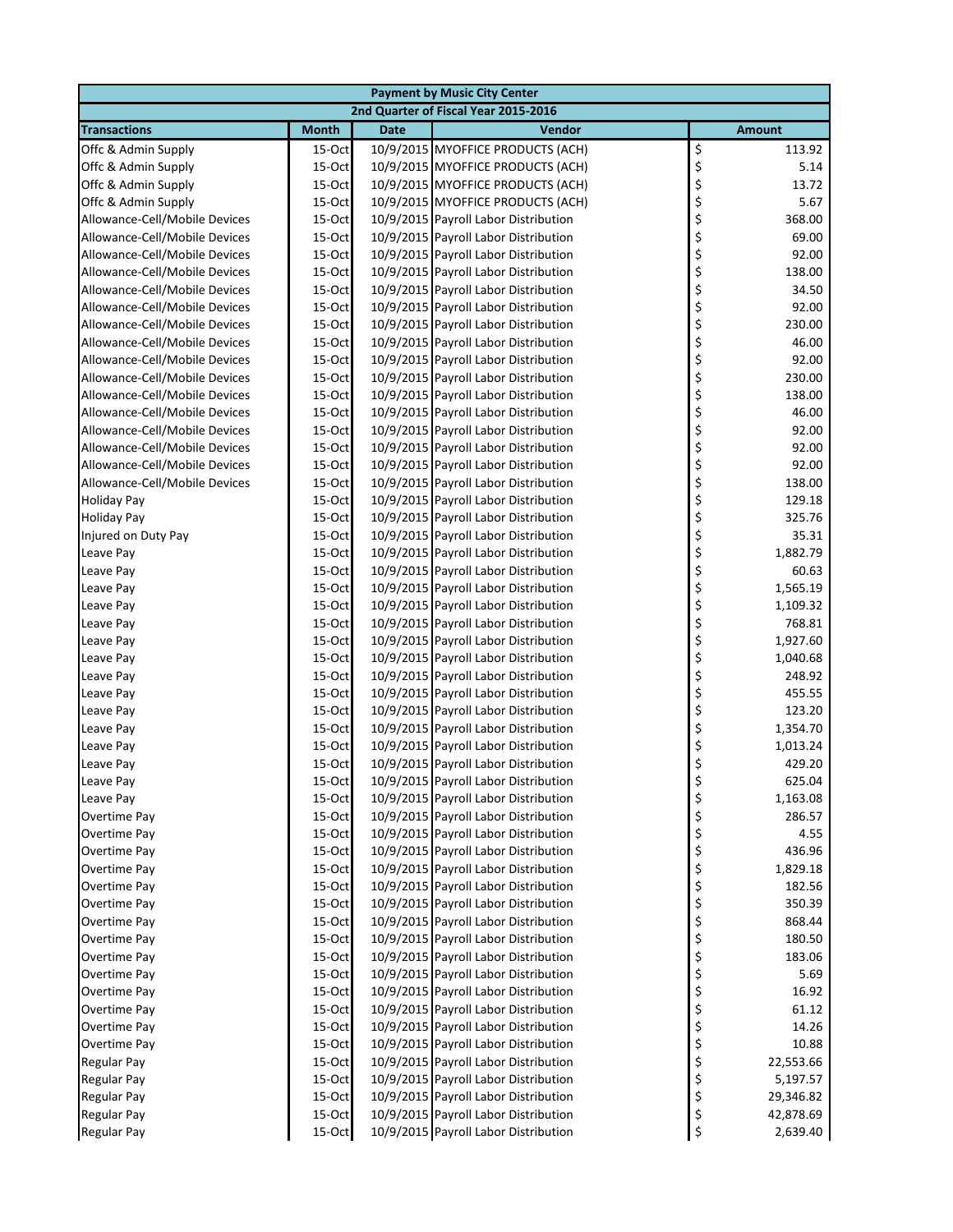| <b>Payment by Music City Center</b> |              |                  |                                                  |    |               |  |
|-------------------------------------|--------------|------------------|--------------------------------------------------|----|---------------|--|
|                                     |              |                  | 2nd Quarter of Fiscal Year 2015-2016             |    |               |  |
| <b>Transactions</b>                 | <b>Month</b> | <b>Date</b>      | Vendor                                           |    | <b>Amount</b> |  |
| <b>Regular Pay</b>                  | 15-Oct       |                  | 10/9/2015 Payroll Labor Distribution             | \$ | 6,019.13      |  |
| <b>Regular Pay</b>                  | 15-Oct       |                  | 10/9/2015 Payroll Labor Distribution             | \$ | 4,427.63      |  |
| <b>Regular Pay</b>                  | 15-Oct       |                  | 10/9/2015 Payroll Labor Distribution             | \$ | 30,050.69     |  |
| <b>Regular Pay</b>                  | 15-Oct       |                  | 10/9/2015 Payroll Labor Distribution             | \$ | 3,666.23      |  |
| <b>Regular Pay</b>                  | 15-Oct       |                  | 10/9/2015 Payroll Labor Distribution             | \$ | 4,968.80      |  |
| <b>Regular Pay</b>                  | 15-Oct       |                  | 10/9/2015 Payroll Labor Distribution             | \$ | 7,071.76      |  |
| <b>Regular Pay</b>                  | 15-Oct       |                  | 10/9/2015 Payroll Labor Distribution             | \$ | 17,523.31     |  |
| <b>Regular Pay</b>                  | 15-Oct       |                  | 10/9/2015 Payroll Labor Distribution             | \$ | 5,193.88      |  |
| <b>Regular Pay</b>                  | 15-Oct       |                  | 10/9/2015 Payroll Labor Distribution             | \$ | 11,952.69     |  |
| <b>Regular Pay</b>                  | 15-Oct       |                  | 10/9/2015 Payroll Labor Distribution             | \$ | 6,461.26      |  |
| <b>Regular Pay</b>                  | 15-Oct       |                  | 10/9/2015 Payroll Labor Distribution             | \$ | 7,320.97      |  |
| <b>Regular Pay</b>                  | 15-Oct       |                  | 10/9/2015 Payroll Labor Distribution             | \$ | 14,333.05     |  |
| <b>Regular Pay</b>                  | 15-Oct       |                  | 10/9/2015 Payroll Labor Distribution             | \$ | 6,044.20      |  |
| Landscaping Srvc-Indoor             | 15-Oct       |                  | 10/9/2015 PLANTS ALIVE (ACH)                     | \$ | 510.00        |  |
| Rpr & Maint Srvc Air Walls          | 15-Oct       |                  | 10/9/2015 SIMPLEX GRINNELL LP (ACH)              | \$ | 198.49        |  |
| <b>Security Services</b>            | 15-Oct       |                  | 10/9/2015 UNIVERSAL PROTECTION SVCS LLC          | \$ | 1,337.07      |  |
| Drapery/Window Covering             | 15-Oct       |                  | 10/12/2015 CUSTOM WINDOW COVERINGS               | \$ | 78.23         |  |
| Drapery/Window Covering             | 15-Oct       |                  | 10/12/2015 CUSTOM WINDOW COVERINGS               | \$ | 125.00        |  |
| <b>Equip Inspection</b>             | 15-Oct       |                  | 10/12/2015 EQUIPMENT DEPOT                       | \$ | 125.00        |  |
| <b>Equip Inspection</b>             | 15-Oct       |                  | 10/12/2015 EQUIPMENT DEPOT                       | \$ | 125.00        |  |
| Signs                               | 15-Oct       |                  | 10/12/2015 JARVIS AWARD SIGN & FLAG CO (A        | \$ | 1,950.00      |  |
| Signs                               | 15-Oct       |                  | 10/12/2015 JARVIS AWARD SIGN & FLAG CO (A        | \$ | 575.00        |  |
| Signs                               | 15-Oct       |                  | 10/12/2015 JARVIS AWARD SIGN & FLAG CO (A        | \$ | 1,800.00      |  |
| Signs                               | 15-Oct       |                  | 10/12/2015 JARVIS AWARD SIGN & FLAG CO (A        | \$ | 1,155.00      |  |
| <b>Signs</b>                        | 15-Oct       |                  | 10/12/2015 JARVIS AWARD SIGN & FLAG CO (A        | \$ | 50.00         |  |
| Signs                               | 15-Oct       |                  | 10/12/2015 JARVIS AWARD SIGN & FLAG CO (A        | \$ | 450.00        |  |
| Signs                               | 15-Oct       |                  | 10/12/2015 JARVIS AWARD SIGN & FLAG CO (A        | \$ | 450.00        |  |
| Lumber/Wood Products                | 15-Oct       |                  | 10/12/2015 LOWES OF MADISON #413 (ACH)           | \$ | (2.00)        |  |
| Lumber/Wood Products                | 15-Oct       |                  | 10/12/2015 LOWES OF MADISON #413 (ACH)           | \$ | (44.55)       |  |
| Offc & Admin Supply                 | 15-Oct       |                  | 10/12/2015 MYOFFICE PRODUCTS (ACH)               | \$ | 22.75         |  |
| Registration                        | 15-Oct       |                  | 10/12/2015 NASHVILLE HOTEL-MOTEL ASSOC           | \$ | 550.00        |  |
| Employee Out-of-town Travel         | 15-Oct       |                  | 10/12/2015 STARKS, CHARLES L                     | \$ | 1,058.32      |  |
| <b>Merchant Fees</b>                | 15-Oct       |                  | 10/13/2015 7100 MCC CC Cash Receipt              | \$ | (50.49)       |  |
| <b>Merchant Fees</b>                | 15-Oct       |                  | 10/13/2015 7100 MCC CC Cash Receipt              | \$ | (7.13)        |  |
| <b>Laundry Services</b>             | 15-Oct       | 10/13/2015 ALSCO |                                                  | \$ | 511.80        |  |
| <b>Laundry Services</b>             | 15-Oct       | 10/13/2015 ALSCO |                                                  | \$ | 1,115.10      |  |
| <b>HHold &amp; Jnitr Supply</b>     |              |                  | 15-Oct 10/13/2015 AMERICAN PAPER & TWINE CO (ACH | Ş  | 775.00        |  |
| <b>Rent Equipment</b>               | 15-Oct       |                  | 10/13/2015 AT&T MOBILITY II LLC                  | \$ | 2,000.00      |  |
| Refuse Disposal-Reimb               | $15$ -Oct    |                  | 10/13/2015 COMPOST CO (ACH)                      | \$ | 2,182.00      |  |
| <b>Building Maintenance Srvc</b>    | 15-Oct       |                  | 10/13/2015 ISENHOUR DOOR PRODUCTS INC (AC        | \$ | 1,369.59      |  |
| Offc & Admin Supply                 | $15$ -Oct    |                  | 10/13/2015 MYOFFICE PRODUCTS (ACH)               | \$ | 6.28          |  |
| Offc & Admin Supply                 | 15-Oct       |                  | 10/13/2015 MYOFFICE PRODUCTS (ACH)               | \$ | 80.74         |  |
| Food & Bev-Inhouse                  | $15$ -Oct    |                  | 10/14/2015 CENTERPLATE MCC (ACH)                 | \$ | 148.03        |  |
| Food & Bev-Inhouse                  | 15-Oct       |                  | 10/14/2015 CENTERPLATE MCC (ACH)                 | \$ | 88.84         |  |
| Food & Ice                          | 15-Oct       |                  | 10/14/2015 CENTERPLATE MCC (ACH)                 | \$ | 59.34         |  |
| Pest Control Srvc                   | 15-Oct       |                  | 10/14/2015 COOKS PEST CONTROL INC COMMERC        | \$ | 1,207.50      |  |
| <b>Electrical Supply</b>            | 15-Oct       |                  | 10/14/2015 MCC PCC MUSIC CITY CENTER             | \$ | 26.22         |  |
| <b>Host &amp; Hostess</b>           | 15-Oct       |                  | 10/14/2015 MCC PCC MUSIC CITY CENTER             | \$ | 31.53         |  |
| Host & Hostess                      | 15-Oct       |                  | 10/14/2015 MCC PCC MUSIC CITY CENTER             | \$ | 70.54         |  |
| Host & Hostess                      | 15-Oct       |                  | 10/14/2015 MCC PCC MUSIC CITY CENTER             | \$ | 41.00         |  |
| Host & Hostess                      | $15$ -Oct    |                  | 10/14/2015 MCC PCC MUSIC CITY CENTER             | \$ | 11.00         |  |
| <b>Imprest Shortages</b>            | $15$ -Oct    |                  | 10/14/2015 MCC PCC MUSIC CITY CENTER             | \$ | 0.06          |  |
| Registration                        | 15-Oct       |                  | 10/14/2015 MCC PCC MUSIC CITY CENTER             | \$ | 10.00         |  |
| Repair & Maint Supply               | 15-Oct       |                  | 10/14/2015 MCC PCC MUSIC CITY CENTER             | \$ | 107.95        |  |
| Offc & Admin Supply                 | 15-Oct       |                  | 10/14/2015 MYOFFICE PRODUCTS (ACH)               | \$ | 6.79          |  |
| Offc & Admin Supply                 | 15-Oct       |                  | 10/14/2015 MYOFFICE PRODUCTS (ACH)               | \$ | 6.28          |  |
| Janitorial Srvc                     | 15-Oct       |                  | 10/14/2015 SERVICE MANAGEMENT SYSTEMS            | \$ | 4,688.29      |  |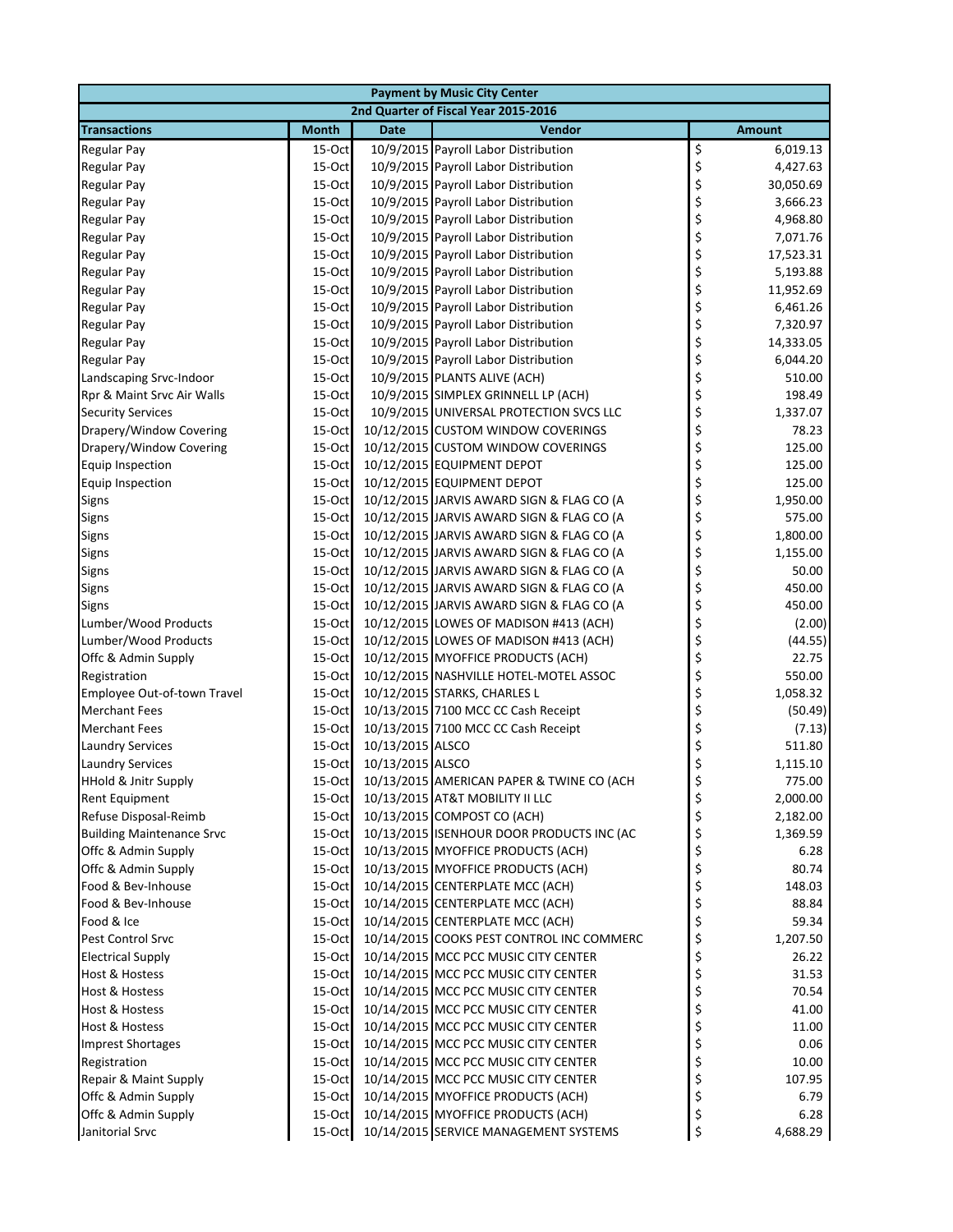| <b>Payment by Music City Center</b> |              |                |                                                  |                  |  |  |
|-------------------------------------|--------------|----------------|--------------------------------------------------|------------------|--|--|
|                                     |              |                | 2nd Quarter of Fiscal Year 2015-2016             |                  |  |  |
| <b>Transactions</b>                 | <b>Month</b> | <b>Date</b>    | Vendor                                           | <b>Amount</b>    |  |  |
| <b>Building Maintenance Srvc</b>    | $15$ -Oct    |                | 10/14/2015 SIMPLEX GRINNELL LP (ACH)             | \$<br>405.00     |  |  |
| <b>Medical Services</b>             | 15-Oct       |                | 10/15/2015 MED STAR MEDICAL STAFFING INC         | \$<br>330.00     |  |  |
| Postage & Delivery Srvc             | 15-Oct       |                | 10/16/2015 CROWD CONTROL DIRECT INC (ACH)        | \$<br>457.20     |  |  |
| <b>Small Equipment Supply</b>       | 15-Oct       |                | 10/16/2015 CROWD CONTROL DIRECT INC (ACH)        | \$<br>2,157.80   |  |  |
| <b>District Energy System</b>       | 15-Oct       |                | 10/16/2015 DES REVENUE / US BANK (ACH)           | \$<br>240,725.73 |  |  |
| <b>Temporary Service</b>            | 15-Oct       |                | 10/16/2015 INDUSTRIAL STAFFING OF TN (ACH        | \$<br>7,855.06   |  |  |
| Offc & Admin Supply                 | 15-Oct       |                | 10/16/2015 MYOFFICE PRODUCTS (ACH)               | \$<br>6.28       |  |  |
| Offc & Admin Supply                 | 15-Oct       |                | 10/16/2015 MYOFFICE PRODUCTS (ACH)               | \$<br>6.28       |  |  |
| Postage & Delivery Srvc             | 15-Oct       |                | 10/16/2015 TN ELECTRIC MOTOR CO (ACH)            | \$<br>52.16      |  |  |
| <b>HHold &amp; Jnitr Supply</b>     | 15-Oct       |                | 10/16/2015 W W GRAINGER (P#)                     | \$<br>44.88      |  |  |
| <b>Merchant Fees</b>                | 15-Oct       |                | 10/19/2015 7100 MCC CC Cash Receipt              | \$<br>(142.60)   |  |  |
| <b>Merchant Fees</b>                | 15-Oct       |                | 10/19/2015 7100 MCC CC Cash Receipt              | \$<br>(25.99)    |  |  |
| <b>Merchant Fees</b>                | 15-Oct       |                | 10/19/2015 7100 MCC CC Cash Receipt              | \$<br>(0.60)     |  |  |
| <b>Merchant Fees</b>                | 15-Oct       |                | 10/19/2015 7100 MCC CC Cash Receipt              | \$<br>(1.41)     |  |  |
| <b>Building Maintenance Srvc</b>    | $15$ -Oct    |                | 10/19/2015 CRAWFORD DOOR SALES (ACH)             | \$<br>1,350.00   |  |  |
| <b>Building Maintenance Srvc</b>    | 15-Oct       |                | 10/19/2015 CRAWFORD DOOR SALES (ACH)             | \$<br>265.00     |  |  |
| <b>HVAC Supply</b>                  | $15$ -Oct    |                | 10/19/2015 TN ELECTRIC MOTOR CO (ACH)            | \$<br>595.86     |  |  |
| <b>Electrical Supply</b>            | 15-Oct       |                | 10/19/2015 W W GRAINGER (P#)                     | \$<br>83.85      |  |  |
| <b>Electrical Supply</b>            | 15-Oct       |                | 10/19/2015 W W GRAINGER (P#)                     | \$<br>89.82      |  |  |
| <b>Electrical Supply</b>            | 15-Oct       |                | 10/19/2015 W W GRAINGER (P#)                     | \$<br>39.90      |  |  |
| <b>Electrical Supply</b>            | 15-Oct       |                | 10/19/2015 W W GRAINGER (P#)                     | \$<br>246.85     |  |  |
| <b>Electrical Supply</b>            | 15-Oct       |                | 10/19/2015 W W GRAINGER (P#)                     | \$<br>39.90      |  |  |
| <b>Electrical Supply</b>            | 15-Oct       |                | 10/19/2015 W W GRAINGER (P#)                     | \$<br>39.90      |  |  |
| <b>Electrical Supply</b>            | 15-Oct       |                | 10/19/2015 W W GRAINGER (P#)                     | \$<br>39.90      |  |  |
| <b>Electrical Supply</b>            | 15-Oct       |                | 10/19/2015 W W GRAINGER (P#)                     | \$<br>39.90      |  |  |
| <b>Small Equipment Supply</b>       | $15$ -Oct    |                | 10/19/2015 W W GRAINGER (P#)                     | \$<br>76.20      |  |  |
| <b>Small Equipment Supply</b>       | 15-Oct       |                | 10/19/2015 W W GRAINGER (P#)                     | \$<br>91.46      |  |  |
| <b>Small Equipment Supply</b>       | 15-Oct       |                | 10/19/2015 W W GRAINGER (P#)                     | \$<br>95.94      |  |  |
| <b>Small Equipment Supply</b>       | 15-Oct       |                | 10/19/2015 W W GRAINGER (P#)                     | \$<br>190.46     |  |  |
| <b>Small Equipment Supply</b>       | 15-Oct       |                | 10/19/2015 W W GRAINGER (P#)                     | \$<br>83.20      |  |  |
| <b>Small Equipment Supply</b>       | 15-Oct       |                | 10/19/2015 W W GRAINGER (P#)                     | \$<br>83.20      |  |  |
| <b>Small Equipment Supply</b>       | 15-Oct       |                | 10/19/2015 W W GRAINGER (P#)                     | \$<br>65.78      |  |  |
| <b>Small Equipment Supply</b>       | $15$ -Oct    |                | 10/19/2015 W W GRAINGER (P#)                     | \$<br>115.20     |  |  |
| <b>Merchant Fees</b>                | 15-Oct       |                | 10/20/2015 7100 MCC CC Cash Receipt              | \$<br>(27.30)    |  |  |
| <b>HHold &amp; Jnitr Supply</b>     | 15-Oct       |                | 10/20/2015 AMERICAN PAPER & TWINE CO (ACH        | \$<br>843.75     |  |  |
| HHold & Jnitr Supply                | 15-Oct       |                | 10/20/2015 AMERICAN PAPER & TWINE CO (ACH        | \$<br>925.50     |  |  |
| <b>HHold &amp; Jnitr Supply</b>     |              |                | 15-Oct 10/20/2015 AMERICAN PAPER & TWINE CO (ACH | 1,162.50<br>Ç    |  |  |
| <b>HHold &amp; Jnitr Supply</b>     | 15-Oct       |                | 10/20/2015 AMERICAN PAPER & TWINE CO (ACH        | \$<br>107.52     |  |  |
| <b>HHold &amp; Jnitr Supply</b>     | 15-Oct       |                | 10/20/2015 AMERICAN PAPER & TWINE CO (ACH        | \$<br>101.20     |  |  |
| Food & Bev-Inhouse                  | 15-Oct       |                | 10/20/2015 CENTERPLATE MCC (ACH)                 | \$<br>204.75     |  |  |
| Food & Bev-Inhouse                  | $15$ -Oct    |                | 10/20/2015 CENTERPLATE MCC (ACH)                 | \$<br>143.07     |  |  |
| Food & Ice                          | $15$ -Oct    |                | 10/20/2015 CENTERPLATE MCC (ACH)                 | \$<br>37.86      |  |  |
| Promotion-Goods                     | 15-Oct       |                | 10/20/2015 CENTERPLATE MCC (ACH)                 | \$<br>65.50      |  |  |
| <b>Promotion-Goods</b>              | 15-Oct       |                | 10/20/2015 CENTERPLATE MCC (ACH)                 | \$<br>73.00      |  |  |
| Furniture/Fixtures<\$5000           | 15-Oct       |                | 10/20/2015 CRACKER BARREL OLD COUNTRY STO        | \$<br>3,229.80   |  |  |
| Mngt Cnsltnt Srvc                   | 15-Oct       |                | 10/20/2015 EMPL & ASSESSMENT SOL INC (E&A        | \$<br>47.45      |  |  |
| <b>Merchant Fees</b>                | 15-Oct       | 10/20/2015 FIS |                                                  | \$<br>13,916.38  |  |  |
| <b>Temporary Service</b>            | 15-Oct       |                | 10/20/2015 LOOMIS FARGO & CO                     | \$<br>690.72     |  |  |
| <b>Temporary Service</b>            | 15-Oct       |                | 10/20/2015 LOOMIS FARGO & CO                     | \$<br>690.72     |  |  |
| Repair & Maint Supply               | 15-Oct       |                | 10/20/2015 LOWES OF MADISON #413 (ACH)           | \$<br>29.99      |  |  |
| Printing/Binding                    | $15$ -Oct    |                | 10/20/2015 MCC 10/15 MISC AR JE                  | \$<br>(92.00)    |  |  |
| Printing/Binding                    | 15-Oct       |                | 10/20/2015 RICOH USA INC (ACH)                   | \$<br>46.00      |  |  |
| <b>Paint Supply</b>                 | 15-Oct       |                | 10/20/2015 SHERWIN WILLIAMS CO INDUSTRIAL        | \$<br>(1.25)     |  |  |
| <b>Paint Supply</b>                 | 15-Oct       |                | 10/20/2015 SHERWIN WILLIAMS CO INDUSTRIAL        | \$<br>(0.01)     |  |  |
| <b>Paint Supply</b>                 | 15-Oct       |                | 10/20/2015 SHERWIN WILLIAMS CO INDUSTRIAL        | \$<br>(0.01)     |  |  |
| <b>Temporary Service</b>            | 15-Oct       |                | 10/20/2015 UNIVERSAL PROTECTION SVCS LLC         | \$<br>1,045.81   |  |  |
| <b>Temporary Service</b>            | 15-Oct       |                | 10/20/2015 UNIVERSAL PROTECTION SVCS LLC         | \$<br>1,158.50   |  |  |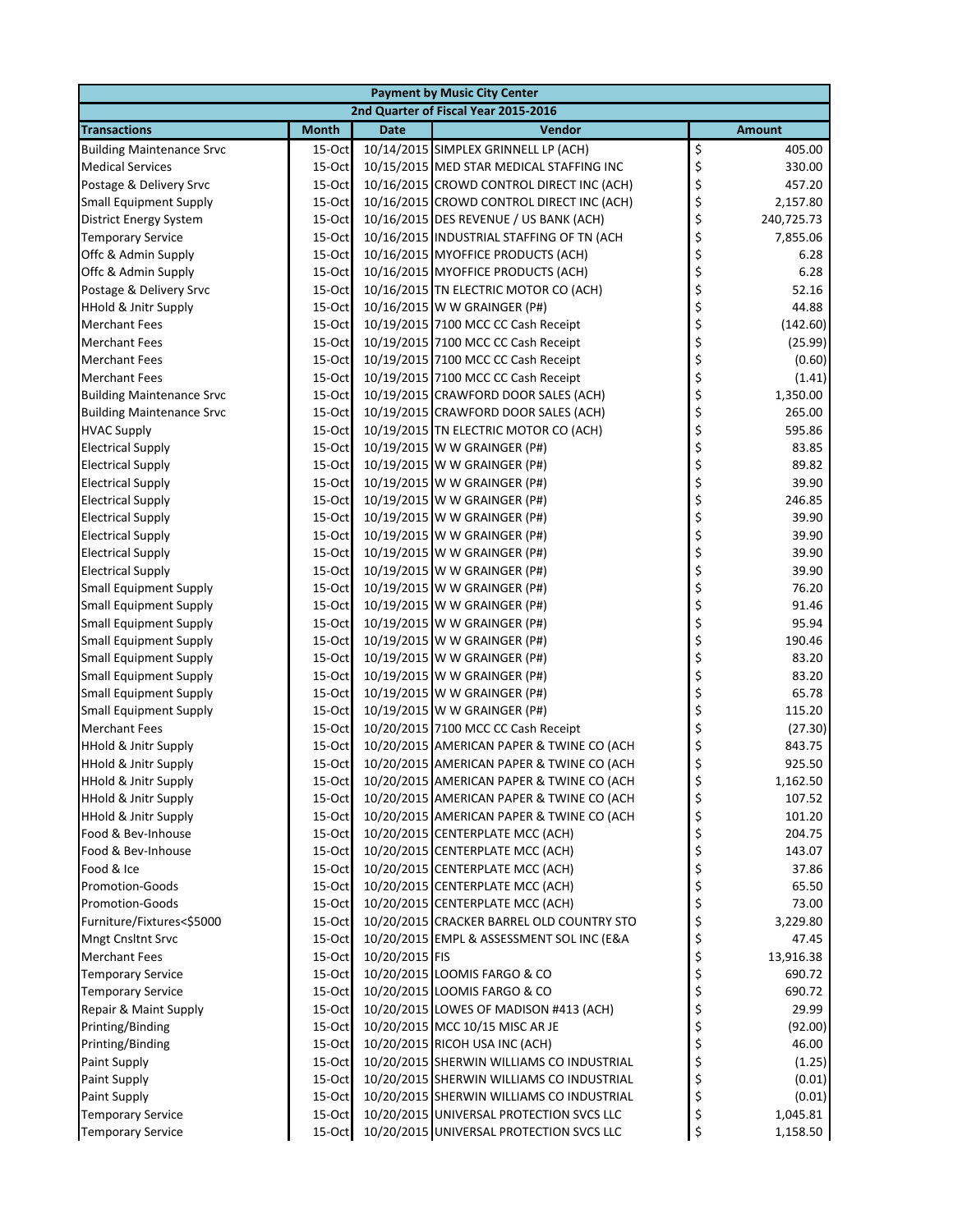| <b>Payment by Music City Center</b> |              |                  |                                           |    |               |  |
|-------------------------------------|--------------|------------------|-------------------------------------------|----|---------------|--|
|                                     |              |                  | 2nd Quarter of Fiscal Year 2015-2016      |    |               |  |
| <b>Transactions</b>                 | <b>Month</b> | <b>Date</b>      | Vendor                                    |    | <b>Amount</b> |  |
| <b>Temporary Service</b>            | $15-Oct$     |                  | 10/20/2015 UNIVERSAL PROTECTION SVCS LLC  | \$ | 3,349.11      |  |
| <b>Merchant Fees</b>                | $15-Oct$     |                  | 10/21/2015 7100 MCC CC Cash Receipt       | \$ | (78.15)       |  |
| <b>Merchant Fees</b>                | 15-Oct       |                  | 10/21/2015 7100 MCC CC Cash Receipt       | \$ | (1.76)        |  |
| Auto Fuel                           | 15-Oct       |                  | 10/21/2015 WEX (WRIGHT EXPRESS FINANCIAL) | \$ | 322.03        |  |
| Repair & Maint Supply               | 15-Oct       |                  | 10/21/2015 WHERRY, RJ & ASSOC INC (ACH)   | \$ | 220.00        |  |
| <b>Merchant Fees</b>                | 15-Oct       |                  | 10/22/2015 7100 MCC CC Cash Receipt       | \$ | (7.56)        |  |
| <b>Merchant Fees</b>                | 15-Oct       |                  | 10/22/2015 7100 MCC CC Cash Receipt       | \$ | (10.58)       |  |
| <b>Laundry Services</b>             | $15-Oct$     | 10/22/2015 ALSCO |                                           | \$ | 1,805.95      |  |
| Other Rpr & Maint Srvc              | 15-Oct       |                  | 10/22/2015 CONTRACT CARPETS SALES CO      | \$ | 360.00        |  |
| <b>Uniform Cleaning Service</b>     | $15-Oct$     |                  | 10/22/2015 COYNE TEXTILE SVCS             | \$ | 570.32        |  |
| <b>Electrical Supply-Lamps</b>      | 15-Oct       |                  | 10/22/2015 ENERGY & LIGHTING SOL / ATTIC  | \$ | 2,400.00      |  |
| Plumbing/HVAC Maintain Srvc         | 15-Oct       |                  | 10/22/2015 FOLEY CO (ACH)                 | \$ | 7,957.52      |  |
| Repair & Maint Supply               | 15-Oct       |                  | 10/22/2015 LOWES OF MADISON #413 (ACH)    | \$ | (1.50)        |  |
| <b>HHold &amp; Jnitr Supply</b>     | 15-Oct       |                  | 10/22/2015 MYOFFICE PRODUCTS (ACH)        | \$ | (206.00)      |  |
| <b>HHold &amp; Jnitr Supply</b>     | 15-Oct       |                  | 10/22/2015 MYOFFICE PRODUCTS (ACH)        | \$ | (375.68)      |  |
| HHold & Jnitr Supply                | $15-Oct$     |                  | 10/22/2015 MYOFFICE PRODUCTS (ACH)        | \$ | 305.04        |  |
| <b>Medical Supply</b>               | 15-Oct       |                  | 10/22/2015 MYOFFICE PRODUCTS (ACH)        | \$ | (1,048.19)    |  |
| Rpr & Maint Srvc Elev/Escel         | 15-Oct       |                  | 10/22/2015 NASHVILLE MACHINE ELEVATOR CO  | \$ | 13,865.25     |  |
| Rpr & Maint Srvc Air Walls          | 15-Oct       |                  | 10/22/2015 SIMPLEX GRINNELL LP (ACH)      | \$ | 670.48        |  |
| <b>Medical Supply</b>               | 15-Oct       |                  | 10/22/2015 W W GRAINGER (P#)              | \$ | (928.59)      |  |
| <b>Electrical Supply</b>            | 15-Oct       |                  | 10/22/2015 WILLIAMS WHOLESALE SUPPLY OF N | \$ | 972.00        |  |
| <b>Merchant Fees</b>                | 15-Oct       |                  | 10/23/2015 7100 MCC CC Cash Receipt       | \$ | (31.05)       |  |
| CCA Employer 401K Plan              | 15-Oct       |                  | 10/23/2015 Actual Burden Journal Entries  | \$ | 600.79        |  |
| CCA Employer 401K Plan              | $15-Oct$     |                  | 10/23/2015 Actual Burden Journal Entries  | \$ | 687.32        |  |
| CCA Employer 401K Plan              | $15-Oct$     |                  | 10/23/2015 Actual Burden Journal Entries  | \$ | 920.96        |  |
| CCA Employer 401K Plan              | 15-Oct       |                  | 10/23/2015 Actual Burden Journal Entries  | \$ | 71.74         |  |
| CCA Employer 401K Plan              | 15-Oct       |                  | 10/23/2015 Actual Burden Journal Entries  | \$ | 227.86        |  |
| CCA Employer 401K Plan              | 15-Oct       |                  | 10/23/2015 Actual Burden Journal Entries  | \$ | 679.32        |  |
| CCA Employer 401K Plan              | 15-Oct       |                  | 10/23/2015 Actual Burden Journal Entries  | \$ | 84.66         |  |
| CCA Employer 401K Plan              | 15-Oct       |                  | 10/23/2015 Actual Burden Journal Entries  | \$ | 280.39        |  |
| CCA Employer 401K Plan              | $15-Oct$     |                  | 10/23/2015 Actual Burden Journal Entries  | \$ | 212.68        |  |
| CCA Employer 401K Plan              | 15-Oct       |                  | 10/23/2015 Actual Burden Journal Entries  | \$ | 385.93        |  |
| CCA Employer 401K Plan              | $15-Oct$     |                  | 10/23/2015 Actual Burden Journal Entries  | \$ | 195.36        |  |
| CCA Employer 401K Plan              | 15-Oct       |                  | 10/23/2015 Actual Burden Journal Entries  | \$ | 129.86        |  |
| <b>Employer OASDI</b>               | 15-Oct       |                  | 10/23/2015 Actual Burden Journal Entries  | \$ | 1,551.71      |  |
| <b>Employer OASDI</b>               | 15-Oct       |                  | 10/23/2015 Actual Burden Journal Entries  | \$ | 327.26        |  |
| Employer OASDI                      | $15-Oct$     |                  | 10/23/2015 Actual Burden Journal Entries  |    | 1,980.79      |  |
| <b>Employer OASDI</b>               | $15$ -Oct    |                  | 10/23/2015 Actual Burden Journal Entries  | \$ | 2,766.84      |  |
| <b>Employer OASDI</b>               | $15-Oct$     |                  | 10/23/2015 Actual Burden Journal Entries  | \$ | 210.92        |  |
| <b>Employer OASDI</b>               | $15-Oct$     |                  | 10/23/2015 Actual Burden Journal Entries  | \$ | 452.77        |  |
| <b>Employer OASDI</b>               | $15-Oct$     |                  | 10/23/2015 Actual Burden Journal Entries  | \$ | 394.02        |  |
| <b>Employer OASDI</b>               | $15-Oct$     |                  | 10/23/2015 Actual Burden Journal Entries  | \$ | 1,901.29      |  |
| <b>Employer OASDI</b>               | 15-Oct       |                  | 10/23/2015 Actual Burden Journal Entries  | \$ | 255.60        |  |
| <b>Employer OASDI</b>               | 15-Oct       |                  | 10/23/2015 Actual Burden Journal Entries  | \$ | 337.22        |  |
| <b>Employer OASDI</b>               | 15-Oct       |                  | 10/23/2015 Actual Burden Journal Entries  | \$ | 455.36        |  |
| <b>Employer OASDI</b>               | 15-Oct       |                  | 10/23/2015 Actual Burden Journal Entries  | \$ | 1,117.69      |  |
| <b>Employer OASDI</b>               | 15-Oct       |                  | 10/23/2015 Actual Burden Journal Entries  | \$ | 329.67        |  |
| <b>Employer OASDI</b>               | 15-Oct       |                  | 10/23/2015 Actual Burden Journal Entries  | \$ | 796.01        |  |
| <b>Employer OASDI</b>               | 15-Oct       |                  | 10/23/2015 Actual Burden Journal Entries  | \$ | 463.79        |  |
| <b>Employer OASDI</b>               | $15-Oct$     |                  | 10/23/2015 Actual Burden Journal Entries  | \$ | 482.19        |  |
| <b>Employer OASDI</b>               | 15-Oct       |                  | 10/23/2015 Actual Burden Journal Entries  | \$ | 447.06        |  |
| <b>Employer Pension</b>             | $15-Oct$     |                  | 10/23/2015 Actual Burden Journal Entries  | \$ | 818.67        |  |
| <b>Employer Pension</b>             | 15-Oct       |                  | 10/23/2015 Actual Burden Journal Entries  | \$ | 249.46        |  |
| <b>Employer Pension</b>             | $15-Oct$     |                  | 10/23/2015 Actual Burden Journal Entries  | \$ | 985.70        |  |
| <b>Employer Pension</b>             | 15-Oct       |                  | 10/23/2015 Actual Burden Journal Entries  | \$ | 177.21        |  |
| <b>Employer Pension</b>             | 15-Oct       |                  | 10/23/2015 Actual Burden Journal Entries  | \$ | 568.60        |  |
| <b>Employer Pension</b>             | 15-Oct       |                  | 10/23/2015 Actual Burden Journal Entries  | \$ | 2,796.05      |  |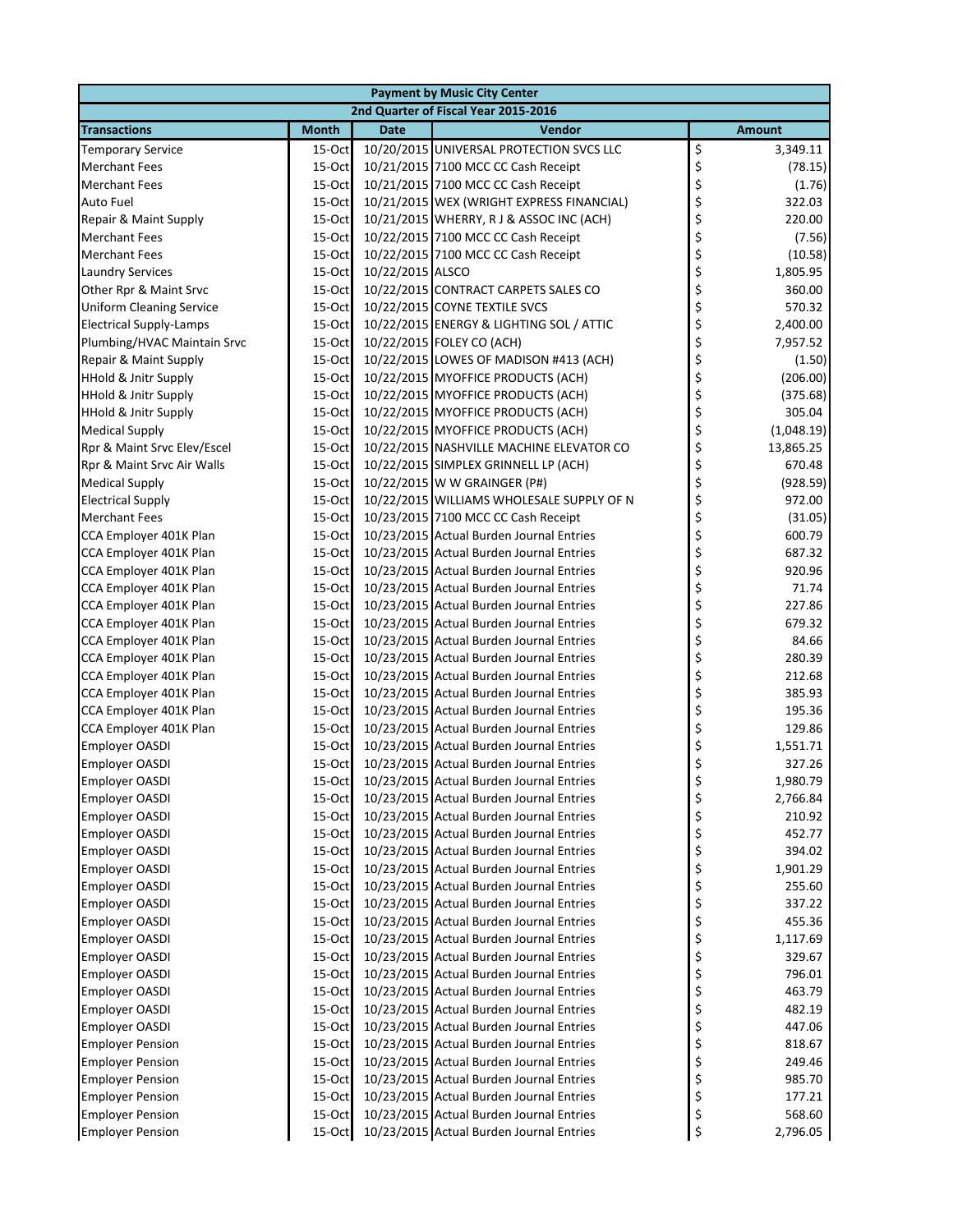| <b>Payment by Music City Center</b>        |                                      |             |                                                                          |          |               |  |  |  |
|--------------------------------------------|--------------------------------------|-------------|--------------------------------------------------------------------------|----------|---------------|--|--|--|
|                                            | 2nd Quarter of Fiscal Year 2015-2016 |             |                                                                          |          |               |  |  |  |
| <b>Transactions</b>                        | <b>Month</b>                         | <b>Date</b> | Vendor                                                                   |          | <b>Amount</b> |  |  |  |
| <b>Employer Pension</b>                    | $15-Oct$                             |             | 10/23/2015 Actual Burden Journal Entries                                 | \$       | 1,160.19      |  |  |  |
| <b>Employer Pension</b>                    | 15-Oct                               |             | 10/23/2015 Actual Burden Journal Entries                                 | \$       | 2,265.72      |  |  |  |
| <b>Employer SSN Medical</b>                | 15-Oct                               |             | 10/23/2015 Actual Burden Journal Entries                                 | \$       | 362.90        |  |  |  |
| <b>Employer SSN Medical</b>                | 15-Oct                               |             | 10/23/2015 Actual Burden Journal Entries                                 | \$       | 76.52         |  |  |  |
| <b>Employer SSN Medical</b>                | 15-Oct                               |             | 10/23/2015 Actual Burden Journal Entries                                 | \$       | 463.28        |  |  |  |
| <b>Employer SSN Medical</b>                | 15-Oct                               |             | 10/23/2015 Actual Burden Journal Entries                                 | \$       | 647.09        |  |  |  |
| <b>Employer SSN Medical</b>                | 15-Oct                               |             | 10/23/2015 Actual Burden Journal Entries                                 | \$       | 49.32         |  |  |  |
| <b>Employer SSN Medical</b>                | 15-Oct                               |             | 10/23/2015 Actual Burden Journal Entries                                 | \$       | 105.89        |  |  |  |
| <b>Employer SSN Medical</b>                | $15$ -Oct                            |             | 10/23/2015 Actual Burden Journal Entries                                 | \$       | 92.15         |  |  |  |
| <b>Employer SSN Medical</b>                | 15-Oct                               |             | 10/23/2015 Actual Burden Journal Entries                                 | \$       | 444.68        |  |  |  |
| <b>Employer SSN Medical</b>                | 15-Oct                               |             | 10/23/2015 Actual Burden Journal Entries                                 | \$       | 59.77         |  |  |  |
| <b>Employer SSN Medical</b>                | 15-Oct                               |             | 10/23/2015 Actual Burden Journal Entries                                 | \$       | 78.87         |  |  |  |
| <b>Employer SSN Medical</b>                | 15-Oct                               |             | 10/23/2015 Actual Burden Journal Entries                                 | \$       | 106.50        |  |  |  |
| <b>Employer SSN Medical</b>                | 15-Oct                               |             | 10/23/2015 Actual Burden Journal Entries                                 | \$       | 261.40        |  |  |  |
| <b>Employer SSN Medical</b>                | 15-Oct                               |             | 10/23/2015 Actual Burden Journal Entries                                 | \$       | 77.10         |  |  |  |
| <b>Employer SSN Medical</b>                | 15-Oct                               |             | 10/23/2015 Actual Burden Journal Entries                                 | \$       | 186.16        |  |  |  |
| <b>Employer SSN Medical</b>                | $15$ -Oct                            |             | 10/23/2015 Actual Burden Journal Entries                                 | \$       | 108.48        |  |  |  |
| <b>Employer SSN Medical</b>                | 15-Oct                               |             | 10/23/2015 Actual Burden Journal Entries                                 | \$       | 112.77        |  |  |  |
| <b>Employer SSN Medical</b>                | 15-Oct                               |             | 10/23/2015 Actual Burden Journal Entries                                 | \$       | 211.81        |  |  |  |
| <b>Employer SSN Medical</b>                | 15-Oct                               |             | 10/23/2015 Actual Burden Journal Entries                                 | \$       | 104.55        |  |  |  |
| Postage & Delivery Srvc                    | 15-Oct                               |             | 10/23/2015 COMBINED UTILITIES BOX SYS INC                                | \$       | 50.00         |  |  |  |
| Computer Hardware < \$5000                 | 15-Oct                               |             | 10/23/2015 LMG INC (ACH)                                                 | \$       | 375.00        |  |  |  |
| Postage & Delivery Srvc                    | 15-Oct                               |             | 10/23/2015 LMG INC (ACH)                                                 | \$       | 22.00         |  |  |  |
| Offc & Admin Supply                        | 15-Oct                               |             | 10/23/2015 MYOFFICE PRODUCTS (ACH)                                       | \$       | 21.84         |  |  |  |
| Offc & Admin Supply                        | 15-Oct                               |             | 10/23/2015 MYOFFICE PRODUCTS (ACH)                                       | \$       | 19.20         |  |  |  |
| Offc & Admin Supply<br>Offc & Admin Supply | $15$ -Oct<br>15-Oct                  |             | 10/23/2015 MYOFFICE PRODUCTS (ACH)<br>10/23/2015 MYOFFICE PRODUCTS (ACH) | \$<br>\$ | 8.86<br>49.82 |  |  |  |
| Offc & Admin Supply                        | 15-Oct                               |             | 10/23/2015 MYOFFICE PRODUCTS (ACH)                                       | \$       | 45.65         |  |  |  |
| <b>Holiday Pay</b>                         | 15-Oct                               |             | 10/23/2015 Payroll Labor Distribution                                    | \$       | 96.00         |  |  |  |
| <b>Holiday Pay</b>                         | 15-Oct                               |             | 10/23/2015 Payroll Labor Distribution                                    | \$       | 185.46        |  |  |  |
| Leave Pay                                  | 15-Oct                               |             | 10/23/2015 Payroll Labor Distribution                                    | \$       | 895.02        |  |  |  |
| Leave Pay                                  | 15-Oct                               |             | 10/23/2015 Payroll Labor Distribution                                    | \$       | 387.56        |  |  |  |
| Leave Pay                                  | $15$ -Oct                            |             | 10/23/2015 Payroll Labor Distribution                                    | \$       | 2,717.46      |  |  |  |
| Leave Pay                                  | $15$ -Oct                            |             | 10/23/2015 Payroll Labor Distribution                                    | \$       | 1,388.98      |  |  |  |
| Leave Pay                                  | 15-Oct                               |             | 10/23/2015 Payroll Labor Distribution                                    | \$       | 871.66        |  |  |  |
| Leave Pay                                  | 15-Oct                               |             | 10/23/2015 Payroll Labor Distribution                                    | \$       | 1,250.00      |  |  |  |
| Leave Pay                                  |                                      |             | 15-Oct 10/23/2015 Payroll Labor Distribution                             | \$       | 2,861.67      |  |  |  |
| Leave Pay                                  | 15-Oct                               |             | 10/23/2015 Payroll Labor Distribution                                    | \$       | 482.16        |  |  |  |
| Leave Pay                                  | 15-Oct                               |             | 10/23/2015 Payroll Labor Distribution                                    | \$       | 329.28        |  |  |  |
| Leave Pay                                  | $15$ -Oct                            |             | 10/23/2015 Payroll Labor Distribution                                    | \$       | 820.97        |  |  |  |
| Leave Pay                                  | $15$ -Oct                            |             | 10/23/2015 Payroll Labor Distribution                                    | \$       | 1,853.70      |  |  |  |
| Leave Pay                                  | $15$ -Oct                            |             | 10/23/2015 Payroll Labor Distribution                                    | \$       | 246.41        |  |  |  |
| Leave Pay                                  | $15$ -Oct                            |             | 10/23/2015 Payroll Labor Distribution                                    | \$       | 1,735.31      |  |  |  |
| Leave Pay                                  | $15$ -Oct                            |             | 10/23/2015 Payroll Labor Distribution                                    | \$       | 755.69        |  |  |  |
| Leave Pay                                  | 15-Oct                               |             | 10/23/2015 Payroll Labor Distribution                                    | \$       | 2,196.48      |  |  |  |
| Leave Pay                                  | 15-Oct                               |             | 10/23/2015 Payroll Labor Distribution                                    | \$       | 1,250.08      |  |  |  |
| Leave Pay                                  | 15-Oct                               |             | 10/23/2015 Payroll Labor Distribution                                    | \$       | 734.94        |  |  |  |
| Overtime Pay                               | $15$ -Oct                            |             | 10/23/2015 Payroll Labor Distribution                                    | \$       | 168.73        |  |  |  |
| Overtime Pay                               | 15-Oct                               |             | 10/23/2015 Payroll Labor Distribution                                    | \$       | 2.43          |  |  |  |
| Overtime Pay                               | $15$ -Oct                            |             | 10/23/2015 Payroll Labor Distribution                                    | \$       | 850.37        |  |  |  |
| Overtime Pay                               | $15$ -Oct                            |             | 10/23/2015 Payroll Labor Distribution                                    | \$       | 1,999.88      |  |  |  |
| Overtime Pay                               | $15$ -Oct                            |             | 10/23/2015 Payroll Labor Distribution                                    | \$       | 762.38        |  |  |  |
| Overtime Pay                               | 15-Oct                               |             | 10/23/2015 Payroll Labor Distribution                                    | \$       | 650.99        |  |  |  |
| Overtime Pay                               | 15-Oct                               |             | 10/23/2015 Payroll Labor Distribution                                    | \$       | 316.88        |  |  |  |
| Overtime Pay                               | 15-Oct                               |             | 10/23/2015 Payroll Labor Distribution                                    | \$       | 339.68        |  |  |  |
| Overtime Pay                               | 15-Oct                               |             | 10/23/2015 Payroll Labor Distribution                                    | \$       | 424.46        |  |  |  |
| Overtime Pay                               | 15-Oct                               |             | 10/23/2015 Payroll Labor Distribution                                    | \$       | 19.80         |  |  |  |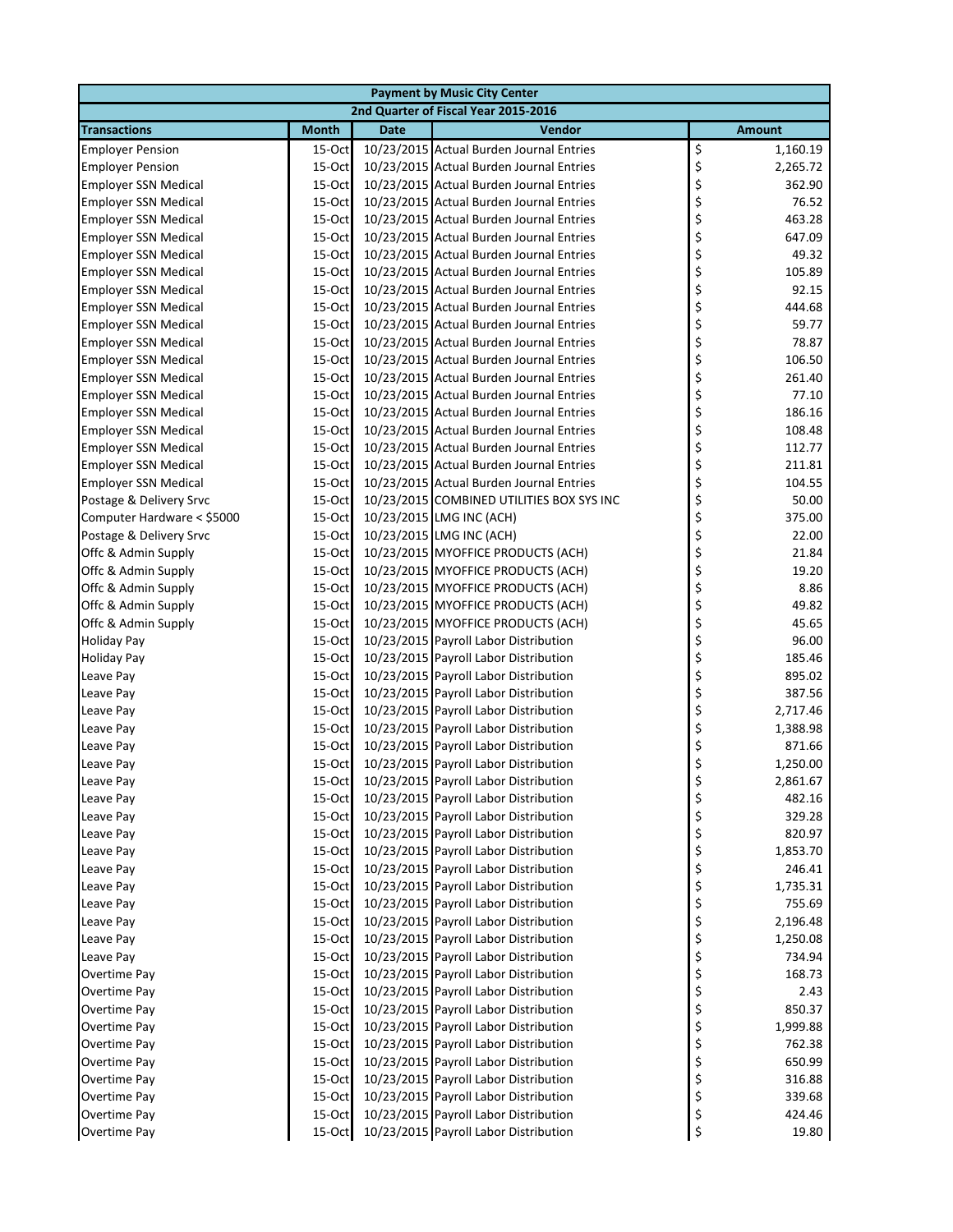|                                                    |                     |             | <b>Payment by Music City Center</b>                    |          |                   |
|----------------------------------------------------|---------------------|-------------|--------------------------------------------------------|----------|-------------------|
|                                                    |                     |             | 2nd Quarter of Fiscal Year 2015-2016                   |          |                   |
| <b>Transactions</b>                                | <b>Month</b>        | <b>Date</b> | Vendor                                                 |          | <b>Amount</b>     |
| Overtime Pay                                       | $15-Oct$            |             | 10/23/2015 Payroll Labor Distribution                  | \$       | 20.00             |
| Overtime Pay                                       | 15-Oct              |             | 10/23/2015 Payroll Labor Distribution                  | \$       | 205.06            |
| Overtime Pay                                       | 15-Oct              |             | 10/23/2015 Payroll Labor Distribution                  | \$       | 6.73              |
| Regular Pay                                        | 15-Oct              |             | 10/23/2015 Payroll Labor Distribution                  | \$       | 23,867.92         |
| <b>Regular Pay</b>                                 | 15-Oct              |             | 10/23/2015 Payroll Labor Distribution                  | \$       | 4,702.96          |
| <b>Regular Pay</b>                                 | 15-Oct              |             | 10/23/2015 Payroll Labor Distribution                  | \$       | 28,380.59         |
| <b>Regular Pay</b>                                 | 15-Oct              |             | 10/23/2015 Payroll Labor Distribution                  | \$       | 41,237.87         |
| <b>Regular Pay</b>                                 | 15-Oct              |             | 10/23/2015 Payroll Labor Distribution                  | \$       | 2,639.40          |
| <b>Regular Pay</b>                                 | 15-Oct              |             | 10/23/2015 Payroll Labor Distribution                  | \$       | 5,780.18          |
| <b>Regular Pay</b>                                 | 15-Oct              |             | 10/23/2015 Payroll Labor Distribution                  | \$       | 5,105.23          |
| <b>Regular Pay</b>                                 | $15$ -Oct           |             | 10/23/2015 Payroll Labor Distribution                  | \$       | 27,487.42         |
| <b>Regular Pay</b>                                 | 15-Oct              |             | 10/23/2015 Payroll Labor Distribution                  | \$       | 3,300.69          |
| <b>Regular Pay</b>                                 | 15-Oct              |             | 10/23/2015 Payroll Labor Distribution                  | \$       | 4,685.21          |
| <b>Regular Pay</b>                                 | 15-Oct              |             | 10/23/2015 Payroll Labor Distribution                  | \$       | 6,503.83          |
| <b>Regular Pay</b>                                 | 15-Oct              |             | 10/23/2015 Payroll Labor Distribution                  | \$       | 16,153.70         |
| <b>Regular Pay</b>                                 | $15$ -Oct           |             | 10/23/2015 Payroll Labor Distribution                  | \$       | 5,070.67          |
| <b>Regular Pay</b>                                 | 15-Oct              |             | 10/23/2015 Payroll Labor Distribution                  | \$       | 10,898.20         |
| <b>Regular Pay</b>                                 | $15$ -Oct           |             | 10/23/2015 Payroll Labor Distribution                  | \$       | 6,717.91          |
| <b>Regular Pay</b>                                 | 15-Oct              |             | 10/23/2015 Payroll Labor Distribution                  | \$       | 5,580.93          |
| <b>Regular Pay</b>                                 | 15-Oct              |             | 10/23/2015 Payroll Labor Distribution                  | \$       | 13,358.01         |
| <b>Regular Pay</b>                                 | 15-Oct              |             | 10/23/2015 Payroll Labor Distribution                  | \$       | 6,475.82          |
| <b>HHold &amp; Jnitr Supply</b>                    | 15-Oct              |             | 10/26/2015 7100 MCC Cash Receipt                       | \$       | (3.82)            |
| <b>Merchant Fees</b>                               | 15-Oct              |             | 10/26/2015 7100 MCC CC Cash Receipt                    | \$       | (2.01)            |
| Telephone & Telegraph                              | 15-Oct              |             | 10/26/2015 AT&T CIRCUITS                               | \$       | 378.77            |
| <b>Internet Services</b>                           | 15-Oct              |             | 10/26/2015 AT&T DATACOMM                               | \$       | 4,891.00          |
| Telephone & Telegraph                              | 15-Oct              |             | 10/26/2015 AT&T DATACOMM                               | \$       | 1,943.38          |
| <b>Other Special Pay</b>                           | 15-Oct              |             | 10/26/2015 CENTERPLATE MCC (ACH)                       | \$       | 121,332.09        |
| <b>Equip Inspection</b>                            | 15-Oct              |             | 10/26/2015 EQUIPMENT DEPOT                             | \$       | 125.00            |
| <b>Equip Inspection</b>                            | 15-Oct              |             | 10/26/2015 EQUIPMENT DEPOT                             | \$       | 125.00            |
| <b>Equip Inspection</b>                            | 15-Oct              |             | 10/26/2015 EQUIPMENT DEPOT                             | \$       | 125.00            |
| <b>Equip Inspection</b>                            | 15-Oct              |             | 10/26/2015 EQUIPMENT DEPOT                             | \$       | 125.00            |
| <b>Rent Equipment</b>                              | 15-Oct              |             | 10/26/2015 LASER ONE INC (ACH)                         | \$       | 403.00            |
| <b>Rent Equipment</b>                              | 15-Oct              |             | 10/26/2015 LASER ONE INC (ACH)                         | \$       | 403.00            |
| <b>Medical Services</b>                            | $15$ -Oct           |             | 10/26/2015 MED STAR MEDICAL STAFFING INC               | \$       | 2,475.00          |
| <b>Medical Services</b>                            | 15-Oct              |             | 10/26/2015 MED STAR MEDICAL STAFFING INC               | \$       | 1,001.00          |
| <b>Medical Services</b>                            | 15-Oct              |             | 10/26/2015 MED STAR MEDICAL STAFFING INC               | \$       | 1,540.00          |
| <b>Medical Services</b>                            |                     |             | 15-Oct 10/26/2015 MED STAR MEDICAL STAFFING INC        |          | 1,012.00          |
| <b>Medical Services</b>                            | 15-Oct              |             | 10/26/2015 MED STAR MEDICAL STAFFING INC               | Ş<br>\$  | 2,667.50          |
| Janitorial Srvc                                    | 15-Oct              |             | 10/26/2015 SERVICE MANAGEMENT SYSTEMS                  | \$       | 3,985.91          |
| Other Rpr & Maint Srvc                             | 15-Oct              |             | 10/26/2015 WIRELESS PLUS INC (ACH)                     | \$       | 284.00            |
| <b>Merchant Fees</b>                               | $15$ -Oct           |             | 10/27/2015 7100 MCC CC Cash Receipt                    | \$       | (11.84)           |
|                                                    |                     |             | 10/27/2015 COYNE TEXTILE SVCS                          | \$       | 565.41            |
| <b>Uniform Cleaning Service</b>                    | $15$ -Oct           |             |                                                        | \$       | 639.61            |
| Other Rpr & Maint Srvc<br><b>Electrical Supply</b> | $15$ -Oct<br>15-Oct |             | 10/27/2015 EQUIPMENT DEPOT<br>10/27/2015 LMG INC (ACH) | \$       |                   |
| Postage & Delivery Srvc                            | 15-Oct              |             | 10/27/2015 LMG INC (ACH)                               |          | 1,016.16<br>42.00 |
| Offc & Admin Supply                                | 15-Oct              |             | 10/27/2015 MYOFFICE PRODUCTS (ACH)                     | \$       | 21.00             |
| Telephone & Telegraph                              | 15-Oct              |             | 10/28/2015 AT&T (PO BOX 105320)(105262)(7              | \$       | 337.50            |
|                                                    |                     |             |                                                        | \$<br>\$ |                   |
| <b>Electrical Supply</b>                           | 15-Oct              |             | 10/28/2015 COMBINED UTILITIES BOX SYS INC              |          | 937.50            |
| <b>HVAC Supply</b>                                 | 15-Oct              |             | 10/28/2015 JOHNSON CNTRLS INC(TN/NC)(P#)(              | \$       | 1,150.00          |
| Offc & Admin Supply                                | 15-Oct              |             | 10/28/2015 MYOFFICE PRODUCTS (ACH)                     | \$       | 4.83              |
| Other Rpr & Maint Srvc                             | $15$ -Oct           |             | 10/29/2015 AMERICAS MOTOR SPORTS (NOLENSV              | \$       | 272.50            |
| Food & Bev-Inhouse                                 | $15$ -Oct           |             | 10/29/2015 CENTERPLATE MCC (ACH)                       | \$       | 129.16            |
| Food & Ice                                         | 15-Oct              |             | 10/29/2015 CENTERPLATE MCC (ACH)                       | \$       | 34.86             |
| Food & Ice                                         | 15-Oct              |             | 10/29/2015 CENTERPLATE MCC (ACH)                       | \$       | 82.26             |
| Food & Ice                                         | 15-Oct              |             | 10/29/2015 CENTERPLATE MCC (ACH)                       | \$       | 99.99             |
| <b>Promotion-Goods</b>                             | 15-Oct              |             | 10/29/2015 CENTERPLATE MCC (ACH)                       | \$       | 367.00            |
| Rpr & Maint Srvc Sprinkler                         | 15-Oct              |             | 10/29/2015 FIRE PRO LLC (ACH)                          | \$       | 891.00            |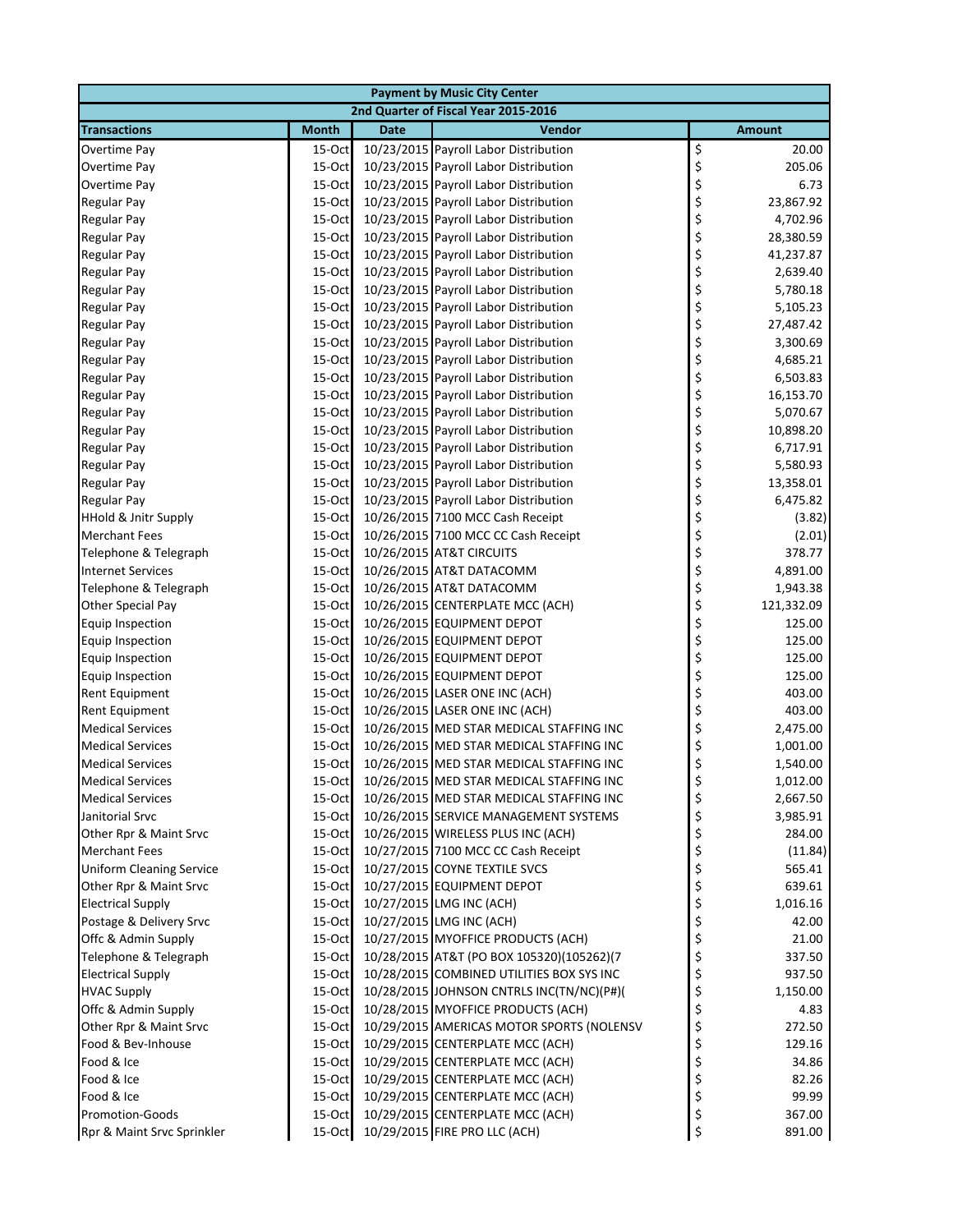| <b>Payment by Music City Center</b> |              |                      |                                           |    |               |  |
|-------------------------------------|--------------|----------------------|-------------------------------------------|----|---------------|--|
|                                     |              |                      | 2nd Quarter of Fiscal Year 2015-2016      |    |               |  |
| <b>Transactions</b>                 | <b>Month</b> | <b>Date</b>          | Vendor                                    |    | <b>Amount</b> |  |
| <b>Auto Supply</b>                  | $15-Oct$     |                      | 10/29/2015 GATEWAY TIRE & SERVICE         | \$ | 633.60        |  |
| <b>Auto Supply</b>                  | 15-Oct       |                      | 10/29/2015 GATEWAY TIRE & SERVICE         | \$ | 93.60         |  |
| <b>Temporary Service</b>            | 15-Oct       |                      | 10/29/2015 INDUSTRIAL STAFFING OF TN (ACH | \$ | 9,335.94      |  |
| <b>Building Maintenance Srvc</b>    | $15-Oct$     |                      | 10/29/2015 ISENHOUR DOOR PRODUCTS INC (AC | \$ | 1,771.59      |  |
| Rpr & Maint Srvc Elev/Escel         | 15-Oct       |                      | 10/29/2015 NASHVILLE MACHINE ELEVATOR CO  | \$ | 12,950.00     |  |
| Rpr & Maint Srvc Elev/Escel         | $15-Oct$     |                      | 10/29/2015 NASHVILLE MACHINE ELEVATOR CO  | \$ | 143.00        |  |
| <b>Security Services</b>            | 15-Oct       |                      | 10/29/2015 UNIVERSAL PROTECTION SVCS LLC  | \$ | 25,850.34     |  |
| <b>Security Services</b>            | $15-Oct$     |                      | 10/29/2015 UNIVERSAL PROTECTION SVCS LLC  | \$ | 337.28        |  |
| <b>Temporary Service</b>            | 15-Oct       |                      | 10/29/2015 UNIVERSAL PROTECTION SVCS LLC  | \$ | 461.85        |  |
| <b>Temporary Service</b>            | $15-Oct$     |                      | 10/29/2015 UNIVERSAL PROTECTION SVCS LLC  | \$ | 1,283.93      |  |
| <b>Merchant Fees</b>                | 15-Oct       |                      | 10/30/2015 7100 MCC CC Cash Receipt       | \$ | (9.43)        |  |
| <b>Merchant Fees</b>                | 15-Oct       |                      | 10/30/2015 7100 MCC CC Cash Receipt       | \$ | (20.15)       |  |
| <b>Laundry Services</b>             | 15-Oct       | 10/30/2015 ALSCO     |                                           | \$ | 542.02        |  |
| <b>Laundry Services</b>             | 15-Oct       | 10/30/2015 ALSCO     |                                           | \$ | 568.67        |  |
| <b>Laundry Services</b>             | 15-Oct       | 10/30/2015 ALSCO     |                                           | \$ | 112.58        |  |
| <b>Internet Services</b>            | $15-Oct$     |                      | 10/30/2015 AT&T DATACOMM                  | \$ | 4,891.00      |  |
| Telephone & Telegraph               | 15-Oct       |                      | 10/30/2015 AT&T DATACOMM                  | \$ | 2,007.45      |  |
| Rent Equipment                      | 15-Oct       |                      | 10/30/2015 AT&T MOBILITY II LLC           | \$ | 2,000.00      |  |
| Other Rpr & Maint Srvc              | 15-Oct       | 10/30/2015 ATECH INC |                                           | \$ | 182.83        |  |
| Other Rpr & Maint Srvc              | 15-Oct       | 10/30/2015 ATECH INC |                                           | \$ | 487.70        |  |
| Other Rpr & Maint Srvc              | 15-Oct       | 10/30/2015 ATECH INC |                                           | \$ | 905.61        |  |
| Other Rpr & Maint Srvc              | 15-Oct       | 10/30/2015 ATECH INC |                                           | \$ | 1,440.11      |  |
| Other Rpr & Maint Srvc              | 15-Oct       | 10/30/2015 ATECH INC |                                           | \$ | 468.05        |  |
| Other Rpr & Maint Srvc              | $15-Oct$     | 10/30/2015 ATECH INC |                                           | \$ | 232.83        |  |
| Other Rpr & Maint Srvc              | $15-Oct$     | 10/30/2015 ATECH INC |                                           | \$ | 272.24        |  |
| Food & Bev-Inhouse                  | 15-Oct       |                      | 10/30/2015 CENTERPLATE MCC (ACH)          | \$ | 444.30        |  |
| Food & Bev-Inhouse                  | $15-Oct$     |                      | 10/30/2015 CENTERPLATE MCC (ACH)          | \$ | 192.07        |  |
| Food & Bev-Inhouse                  | 15-Oct       |                      | 10/30/2015 CENTERPLATE MCC (ACH)          | \$ | 385.55        |  |
| Food & Ice                          | $15-Oct$     |                      | 10/30/2015 CENTERPLATE MCC (ACH)          | \$ | 121.24        |  |
| Food & Ice                          | 15-Oct       |                      | 10/30/2015 CENTERPLATE MCC (ACH)          | \$ | 104.86        |  |
| <b>Promotion-Goods</b>              | $15-Oct$     |                      | 10/30/2015 CENTERPLATE MCC (ACH)          | \$ | 352.00        |  |
| <b>Cable Television</b>             | 15-Oct       |                      | 10/30/2015 COMCAST (ACH)                  | \$ | 425.22        |  |
| <b>Internet Services</b>            | $15-Oct$     |                      | 10/30/2015 COMCAST (ACH)                  | \$ | 254.05        |  |
| <b>Uniform Cleaning Service</b>     | 15-Oct       |                      | 10/30/2015 COYNE TEXTILE SVCS             | \$ | 570.79        |  |
| <b>Building Maintenance Srvc</b>    | 15-Oct       |                      | 10/30/2015 CRAWFORD DOOR SALES (ACH)      | \$ | 347.00        |  |
| <b>Mngt Cnsltnt Srvc</b>            | 15-Oct       |                      | 10/30/2015 CUSHION EMPLOYER SER (ACH)     | \$ | 875.00        |  |
| Mngt Cnsltnt Srvc                   | $15-Oct$     |                      | 10/30/2015 EMPL & ASSESSMENT SOL INC (E&A |    | 178.40        |  |
| Other Rpr & Maint Srvc              | 15-Oct       |                      | 10/30/2015 HOBART CORP                    | \$ | 935.86        |  |
| <b>Temporary Service</b>            | 15-Oct       |                      | 10/30/2015 INDUSTRIAL STAFFING OF TN (ACH | \$ | 11,070.05     |  |
| <b>Temporary Service</b>            | 15-Oct       |                      | 10/30/2015 INDUSTRIAL STAFFING OF TN (ACH | \$ | 14,294.55     |  |
| <b>Temporary Service</b>            | $15-Oct$     |                      | 10/30/2015 INDUSTRIAL STAFFING OF TN (ACH | \$ | 360.50        |  |
| <b>Accounting Service</b>           | $15-Oct$     |                      | 10/30/2015 KPMG PEAT MARWICK LLP (ACH) P# | \$ | 50,000.00     |  |
| Other Rpr & Maint Srvc              | 15-Oct       |                      | 10/30/2015 LASER ONE INC (ACH)            | \$ | 104.99        |  |
| Employee Out-of-town Travel         | 15-Oct       |                      | 10/30/2015 MCALISTER, TERI A              | \$ | 89.77         |  |
| <b>Temporary Service</b>            | 15-Oct       |                      | 10/30/2015 MCC 10/15 MISC AR JE           | \$ | (294.00)      |  |
| Auto Fuel                           | 15-Oct       |                      | 10/30/2015 MCC PCC MUSIC CITY CENTER      | \$ | 36.42         |  |
| <b>Host &amp; Hostess</b>           | 15-Oct       |                      | 10/30/2015 MCC PCC MUSIC CITY CENTER      | \$ | 9.28          |  |
| Host & Hostess                      | 15-Oct       |                      | 10/30/2015 MCC PCC MUSIC CITY CENTER      | \$ | 60.72         |  |
| <b>Imprest Shortages</b>            | 15-Oct       |                      | 10/30/2015 MCC PCC MUSIC CITY CENTER      | \$ | (0.26)        |  |
| <b>Uniform Cleaning Service</b>     | $15-Oct$     |                      | 10/30/2015 MCC PCC MUSIC CITY CENTER      | \$ | 24.64         |  |
| Uniforms/Work Related Items         | 15-Oct       |                      | 10/30/2015 MCC PCC MUSIC CITY CENTER      | \$ | 46.80         |  |
| <b>Medical Services</b>             | $15-Oct$     |                      | 10/30/2015 MED STAR MEDICAL STAFFING INC  | \$ | 1,100.00      |  |
| <b>Medical Services</b>             | 15-Oct       |                      | 10/30/2015 MED STAR MEDICAL STAFFING INC  | \$ | 1,023.00      |  |
| Electric                            | $15$ -Oct    |                      | 10/30/2015 NASHVILLE ELECTRIC SERVICE CO  | \$ | 119,598.14    |  |
| Gas                                 | 15-Oct       |                      | 10/30/2015 PIEDMONT NATURAL GAS CO (METRO | \$ | 6,203.58      |  |
| Employee Out-of-town Travel         | 15-Oct       |                      | 10/30/2015 PUTMAN, ELISA D.               | \$ | 286.11        |  |
| Landscaping Srvc                    | 15-Oct       |                      | 10/30/2015 REED LANDSCAPING INC (ACH)     | \$ | 2,262.00      |  |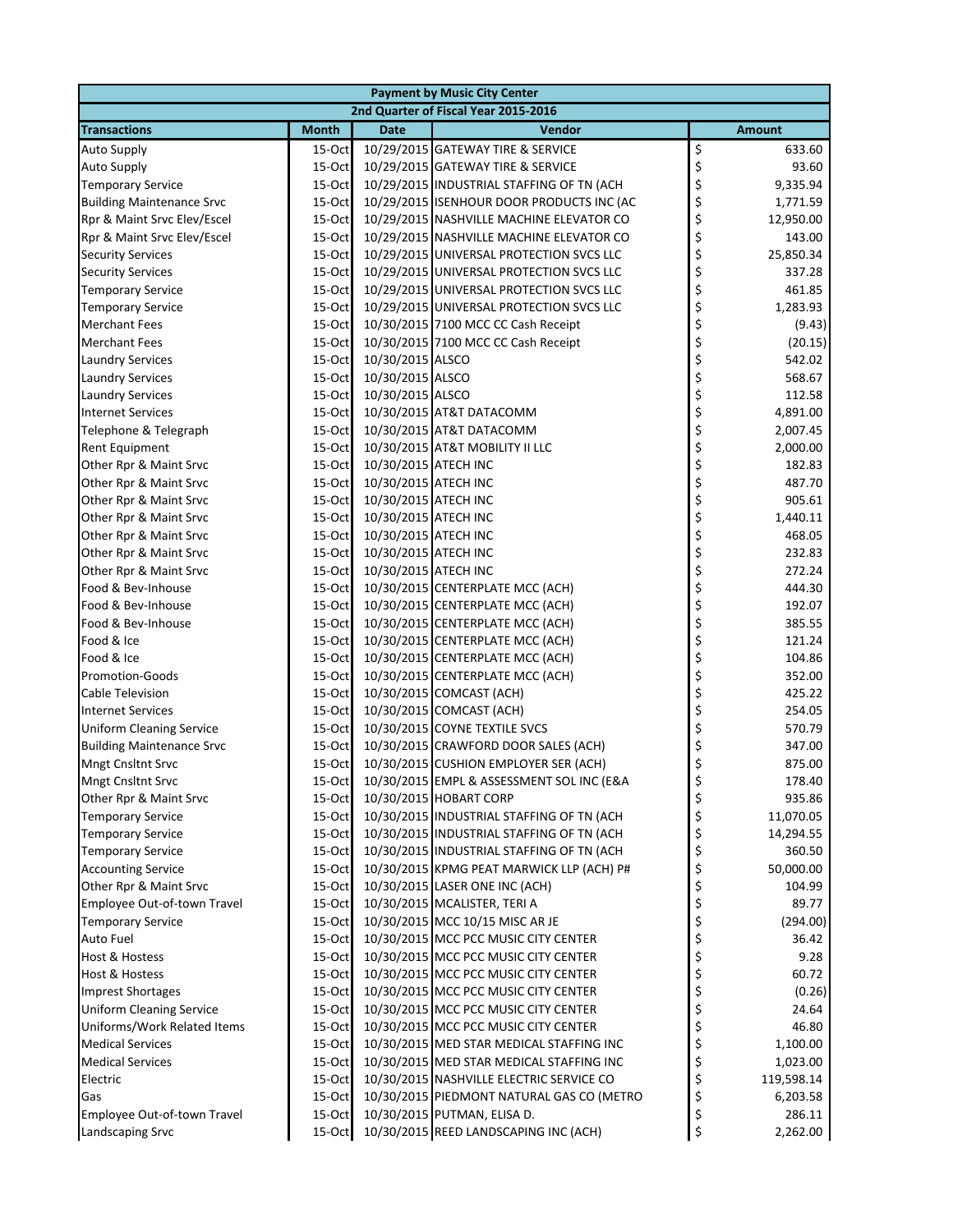| <b>Payment by Music City Center</b> |                                      |             |                                           |               |           |  |  |
|-------------------------------------|--------------------------------------|-------------|-------------------------------------------|---------------|-----------|--|--|
|                                     | 2nd Quarter of Fiscal Year 2015-2016 |             |                                           |               |           |  |  |
| <b>Transactions</b>                 | <b>Month</b>                         | <b>Date</b> | Vendor                                    | <b>Amount</b> |           |  |  |
| Refuse Disposal-Reimb               | 15-Oct                               |             | 10/30/2015 REPUBLIC SVCS NASH /ALLIED WAS | \$            | 7,346.08  |  |  |
| Janitorial Srvc                     | 15-Oct                               |             | 10/30/2015 SERVICE MANAGEMENT SYSTEMS     | \$            | 10,713.58 |  |  |
| Janitorial Srvc                     | 15-Oct                               |             | 10/30/2015 SERVICE MANAGEMENT SYSTEMS     | \$            | 14,856.29 |  |  |
| Janitorial Srvc                     | 15-Oct                               |             | 10/30/2015 SERVICE MANAGEMENT SYSTEMS     | \$            | 15,873.11 |  |  |
| <b>Valet Services</b>               | 15-Oct                               |             | 10/30/2015 TOWNE PARK LLC (ACH)           | \$            | 818.98    |  |  |
| <b>Security Services</b>            | 15-Oct                               |             | 10/30/2015 UNIVERSAL PROTECTION SVCS LLC  | \$            | 814.49    |  |  |
| <b>Security Services</b>            | 15-Oct                               |             | 10/30/2015 UNIVERSAL PROTECTION SVCS LLC  | \$            | 1,217.40  |  |  |
| <b>Security Services</b>            | 15-Oct                               |             | 10/30/2015 UNIVERSAL PROTECTION SVCS LLC  | \$            | 15,177.59 |  |  |
| <b>Security Services</b>            | 15-Oct                               |             | 10/30/2015 UNIVERSAL PROTECTION SVCS LLC  | \$            | 1,181.36  |  |  |
| <b>Security Services</b>            | 15-Oct                               |             | 10/30/2015 UNIVERSAL PROTECTION SVCS LLC  | \$            | 1,228.63  |  |  |
| <b>Security Services</b>            | 15-Oct                               |             | 10/30/2015 UNIVERSAL PROTECTION SVCS LLC  | \$            | 19,699.97 |  |  |
| <b>Security Services</b>            | 15-Oct                               |             | 10/30/2015 UNIVERSAL PROTECTION SVCS LLC  | \$            | 514.92    |  |  |
| <b>Temporary Service</b>            | 15-Oct                               |             | 10/30/2015 UNIVERSAL PROTECTION SVCS LLC  | \$            | 3,241.20  |  |  |
| <b>Temporary Service</b>            | 15-Oct                               |             | 10/30/2015 UNIVERSAL PROTECTION SVCS LLC  | \$            | 948.60    |  |  |
| <b>Temporary Service</b>            | 15-Oct                               |             | 10/30/2015 UNIVERSAL PROTECTION SVCS LLC  | \$            | 1,031.01  |  |  |
| <b>Temporary Service</b>            | 15-Oct                               |             | 10/30/2015 UNIVERSAL PROTECTION SVCS LLC  | \$            | 1,477.92  |  |  |
| <b>Temporary Service</b>            | 15-Oct                               |             | 10/30/2015 UNIVERSAL PROTECTION SVCS LLC  | \$            | 1,295.60  |  |  |
| <b>Temporary Service</b>            | 15-Oct                               |             | 10/30/2015 UNIVERSAL PROTECTION SVCS LLC  | \$            | 505.92    |  |  |
| <b>Temporary Service</b>            | 15-Oct                               |             | 10/30/2015 UNIVERSAL PROTECTION SVCS LLC  | \$            | 1,233.72  |  |  |
| <b>Temporary Service</b>            | 15-Oct                               |             | 10/30/2015 UNIVERSAL PROTECTION SVCS LLC  | \$            | 314.87    |  |  |
| <b>Temporary Service</b>            | 15-Oct                               |             | 10/30/2015 UNIVERSAL PROTECTION SVCS LLC  | \$            | 4,019.76  |  |  |
| <b>Small Equipment Supply</b>       | 15-Oct                               |             | 10/30/2015 W W GRAINGER (P#)              | \$            | (67.70)   |  |  |
| <b>Medical Supply</b>               | 15-Oct                               |             | 10/31/2015 10/15 MCC IMPREST CHECK RCLS   | \$            | 1,675.34  |  |  |
| Printing/Binding                    | 15-Oct                               |             | 10/31/2015 10/15 MCC IMPREST CHECK RCLS   | \$            | 1,947.37  |  |  |
| <b>Auto Supply</b>                  | 15-Oct                               |             | 10/31/2015 Fifth Third CCard Oct 2015     | \$            | 32.97     |  |  |
| <b>Electrical Supply</b>            | 15-Oct                               |             | 10/31/2015 Fifth Third CCard Oct 2015     | \$            | (21.74)   |  |  |
| <b>Employee Air Travel</b>          | 15-Oct                               |             | 10/31/2015 Fifth Third CCard Oct 2015     | \$            | 235.96    |  |  |
| Employee Air Travel                 | 15-Oct                               |             | 10/31/2015 Fifth Third CCard Oct 2015     | \$            | 296.49    |  |  |
| <b>Employee Air Travel</b>          | 15-Oct                               |             | 10/31/2015 Fifth Third CCard Oct 2015     | \$            | 399.96    |  |  |
| <b>Employee Air Travel</b>          | 15-Oct                               |             | 10/31/2015 Fifth Third CCard Oct 2015     | \$            | 59.00     |  |  |
| <b>Employee Air Travel</b>          | 15-Oct                               |             | 10/31/2015 Fifth Third CCard Oct 2015     | \$            | 169.34    |  |  |
| <b>Employee Air Travel</b>          | 15-Oct                               |             | 10/31/2015 Fifth Third CCard Oct 2015     | \$            | 232.00    |  |  |
| <b>Employee Air Travel</b>          | 15-Oct                               |             | 10/31/2015 Fifth Third CCard Oct 2015     | \$            | 145.00    |  |  |
| <b>Employee Air Travel</b>          | 15-Oct                               |             | 10/31/2015 Fifth Third CCard Oct 2015     | \$            | 404.96    |  |  |
| Employee Air Travel                 | 15-Oct                               |             | 10/31/2015 Fifth Third CCard Oct 2015     | \$            | 674.59    |  |  |
| <b>Employee Air Travel</b>          | 15-Oct                               |             | 10/31/2015 Fifth Third CCard Oct 2015     | \$            | 292.75    |  |  |
| Employee Local Travel/Park          | 15-Oct                               |             | 10/31/2015 Fifth Third CCard Oct 2015     | P             | 16.39     |  |  |
| Employee Out-of-town Travel         | 15-Oct                               |             | 10/31/2015 Fifth Third CCard Oct 2015     | \$            | 26.62     |  |  |
| Employee Out-of-town Travel         | 15-Oct                               |             | 10/31/2015 Fifth Third CCard Oct 2015     | \$            | 16.83     |  |  |
| Employee Out-of-town Travel         | $15$ -Oct                            |             | 10/31/2015 Fifth Third CCard Oct 2015     | \$            | 15.41     |  |  |
| Employee Out-of-town Travel         | $15$ -Oct                            |             | 10/31/2015 Fifth Third CCard Oct 2015     | \$            | 926.24    |  |  |
| Employee Out-of-town Travel         | $15$ -Oct                            |             | 10/31/2015 Fifth Third CCard Oct 2015     | \$            | 13.84     |  |  |
| Employee Out-of-town Travel         | 15-Oct                               |             | 10/31/2015 Fifth Third CCard Oct 2015     | \$            | 14.76     |  |  |
| Employee Out-of-town Travel         | 15-Oct                               |             | 10/31/2015 Fifth Third CCard Oct 2015     | \$            | 15.00     |  |  |
| Employee Out-of-town Travel         | 15-Oct                               |             | 10/31/2015 Fifth Third CCard Oct 2015     | \$            | 40.22     |  |  |
| Employee Out-of-town Travel         | $15$ -Oct                            |             | 10/31/2015 Fifth Third CCard Oct 2015     | \$            | 19.66     |  |  |
| Employee Out-of-town Travel         | 15-Oct                               |             | 10/31/2015 Fifth Third CCard Oct 2015     | \$            | 11.90     |  |  |
| Employee Out-of-town Travel         | $15$ -Oct                            |             | 10/31/2015 Fifth Third CCard Oct 2015     | \$            | 27.00     |  |  |
| Employee Out-of-town Travel         | $15$ -Oct                            |             | 10/31/2015 Fifth Third CCard Oct 2015     | \$            | 661.82    |  |  |
| Employee Out-of-town Travel         | $15$ -Oct                            |             | 10/31/2015 Fifth Third CCard Oct 2015     | \$            | 9.81      |  |  |
| Employee Out-of-town Travel         | 15-Oct                               |             | 10/31/2015 Fifth Third CCard Oct 2015     | \$            | 12.71     |  |  |
| Employee Out-of-town Travel         | 15-Oct                               |             | 10/31/2015 Fifth Third CCard Oct 2015     | \$            | 36.25     |  |  |
| Employee Out-of-town Travel         | $15$ -Oct                            |             | 10/31/2015 Fifth Third CCard Oct 2015     | \$            | 10.55     |  |  |
| Employee Out-of-town Travel         | $15$ -Oct                            |             | 10/31/2015 Fifth Third CCard Oct 2015     | \$            | 578.21    |  |  |
| Employee Out-of-town Travel         | 15-Oct                               |             | 10/31/2015 Fifth Third CCard Oct 2015     | \$            | (63.03)   |  |  |
| Host & Hostess                      | 15-Oct                               |             | 10/31/2015 Fifth Third CCard Oct 2015     | \$            | 273.14    |  |  |
| <b>Host &amp; Hostess</b>           | 15-Oct                               |             | 10/31/2015 Fifth Third CCard Oct 2015     | \$            | 37.10     |  |  |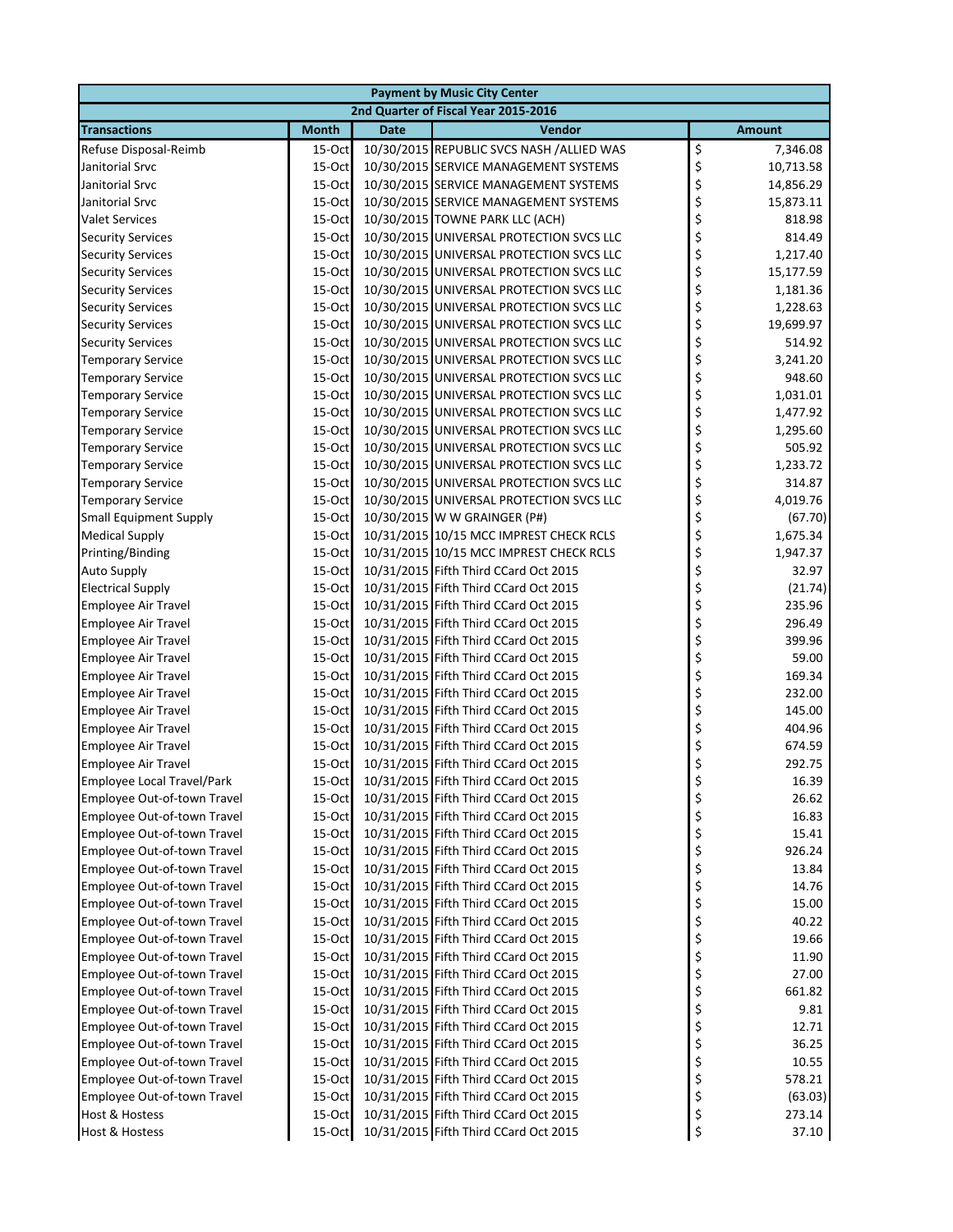|                                                          |                    |             | <b>Payment by Music City Center</b>                                        |          |                      |
|----------------------------------------------------------|--------------------|-------------|----------------------------------------------------------------------------|----------|----------------------|
|                                                          |                    |             | 2nd Quarter of Fiscal Year 2015-2016                                       |          |                      |
| <b>Transactions</b>                                      | <b>Month</b>       | <b>Date</b> | Vendor                                                                     |          | <b>Amount</b>        |
| Host & Hostess                                           | $15-Oct$           |             | 10/31/2015 Fifth Third CCard Oct 2015                                      | \$       | 72.50                |
| Host & Hostess                                           | $15-Oct$           |             | 10/31/2015 Fifth Third CCard Oct 2015                                      | \$       | 60.00                |
| Host & Hostess                                           | $15-Oct$           |             | 10/31/2015 Fifth Third CCard Oct 2015                                      | \$       | 21.50                |
| Host & Hostess                                           | $15-Oct$           |             | 10/31/2015 Fifth Third CCard Oct 2015                                      | \$       | 48.97                |
| Host & Hostess                                           | 15-Oct             |             | 10/31/2015 Fifth Third CCard Oct 2015                                      | \$       | 62.56                |
| Host & Hostess                                           | 15-Oct             |             | 10/31/2015 Fifth Third CCard Oct 2015                                      | \$       | 63.53                |
| Host & Hostess                                           | 15-Oct             |             | 10/31/2015 Fifth Third CCard Oct 2015                                      | \$       | 32.25                |
| <b>Host &amp; Hostess</b>                                | 15-Oct             |             | 10/31/2015 Fifth Third CCard Oct 2015                                      | \$       | 74.96                |
| <b>Internet Services</b>                                 | 15-Oct             |             | 10/31/2015 Fifth Third CCard Oct 2015                                      | \$       | 30.00                |
| Membership Dues                                          | 15-Oct             |             | 10/31/2015 Fifth Third CCard Oct 2015                                      | \$       | 195.00               |
| <b>Mngt Cnsltnt Srvc</b>                                 | $15-Oct$           |             | 10/31/2015 Fifth Third CCard Oct 2015                                      | \$       | 45.00                |
| Postage & Delivery Srvc                                  | 15-Oct             |             | 10/31/2015 Fifth Third CCard Oct 2015                                      | \$       | 36.46                |
| Promotion-Goods                                          | 15-Oct             |             | 10/31/2015 Fifth Third CCard Oct 2015                                      | \$       | 802.39               |
| Registration                                             | 15-Oct             |             | 10/31/2015 Fifth Third CCard Oct 2015                                      | \$       | 485.00               |
| Registration                                             | 15-Oct             |             | 10/31/2015 Fifth Third CCard Oct 2015                                      | \$       | 135.00               |
| Registration                                             | 15-Oct             |             | 10/31/2015 Fifth Third CCard Oct 2015                                      | \$       | 35.00                |
| Registration                                             | 15-Oct             |             | 10/31/2015 Fifth Third CCard Oct 2015                                      | \$       | 195.00               |
| Rent Tradeshow Booth Expenses                            | 15-Oct             |             | 10/31/2015 Fifth Third CCard Oct 2015                                      | \$       | 1,220.00             |
| Rent Tradeshow Booth Expenses                            | $15-Oct$           |             | 10/31/2015 Fifth Third CCard Oct 2015                                      | \$       | 1,700.00             |
| Rent Tradeshow Booth Expenses                            | 15-Oct             |             | 10/31/2015 Fifth Third CCard Oct 2015                                      | \$       | 725.00               |
| <b>Small Equipment Supply</b>                            | 15-Oct             |             | 10/31/2015 Fifth Third CCard Oct 2015                                      | \$       | 13.90                |
| Tuition                                                  | 15-Oct             |             | 10/31/2015 Fifth Third CCard Oct 2015                                      | \$       | 179.00               |
| Food & Bev Capital Reserve                               | $15$ -Oct          |             | 10/31/2015 MCC 10/15 F&B MAINT RCLS                                        | \$       | (376.38)             |
| Food & Bev Capital Reserve                               | 15-Oct             |             | 10/31/2015 MCC 10/15 F&B MAINT RCLS                                        | \$       | (5, 118.10)          |
| Food & Bev Capital Reserve                               | 15-Oct             |             | 10/31/2015 MCC 10/15 F&B MAINT RCLS                                        | \$       | (272.24)             |
| Food & Bev Capital Reserve                               | 15-Oct             |             | 10/31/2015 MCC 10/15 F&B MAINT RCLS                                        | \$       | (468.05)             |
| Food & Bev Capital Reserve                               | $15-Oct$           |             | 10/31/2015 MCC 10/15 F&B MAINT RCLS                                        | \$<br>\$ | (905.61)             |
| Food & Bev Capital Reserve                               | $15-Oct$           |             | 10/31/2015 MCC 10/15 F&B MAINT RCLS                                        | \$       | (232.83)             |
| Food & Bev Capital Reserve<br>Food & Bev Capital Reserve | $15-Oct$<br>15-Oct |             | 10/31/2015 MCC 10/15 F&B MAINT RCLS<br>10/31/2015 MCC 10/15 F&B MAINT RCLS | \$       | (1,440.11)           |
| Food & Bev Capital Reserve                               | 15-Oct             |             | 10/31/2015 MCC 10/15 F&B MAINT RCLS                                        | \$       | (487.70)<br>(182.83) |
| <b>Temporary Service</b>                                 | 15-Oct             |             | 10/31/2015 MCC 10/15 Temp Labor RCLS                                       | \$       | (1, 179.18)          |
| Temporary Service-Reimb                                  | 15-Oct             |             | 10/31/2015 MCC 10/15 Temp Labor RCLS                                       | \$       | 1,179.18             |
| <b>Membership Dues</b>                                   | 15-Oct             |             | 10/31/2015 MCC JE 1078645 10/15 Corr                                       | \$       | 485.00               |
| Registration                                             | 15-Oct             |             | 10/31/2015 MCC JE 1078645 10/15 Corr                                       | \$       | (485.00)             |
| Registration                                             | 15-Oct             |             | 10/31/2015 MCC JE 1078645 10/15 Corr                                       | \$       | 1,220.00             |
| Rent Tradeshow Booth Expenses                            | 15-Oct             |             | 10/31/2015 MCC JE 1078645 10/15 Corr                                       |          | (1, 220.00)          |
| Water                                                    | 15-Oct             |             | 10/31/2015 WS / OCT 2015 / SEWER IDB                                       | Ş<br>\$  | 5,948.06             |
| Stormwater                                               | 15-Oct             |             | 10/31/2015 WS / OCT 2015 / STORMWATER IDB                                  | \$       | 660.00               |
| Water                                                    | 15-Oct             |             | 10/31/2015 WS / OCT 2015 / WATER IDB                                       | \$       | 2,426.92             |
| <b>Total</b>                                             |                    | 15-Oct      |                                                                            | \$       | 1,640,754.08         |
| Transfer LOCAP reimbursement                             | 15-Nov             |             | 11/1/2015 ADM 11/15 FY16 LOCAP                                             | \$       | 33,000.00            |
| Info Systems Charge                                      | 15-Nov             |             | 11/1/2015 ITS 11/15 FY16 ISF BILLING                                       | \$       | 13,883.33            |
| MIS Tech Revolving Charge                                | 15-Nov             |             | 11/1/2015 ITS PC REVOLVING FD 11/15                                        | \$       | 1,612.94             |
| Insurance-Liability/PropDmg                              | 15-Nov             |             | 11/1/2015 MCC 11/15 INSURANCE RCLS                                         | \$       | 10,999.29            |
| Insurance-Liability/PropDmg                              | 15-Nov             |             | 11/1/2015 MCC 11/15 INSURANCE RCLS                                         | \$       | 209.36               |
| Insurance-Liability/PropDmg                              | 15-Nov             |             | 11/1/2015 MCC 11/15 INSURANCE RCLS                                         | \$       | 3,336.08             |
| Insurance-Liability/PropDmg                              | 15-Nov             |             | 11/1/2015 MCC 11/15 INSURANCE RCLS                                         | \$       | 2,764.14             |
| Insurance-Liability/PropDmg                              | 15-Nov             |             | 11/1/2015 MCC 11/15 INSURANCE RCLS                                         | \$       | 2,593.57             |
| Insurance-Liability/PropDmg                              | 15-Nov             |             | 11/1/2015 MCC 11/15 INSURANCE RCLS                                         |          | 2,122.21             |
| Insurance-Liability/PropDmg                              | 15-Nov             |             | 11/1/2015 MCC 11/15 INSURANCE RCLS                                         | \$<br>\$ | 7,120.79             |
| Insurance-Liability/PropDmg                              | 15-Nov             |             | 11/1/2015 MCC 11/15 INSURANCE RCLS                                         | \$       | 589.77               |
| Insurance-Liability/PropDmg                              | 15-Nov             |             | 11/1/2015 MCC 11/15 INSURANCE RCLS                                         | \$       | 406.93               |
| Insurance-Liability/PropDmg                              | 15-Nov             |             | 11/1/2015 MCC 11/15 INSURANCE RCLS                                         | \$       | 2,849.14             |
| Insurance-Liability/PropDmg                              | 15-Nov             |             | 11/1/2015 MCC 11/15 INSURANCE RCLS                                         | \$       | 2,191.64             |
| Insurance-Liability/PropDmg                              | 15-Nov             |             | 11/1/2015 MCC 11/15 INSURANCE RCLS                                         | \$       | 701.71               |
| Insurance-Liability/PropDmg                              | 15-Nov             |             | 11/1/2015 MCC 11/15 INSURANCE RCLS                                         | \$       | 300.86               |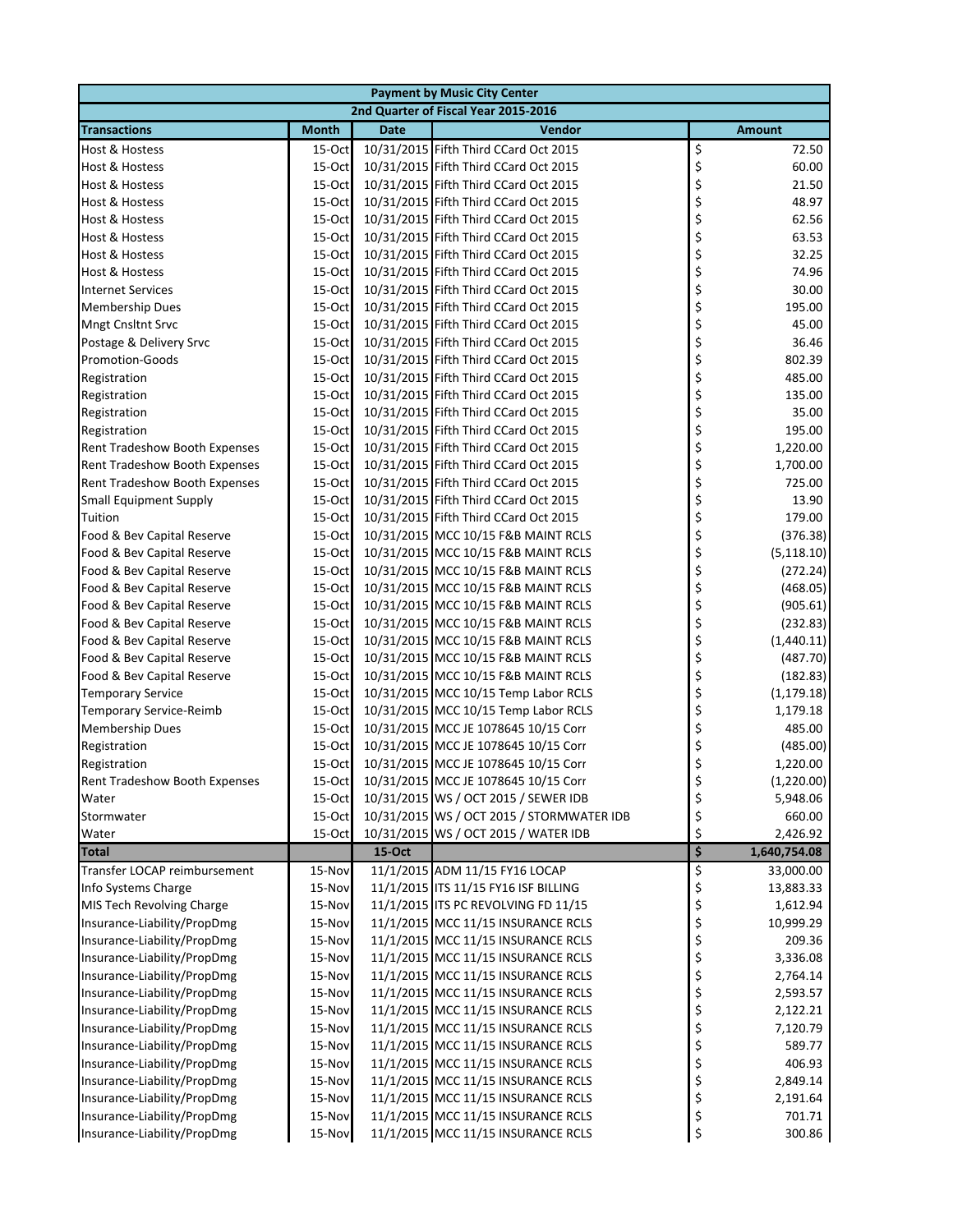|                                 |              |             | <b>Payment by Music City Center</b>      |               |             |
|---------------------------------|--------------|-------------|------------------------------------------|---------------|-------------|
|                                 |              |             | 2nd Quarter of Fiscal Year 2015-2016     |               |             |
| <b>Transactions</b>             | <b>Month</b> | <b>Date</b> | Vendor                                   | <b>Amount</b> |             |
| Insurance-Vehicles              | 15-Nov       |             | 11/1/2015 MCC 11/15 INSURANCE RCLS       | \$            | 1,434.42    |
| Insurance-Workman's Comp        | 15-Nov       |             | 11/1/2015 MCC 11/15 INSURANCE RCLS       | \$            | 9,917.36    |
| Rpr & Maint Srvc Air Walls      | 15-Nov       |             | 11/1/2015 MCC 11/15 SRVC CONTRACT RCLS   | \$            | 3,550.00    |
| Rpr & Maint Srvc Air Walls      | 15-Nov       |             | 11/1/2015 MCC 11/15 SRVC CONTRACT RCLS   | \$            | 3,000.00    |
| Rpr & Maint Srvc Backup SecSys  | 15-Nov       |             | 11/1/2015 MCC 11/15 SRVC CONTRACT RCLS   | \$            | 937.50      |
| Rpr & Maint Srvc Bld Auto       | 15-Nov       |             | 11/1/2015 MCC 11/15 SRVC CONTRACT RCLS   | \$            | 232.92      |
| Rpr & Maint Srvc Solar Panel    | 15-Nov       |             | 11/1/2015 MCC 11/15 SRVC CONTRACT RCLS   | \$            | 450.00      |
| <b>HHold &amp; Jnitr Supply</b> | 15-Nov       |             | 11/2/2015 AMERICAN PAPER & TWINE CO (ACH | \$            | 643.50      |
| <b>HHold &amp; Jnitr Supply</b> | 15-Nov       |             | 11/2/2015 AMERICAN PAPER & TWINE CO (ACH | \$            | 1,851.00    |
| <b>HHold &amp; Jnitr Supply</b> | 15-Nov       |             | 11/2/2015 AMERICAN PAPER & TWINE CO (ACH | \$            | 1,162.50    |
| <b>HHold &amp; Jnitr Supply</b> | 15-Nov       |             | 11/2/2015 AMERICAN PAPER & TWINE CO (ACH | \$            | 281.25      |
| Auto Oil/Lubricants             | 15-Nov       |             | 11/2/2015 FERRELLGAS (ACH)               | \$            | 59.51       |
| <b>Internet Services</b>        | 15-Nov       |             | 11/2/2015 MCN INTERACTIVE LLC (ACH)      | \$            | 209.95      |
| Offc & Admin Supply             | 15-Nov       |             | 11/2/2015 MYOFFICE PRODUCTS (ACH)        | \$            | 41.49       |
| Offc & Admin Supply             | 15-Nov       |             | 11/2/2015 MYOFFICE PRODUCTS (ACH)        | \$            | 51.99       |
| Offc & Admin Supply             | 15-Nov       |             | 11/2/2015 MYOFFICE PRODUCTS (ACH)        | \$            | 9.12        |
| Rpr & Maint Srvc Access Ctrl    | 15-Nov       |             | 11/2/2015 SIMPLEX GRINNELL LP (ACH)      | \$            | 3,166.57    |
| Rpr & Maint Srvc CCTV           | 15-Nov       |             | 11/2/2015 SIMPLEX GRINNELL LP (ACH)      | \$            | 4,250.00    |
| <b>Electrical Supply-Lamps</b>  | 15-Nov       |             | 11/2/2015 WILLIAMS WHOLESALE SUPPLY OF N | \$            | 157.50      |
| Rpr & Maint Srvc Green Roof     | 15-Nov       |             | 11/3/2015 GREENRISE TECHNOLOGIES (ACH)   | \$            | 4,931.30    |
| Rpr & Maint Srvc Janus          | 15-Nov       |             | 11/3/2015 MORROW TECHNOLOGIES CORP (ACH) | \$            | 2,130.00    |
| Landscaping Srvc-Indoor         | 15-Nov       |             | 11/3/2015 PLANTS ALIVE (ACH)             | \$            | 510.00      |
| Repair & Maint Supply           | 15-Nov       |             | 11/3/2015 W W GRAINGER (P#)              | \$            | 223.36      |
| <b>Merchant Fees</b>            | 15-Nov       |             | 11/4/2015 7100 MCC CC Cash Receipt       | \$            | (1, 150.00) |
| Furniture/Fixtures<\$5000       | 15-Nov       |             | 11/4/2015 AWARD CENTER INC, THE (ACH)    | \$            | 160.00      |
| Postage & Delivery Srvc         | 15-Nov       |             | 11/4/2015 AWARD CENTER INC, THE (ACH)    | \$            | 5.00        |
| <b>Electrical Supply</b>        | 15-Nov       |             | 11/4/2015 GRAYBAR ELECTRIC CO INC (ACH)  | \$            | 1,269.10    |
| <b>Merchant Fees</b>            | 15-Nov       |             | 11/5/2015 7100 MCC CC Cash Receipt       | \$            | (45.33)     |
| <b>Merchant Fees</b>            | 15-Nov       |             | 11/5/2015 7100 MCC CC Cash Receipt       | \$            | (14.95)     |
| <b>Merchant Fees</b>            | 15-Nov       |             | 11/5/2015 7100 MCC CC Cash Receipt       | \$            | (23.82)     |
| Postage & Delivery Srvc         | 15-Nov       |             | 11/5/2015 G&H RUBBER SUPPLY CO INC       | \$            | 117.69      |
| Safety Supply                   | 15-Nov       |             | 11/5/2015 G&H RUBBER SUPPLY CO INC       | \$            | 3,080.00    |
| Safety Supply                   | 15-Nov       |             | 11/5/2015 G&H RUBBER SUPPLY CO INC       | \$            | 183.00      |
| Safety Supply                   | 15-Nov       |             | 11/5/2015 G&H RUBBER SUPPLY CO INC       | \$            | 183.00      |
| Offc & Admin Supply             | 15-Nov       |             | 11/5/2015 MYOFFICE PRODUCTS (ACH)        | \$            | 201.00      |
| Cafe Plan Pre-Tax Savings       | 15-Nov       |             | 11/6/2015 Actual Burden Journal Entries  | \$            | 93.73       |
| Cafe Plan Pre-Tax Savings       | 15-Nov       |             | 11/6/2015 Actual Burden Journal Entries  |               | 32.88       |
| Cafe Plan Pre-Tax Savings       | 15-Nov       |             | 11/6/2015 Actual Burden Journal Entries  | \$            | 137.01      |
| Cafe Plan Pre-Tax Savings       | 15-Nov       |             | 11/6/2015 Actual Burden Journal Entries  | \$            | 248.46      |
| Cafe Plan Pre-Tax Savings       | 15-Nov       |             | 11/6/2015 Actual Burden Journal Entries  | \$            | 22.53       |
| Cafe Plan Pre-Tax Savings       | 15-Nov       |             | 11/6/2015 Actual Burden Journal Entries  | \$            | 31.73       |
| Cafe Plan Pre-Tax Savings       | 15-Nov       |             | 11/6/2015 Actual Burden Journal Entries  | \$            | 22.36       |
| Cafe Plan Pre-Tax Savings       | 15-Nov       |             | 11/6/2015 Actual Burden Journal Entries  | \$            | 200.59      |
| Cafe Plan Pre-Tax Savings       | 15-Nov       |             | 11/6/2015 Actual Burden Journal Entries  | \$            | 22.40       |
| Cafe Plan Pre-Tax Savings       | 15-Nov       |             | 11/6/2015 Actual Burden Journal Entries  | \$            | 31.01       |
| Cafe Plan Pre-Tax Savings       | 15-Nov       |             | 11/6/2015 Actual Burden Journal Entries  | \$            | 14.27       |
| Cafe Plan Pre-Tax Savings       | 15-Nov       |             | 11/6/2015 Actual Burden Journal Entries  | \$            | 35.98       |
| Cafe Plan Pre-Tax Savings       | 15-Nov       |             | 11/6/2015 Actual Burden Journal Entries  | \$            | 18.10       |
| Cafe Plan Pre-Tax Savings       | 15-Nov       |             | 11/6/2015 Actual Burden Journal Entries  | \$            | 56.96       |
| Cafe Plan Pre-Tax Savings       | 15-Nov       |             | 11/6/2015 Actual Burden Journal Entries  | \$            | 22.24       |
| Cafe Plan Pre-Tax Savings       | 15-Nov       |             | 11/6/2015 Actual Burden Journal Entries  | \$            | 12.30       |
| Cafe Plan Pre-Tax Savings       | 15-Nov       |             | 11/6/2015 Actual Burden Journal Entries  | \$            | 21.80       |
| Cafe Plan Pre-Tax Savings       | 15-Nov       |             | 11/6/2015 Actual Burden Journal Entries  | \$            | 34.54       |
| CCA Employer 401K Plan          | 15-Nov       |             | 11/6/2015 Actual Burden Journal Entries  | \$            | 631.33      |
| CCA Employer 401K Plan          | 15-Nov       |             | 11/6/2015 Actual Burden Journal Entries  | \$            | 660.44      |
| CCA Employer 401K Plan          | 15-Nov       |             | 11/6/2015 Actual Burden Journal Entries  | \$            | 883.08      |
| CCA Employer 401K Plan          | 15-Nov       |             | 11/6/2015 Actual Burden Journal Entries  | \$            | 55.85       |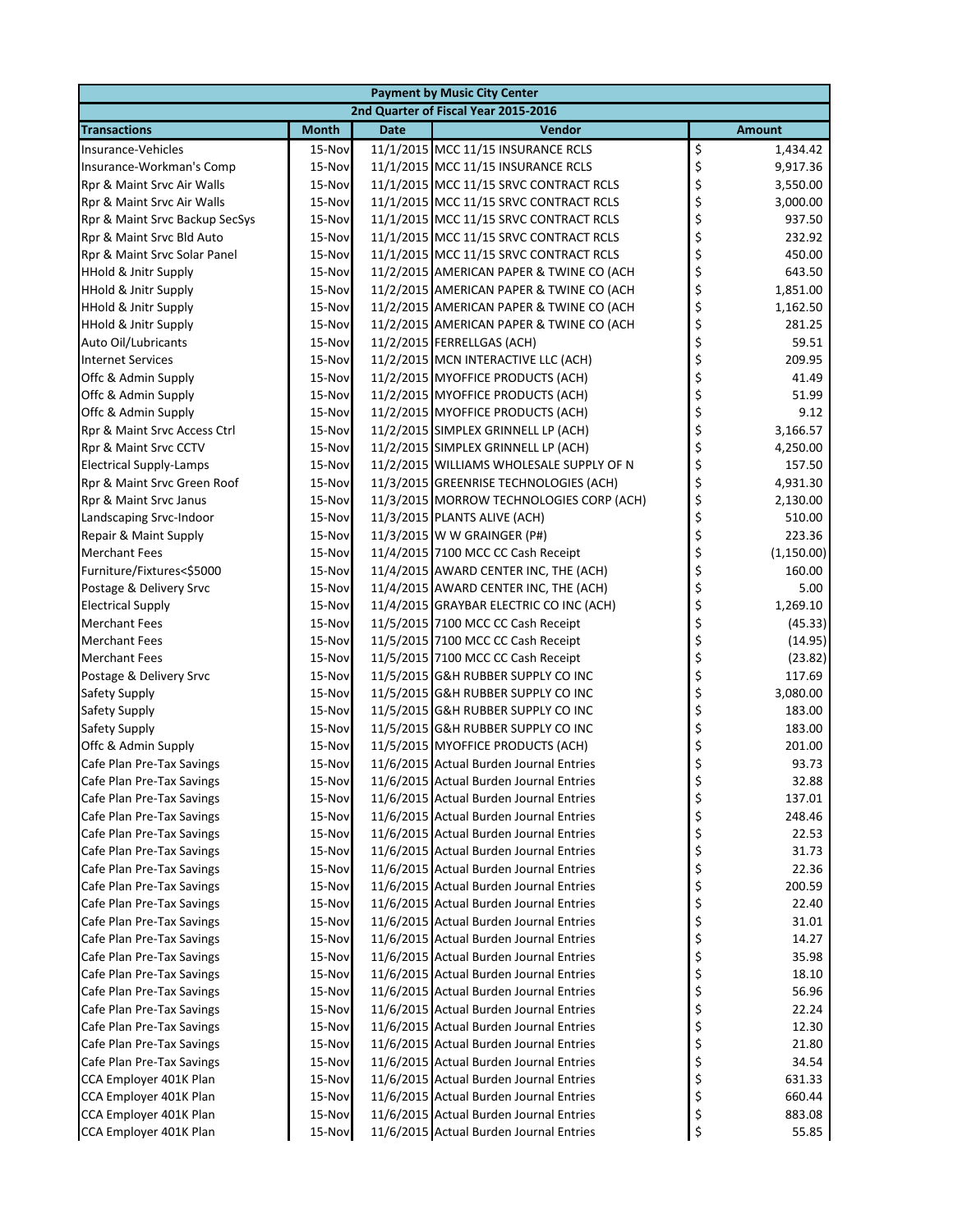|                                                              | <b>Payment by Music City Center</b> |             |                                                                                    |                                |  |  |  |
|--------------------------------------------------------------|-------------------------------------|-------------|------------------------------------------------------------------------------------|--------------------------------|--|--|--|
|                                                              |                                     |             | 2nd Quarter of Fiscal Year 2015-2016                                               |                                |  |  |  |
| <b>Transactions</b>                                          | <b>Month</b>                        | <b>Date</b> | Vendor                                                                             | <b>Amount</b>                  |  |  |  |
| CCA Employer 401K Plan                                       | 15-Nov                              |             | 11/6/2015 Actual Burden Journal Entries                                            | \$<br>244.20                   |  |  |  |
| CCA Employer 401K Plan                                       | 15-Nov                              |             | 11/6/2015 Actual Burden Journal Entries                                            | \$<br>683.30                   |  |  |  |
| CCA Employer 401K Plan                                       | 15-Nov                              |             | 11/6/2015 Actual Burden Journal Entries                                            | \$<br>79.65                    |  |  |  |
| CCA Employer 401K Plan                                       | 15-Nov                              |             | 11/6/2015 Actual Burden Journal Entries                                            | \$<br>279.82                   |  |  |  |
| CCA Employer 401K Plan                                       | 15-Nov                              |             | 11/6/2015 Actual Burden Journal Entries                                            | \$<br>212.68                   |  |  |  |
| CCA Employer 401K Plan                                       | 15-Nov                              |             | 11/6/2015 Actual Burden Journal Entries                                            | \$<br>410.61                   |  |  |  |
| CCA Employer 401K Plan                                       | 15-Nov                              |             | 11/6/2015 Actual Burden Journal Entries                                            | \$<br>194.93                   |  |  |  |
| CCA Employer 401K Plan                                       | 15-Nov                              |             | 11/6/2015 Actual Burden Journal Entries                                            | \$<br>130.20                   |  |  |  |
| <b>Employer Dental Group</b>                                 | 15-Nov                              |             | 11/6/2015 Actual Burden Journal Entries                                            | \$<br>158.37                   |  |  |  |
| <b>Employer Dental Group</b>                                 | 15-Nov                              |             | 11/6/2015 Actual Burden Journal Entries                                            | \$<br>35.34                    |  |  |  |
| <b>Employer Dental Group</b>                                 | 15-Nov                              |             | 11/6/2015 Actual Burden Journal Entries                                            | \$<br>225.53                   |  |  |  |
| <b>Employer Dental Group</b>                                 | 15-Nov                              |             | 11/6/2015 Actual Burden Journal Entries                                            | \$<br>462.38                   |  |  |  |
| <b>Employer Dental Group</b>                                 | 15-Nov                              |             | 11/6/2015 Actual Burden Journal Entries                                            | \$<br>21.20                    |  |  |  |
| <b>Employer Dental Group</b>                                 | 15-Nov                              |             | 11/6/2015 Actual Burden Journal Entries                                            | \$<br>69.99                    |  |  |  |
| <b>Employer Dental Group</b>                                 | 15-Nov                              |             | 11/6/2015 Actual Burden Journal Entries                                            | \$<br>28.28                    |  |  |  |
| <b>Employer Dental Group</b>                                 | 15-Nov                              |             | 11/6/2015 Actual Burden Journal Entries                                            | \$<br>285.62                   |  |  |  |
| <b>Employer Dental Group</b>                                 | 15-Nov                              |             | 11/6/2015 Actual Burden Journal Entries                                            | \$<br>28.28                    |  |  |  |
| <b>Employer Dental Group</b>                                 | 15-Nov                              |             | 11/6/2015 Actual Burden Journal Entries                                            | \$<br>14.14                    |  |  |  |
| <b>Employer Dental Group</b>                                 | 15-Nov                              |             | 11/6/2015 Actual Burden Journal Entries                                            | \$<br>14.14                    |  |  |  |
| <b>Employer Dental Group</b>                                 | 15-Nov                              |             | 11/6/2015 Actual Burden Journal Entries                                            | \$<br>70.70                    |  |  |  |
| <b>Employer Dental Group</b>                                 | 15-Nov                              |             | 11/6/2015 Actual Burden Journal Entries                                            | \$<br>42.42                    |  |  |  |
| <b>Employer Dental Group</b>                                 | 15-Nov                              |             | 11/6/2015 Actual Burden Journal Entries                                            | \$<br>113.12                   |  |  |  |
| <b>Employer Dental Group</b>                                 | 15-Nov                              |             | 11/6/2015 Actual Burden Journal Entries                                            | \$<br>28.28                    |  |  |  |
| <b>Employer Dental Group</b>                                 | 15-Nov                              |             | 11/6/2015 Actual Burden Journal Entries                                            | \$<br>42.42                    |  |  |  |
| <b>Employer Dental Group</b>                                 | 15-Nov                              |             | 11/6/2015 Actual Burden Journal Entries                                            | \$<br>28.28                    |  |  |  |
| <b>Employer Dental Group</b>                                 | 15-Nov                              |             | 11/6/2015 Actual Burden Journal Entries                                            | \$<br>56.56                    |  |  |  |
| <b>Employer Group Health</b>                                 | 15-Nov                              |             | 11/6/2015 Actual Burden Journal Entries                                            | \$<br>3,374.10                 |  |  |  |
| <b>Employer Group Health</b>                                 | 15-Nov                              |             | 11/6/2015 Actual Burden Journal Entries                                            | \$<br>1,156.87                 |  |  |  |
| <b>Employer Group Health</b>                                 | 15-Nov                              |             | 11/6/2015 Actual Burden Journal Entries                                            | \$<br>5,049.22                 |  |  |  |
| <b>Employer Group Health</b>                                 | 15-Nov<br>15-Nov                    |             | 11/6/2015 Actual Burden Journal Entries<br>11/6/2015 Actual Burden Journal Entries | \$<br>9,557.04<br>\$<br>841.50 |  |  |  |
| <b>Employer Group Health</b><br><b>Employer Group Health</b> | 15-Nov                              |             | 11/6/2015 Actual Burden Journal Entries                                            | \$<br>1,731.22                 |  |  |  |
| <b>Employer Group Health</b>                                 | 15-Nov                              |             | 11/6/2015 Actual Burden Journal Entries                                            | \$<br>793.50                   |  |  |  |
| <b>Employer Group Health</b>                                 | 15-Nov                              |             | 11/6/2015 Actual Burden Journal Entries                                            | \$<br>7,442.10                 |  |  |  |
| <b>Employer Group Health</b>                                 | 15-Nov                              |             | 11/6/2015 Actual Burden Journal Entries                                            | \$<br>795.00                   |  |  |  |
| <b>Employer Group Health</b>                                 | 15-Nov                              |             | 11/6/2015 Actual Burden Journal Entries                                            | \$<br>1,125.00                 |  |  |  |
| <b>Employer Group Health</b>                                 | 15-Nov                              |             | 11/6/2015 Actual Burden Journal Entries                                            | 559.50                         |  |  |  |
| <b>Employer Group Health</b>                                 | 15-Nov                              |             | 11/6/2015 Actual Burden Journal Entries                                            | \$<br>1,266.00                 |  |  |  |
| <b>Employer Group Health</b>                                 | 15-Nov                              |             | 11/6/2015 Actual Burden Journal Entries                                            | \$<br>705.00                   |  |  |  |
| <b>Employer Group Health</b>                                 | 15-Nov                              |             | 11/6/2015 Actual Burden Journal Entries                                            | \$<br>2,059.50                 |  |  |  |
| <b>Employer Group Health</b>                                 | 15-Nov                              |             | 11/6/2015 Actual Burden Journal Entries                                            | \$<br>795.00                   |  |  |  |
| <b>Employer Group Health</b>                                 | 15-Nov                              |             | 11/6/2015 Actual Burden Journal Entries                                            | \$<br>469.50                   |  |  |  |
| <b>Employer Group Health</b>                                 | 15-Nov                              |             | 11/6/2015 Actual Burden Journal Entries                                            | \$<br>798.00                   |  |  |  |
| <b>Employer Group Health</b>                                 | 15-Nov                              |             | 11/6/2015 Actual Burden Journal Entries                                            | \$<br>1,264.50                 |  |  |  |
| <b>Employer Group Life</b>                                   | 15-Nov                              |             | 11/6/2015 Actual Burden Journal Entries                                            | \$<br>204.48                   |  |  |  |
| <b>Employer Group Life</b>                                   | 15-Nov                              |             | 11/6/2015 Actual Burden Journal Entries                                            | \$<br>35.50                    |  |  |  |
| <b>Employer Group Life</b>                                   | 15-Nov                              |             | 11/6/2015 Actual Burden Journal Entries                                            | \$<br>257.73                   |  |  |  |
| <b>Employer Group Life</b>                                   | 15-Nov                              |             | 11/6/2015 Actual Burden Journal Entries                                            | \$<br>523.98                   |  |  |  |
| <b>Employer Group Life</b>                                   | 15-Nov                              |             | 11/6/2015 Actual Burden Journal Entries                                            | \$<br>21.30                    |  |  |  |
| <b>Employer Group Life</b>                                   | 15-Nov                              |             | 11/6/2015 Actual Burden Journal Entries                                            | \$<br>73.13                    |  |  |  |
| <b>Employer Group Life</b>                                   | 15-Nov                              |             | 11/6/2015 Actual Burden Journal Entries                                            | \$<br>28.40                    |  |  |  |
| <b>Employer Group Life</b>                                   | 15-Nov                              |             | 11/6/2015 Actual Burden Journal Entries                                            | \$<br>298.91                   |  |  |  |
| <b>Employer Group Life</b>                                   | 15-Nov                              |             | 11/6/2015 Actual Burden Journal Entries                                            | \$<br>28.40                    |  |  |  |
| <b>Employer Group Life</b>                                   | 15-Nov                              |             | 11/6/2015 Actual Burden Journal Entries                                            | \$<br>28.40                    |  |  |  |
| <b>Employer Group Life</b>                                   | 15-Nov                              |             | 11/6/2015 Actual Burden Journal Entries                                            | \$<br>42.60                    |  |  |  |
| <b>Employer Group Life</b>                                   | 15-Nov                              |             | 11/6/2015 Actual Burden Journal Entries                                            | \$<br>85.20                    |  |  |  |
| Employer Group Life                                          | 15-Nov                              |             | 11/6/2015 Actual Burden Journal Entries                                            | \$<br>42.60                    |  |  |  |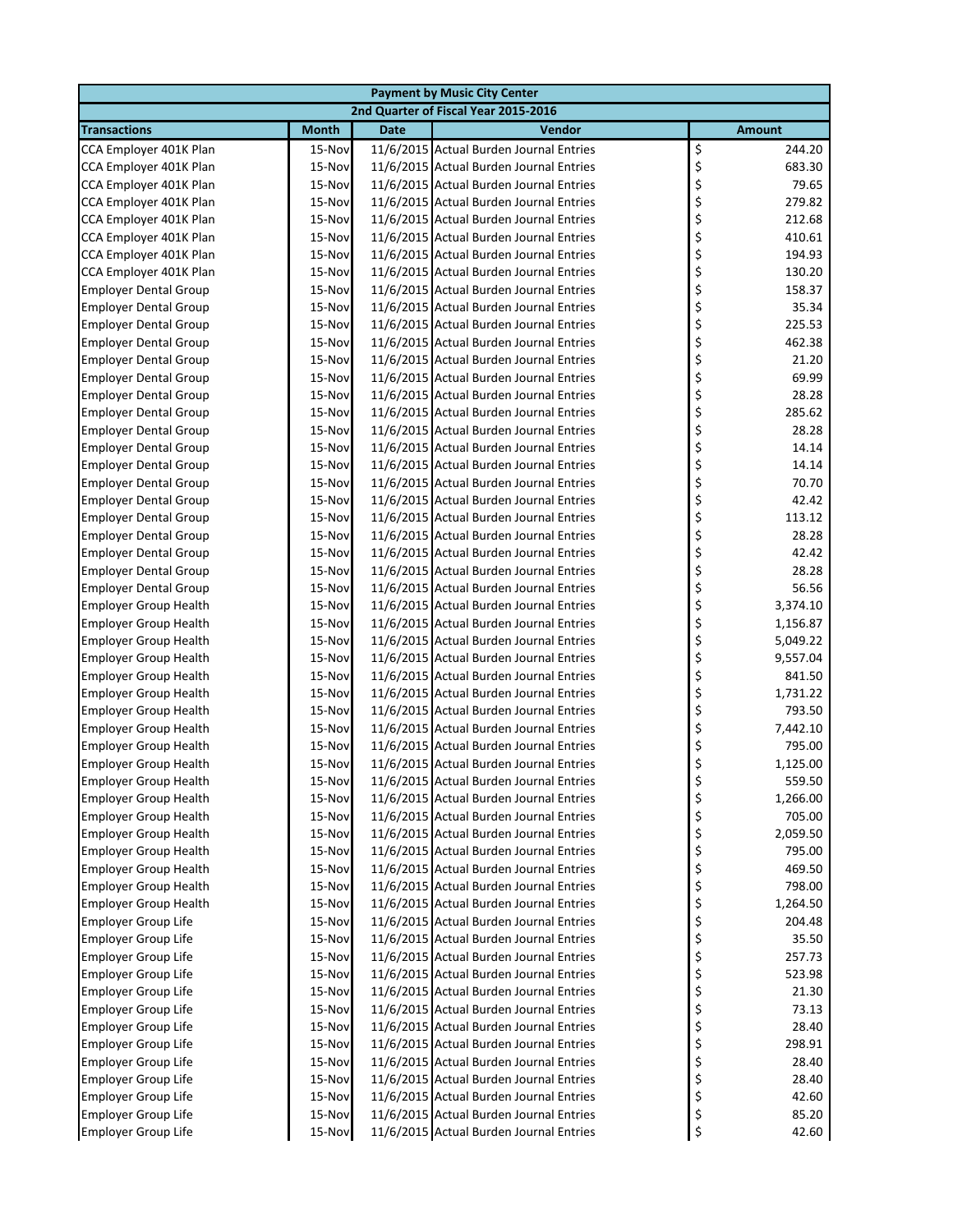|                               |                                      |             | <b>Payment by Music City Center</b>     |    |               |  |  |
|-------------------------------|--------------------------------------|-------------|-----------------------------------------|----|---------------|--|--|
|                               | 2nd Quarter of Fiscal Year 2015-2016 |             |                                         |    |               |  |  |
| <b>Transactions</b>           | <b>Month</b>                         | <b>Date</b> | Vendor                                  |    | <b>Amount</b> |  |  |
| Employer Group Life           | 15-Nov                               |             | 11/6/2015 Actual Burden Journal Entries | \$ | 113.60        |  |  |
| <b>Employer Group Life</b>    | 15-Nov                               |             | 11/6/2015 Actual Burden Journal Entries | \$ | 42.60         |  |  |
| <b>Employer Group Life</b>    | 15-Nov                               |             | 11/6/2015 Actual Burden Journal Entries | \$ | 42.60         |  |  |
| <b>Employer Group Life</b>    | 15-Nov                               |             | 11/6/2015 Actual Burden Journal Entries | \$ | 28.40         |  |  |
| <b>Employer Group Life</b>    | 15-Nov                               |             | 11/6/2015 Actual Burden Journal Entries | \$ | 56.80         |  |  |
| Employer OASDI                | 15-Nov                               |             | 11/6/2015 Actual Burden Journal Entries | \$ | 1,537.31      |  |  |
| Employer OASDI                | 15-Nov                               |             | 11/6/2015 Actual Burden Journal Entries | \$ | 303.60        |  |  |
| Employer OASDI                | 15-Nov                               |             | 11/6/2015 Actual Burden Journal Entries | \$ | 1,806.59      |  |  |
| Employer OASDI                | 15-Nov                               |             | 11/6/2015 Actual Burden Journal Entries | \$ | 2,458.05      |  |  |
| <b>Employer OASDI</b>         | 15-Nov                               |             | 11/6/2015 Actual Burden Journal Entries | \$ | 184.15        |  |  |
| <b>Employer OASDI</b>         | 15-Nov                               |             | 11/6/2015 Actual Burden Journal Entries | \$ | 477.47        |  |  |
| <b>Employer OASDI</b>         | 15-Nov                               |             | 11/6/2015 Actual Burden Journal Entries | \$ | 378.50        |  |  |
| <b>Employer OASDI</b>         | 15-Nov                               |             | 11/6/2015 Actual Burden Journal Entries | \$ | 1,785.12      |  |  |
| <b>Employer OASDI</b>         | 15-Nov                               |             | 11/6/2015 Actual Burden Journal Entries | \$ | 227.41        |  |  |
| Employer OASDI                | 15-Nov                               |             | 11/6/2015 Actual Burden Journal Entries | \$ | 307.17        |  |  |
| Employer OASDI                | 15-Nov                               |             | 11/6/2015 Actual Burden Journal Entries | \$ | 448.33        |  |  |
| Employer OASDI                | 15-Nov                               |             | 11/6/2015 Actual Burden Journal Entries | \$ | 1,013.37      |  |  |
| Employer OASDI                | 15-Nov                               |             | 11/6/2015 Actual Burden Journal Entries | \$ | 323.55        |  |  |
| <b>Employer OASDI</b>         | 15-Nov                               |             | 11/6/2015 Actual Burden Journal Entries | \$ | 813.11        |  |  |
| <b>Employer OASDI</b>         | 15-Nov                               |             | 11/6/2015 Actual Burden Journal Entries | \$ | 435.14        |  |  |
| <b>Employer OASDI</b>         | 15-Nov                               |             | 11/6/2015 Actual Burden Journal Entries | \$ | 476.58        |  |  |
| <b>Employer OASDI</b>         | 15-Nov                               |             | 11/6/2015 Actual Burden Journal Entries | \$ | 428.71        |  |  |
| <b>Employer Pension</b>       | 15-Nov                               |             | 11/6/2015 Actual Burden Journal Entries | \$ | 815.39        |  |  |
| <b>Employer Pension</b>       | 15-Nov                               |             | 11/6/2015 Actual Burden Journal Entries | \$ | 289.81        |  |  |
| <b>Employer Pension</b>       | 15-Nov                               |             | 11/6/2015 Actual Burden Journal Entries | \$ | 985.70        |  |  |
| <b>Employer Pension</b>       | 15-Nov                               |             | 11/6/2015 Actual Burden Journal Entries | \$ | 177.71        |  |  |
| <b>Employer Pension</b>       | 15-Nov                               |             | 11/6/2015 Actual Burden Journal Entries | \$ | 541.73        |  |  |
| <b>Employer Pension</b>       | 15-Nov                               |             | 11/6/2015 Actual Burden Journal Entries | \$ | 2,798.90      |  |  |
| <b>Employer Pension</b>       | 15-Nov                               |             | 11/6/2015 Actual Burden Journal Entries | \$ | 1,167.83      |  |  |
| <b>Employer Pension</b>       | 15-Nov                               |             | 11/6/2015 Actual Burden Journal Entries | \$ | 2,320.00      |  |  |
| <b>Employer SSN Medical</b>   | 15-Nov                               |             | 11/6/2015 Actual Burden Journal Entries | \$ | 359.49        |  |  |
| <b>Employer SSN Medical</b>   | 15-Nov                               |             | 11/6/2015 Actual Burden Journal Entries | \$ | 71.01         |  |  |
| <b>Employer SSN Medical</b>   | 15-Nov                               |             | 11/6/2015 Actual Burden Journal Entries | \$ | 422.48        |  |  |
| <b>Employer SSN Medical</b>   | 15-Nov                               |             | 11/6/2015 Actual Burden Journal Entries | \$ | 574.85        |  |  |
| <b>Employer SSN Medical</b>   | 15-Nov                               |             | 11/6/2015 Actual Burden Journal Entries | \$ | 43.08         |  |  |
| <b>Employer SSN Medical</b>   | 15-Nov                               |             | 11/6/2015 Actual Burden Journal Entries | \$ | 111.63        |  |  |
| <b>Employer SSN Medical</b>   | 15-Nov                               |             | 11/6/2015 Actual Burden Journal Entries | Ç  | 88.52         |  |  |
| <b>Employer SSN Medical</b>   | 15-Nov                               |             | 11/6/2015 Actual Burden Journal Entries | \$ | 417.53        |  |  |
| <b>Employer SSN Medical</b>   | 15-Nov                               |             | 11/6/2015 Actual Burden Journal Entries | \$ | 53.19         |  |  |
| <b>Employer SSN Medical</b>   | 15-Nov                               |             | 11/6/2015 Actual Burden Journal Entries | \$ | 71.84         |  |  |
| <b>Employer SSN Medical</b>   | 15-Nov                               |             | 11/6/2015 Actual Burden Journal Entries | \$ | 104.85        |  |  |
| <b>Employer SSN Medical</b>   | 15-Nov                               |             | 11/6/2015 Actual Burden Journal Entries | \$ | 255.47        |  |  |
| <b>Employer SSN Medical</b>   | 15-Nov                               |             | 11/6/2015 Actual Burden Journal Entries | \$ | 75.67         |  |  |
| <b>Employer SSN Medical</b>   | 15-Nov                               |             | 11/6/2015 Actual Burden Journal Entries | \$ | 190.17        |  |  |
| <b>Employer SSN Medical</b>   | 15-Nov                               |             | 11/6/2015 Actual Burden Journal Entries | \$ | 101.77        |  |  |
| Employer SSN Medical          | 15-Nov                               |             | 11/6/2015 Actual Burden Journal Entries | \$ | 111.45        |  |  |
| <b>Employer SSN Medical</b>   | 15-Nov                               |             | 11/6/2015 Actual Burden Journal Entries | \$ | 212.59        |  |  |
| <b>Employer SSN Medical</b>   | 15-Nov                               |             | 11/6/2015 Actual Burden Journal Entries | \$ | 100.27        |  |  |
| <b>FSA Pre-Tax Savings</b>    | 15-Nov                               |             | 11/6/2015 Actual Burden Journal Entries | \$ | 3.83          |  |  |
| <b>FSA Pre-Tax Savings</b>    | 15-Nov                               |             | 11/6/2015 Actual Burden Journal Entries | \$ | 14.34         |  |  |
| <b>FSA Pre-Tax Savings</b>    | 15-Nov                               |             | 11/6/2015 Actual Burden Journal Entries | \$ | 23.91         |  |  |
| <b>FSA Pre-Tax Savings</b>    | 15-Nov                               |             | 11/6/2015 Actual Burden Journal Entries | \$ | 7.97          |  |  |
| Allowance-Cell/Mobile Devices | 15-Nov                               |             | 11/6/2015 Payroll Labor Distribution    | \$ | 368.00        |  |  |
| Allowance-Cell/Mobile Devices | 15-Nov                               |             | 11/6/2015 Payroll Labor Distribution    | \$ | 69.00         |  |  |
| Allowance-Cell/Mobile Devices | 15-Nov                               |             | 11/6/2015 Payroll Labor Distribution    | \$ | 92.00         |  |  |
| Allowance-Cell/Mobile Devices | 15-Nov                               |             | 11/6/2015 Payroll Labor Distribution    | \$ | 138.00        |  |  |
| Allowance-Cell/Mobile Devices | 15-Nov                               |             | 11/6/2015 Payroll Labor Distribution    | \$ | 34.50         |  |  |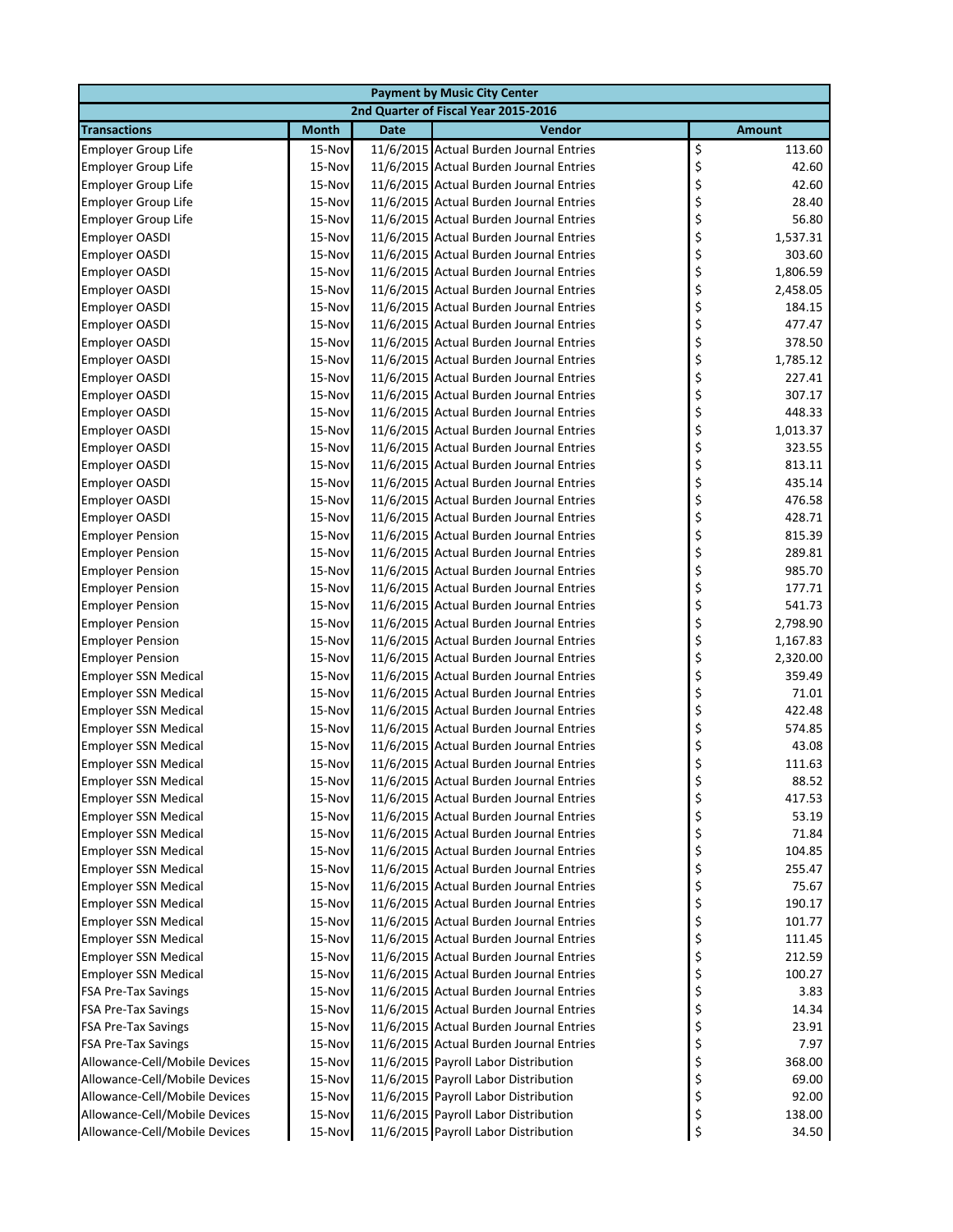|                               |              |             | <b>Payment by Music City Center</b>  |                 |
|-------------------------------|--------------|-------------|--------------------------------------|-----------------|
|                               |              |             | 2nd Quarter of Fiscal Year 2015-2016 |                 |
| <b>Transactions</b>           | <b>Month</b> | <b>Date</b> | Vendor                               | <b>Amount</b>   |
| Allowance-Cell/Mobile Devices | 15-Nov       |             | 11/6/2015 Payroll Labor Distribution | \$<br>92.00     |
| Allowance-Cell/Mobile Devices | 15-Nov       |             | 11/6/2015 Payroll Labor Distribution | \$<br>230.00    |
| Allowance-Cell/Mobile Devices | 15-Nov       |             | 11/6/2015 Payroll Labor Distribution | \$<br>46.00     |
| Allowance-Cell/Mobile Devices | 15-Nov       |             | 11/6/2015 Payroll Labor Distribution | \$<br>92.00     |
| Allowance-Cell/Mobile Devices | 15-Nov       |             | 11/6/2015 Payroll Labor Distribution | \$<br>230.00    |
| Allowance-Cell/Mobile Devices | 15-Nov       |             | 11/6/2015 Payroll Labor Distribution | \$<br>138.00    |
| Allowance-Cell/Mobile Devices | 15-Nov       |             | 11/6/2015 Payroll Labor Distribution | \$<br>92.00     |
| Allowance-Cell/Mobile Devices | 15-Nov       |             | 11/6/2015 Payroll Labor Distribution | \$<br>92.00     |
| Allowance-Cell/Mobile Devices | 15-Nov       |             | 11/6/2015 Payroll Labor Distribution | \$<br>92.00     |
| Allowance-Cell/Mobile Devices | 15-Nov       |             | 11/6/2015 Payroll Labor Distribution | \$<br>92.00     |
| Allowance-Cell/Mobile Devices | 15-Nov       |             | 11/6/2015 Payroll Labor Distribution | \$<br>138.00    |
| <b>Holiday Pay</b>            | 15-Nov       |             | 11/6/2015 Payroll Labor Distribution | \$<br>206.00    |
| <b>Holiday Pay</b>            | 15-Nov       |             | 11/6/2015 Payroll Labor Distribution | \$<br>221.12    |
| Leave Pay                     | 15-Nov       |             | 11/6/2015 Payroll Labor Distribution | \$<br>737.38    |
| Leave Pay                     | 15-Nov       |             | 11/6/2015 Payroll Labor Distribution | \$<br>20.21     |
| Leave Pay                     | 15-Nov       |             | 11/6/2015 Payroll Labor Distribution | \$<br>2,556.78  |
| Leave Pay                     | 15-Nov       |             | 11/6/2015 Payroll Labor Distribution | \$<br>2,628.16  |
| Leave Pay                     | 15-Nov       |             | 11/6/2015 Payroll Labor Distribution | \$<br>65.19     |
| Leave Pay                     | 15-Nov       |             | 11/6/2015 Payroll Labor Distribution | \$<br>42.90     |
| Leave Pay                     | 15-Nov       |             | 11/6/2015 Payroll Labor Distribution | \$<br>1,564.09  |
| Leave Pay                     | 15-Nov       |             | 11/6/2015 Payroll Labor Distribution | \$<br>321.04    |
| Leave Pay                     | 15-Nov       |             | 11/6/2015 Payroll Labor Distribution | \$<br>156.75    |
| Leave Pay                     | 15-Nov       |             | 11/6/2015 Payroll Labor Distribution | \$<br>3,339.47  |
| Leave Pay                     | 15-Nov       |             | 11/6/2015 Payroll Labor Distribution | \$<br>328.64    |
| Leave Pay                     | 15-Nov       |             | 11/6/2015 Payroll Labor Distribution | \$<br>749.88    |
| Leave Pay                     | 15-Nov       |             | 11/6/2015 Payroll Labor Distribution | \$<br>824.88    |
| Leave Pay                     | 15-Nov       |             | 11/6/2015 Payroll Labor Distribution | \$<br>445.68    |
| Leave Pay                     | 15-Nov       |             | 11/6/2015 Payroll Labor Distribution | \$<br>832.04    |
| Overtime Pay                  | 15-Nov       |             | 11/6/2015 Payroll Labor Distribution | \$<br>183.06    |
| Overtime Pay                  | 15-Nov       |             | 11/6/2015 Payroll Labor Distribution | \$<br>0.61      |
| Overtime Pay                  | 15-Nov       |             | 11/6/2015 Payroll Labor Distribution | \$<br>471.91    |
| Overtime Pay                  | 15-Nov       |             | 11/6/2015 Payroll Labor Distribution | \$<br>1,069.94  |
| Overtime Pay                  | 15-Nov       |             | 11/6/2015 Payroll Labor Distribution | \$<br>560.28    |
| Overtime Pay                  | 15-Nov       |             | 11/6/2015 Payroll Labor Distribution | \$<br>57.95     |
| Overtime Pay                  | 15-Nov       |             | 11/6/2015 Payroll Labor Distribution | \$<br>512.50    |
| Overtime Pay                  | 15-Nov       |             | 11/6/2015 Payroll Labor Distribution | \$<br>272.40    |
| Overtime Pay                  | 15-Nov       |             | 11/6/2015 Payroll Labor Distribution | 344.82<br>P     |
| Overtime Pay                  | 15-Nov       |             | 11/6/2015 Payroll Labor Distribution | \$<br>0.50      |
| Overtime Pay                  | 15-Nov       |             | 11/6/2015 Payroll Labor Distribution | \$<br>30.77     |
| Overtime Pay                  | 15-Nov       |             | 11/6/2015 Payroll Labor Distribution | \$<br>214.08    |
| Overtime Pay                  | 15-Nov       |             | 11/6/2015 Payroll Labor Distribution | \$<br>48.44     |
| Overtime Pay                  | 15-Nov       |             | 11/6/2015 Payroll Labor Distribution | \$<br>24.93     |
| <b>Regular Pay</b>            | 15-Nov       |             | 11/6/2015 Payroll Labor Distribution | \$<br>24,732.02 |
| Regular Pay                   | 15-Nov       |             | 11/6/2015 Payroll Labor Distribution | \$<br>5,236.37  |
| Regular Pay                   | 15-Nov       |             | 11/6/2015 Payroll Labor Distribution | \$<br>27,602.91 |
| <b>Regular Pay</b>            | 15-Nov       |             | 11/6/2015 Payroll Labor Distribution | \$<br>39,057.37 |
| <b>Regular Pay</b>            | 15-Nov       |             | 11/6/2015 Payroll Labor Distribution | \$<br>2,639.40  |
| <b>Regular Pay</b>            | 15-Nov       |             | 11/6/2015 Payroll Labor Distribution | \$<br>7,980.15  |
| Regular Pay                   | 15-Nov       |             | 11/6/2015 Payroll Labor Distribution | \$<br>6,355.23  |
| <b>Regular Pay</b>            | 15-Nov       |             | 11/6/2015 Payroll Labor Distribution | \$<br>28,561.06 |
| <b>Regular Pay</b>            | 15-Nov       |             | 11/6/2015 Payroll Labor Distribution | \$<br>3,367.18  |
| <b>Regular Pay</b>            | 15-Nov       |             | 11/6/2015 Payroll Labor Distribution | \$<br>4,968.80  |
| <b>Regular Pay</b>            | 15-Nov       |             | 11/6/2015 Payroll Labor Distribution | \$<br>7,168.38  |
| Regular Pay                   | 15-Nov       |             | 11/6/2015 Payroll Labor Distribution | \$<br>14,675.52 |
| <b>Regular Pay</b>            | 15-Nov       |             | 11/6/2015 Payroll Labor Distribution | \$<br>4,988.44  |
| <b>Regular Pay</b>            | 15-Nov       |             | 11/6/2015 Payroll Labor Distribution | \$<br>12,803.61 |
| <b>Regular Pay</b>            | 15-Nov       |             | 11/6/2015 Payroll Labor Distribution | \$<br>6,656.25  |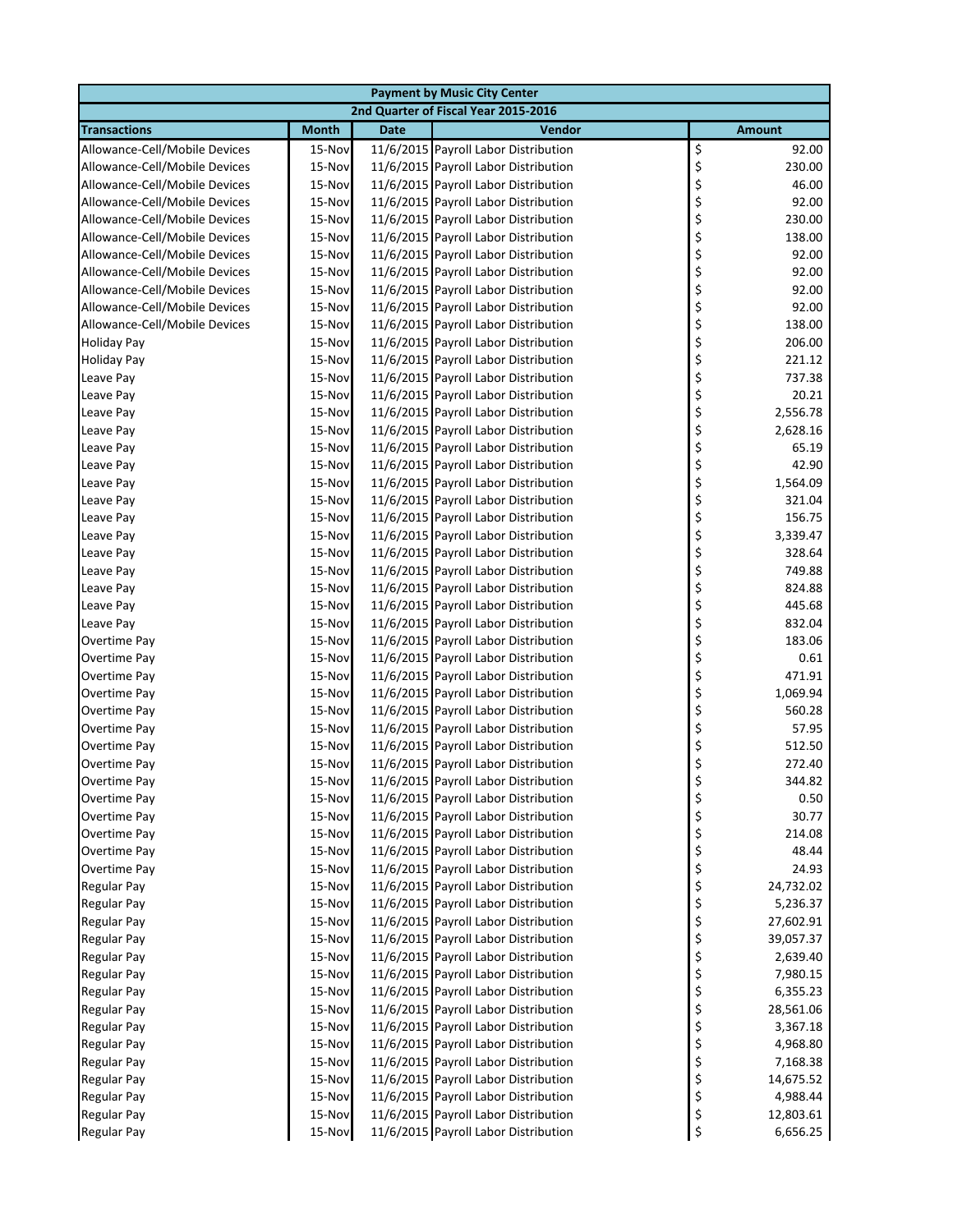|                                 | <b>Payment by Music City Center</b>  |                      |                                           |    |               |  |  |
|---------------------------------|--------------------------------------|----------------------|-------------------------------------------|----|---------------|--|--|
|                                 | 2nd Quarter of Fiscal Year 2015-2016 |                      |                                           |    |               |  |  |
| <b>Transactions</b>             | <b>Month</b>                         | <b>Date</b>          | Vendor                                    |    | <b>Amount</b> |  |  |
| <b>Regular Pay</b>              | 15-Nov                               |                      | 11/6/2015 Payroll Labor Distribution      | \$ | 7,309.94      |  |  |
| <b>Regular Pay</b>              | 15-Nov                               |                      | 11/6/2015 Payroll Labor Distribution      | \$ | 14,958.09     |  |  |
| <b>Regular Pay</b>              | 15-Nov                               |                      | 11/6/2015 Payroll Labor Distribution      | \$ | 6,370.86      |  |  |
| Printing/Binding                | 15-Nov                               |                      | 11/6/2015 RICOH USA INC (ACH)             | \$ | 195.00        |  |  |
| <b>Electrical Supply</b>        | 15-Nov                               |                      | 11/6/2015 WILLIAMS WHOLESALE SUPPLY OF N  | \$ | 6,000.00      |  |  |
| <b>Electrical Supply</b>        | 15-Nov                               |                      | 11/6/2015 WILLIAMS WHOLESALE SUPPLY OF N  | \$ | 3,365.00      |  |  |
| <b>Merchant Fees</b>            | 15-Nov                               |                      | 11/9/2015 7100 MCC CC Cash Receipt        | \$ | (24.62)       |  |  |
| <b>Merchant Fees</b>            | 15-Nov                               |                      | 11/9/2015 7100 MCC CC Cash Receipt        | \$ | (1.38)        |  |  |
| <b>Electrical Supply-Lamps</b>  | 15-Nov                               |                      | 11/9/2015 WILLIAMS WHOLESALE SUPPLY OF N  | \$ | 405.00        |  |  |
| <b>Merchant Fees</b>            | 15-Nov                               |                      | 11/10/2015 7100 MCC CC Cash Receipt       | \$ | (13.22)       |  |  |
| Food & Ice                      | 15-Nov                               |                      | 11/10/2015 CENTERPLATE MCC (ACH)          | \$ | 115.28        |  |  |
| <b>Uniform Cleaning Service</b> | 15-Nov                               |                      | 11/10/2015 COYNE TEXTILE SVCS             | \$ | 699.07        |  |  |
| <b>Equip Inspection</b>         | 15-Nov                               |                      | 11/10/2015 FIRE PRO LLC (ACH)             | \$ | 1,312.00      |  |  |
| <b>Equip Inspection</b>         | 15-Nov                               |                      | 11/10/2015 FIRE PRO LLC (ACH)             | \$ | 4,200.00      |  |  |
| <b>Equip Inspection</b>         | 15-Nov                               |                      | 11/10/2015 FIRE PRO LLC (ACH)             | \$ | 2,600.00      |  |  |
| Safety Supply                   | 15-Nov                               |                      | 11/10/2015 FIRE PRO LLC (ACH)             | \$ | 646.05        |  |  |
| Safety Supply                   | 15-Nov                               |                      | 11/10/2015 FIRE PRO LLC (ACH)             | \$ | 500.00        |  |  |
| Repair & Maint Supply           | 15-Nov                               |                      | 11/10/2015 WHERRY, RJ & ASSOC INC (ACH)   | \$ | 850.00        |  |  |
| Insurance-Liability/PropDmg     | 15-Nov                               |                      | 11/11/2015 7100 MCC Cash Receipts         | \$ | (30.00)       |  |  |
| Insurance-Vehicles              | 15-Nov                               |                      | 11/11/2015 7100 MCC Cash Receipts         | \$ | (69.00)       |  |  |
| Insurance-Workman's Comp        | 15-Nov                               |                      | 11/11/2015 7100 MCC Cash Receipts         | \$ | (277.00)      |  |  |
| Rpr & Maint Srvc HVAC           | 15-Nov                               |                      | 11/11/2015 JOHNSON CONTROLS INC/CARDKEY ( | \$ | 3,313.25      |  |  |
| Repair & Maint Supply           | 15-Nov                               |                      | 11/11/2015 KENNY PIPE & SUPPLY INC (ACH)  | \$ | 514.50        |  |  |
| Repair & Maint Supply           | 15-Nov                               |                      | 11/11/2015 KENNY PIPE & SUPPLY INC (ACH)  | \$ | 968.88        |  |  |
| <b>Membership Dues</b>          | 15-Nov                               |                      | 11/11/2015 MIDDLE TN CHAPTERS SHRM (ACH)( | \$ | 89.00         |  |  |
| <b>Merchant Fees</b>            | 15-Nov                               |                      | 11/12/2015 7100 MCC CC Cash Receipt       | \$ | (71.27)       |  |  |
| <b>Merchant Fees</b>            | 15-Nov                               |                      | 11/12/2015 7100 MCC CC Cash Receipt       | \$ | (4.53)        |  |  |
| <b>Laundry Services</b>         | 15-Nov                               | 11/12/2015 ALSCO     |                                           | \$ | 1,250.60      |  |  |
| <b>Legal Services</b>           | 15-Nov                               |                      | 11/12/2015 BONE MCALLESTER NORTON PLLC    | \$ | 10,000.00     |  |  |
| Employee Local Travel/Park      | 15-Nov                               |                      | 11/12/2015 CENTRAL PARKING SYSTEMS OF TN  | \$ | 4.00          |  |  |
| <b>Pest Control Srvc</b>        | 15-Nov                               |                      | 11/12/2015 COOKS PEST CONTROL INC COMMERC | \$ | 1,207.50      |  |  |
| Other Rpr & Maint Srvc          | 15-Nov                               |                      | 11/12/2015 FORKLIFT SYSTEMS INC (ACH)     | \$ | 182.00        |  |  |
| Other Rpr & Maint Srvc          | 15-Nov                               |                      | 11/12/2015 FORKLIFT SYSTEMS INC (ACH)     | \$ | 99.85         |  |  |
| <b>Temporary Service</b>        | 15-Nov                               |                      | 11/12/2015 LOOMIS FARGO & CO              | \$ | 690.72        |  |  |
| <b>Employee Award/Gift</b>      | 15-Nov                               |                      | 11/12/2015 MYOFFICE PRODUCTS (ACH)        | \$ | 8.75          |  |  |
| <b>Small Equipment Supply</b>   | 15-Nov                               |                      | 11/12/2015 W W GRAINGER (P#)              | \$ | 311.55        |  |  |
| Repair & Maint Supply           |                                      |                      | 15-Nov 11/13/2015 W W GRAINGER (P#)       | Ç  | 725.60        |  |  |
| <b>Merchant Fees</b>            | 15-Nov                               |                      | 11/16/2015 7100 MCC CC Cash Receipt       | \$ | (14.95)       |  |  |
| <b>Small Equipment Supply</b>   | 15-Nov                               |                      | 11/16/2015 LOWES OF MADISON #413 (ACH)    | \$ | 177.28        |  |  |
| <b>Small Equipment Supply</b>   | 15-Nov                               |                      | 11/16/2015 LOWES OF MADISON #413 (ACH)    | \$ | 36.96         |  |  |
| <b>Small Equipment Supply</b>   | 15-Nov                               |                      | 11/16/2015 MCGANN, AMANO (ACH)            | \$ | (324.50)      |  |  |
| <b>Small Equipment Supply</b>   | 15-Nov                               |                      | 11/16/2015 MCGANN, AMANO (ACH)            | \$ | (500.00)      |  |  |
| <b>Small Equipment Supply</b>   | 15-Nov                               |                      | 11/16/2015 MCGANN, AMANO (ACH)            | \$ | (360.00)      |  |  |
| <b>Small Equipment Supply</b>   | 15-Nov                               |                      | 11/16/2015 MCGANN, AMANO (ACH)            | \$ | (194.70)      |  |  |
| <b>Small Equipment Supply</b>   | 15-Nov                               |                      | 11/16/2015 MCGANN, AMANO (ACH)            | \$ | (500.00)      |  |  |
| <b>Small Equipment Supply</b>   | 15-Nov                               |                      | 11/16/2015 MCGANN, AMANO (ACH)            | \$ | (180.00)      |  |  |
| <b>Merchant Fees</b>            | 15-Nov                               |                      | 11/17/2015 7100 MCC CC Cash Receipt       | \$ | (21.68)       |  |  |
| <b>Paint Supply</b>             | 15-Nov                               |                      | 11/17/2015 SHERWIN WILLIAMS CO INDUSTRIAL | \$ | 67.74         |  |  |
| <b>Paint Supply</b>             | 15-Nov                               |                      | 11/17/2015 SHERWIN WILLIAMS CO INDUSTRIAL | \$ | 28.40         |  |  |
| <b>Paint Supply</b>             | 15-Nov                               |                      | 11/17/2015 SHERWIN WILLIAMS CO INDUSTRIAL | \$ | 267.71        |  |  |
| <b>Paint Supply</b>             | 15-Nov                               |                      | 11/17/2015 SHERWIN WILLIAMS CO INDUSTRIAL | \$ | 267.71        |  |  |
| <b>Paint Supply</b>             | 15-Nov                               |                      | 11/17/2015 SHERWIN WILLIAMS CO INDUSTRIAL | \$ | 17.24         |  |  |
| Telephone & Telegraph           | 15-Nov                               | 11/18/2015 AT&T (GA) |                                           | \$ | 101.62        |  |  |
| Food & Ice                      | 15-Nov                               |                      | 11/18/2015 CENTERPLATE MCC (ACH)          | \$ | 14.30         |  |  |
| Food & Ice                      | 15-Nov                               |                      | 11/18/2015 CENTERPLATE MCC (ACH)          | \$ | 626.20        |  |  |
| Food & Ice                      | 15-Nov                               |                      | 11/18/2015 CENTERPLATE MCC (ACH)          | \$ | 1,886.85      |  |  |
| Food & Ice                      | 15-Nov                               |                      | 11/18/2015 CENTERPLATE MCC (ACH)          | \$ | 5,399.61      |  |  |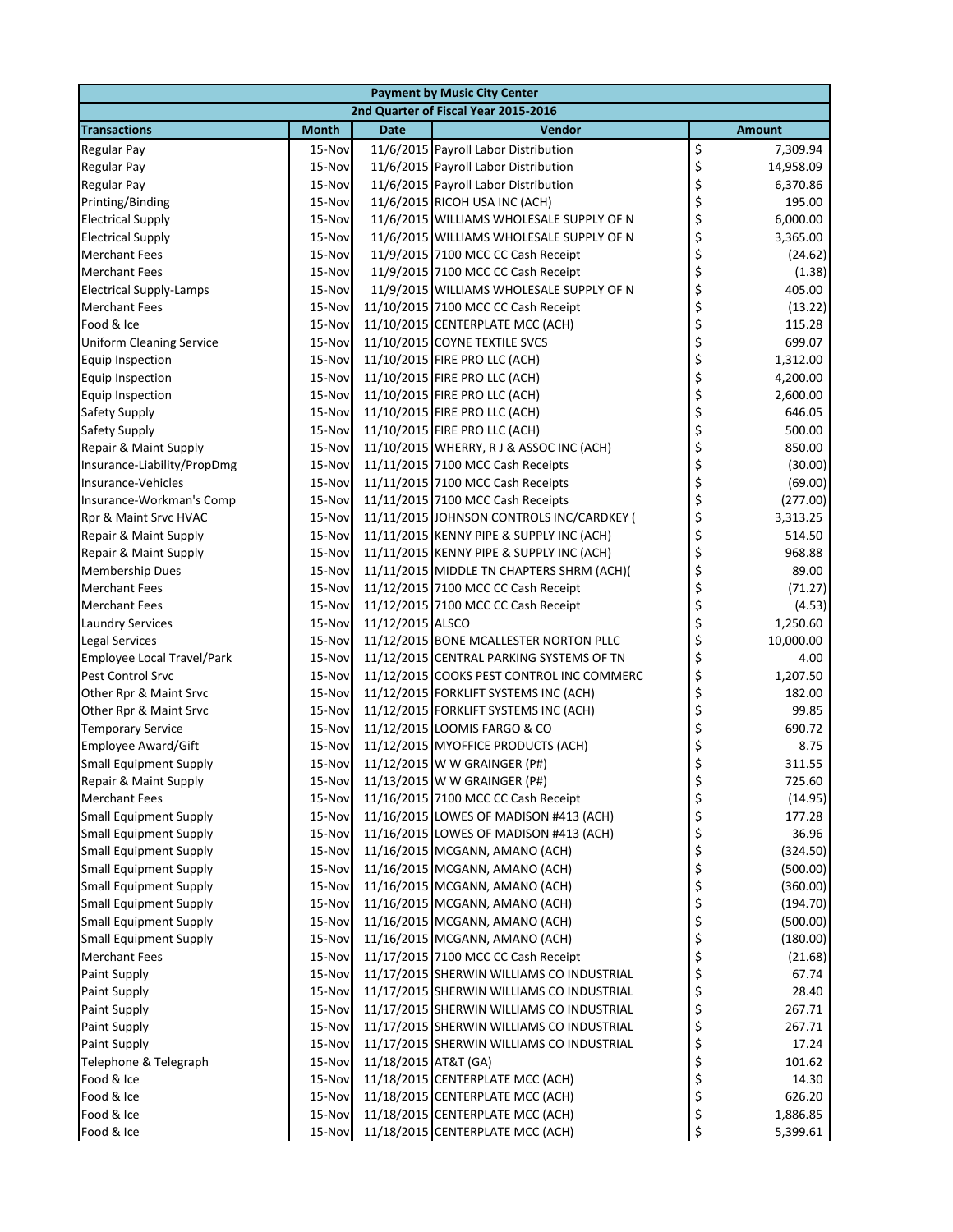|                                                        |                                      |                  | <b>Payment by Music City Center</b>                                                  |          |                 |  |  |
|--------------------------------------------------------|--------------------------------------|------------------|--------------------------------------------------------------------------------------|----------|-----------------|--|--|
|                                                        | 2nd Quarter of Fiscal Year 2015-2016 |                  |                                                                                      |          |                 |  |  |
| <b>Transactions</b>                                    | <b>Month</b>                         | <b>Date</b>      | <b>Vendor</b>                                                                        |          | <b>Amount</b>   |  |  |
| <b>Promotion-Goods</b>                                 | 15-Nov                               |                  | 11/18/2015 CENTERPLATE MCC (ACH)                                                     | \$       | 286.50          |  |  |
| Refuse Disposal-Reimb                                  | 15-Nov                               |                  | 11/18/2015 COMPOST CO (ACH)                                                          | \$       | 2,140.00        |  |  |
| <b>Uniform Cleaning Service</b>                        | 15-Nov                               |                  | 11/18/2015 COYNE TEXTILE SVCS                                                        | \$       | 572.23          |  |  |
| District Energy System                                 | 15-Nov                               |                  | 11/18/2015 DES REVENUE / US BANK (ACH)                                               | \$       | 186,827.56      |  |  |
| <b>Temporary Service</b>                               | 15-Nov                               |                  | 11/18/2015 INDUSTRIAL STAFFING OF TN (ACH                                            | \$       | 10,336.68       |  |  |
| Employee Out-of-town Travel                            | 15-Nov                               |                  | 11/18/2015 JONES, CYNTHIA M.                                                         | \$       | 8.00            |  |  |
| Janitorial Srvc                                        | 15-Nov                               |                  | 11/18/2015 SERVICE MANAGEMENT SYSTEMS                                                | \$       | 13,532.41       |  |  |
| <b>Security Services</b>                               | 15-Nov                               |                  | 11/18/2015 UNIVERSAL PROTECTION SVCS LLC                                             | \$       | 229.40          |  |  |
| <b>Security Services</b>                               | 15-Nov                               |                  | 11/18/2015 UNIVERSAL PROTECTION SVCS LLC                                             | \$       | 12,195.20       |  |  |
| <b>Temporary Service</b>                               | 15-Nov                               |                  | 11/18/2015 UNIVERSAL PROTECTION SVCS LLC                                             | \$       | 1,264.80        |  |  |
| <b>Merchant Fees</b>                                   | 15-Nov                               |                  | 11/19/2015 7100 MCC CC Cash Receipt                                                  | \$       | (25.99)         |  |  |
| <b>Laundry Services</b>                                | 15-Nov                               | 11/19/2015 ALSCO |                                                                                      | \$       | (213.15)        |  |  |
| <b>Laundry Services</b>                                | 15-Nov                               | 11/19/2015 ALSCO |                                                                                      | \$       | 1,263.93        |  |  |
| <b>Laundry Services</b>                                | 15-Nov                               | 11/19/2015 ALSCO |                                                                                      | \$       | 1,250.60        |  |  |
| <b>HHold &amp; Jnitr Supply</b>                        | 15-Nov                               |                  | 11/19/2015 AMERICAN PAPER & TWINE CO (ACH                                            | \$       | 562.50          |  |  |
| Other Rpr & Maint Srvc                                 | 15-Nov                               |                  | 11/19/2015 CONTRACT CARPETS SALES CO                                                 | \$       | 372.75          |  |  |
| Mngt Cnsltnt Srvc                                      | 15-Nov                               |                  | 11/19/2015 CPI QUALIFIED PLAN CONSULTANTS                                            | \$       | 1,148.87        |  |  |
| <b>Building Maintenance Srvc</b>                       | 15-Nov                               |                  | 11/19/2015 ISENHOUR DOOR PRODUCTS INC (AC                                            | \$       | 796.17          |  |  |
| <b>Medical Services</b>                                | 15-Nov                               |                  | 11/19/2015 MED STAR MEDICAL STAFFING INC                                             | \$       | 2,590.50        |  |  |
| <b>Medical Services</b>                                | 15-Nov                               |                  | 11/19/2015 MED STAR MEDICAL STAFFING INC                                             | \$       | 1,463.00        |  |  |
| Rpr & Maint Srvc Elev/Escel                            | 15-Nov                               |                  | 11/19/2015 NASHVILLE MACHINE ELEVATOR CO                                             | \$       | 13,865.25       |  |  |
| <b>Security Services</b>                               | 15-Nov                               |                  | 11/19/2015 UNIVERSAL PROTECTION SVCS LLC                                             | \$       | 185.00          |  |  |
| <b>Auto Fuel</b>                                       | 15-Nov                               |                  | 11/19/2015 WEX (WRIGHT EXPRESS FINANCIAL)                                            | \$       | 306.05          |  |  |
| Cafe Plan Pre-Tax Savings                              | 15-Nov                               |                  | 11/20/2015 Actual Burden Journal Entries                                             | \$       | 99.45           |  |  |
| Cafe Plan Pre-Tax Savings                              | 15-Nov                               |                  | 11/20/2015 Actual Burden Journal Entries                                             | \$       | 32.87           |  |  |
| Cafe Plan Pre-Tax Savings                              | 15-Nov                               |                  | 11/20/2015 Actual Burden Journal Entries                                             | \$       | 130.88          |  |  |
| Cafe Plan Pre-Tax Savings                              | 15-Nov                               |                  | 11/20/2015 Actual Burden Journal Entries                                             | \$       | 266.65          |  |  |
| Cafe Plan Pre-Tax Savings                              | 15-Nov                               |                  | 11/20/2015 Actual Burden Journal Entries                                             | \$       | 22.54           |  |  |
| Cafe Plan Pre-Tax Savings                              | 15-Nov                               |                  | 11/20/2015 Actual Burden Journal Entries                                             | \$       | 31.72           |  |  |
| Cafe Plan Pre-Tax Savings                              | 15-Nov                               |                  | 11/20/2015 Actual Burden Journal Entries                                             | \$       | 22.36           |  |  |
| Cafe Plan Pre-Tax Savings<br>Cafe Plan Pre-Tax Savings | 15-Nov                               |                  | 11/20/2015 Actual Burden Journal Entries<br>11/20/2015 Actual Burden Journal Entries | \$<br>\$ | 200.58<br>22.40 |  |  |
|                                                        | 15-Nov<br>15-Nov                     |                  | 11/20/2015 Actual Burden Journal Entries                                             | \$       | 31.01           |  |  |
| Cafe Plan Pre-Tax Savings<br>Cafe Plan Pre-Tax Savings | 15-Nov                               |                  | 11/20/2015 Actual Burden Journal Entries                                             | \$       | 14.27           |  |  |
| Cafe Plan Pre-Tax Savings                              | 15-Nov                               |                  | 11/20/2015 Actual Burden Journal Entries                                             | \$       | 35.98           |  |  |
| Cafe Plan Pre-Tax Savings                              | 15-Nov                               |                  | 11/20/2015 Actual Burden Journal Entries                                             | \$       | 18.10           |  |  |
| Cafe Plan Pre-Tax Savings                              |                                      |                  | 15-Nov 11/20/2015 Actual Burden Journal Entries                                      |          | 56.96           |  |  |
| Cafe Plan Pre-Tax Savings                              | 15-Nov                               |                  | 11/20/2015 Actual Burden Journal Entries                                             | \$       | 22.24           |  |  |
| Cafe Plan Pre-Tax Savings                              | 15-Nov                               |                  | 11/20/2015 Actual Burden Journal Entries                                             | \$       | 12.30           |  |  |
| Cafe Plan Pre-Tax Savings                              | 15-Nov                               |                  | 11/20/2015 Actual Burden Journal Entries                                             | \$       | 21.80           |  |  |
| Cafe Plan Pre-Tax Savings                              | 15-Nov                               |                  | 11/20/2015 Actual Burden Journal Entries                                             | \$       | 34.54           |  |  |
| CCA Employer 401K Plan                                 | 15-Nov                               |                  | 11/20/2015 Actual Burden Journal Entries                                             | \$       | 605.58          |  |  |
| CCA Employer 401K Plan                                 | 15-Nov                               |                  | 11/20/2015 Actual Burden Journal Entries                                             | \$       | 633.00          |  |  |
| CCA Employer 401K Plan                                 | 15-Nov                               |                  | 11/20/2015 Actual Burden Journal Entries                                             | \$       | 895.66          |  |  |
| CCA Employer 401K Plan                                 | 15-Nov                               |                  | 11/20/2015 Actual Burden Journal Entries                                             | \$       | 51.71           |  |  |
| CCA Employer 401K Plan                                 | 15-Nov                               |                  | 11/20/2015 Actual Burden Journal Entries                                             | \$       | 242.97          |  |  |
| CCA Employer 401K Plan                                 | 15-Nov                               |                  | 11/20/2015 Actual Burden Journal Entries                                             | \$       | 768.38          |  |  |
| CCA Employer 401K Plan                                 | 15-Nov                               |                  | 11/20/2015 Actual Burden Journal Entries                                             | \$       | 100.76          |  |  |
| CCA Employer 401K Plan                                 | 15-Nov                               |                  | 11/20/2015 Actual Burden Journal Entries                                             | \$       | 280.11          |  |  |
| CCA Employer 401K Plan                                 | 15-Nov                               |                  | 11/20/2015 Actual Burden Journal Entries                                             | \$       | 212.68          |  |  |
| CCA Employer 401K Plan                                 | 15-Nov                               |                  | 11/20/2015 Actual Burden Journal Entries                                             | \$       | 456.07          |  |  |
| CCA Employer 401K Plan                                 | 15-Nov                               |                  | 11/20/2015 Actual Burden Journal Entries                                             | \$       | 248.57          |  |  |
| CCA Employer 401K Plan                                 | 15-Nov                               |                  | 11/20/2015 Actual Burden Journal Entries                                             | \$       | 130.19          |  |  |
| <b>Employer Dental Group</b>                           | 15-Nov                               |                  | 11/20/2015 Actual Burden Journal Entries                                             | \$       | 172.51          |  |  |
| <b>Employer Dental Group</b>                           | 15-Nov                               |                  | 11/20/2015 Actual Burden Journal Entries                                             | \$       | 35.34           |  |  |
| <b>Employer Dental Group</b>                           | 15-Nov                               |                  | 11/20/2015 Actual Burden Journal Entries                                             | \$       | 225.53          |  |  |
| <b>Employer Dental Group</b>                           | 15-Nov                               |                  | 11/20/2015 Actual Burden Journal Entries                                             | \$       | 476.53          |  |  |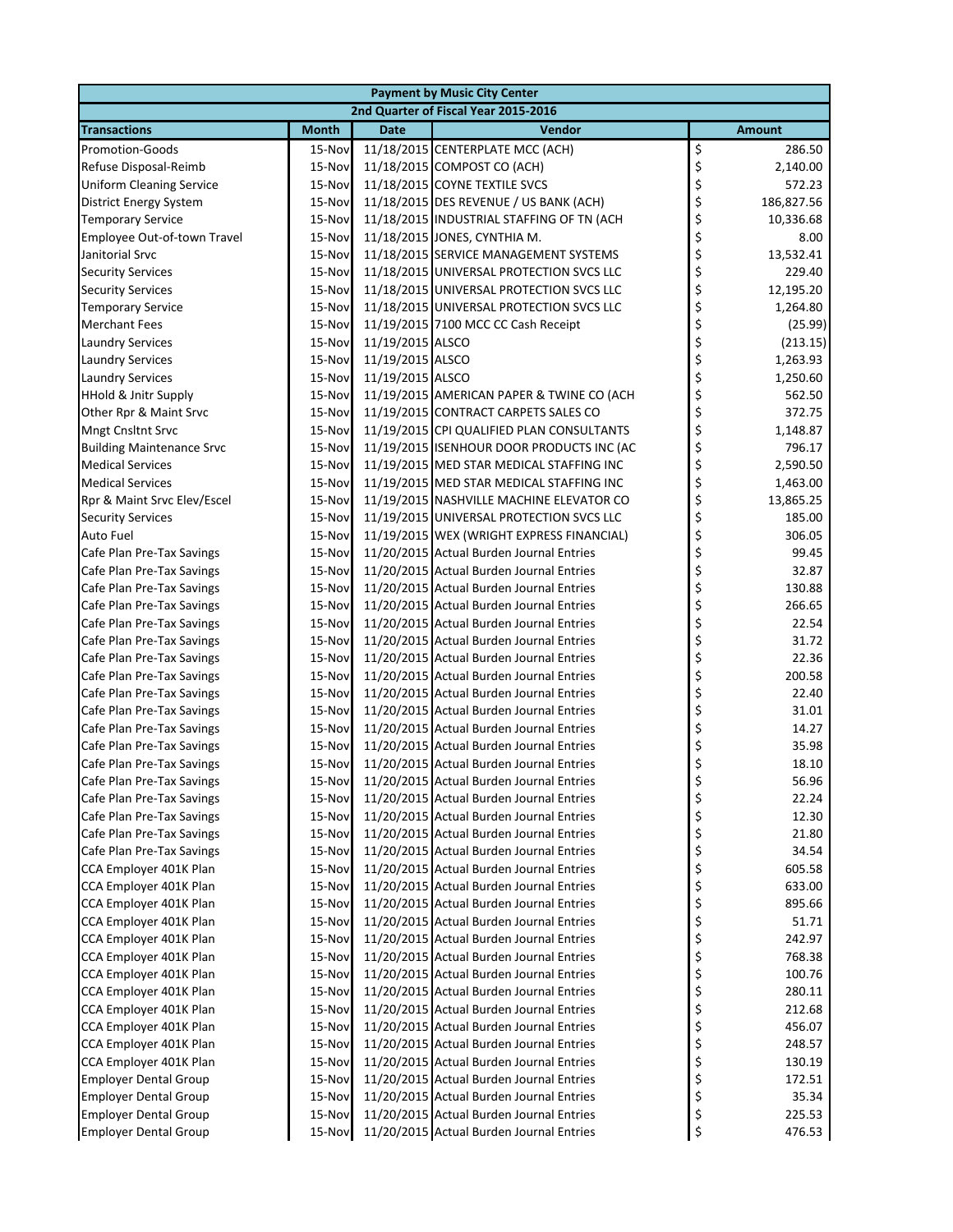|                              |              |             | <b>Payment by Music City Center</b>      |               |          |
|------------------------------|--------------|-------------|------------------------------------------|---------------|----------|
|                              |              |             | 2nd Quarter of Fiscal Year 2015-2016     |               |          |
| <b>Transactions</b>          | <b>Month</b> | <b>Date</b> | Vendor                                   | <b>Amount</b> |          |
| <b>Employer Dental Group</b> | 15-Nov       |             | 11/20/2015 Actual Burden Journal Entries | \$            | 21.22    |
| <b>Employer Dental Group</b> | 15-Nov       |             | 11/20/2015 Actual Burden Journal Entries | \$            | 70.00    |
| <b>Employer Dental Group</b> | 15-Nov       |             | 11/20/2015 Actual Burden Journal Entries | \$            | 28.28    |
| <b>Employer Dental Group</b> | 15-Nov       |             | 11/20/2015 Actual Burden Journal Entries | \$            | 285.62   |
| <b>Employer Dental Group</b> | 15-Nov       |             | 11/20/2015 Actual Burden Journal Entries | \$            | 28.28    |
| <b>Employer Dental Group</b> | 15-Nov       |             | 11/20/2015 Actual Burden Journal Entries | \$            | 14.14    |
| <b>Employer Dental Group</b> | 15-Nov       |             | 11/20/2015 Actual Burden Journal Entries | \$            | 14.14    |
| <b>Employer Dental Group</b> | 15-Nov       |             | 11/20/2015 Actual Burden Journal Entries | \$            | 70.70    |
| <b>Employer Dental Group</b> | 15-Nov       |             | 11/20/2015 Actual Burden Journal Entries | \$            | 42.42    |
| <b>Employer Dental Group</b> | 15-Nov       |             | 11/20/2015 Actual Burden Journal Entries | \$            | 113.12   |
| <b>Employer Dental Group</b> | 15-Nov       |             | 11/20/2015 Actual Burden Journal Entries | \$            | 28.28    |
| <b>Employer Dental Group</b> | 15-Nov       |             | 11/20/2015 Actual Burden Journal Entries | \$            | 42.42    |
| <b>Employer Dental Group</b> | 15-Nov       |             | 11/20/2015 Actual Burden Journal Entries | \$            | 28.28    |
| <b>Employer Dental Group</b> | 15-Nov       |             | 11/20/2015 Actual Burden Journal Entries | \$            | 56.56    |
| <b>Employer Group Health</b> | 15-Nov       |             | 11/20/2015 Actual Burden Journal Entries | \$            | 3,609.60 |
| <b>Employer Group Health</b> | 15-Nov       |             | 11/20/2015 Actual Burden Journal Entries | \$            | 1,156.87 |
| <b>Employer Group Health</b> | 15-Nov       |             | 11/20/2015 Actual Burden Journal Entries | \$            | 5,049.24 |
| <b>Employer Group Health</b> | 15-Nov       |             | 11/20/2015 Actual Burden Journal Entries | \$            | 9,792.58 |
| <b>Employer Group Health</b> | 15-Nov       |             | 11/20/2015 Actual Burden Journal Entries | \$            | 841.41   |
| <b>Employer Group Health</b> | 15-Nov       |             | 11/20/2015 Actual Burden Journal Entries | \$            | 1,731.22 |
| <b>Employer Group Health</b> | 15-Nov       |             | 11/20/2015 Actual Burden Journal Entries | \$            | 793.50   |
| <b>Employer Group Health</b> | 15-Nov       |             | 11/20/2015 Actual Burden Journal Entries | \$            | 7,442.10 |
| <b>Employer Group Health</b> | 15-Nov       |             | 11/20/2015 Actual Burden Journal Entries | \$            | 795.00   |
| <b>Employer Group Health</b> | 15-Nov       |             | 11/20/2015 Actual Burden Journal Entries | \$            | 1,125.00 |
| <b>Employer Group Health</b> | 15-Nov       |             | 11/20/2015 Actual Burden Journal Entries | \$            | 559.50   |
| <b>Employer Group Health</b> | 15-Nov       |             | 11/20/2015 Actual Burden Journal Entries | \$            | 1,266.00 |
| <b>Employer Group Health</b> | 15-Nov       |             | 11/20/2015 Actual Burden Journal Entries | \$            | 705.00   |
| <b>Employer Group Health</b> | 15-Nov       |             | 11/20/2015 Actual Burden Journal Entries | \$            | 2,059.50 |
| <b>Employer Group Health</b> | 15-Nov       |             | 11/20/2015 Actual Burden Journal Entries | \$            | 795.00   |
| <b>Employer Group Health</b> | 15-Nov       |             | 11/20/2015 Actual Burden Journal Entries | \$            | 469.50   |
| <b>Employer Group Health</b> | 15-Nov       |             | 11/20/2015 Actual Burden Journal Entries | \$            | 798.00   |
| <b>Employer Group Health</b> | 15-Nov       |             | 11/20/2015 Actual Burden Journal Entries | \$            | 1,264.50 |
| Employer OASDI               | 15-Nov       |             | 11/20/2015 Actual Burden Journal Entries | \$            | 1,467.36 |
| <b>Employer OASDI</b>        | 15-Nov       |             | 11/20/2015 Actual Burden Journal Entries | \$            | 300.00   |
| <b>Employer OASDI</b>        | 15-Nov       |             | 11/20/2015 Actual Burden Journal Entries | \$            | 1,744.85 |
| Employer OASDI               | 15-Nov       |             | 11/20/2015 Actual Burden Journal Entries | \$            | 2,435.96 |
| Employer OASDI               | 15-Nov       |             | 11/20/2015 Actual Burden Journal Entries |               | 152.69   |
| <b>Employer OASDI</b>        | 15-Nov       |             | 11/20/2015 Actual Burden Journal Entries | \$            | 471.87   |
| <b>Employer OASDI</b>        | 15-Nov       |             | 11/20/2015 Actual Burden Journal Entries | \$            | 372.81   |
| <b>Employer OASDI</b>        | 15-Nov       |             | 11/20/2015 Actual Burden Journal Entries | \$            | 1,931.71 |
| <b>Employer OASDI</b>        | 15-Nov       |             | 11/20/2015 Actual Burden Journal Entries | \$            | 249.63   |
| <b>Employer OASDI</b>        | 15-Nov       |             | 11/20/2015 Actual Burden Journal Entries | \$            | 337.03   |
| <b>Employer OASDI</b>        | 15-Nov       |             | 11/20/2015 Actual Burden Journal Entries | \$            | 444.29   |
| <b>Employer OASDI</b>        | 15-Nov       |             | 11/20/2015 Actual Burden Journal Entries | \$            | 777.31   |
| <b>Employer OASDI</b>        | 15-Nov       |             | 11/20/2015 Actual Burden Journal Entries | \$            | 315.00   |
| <b>Employer OASDI</b>        | 15-Nov       |             | 11/20/2015 Actual Burden Journal Entries | \$            | 894.54   |
| <b>Employer OASDI</b>        | 15-Nov       |             | 11/20/2015 Actual Burden Journal Entries | \$            | 428.00   |
| Employer OASDI               | 15-Nov       |             | 11/20/2015 Actual Burden Journal Entries | \$            | 554.92   |
| <b>Employer OASDI</b>        | 15-Nov       |             | 11/20/2015 Actual Burden Journal Entries | \$            | 420.10   |
| <b>Employer Pension</b>      | 15-Nov       |             | 11/20/2015 Actual Burden Journal Entries | \$            | 817.14   |
| <b>Employer Pension</b>      | 15-Nov       |             | 11/20/2015 Actual Burden Journal Entries | \$            | 227.14   |
| <b>Employer Pension</b>      | 15-Nov       |             | 11/20/2015 Actual Burden Journal Entries | \$            | 985.70   |
| <b>Employer Pension</b>      | 15-Nov       |             | 11/20/2015 Actual Burden Journal Entries | \$            | 196.44   |
| <b>Employer Pension</b>      | 15-Nov       |             | 11/20/2015 Actual Burden Journal Entries | \$            | 599.77   |
| <b>Employer Pension</b>      | 15-Nov       |             | 11/20/2015 Actual Burden Journal Entries | \$            | 2,795.97 |
| <b>Employer Pension</b>      | 15-Nov       |             | 11/20/2015 Actual Burden Journal Entries | \$            | 1,164.24 |
| <b>Employer Pension</b>      | 15-Nov       |             | 11/20/2015 Actual Burden Journal Entries | \$            | 2,265.72 |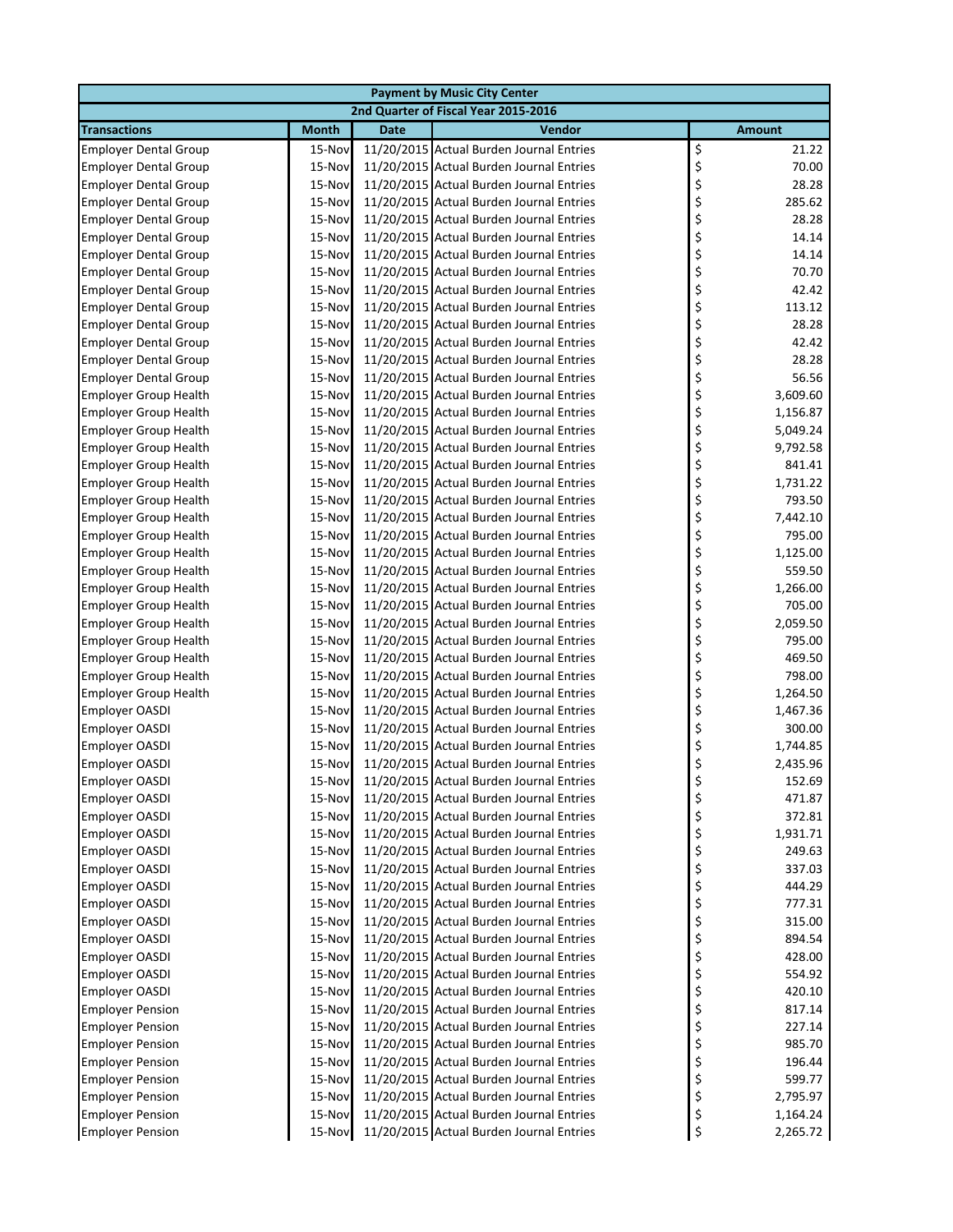|                                      |              |                | <b>Payment by Music City Center</b>      |    |               |  |
|--------------------------------------|--------------|----------------|------------------------------------------|----|---------------|--|
| 2nd Quarter of Fiscal Year 2015-2016 |              |                |                                          |    |               |  |
| <b>Transactions</b>                  | <b>Month</b> | <b>Date</b>    | Vendor                                   |    | <b>Amount</b> |  |
| <b>Employer SSN Medical</b>          | 15-Nov       |                | 11/20/2015 Actual Burden Journal Entries | \$ | 343.18        |  |
| <b>Employer SSN Medical</b>          | 15-Nov       |                | 11/20/2015 Actual Burden Journal Entries | \$ | 70.16         |  |
| <b>Employer SSN Medical</b>          | 15-Nov       |                | 11/20/2015 Actual Burden Journal Entries | \$ | 408.05        |  |
| <b>Employer SSN Medical</b>          | 15-Nov       |                | 11/20/2015 Actual Burden Journal Entries | \$ | 569.70        |  |
| <b>Employer SSN Medical</b>          | 15-Nov       |                | 11/20/2015 Actual Burden Journal Entries | \$ | 35.71         |  |
| <b>Employer SSN Medical</b>          | 15-Nov       |                | 11/20/2015 Actual Burden Journal Entries | \$ | 110.39        |  |
| <b>Employer SSN Medical</b>          | 15-Nov       |                | 11/20/2015 Actual Burden Journal Entries | \$ | 87.19         |  |
| <b>Employer SSN Medical</b>          | 15-Nov       |                | 11/20/2015 Actual Burden Journal Entries | \$ | 451.78        |  |
| <b>Employer SSN Medical</b>          | 15-Nov       |                | 11/20/2015 Actual Burden Journal Entries | \$ | 58.39         |  |
| <b>Employer SSN Medical</b>          | 15-Nov       |                | 11/20/2015 Actual Burden Journal Entries | \$ | 78.81         |  |
| <b>Employer SSN Medical</b>          | 15-Nov       |                | 11/20/2015 Actual Burden Journal Entries | \$ | 103.91        |  |
| <b>Employer SSN Medical</b>          | 15-Nov       |                | 11/20/2015 Actual Burden Journal Entries | \$ | 251.85        |  |
| <b>Employer SSN Medical</b>          | 15-Nov       |                | 11/20/2015 Actual Burden Journal Entries | \$ | 73.67         |  |
| <b>Employer SSN Medical</b>          | 15-Nov       |                | 11/20/2015 Actual Burden Journal Entries | \$ | 209.19        |  |
| <b>Employer SSN Medical</b>          | 15-Nov       |                | 11/20/2015 Actual Burden Journal Entries | \$ | 100.09        |  |
| <b>Employer SSN Medical</b>          | 15-Nov       |                | 11/20/2015 Actual Burden Journal Entries | \$ | 129.79        |  |
| <b>Employer SSN Medical</b>          | 15-Nov       |                | 11/20/2015 Actual Burden Journal Entries | \$ | 206.17        |  |
| <b>Employer SSN Medical</b>          | 15-Nov       |                | 11/20/2015 Actual Burden Journal Entries | \$ | 98.24         |  |
| <b>FSA Pre-Tax Savings</b>           | 15-Nov       |                | 11/20/2015 Actual Burden Journal Entries | \$ | 3.83          |  |
| <b>FSA Pre-Tax Savings</b>           | 15-Nov       |                | 11/20/2015 Actual Burden Journal Entries | \$ | 14.34         |  |
| <b>FSA Pre-Tax Savings</b>           | 15-Nov       |                | 11/20/2015 Actual Burden Journal Entries | \$ | 23.91         |  |
| <b>FSA Pre-Tax Savings</b>           | 15-Nov       |                | 11/20/2015 Actual Burden Journal Entries | \$ | 7.97          |  |
| <b>Uniform Cleaning Service</b>      | 15-Nov       |                | 11/20/2015 COYNE TEXTILE SVCS            | \$ | 586.99        |  |
| <b>Equip Inspection</b>              | 15-Nov       |                | 11/20/2015 EQUIPMENT DEPOT               | \$ | 147.44        |  |
| <b>Merchant Fees</b>                 | 15-Nov       | 11/20/2015 FIS |                                          | \$ | 21,308.97     |  |
| Mngt Cnsltnt Srvc                    | 15-Nov       |                | 11/20/2015 INQUIRIES INC (ACH)           | \$ | 511.75        |  |
| Plumbing/HVAC Maintain Srvc          | 15-Nov       |                | 11/20/2015 JOHN BOUCHARD & SONS CO (ACH) | \$ | 4,800.00      |  |
| <b>Small Equipment Supply</b>        | 15-Nov       |                | 11/20/2015 LOWES OF MADISON #413 (ACH)   | \$ | (7.36)        |  |
| Offc & Admin Supply                  | 15-Nov       |                | 11/20/2015 MYOFFICE PRODUCTS (ACH)       | \$ | 5.71          |  |
| Offc & Admin Supply                  | 15-Nov       |                | 11/20/2015 MYOFFICE PRODUCTS (ACH)       | \$ | 38.94         |  |
| Offc & Admin Supply                  | 15-Nov       |                | 11/20/2015 MYOFFICE PRODUCTS (ACH)       | \$ | 23.18         |  |
| Offc & Admin Supply                  | 15-Nov       |                | 11/20/2015 MYOFFICE PRODUCTS (ACH)       | \$ | 8.45          |  |
| <b>Holiday Pay</b>                   | 15-Nov       |                | 11/20/2015 Payroll Labor Distribution    | \$ | 222.24        |  |
| Leave Pay                            | 15-Nov       |                | 11/20/2015 Payroll Labor Distribution    | \$ | 550.88        |  |
| Leave Pay                            | 15-Nov       |                | 11/20/2015 Payroll Labor Distribution    | \$ | 161.68        |  |
| Leave Pay                            | 15-Nov       |                | 11/20/2015 Payroll Labor Distribution    | \$ | 841.58        |  |
| Leave Pay                            | 15-Nov       |                | 11/20/2015 Payroll Labor Distribution    | Ş  | 1,995.02      |  |
| Leave Pay                            | 15-Nov       |                | 11/20/2015 Payroll Labor Distribution    | \$ | 73.23         |  |
| Leave Pay                            | 15-Nov       |                | 11/20/2015 Payroll Labor Distribution    | \$ | 346.02        |  |
| Leave Pay                            | 15-Nov       |                | 11/20/2015 Payroll Labor Distribution    | \$ | 2,094.99      |  |
| Leave Pay                            | 15-Nov       |                | 11/20/2015 Payroll Labor Distribution    | \$ | 320.64        |  |
| Leave Pay                            | 15-Nov       |                | 11/20/2015 Payroll Labor Distribution    | \$ | 1,948.31      |  |
| Leave Pay                            | 15-Nov       |                | 11/20/2015 Payroll Labor Distribution    | \$ | 508.93        |  |
| Leave Pay                            | 15-Nov       |                | 11/20/2015 Payroll Labor Distribution    | \$ | 539.91        |  |
| Leave Pay                            | 15-Nov       |                | 11/20/2015 Payroll Labor Distribution    | \$ | 246.41        |  |
| Leave Pay                            | 15-Nov       |                | 11/20/2015 Payroll Labor Distribution    | \$ | 292.16        |  |
| Leave Pay                            | 15-Nov       |                | 11/20/2015 Payroll Labor Distribution    | \$ | 556.12        |  |
| Leave Pay                            | 15-Nov       |                | 11/20/2015 Payroll Labor Distribution    | \$ | 297.12        |  |
| Leave Pay                            | 15-Nov       |                | 11/20/2015 Payroll Labor Distribution    | \$ | 416.08        |  |
| Overtime Pay                         | 15-Nov       |                | 11/20/2015 Payroll Labor Distribution    | \$ | 205.81        |  |
| Overtime Pay                         | 15-Nov       |                | 11/20/2015 Payroll Labor Distribution    | \$ | 9.70          |  |
| Overtime Pay                         | 15-Nov       |                | 11/20/2015 Payroll Labor Distribution    | \$ | 841.50        |  |
| Overtime Pay                         | 15-Nov       |                | 11/20/2015 Payroll Labor Distribution    | \$ | 402.70        |  |
| Overtime Pay                         | 15-Nov       |                | 11/20/2015 Payroll Labor Distribution    | \$ | 129.54        |  |
| Overtime Pay                         | 15-Nov       |                | 11/20/2015 Payroll Labor Distribution    | \$ | 13.97         |  |
| Overtime Pay                         | 15-Nov       |                | 11/20/2015 Payroll Labor Distribution    | \$ | 590.02        |  |
| Overtime Pay                         | 15-Nov       |                | 11/20/2015 Payroll Labor Distribution    | \$ | 650.22        |  |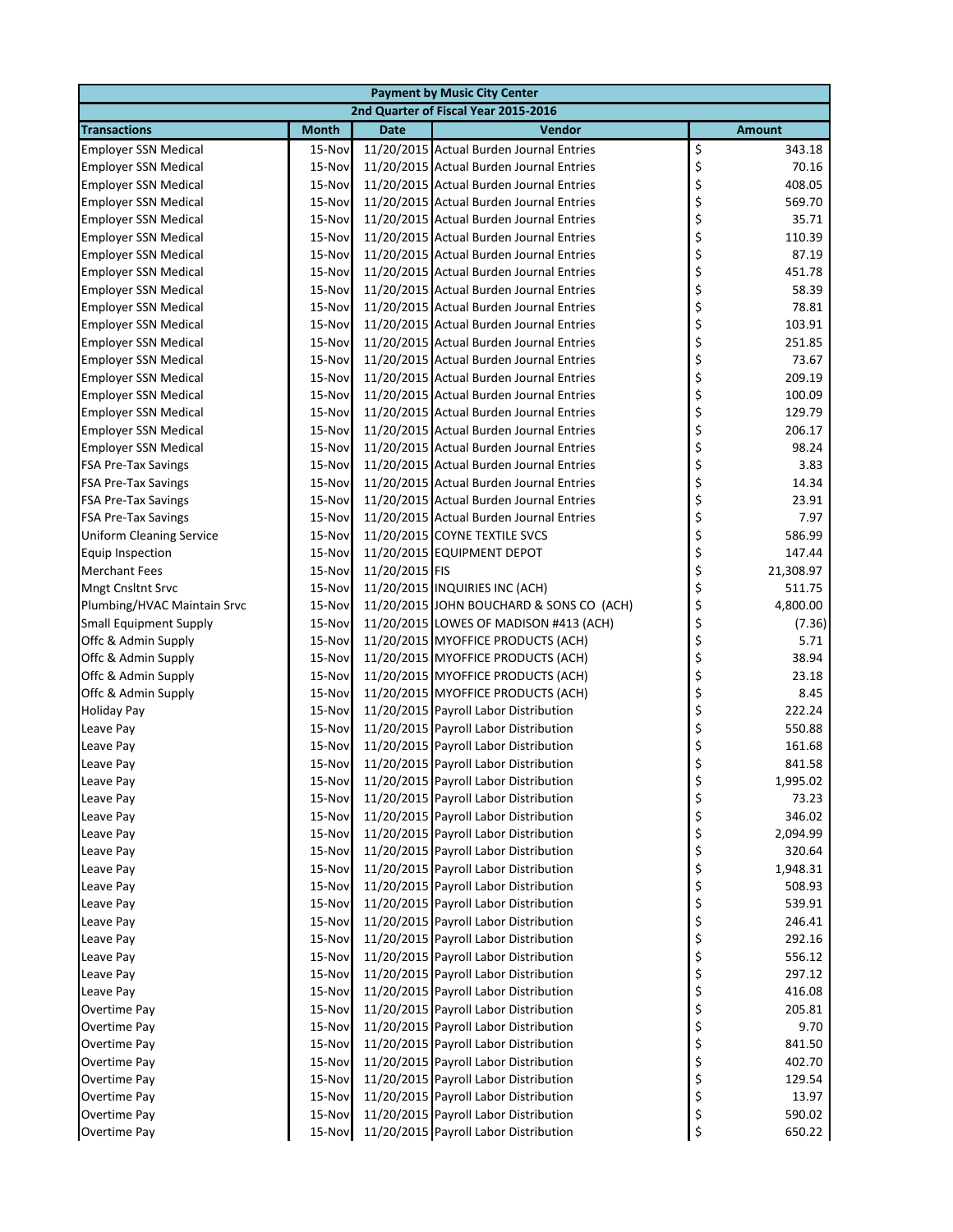|                               |              |                      | <b>Payment by Music City Center</b>       |                 |
|-------------------------------|--------------|----------------------|-------------------------------------------|-----------------|
|                               |              |                      | 2nd Quarter of Fiscal Year 2015-2016      |                 |
| <b>Transactions</b>           | <b>Month</b> | <b>Date</b>          | <b>Vendor</b>                             | <b>Amount</b>   |
| Overtime Pay                  | 15-Nov       |                      | 11/20/2015 Payroll Labor Distribution     | \$<br>6.93      |
| Overtime Pay                  | 15-Nov       |                      | 11/20/2015 Payroll Labor Distribution     | \$<br>19.07     |
| Overtime Pay                  | 15-Nov       |                      | 11/20/2015 Payroll Labor Distribution     | \$<br>159.97    |
| Overtime Pay                  | 15-Nov       |                      | 11/20/2015 Payroll Labor Distribution     | \$<br>16.68     |
| Overtime Pay                  | 15-Nov       |                      | 11/20/2015 Payroll Labor Distribution     | \$<br>19.99     |
| Overtime Pay                  | 15-Nov       |                      | 11/20/2015 Payroll Labor Distribution     | \$<br>13.60     |
| <b>Regular Pay</b>            | 15-Nov       |                      | 11/20/2015 Payroll Labor Distribution     | \$<br>24,210.09 |
| <b>Regular Pay</b>            | 15-Nov       |                      | 11/20/2015 Payroll Labor Distribution     | \$<br>5,097.13  |
| <b>Regular Pay</b>            | 15-Nov       |                      | 11/20/2015 Payroll Labor Distribution     | \$<br>28,170.30 |
| <b>Regular Pay</b>            | 15-Nov       |                      | 11/20/2015 Payroll Labor Distribution     | \$<br>40,377.45 |
| <b>Regular Pay</b>            | 15-Nov       |                      | 11/20/2015 Payroll Labor Distribution     | \$<br>2,554.65  |
| <b>Regular Pay</b>            | 15-Nov       |                      | 11/20/2015 Payroll Labor Distribution     | \$<br>7,665.73  |
| <b>Regular Pay</b>            | 15-Nov       |                      | 11/20/2015 Payroll Labor Distribution     | \$<br>6,355.23  |
| <b>Regular Pay</b>            | 15-Nov       |                      | 11/20/2015 Payroll Labor Distribution     | \$<br>30,545.28 |
| <b>Regular Pay</b>            | 15-Nov       |                      | 11/20/2015 Payroll Labor Distribution     | \$<br>3,348.25  |
| <b>Regular Pay</b>            | 15-Nov       |                      | 11/20/2015 Payroll Labor Distribution     | \$<br>3,893.08  |
| <b>Regular Pay</b>            | 15-Nov       |                      | 11/20/2015 Payroll Labor Distribution     | \$<br>6,836.45  |
| <b>Regular Pay</b>            | 15-Nov       |                      | 11/20/2015 Payroll Labor Distribution     | \$<br>17,467.90 |
| <b>Regular Pay</b>            | 15-Nov       |                      | 11/20/2015 Payroll Labor Distribution     | \$<br>5,070.67  |
| <b>Regular Pay</b>            | 15-Nov       |                      | 11/20/2015 Payroll Labor Distribution     | \$<br>14,720.22 |
| <b>Regular Pay</b>            | 15-Nov       |                      | 11/20/2015 Payroll Labor Distribution     | \$<br>6,933.63  |
| <b>Regular Pay</b>            | 15-Nov       |                      | 11/20/2015 Payroll Labor Distribution     | \$<br>8,793.84  |
| <b>Regular Pay</b>            | 15-Nov       |                      | 11/20/2015 Payroll Labor Distribution     | \$<br>14,608.09 |
| <b>Regular Pay</b>            | 15-Nov       |                      | 11/20/2015 Payroll Labor Distribution     | \$<br>6,797.70  |
| <b>Landscaping Srvc</b>       | 15-Nov       |                      | 11/20/2015 REED LANDSCAPING INC (ACH)     | \$<br>18,122.00 |
| <b>Landscaping Srvc</b>       | 15-Nov       |                      | 11/20/2015 REED LANDSCAPING INC (ACH)     | \$<br>5,769.40  |
| <b>Security Services</b>      | 15-Nov       |                      | 11/20/2015 UNIVERSAL PROTECTION SVCS LLC  | \$<br>3,597.35  |
| <b>Temporary Service</b>      | 15-Nov       |                      | 11/20/2015 UNIVERSAL PROTECTION SVCS LLC  | \$<br>484.94    |
| <b>Temporary Service</b>      | 15-Nov       |                      | 11/20/2015 UNIVERSAL PROTECTION SVCS LLC  | \$<br>1,628.74  |
| Other Rpr & Maint Srvc        | 15-Nov       | 11/23/2015 ATECH INC |                                           | \$<br>636.80    |
| Other Rpr & Maint Srvc        | 15-Nov       | 11/23/2015 ATECH INC |                                           | \$<br>89.95     |
| Other Rpr & Maint Srvc        | 15-Nov       | 11/23/2015 ATECH INC |                                           | \$<br>677.55    |
| Other Rpr & Maint Srvc        | 15-Nov       | 11/23/2015 ATECH INC |                                           | \$<br>936.81    |
| Other Rpr & Maint Srvc        | 15-Nov       | 11/23/2015 ATECH INC |                                           | \$<br>89.95     |
| Other Rpr & Maint Srvc        | 15-Nov       | 11/23/2015 ATECH INC |                                           | \$<br>2,086.47  |
| Food & Bev-Inhouse            | 15-Nov       |                      | 11/23/2015 CENTERPLATE MCC (ACH)          | \$<br>460.34    |
| Food & Ice                    | 15-Nov       |                      | 11/23/2015 CENTERPLATE MCC (ACH)          | 19.84<br>?      |
| Food & Ice                    | 15-Nov       |                      | 11/23/2015 CENTERPLATE MCC (ACH)          | \$<br>47.09     |
| Food & Ice                    | 15-Nov       |                      | 11/23/2015 CENTERPLATE MCC (ACH)          | \$<br>43.08     |
| Food & Ice                    | 15-Nov       |                      | 11/23/2015 CENTERPLATE MCC (ACH)          | \$<br>82.25     |
| Food & Ice                    | 15-Nov       |                      | 11/23/2015 CENTERPLATE MCC (ACH)          | \$<br>82.04     |
| Food & Ice                    | 15-Nov       |                      | 11/23/2015 CENTERPLATE MCC (ACH)          | \$<br>68.99     |
| Other Rpr & Maint Srvc        | 15-Nov       |                      | 11/23/2015 HAMILTON MACHINE CO INC (ACH)  | \$<br>115.00    |
| <b>Temporary Service</b>      | 15-Nov       |                      | 11/23/2015 INDUSTRIAL STAFFING OF TN (ACH | \$<br>10,244.43 |
| Other Rpr & Maint Srvc        | 15-Nov       |                      | 11/23/2015 ISENHOUR DOOR PRODUCTS INC (AC | \$<br>3,045.50  |
| Postage & Delivery Srvc       | 15-Nov       |                      | 11/23/2015 KENNY PIPE & SUPPLY INC (ACH)  | \$<br>30.00     |
| <b>Security Services</b>      | 15-Nov       |                      | 11/23/2015 UNIVERSAL PROTECTION SVCS LLC  | \$<br>2,035.72  |
| <b>Security Services</b>      | 15-Nov       |                      | 11/23/2015 UNIVERSAL PROTECTION SVCS LLC  | \$<br>1,770.72  |
| <b>Temporary Service</b>      | 15-Nov       |                      | 11/23/2015 UNIVERSAL PROTECTION SVCS LLC  | \$<br>2,782.40  |
| <b>Temporary Service</b>      | 15-Nov       |                      | 11/23/2015 UNIVERSAL PROTECTION SVCS LLC  | \$<br>1,187.56  |
| <b>Temporary Service</b>      | 15-Nov       |                      | 11/23/2015 UNIVERSAL PROTECTION SVCS LLC  | \$<br>4,175.85  |
| <b>Temporary Service</b>      | 15-Nov       |                      | 11/23/2015 UNIVERSAL PROTECTION SVCS LLC  | \$<br>1,420.24  |
| <b>Temporary Service</b>      | 15-Nov       |                      | 11/23/2015 UNIVERSAL PROTECTION SVCS LLC  | \$<br>2,072.22  |
| Postage & Delivery Srvc       | 15-Nov       |                      | 11/24/2015 DRAPES 4 SHOW INC (ACH)        | \$<br>35.00     |
| <b>Small Equipment Supply</b> | 15-Nov       |                      | 11/24/2015 DRAPES 4 SHOW INC (ACH)        | \$<br>650.00    |
| <b>HVAC Supply-Filter</b>     | 15-Nov       |                      | 11/24/2015 LLOVET FILTRATION CO           | \$<br>306.00    |
| <b>HVAC Supply-Filter</b>     | 15-Nov       |                      | 11/24/2015 LLOVET FILTRATION CO           | \$<br>280.00    |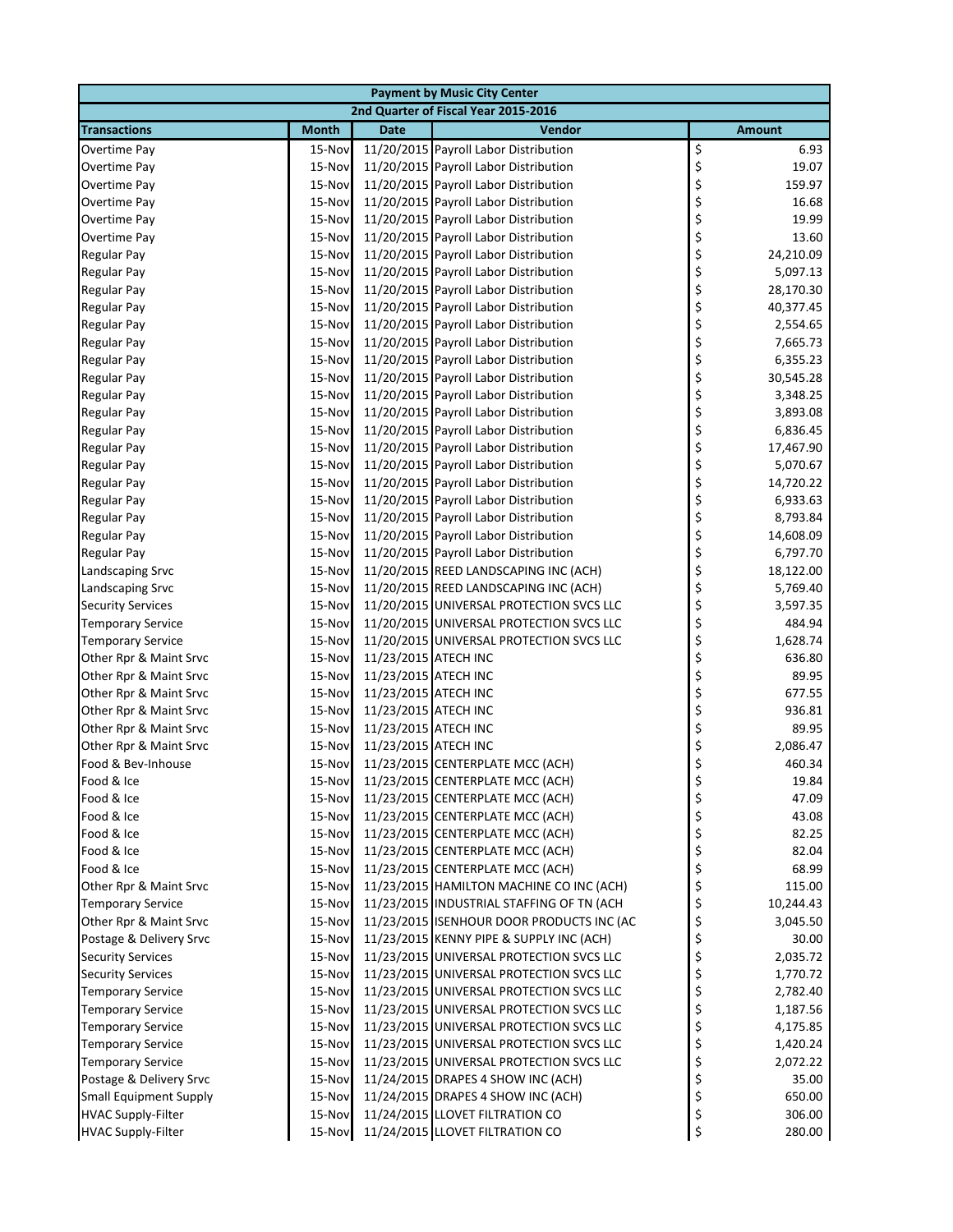| <b>Payment by Music City Center</b> |                                      |                  |                                           |    |               |  |  |
|-------------------------------------|--------------------------------------|------------------|-------------------------------------------|----|---------------|--|--|
|                                     | 2nd Quarter of Fiscal Year 2015-2016 |                  |                                           |    |               |  |  |
| <b>Transactions</b>                 | <b>Month</b>                         | <b>Date</b>      | <b>Vendor</b>                             |    | <b>Amount</b> |  |  |
| <b>HVAC Supply-Filter</b>           | 15-Nov                               |                  | 11/24/2015 LLOVET FILTRATION CO           | \$ | 542.00        |  |  |
| <b>HVAC Supply-Filter</b>           | 15-Nov                               |                  | 11/24/2015 LLOVET FILTRATION CO           | \$ | 845.00        |  |  |
| <b>HVAC Supply-Filter</b>           | 15-Nov                               |                  | 11/24/2015 LLOVET FILTRATION CO           | \$ | 388.50        |  |  |
| <b>HVAC Supply-Filter</b>           | 15-Nov                               |                  | 11/24/2015 LLOVET FILTRATION CO           | \$ | 1,113.00      |  |  |
| <b>HVAC Supply-Filter</b>           | 15-Nov                               |                  | 11/24/2015 LLOVET FILTRATION CO           | \$ | 308.00        |  |  |
| Offc & Admin Supply                 | 15-Nov                               |                  | 11/24/2015 MYOFFICE PRODUCTS (ACH)        | \$ | 1.45          |  |  |
| Offc & Admin Supply                 | 15-Nov                               |                  | 11/24/2015 MYOFFICE PRODUCTS (ACH)        | \$ | 28.48         |  |  |
| Insurance-Workman's Comp            | 15-Nov                               |                  | 11/25/2015 7100 MCC Cash Receipt          | \$ | (7,657.00)    |  |  |
| <b>Merchant Fees</b>                | 15-Nov                               |                  | 11/25/2015 7100 MCC CC Cash Receipt       | \$ | (124.67)      |  |  |
| <b>Merchant Fees</b>                | 15-Nov                               |                  | 11/25/2015 7100 MCC CC Cash Receipt       | \$ | (23.17)       |  |  |
| Telephone & Telegraph               | 15-Nov                               |                  | 11/25/2015 AT&T CIRCUITS                  | \$ | 411.01        |  |  |
| Rent Storage/Safety Box             | 15-Nov                               |                  | 11/25/2015 CONTRACT CARPETS SALES CO      | \$ | 523.60        |  |  |
| <b>Medical Services</b>             | 15-Nov                               |                  | 11/25/2015 MED STAR MEDICAL STAFFING INC  | \$ | 121.00        |  |  |
| <b>Medical Services</b>             | 15-Nov                               |                  | 11/25/2015 MED STAR MEDICAL STAFFING INC  | \$ | 924.00        |  |  |
| <b>Medical Services</b>             | 15-Nov                               |                  | 11/25/2015 MED STAR MEDICAL STAFFING INC  | \$ | 143.00        |  |  |
| <b>Medical Services</b>             | 15-Nov                               |                  | 11/25/2015 MED STAR MEDICAL STAFFING INC  | \$ | 1,347.50      |  |  |
| <b>Medical Services</b>             | 15-Nov                               |                  | 11/25/2015 MED STAR MEDICAL STAFFING INC  | \$ | 1,551.00      |  |  |
| <b>Security Services</b>            | 15-Nov                               |                  | 11/25/2015 UNIVERSAL PROTECTION SVCS LLC  | \$ | 4,539.06      |  |  |
| <b>Electrical Supply</b>            | 15-Nov                               |                  | 11/25/2015 WILLIAMS WHOLESALE SUPPLY OF N | \$ | 297.00        |  |  |
| <b>Electrical Supply</b>            | 15-Nov                               |                  | 11/25/2015 WILLIAMS WHOLESALE SUPPLY OF N | \$ | 27.50         |  |  |
| <b>Electrical Supply</b>            | 15-Nov                               |                  | 11/25/2015 WILLIAMS WHOLESALE SUPPLY OF N | \$ | 188.00        |  |  |
| <b>Electrical Supply</b>            | 15-Nov                               |                  | 11/25/2015 WILLIAMS WHOLESALE SUPPLY OF N | \$ | 118.00        |  |  |
| <b>Electrical Supply</b>            | 15-Nov                               |                  | 11/25/2015 WILLIAMS WHOLESALE SUPPLY OF N | \$ | 90.00         |  |  |
| <b>Electrical Supply</b>            | 15-Nov                               |                  | 11/25/2015 WILLIAMS WHOLESALE SUPPLY OF N | \$ | 57.00         |  |  |
| <b>Electrical Supply</b>            | 15-Nov                               |                  | 11/25/2015 WILLIAMS WHOLESALE SUPPLY OF N | \$ | 48.00         |  |  |
| <b>Electrical Supply</b>            | 15-Nov                               |                  | 11/25/2015 WILLIAMS WHOLESALE SUPPLY OF N | \$ | 92.50         |  |  |
| <b>Electrical Supply</b>            | 15-Nov                               |                  | 11/25/2015 WILLIAMS WHOLESALE SUPPLY OF N | \$ | 28.00         |  |  |
| <b>Electrical Supply</b>            | 15-Nov                               |                  | 11/25/2015 WILLIAMS WHOLESALE SUPPLY OF N | \$ | 345.90        |  |  |
| <b>Electrical Supply</b>            | 15-Nov                               |                  | 11/25/2015 WILLIAMS WHOLESALE SUPPLY OF N | \$ | 285.00        |  |  |
| <b>Electrical Supply</b>            | 15-Nov                               |                  | 11/25/2015 WILLIAMS WHOLESALE SUPPLY OF N | \$ | 242.50        |  |  |
| <b>Electrical Supply</b>            | 15-Nov                               |                  | 11/25/2015 WILLIAMS WHOLESALE SUPPLY OF N | \$ | 137.50        |  |  |
| <b>Electrical Supply</b>            | 15-Nov                               |                  | 11/25/2015 WILLIAMS WHOLESALE SUPPLY OF N | \$ | 125.00        |  |  |
| <b>Electrical Supply</b>            | 15-Nov                               |                  | 11/25/2015 WILLIAMS WHOLESALE SUPPLY OF N | \$ | 70.00         |  |  |
| <b>Electrical Supply</b>            | 15-Nov                               |                  | 11/25/2015 WILLIAMS WHOLESALE SUPPLY OF N | \$ | 49.00         |  |  |
| <b>Electrical Supply</b>            | 15-Nov                               |                  | 11/25/2015 WILLIAMS WHOLESALE SUPPLY OF N | \$ | 20.00         |  |  |
| <b>Electrical Supply</b>            | 15-Nov                               |                  | 11/25/2015 WILLIAMS WHOLESALE SUPPLY OF N | \$ | 59.00         |  |  |
| <b>Electrical Supply</b>            | 15-Nov                               |                  | 11/25/2015 WILLIAMS WHOLESALE SUPPLY OF N |    | 29.00         |  |  |
| <b>Electrical Supply</b>            | 15-Nov                               |                  | 11/25/2015 WILLIAMS WHOLESALE SUPPLY OF N | \$ | 24.00         |  |  |
| <b>Electrical Supply</b>            | 15-Nov                               |                  | 11/25/2015 WILLIAMS WHOLESALE SUPPLY OF N | \$ | 17.00         |  |  |
| <b>Electrical Supply</b>            | 15-Nov                               |                  | 11/25/2015 WILLIAMS WHOLESALE SUPPLY OF N | \$ | 13.00         |  |  |
| <b>Electrical Supply</b>            | 15-Nov                               |                  | 11/25/2015 WILLIAMS WHOLESALE SUPPLY OF N | \$ | 450.00        |  |  |
| <b>Electrical Supply</b>            | 15-Nov                               |                  | 11/25/2015 WILLIAMS WHOLESALE SUPPLY OF N | \$ | 925.00        |  |  |
| <b>Electrical Supply</b>            | 15-Nov                               |                  | 11/25/2015 WILLIAMS WHOLESALE SUPPLY OF N | \$ | 262.50        |  |  |
| <b>Electrical Supply</b>            | 15-Nov                               |                  | 11/25/2015 WILLIAMS WHOLESALE SUPPLY OF N | \$ | 137.50        |  |  |
| <b>Electrical Supply</b>            | 15-Nov                               |                  | 11/25/2015 WILLIAMS WHOLESALE SUPPLY OF N | \$ | 253.00        |  |  |
| <b>Electrical Supply</b>            | 15-Nov                               |                  | 11/25/2015 WILLIAMS WHOLESALE SUPPLY OF N | \$ | 65.00         |  |  |
| <b>Merchant Fees</b>                | 15-Nov                               |                  | 11/30/2015 7100 MCC CC Cash Receipt       | \$ | (49.04)       |  |  |
| <b>Laundry Services</b>             | 15-Nov                               | 11/30/2015 ALSCO |                                           | \$ | 1,250.60      |  |  |
| Telephone & Telegraph               | 15-Nov                               |                  | 11/30/2015 AT&T (PO BOX 105320)(105262)(7 | \$ | 342.65        |  |  |
| <b>Internet Services</b>            | 15-Nov                               |                  | 11/30/2015 AT&T DATACOMM                  | \$ | 7,323.70      |  |  |
| Telephone & Telegraph               | 15-Nov                               |                  | 11/30/2015 AT&T DATACOMM                  | \$ | 1,962.47      |  |  |
| Rent Equipment                      | 15-Nov                               |                  | 11/30/2015 AT&T MOBILITY II LLC           | \$ | 2,000.00      |  |  |
| Rpr & Maint Srvc Green Roof         | 15-Nov                               |                  | 11/30/2015 BAKER ROOFING CO (ACH)         | \$ | 631.03        |  |  |
| Food & Bev-Inhouse                  | 15-Nov                               |                  | 11/30/2015 CENTERPLATE MCC (ACH)          | \$ | 77.13         |  |  |
| Food & Bev-Inhouse                  | 15-Nov                               |                  | 11/30/2015 CENTERPLATE MCC (ACH)          | \$ | 378.53        |  |  |
| Food & Bev-Inhouse                  | 15-Nov                               |                  | 11/30/2015 CENTERPLATE MCC (ACH)          | \$ | 937.50        |  |  |
| Food & Ice                          | 15-Nov                               |                  | 11/30/2015 CENTERPLATE MCC (ACH)          | \$ | 119.72        |  |  |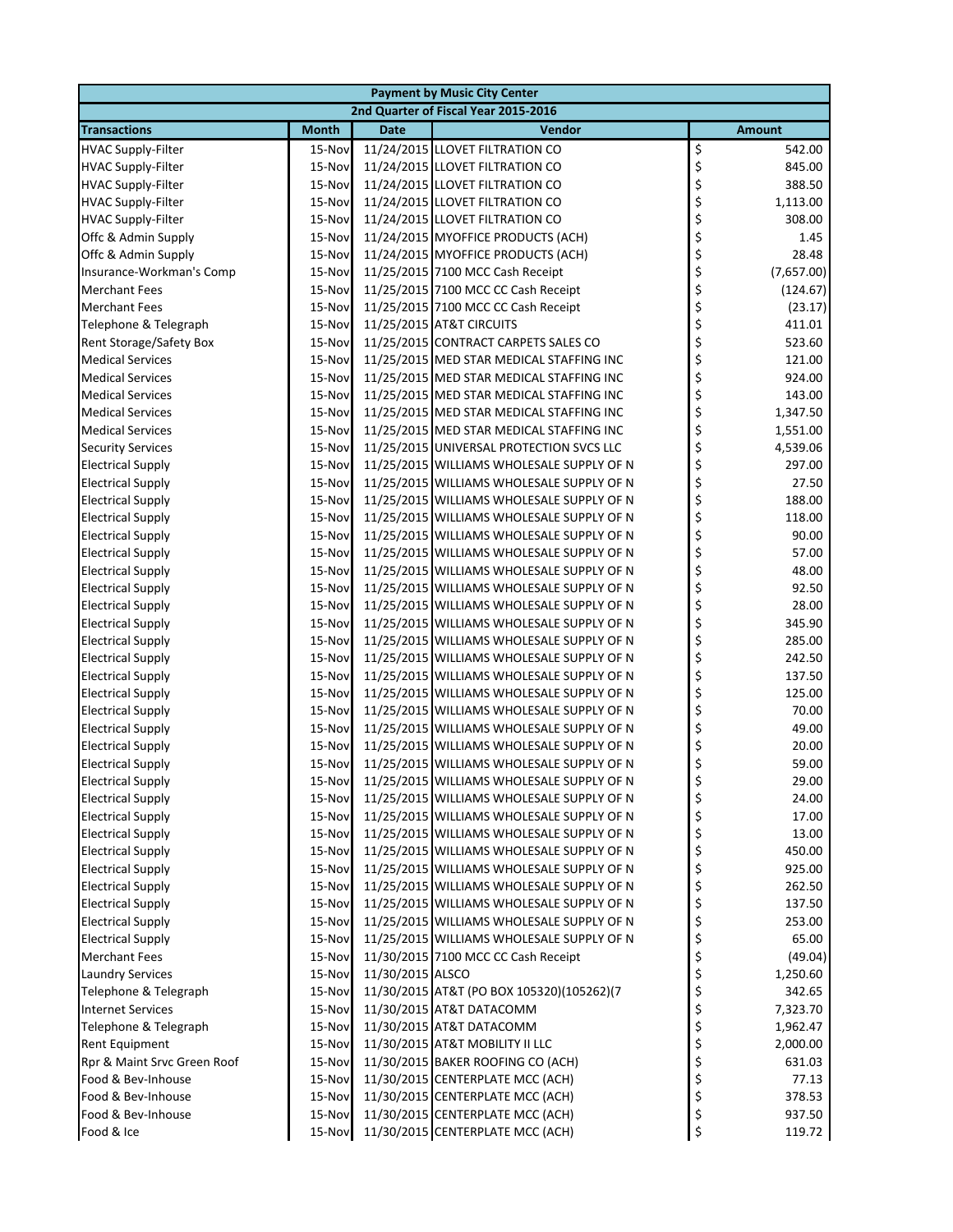|                                  | <b>Payment by Music City Center</b> |             |                                           |          |                    |  |  |
|----------------------------------|-------------------------------------|-------------|-------------------------------------------|----------|--------------------|--|--|
|                                  |                                     |             | 2nd Quarter of Fiscal Year 2015-2016      |          |                    |  |  |
| <b>Transactions</b>              | <b>Month</b>                        | <b>Date</b> | Vendor                                    |          | <b>Amount</b>      |  |  |
| Food & Ice                       | 15-Nov                              |             | 11/30/2015 CENTERPLATE MCC (ACH)          | \$       | 67.43              |  |  |
| Food & Ice                       | 15-Nov                              |             | 11/30/2015 CENTERPLATE MCC (ACH)          | \$       | 127.82             |  |  |
| <b>Promotion-Goods</b>           | 15-Nov                              |             | 11/30/2015 CENTERPLATE MCC (ACH)          | \$       | 73.00              |  |  |
| <b>Promotion-Goods</b>           | 15-Nov                              |             | 11/30/2015 CENTERPLATE MCC (ACH)          | \$       | 256.50             |  |  |
| Employee Local Travel/Park       | 15-Nov                              |             | 11/30/2015 CENTRAL PARKING SYSTEMS OF TN  | \$       | 12.00              |  |  |
| <b>Cable Television</b>          | 15-Nov                              |             | 11/30/2015 COMCAST (ACH)                  | \$       | 438.90             |  |  |
| <b>Internet Services</b>         | 15-Nov                              |             | 11/30/2015 COMCAST (ACH)                  | \$       | 252.85             |  |  |
| <b>Temporary Service</b>         | 15-Nov                              |             | 11/30/2015 CONVENTION PROD RIGGING INC (A | \$       | 935.00             |  |  |
| <b>Uniform Cleaning Service</b>  | 15-Nov                              |             | 11/30/2015 COYNE TEXTILE SVCS             | \$       | 581.05             |  |  |
| <b>Building Maintenance Srvc</b> | 15-Nov                              |             | 11/30/2015 CRAWFORD DOOR SALES (ACH)      | \$       | 210.00             |  |  |
| Plumbing/HVAC Maintain Srvc      | 15-Nov                              |             | 11/30/2015 DILLINGHAM & SMITH MECH & SHT  | \$       | 495.00             |  |  |
| Computer Hardware < \$5000       | 15-Nov                              |             | 11/30/2015 Fifth Third Nov 2015           | \$       | 399.96             |  |  |
| <b>Electrical Supply</b>         | 15-Nov                              |             | 11/30/2015 Fifth Third Nov 2015           | \$       | (52.13)            |  |  |
| <b>Employee Air Travel</b>       | 15-Nov                              |             | 11/30/2015 Fifth Third Nov 2015           | \$       | 250.96             |  |  |
| <b>Employee Air Travel</b>       | 15-Nov                              |             | 11/30/2015 Fifth Third Nov 2015           | \$       | 162.98             |  |  |
| <b>Employee Air Travel</b>       | 15-Nov                              |             | 11/30/2015 Fifth Third Nov 2015           | \$       | 380.46             |  |  |
| <b>Employee Air Travel</b>       | 15-Nov                              |             | 11/30/2015 Fifth Third Nov 2015           | \$       | 156.98             |  |  |
| <b>Employee Air Travel</b>       | 15-Nov                              |             | 11/30/2015 Fifth Third Nov 2015           | \$       | 235.96             |  |  |
| Employee Local Travel/Park       | 15-Nov                              |             | 11/30/2015 Fifth Third Nov 2015           | \$       | 10.00              |  |  |
| Employee Out-of-town Travel      | 15-Nov                              |             | 11/30/2015 Fifth Third Nov 2015           | \$       | 32.40              |  |  |
| Employee Out-of-town Travel      | 15-Nov                              |             | 11/30/2015 Fifth Third Nov 2015           | \$       | 778.02             |  |  |
| Employee Out-of-town Travel      | 15-Nov                              |             | 11/30/2015 Fifth Third Nov 2015           | \$       | 5.70               |  |  |
| Employee Out-of-town Travel      | 15-Nov                              |             | 11/30/2015 Fifth Third Nov 2015           | \$       | 6.85               |  |  |
| Employee Out-of-town Travel      | 15-Nov                              |             | 11/30/2015 Fifth Third Nov 2015           | \$       | 7.55               |  |  |
| Employee Out-of-town Travel      | 15-Nov                              |             | 11/30/2015 Fifth Third Nov 2015           | \$       | 29.60              |  |  |
| Employee Out-of-town Travel      | 15-Nov                              |             | 11/30/2015 Fifth Third Nov 2015           | \$       | 10.00              |  |  |
| Employee Out-of-town Travel      | 15-Nov                              |             | 11/30/2015 Fifth Third Nov 2015           | \$       | 8.62               |  |  |
| Employee Out-of-town Travel      | 15-Nov                              |             | 11/30/2015 Fifth Third Nov 2015           | \$       | 156.16             |  |  |
| Employee Out-of-town Travel      | 15-Nov                              |             | 11/30/2015 Fifth Third Nov 2015           | \$       | 28.45              |  |  |
| Employee Out-of-town Travel      | 15-Nov                              |             | 11/30/2015 Fifth Third Nov 2015           | \$       | 7.67               |  |  |
| Employee Out-of-town Travel      | 15-Nov                              |             | 11/30/2015 Fifth Third Nov 2015           | \$       | 16.18              |  |  |
| Employee Out-of-town Travel      | 15-Nov                              |             | 11/30/2015 Fifth Third Nov 2015           | \$       | 20.40              |  |  |
| Employee Out-of-town Travel      | 15-Nov                              |             | 11/30/2015 Fifth Third Nov 2015           | \$       | 34.00              |  |  |
| Employee Out-of-town Travel      | 15-Nov                              |             | 11/30/2015 Fifth Third Nov 2015           | \$       | 21.00              |  |  |
| <b>Host &amp; Hostess</b>        | 15-Nov                              |             | 11/30/2015 Fifth Third Nov 2015           | \$       | 146.93             |  |  |
| <b>Host &amp; Hostess</b>        | 15-Nov                              |             | 11/30/2015 Fifth Third Nov 2015           | \$       | 66.15              |  |  |
| Host & Hostess                   | 15-Nov                              |             | 11/30/2015 Fifth Third Nov 2015           |          | 37.42              |  |  |
| Host & Hostess                   | 15-Nov                              |             | 11/30/2015 Fifth Third Nov 2015           | \$       | 64.60              |  |  |
| <b>Host &amp; Hostess</b>        | 15-Nov                              |             | 11/30/2015 Fifth Third Nov 2015           | \$       | 39.52              |  |  |
| <b>Internet Services</b>         | 15-Nov                              |             | 11/30/2015 Fifth Third Nov 2015           | \$       | 30.00              |  |  |
| <b>Membership Dues</b>           | 15-Nov                              |             | 11/30/2015 Fifth Third Nov 2015           | \$       | 469.00             |  |  |
| <b>Membership Dues</b>           | 15-Nov                              |             | 11/30/2015 Fifth Third Nov 2015           | \$       | 1,019.00           |  |  |
| Mngt Cnsltnt Srvc                | 15-Nov                              |             | 11/30/2015 Fifth Third Nov 2015           | \$       | 45.00              |  |  |
| Postage & Delivery Srvc          | 15-Nov                              |             | 11/30/2015 Fifth Third Nov 2015           |          | 14.54              |  |  |
|                                  |                                     |             | 11/30/2015 Fifth Third Nov 2015           | \$<br>\$ | 257.50             |  |  |
| Promotion<br>Registration        | 15-Nov<br>15-Nov                    |             | 11/30/2015 Fifth Third Nov 2015           |          |                    |  |  |
|                                  |                                     |             |                                           | \$<br>\$ | 2,427.52<br>125.00 |  |  |
| Registration                     | 15-Nov                              |             | 11/30/2015 Fifth Third Nov 2015           |          | 125.00             |  |  |
| Registration                     | 15-Nov                              |             | 11/30/2015 Fifth Third Nov 2015           | \$       |                    |  |  |
| Registration                     | 15-Nov                              |             | 11/30/2015 Fifth Third Nov 2015           | \$       | 55.00              |  |  |
| Registration                     | 15-Nov                              |             | 11/30/2015 Fifth Third Nov 2015           | \$       | 25.00              |  |  |
| Registration                     | 15-Nov                              |             | 11/30/2015 Fifth Third Nov 2015           | \$       | 35.00              |  |  |
| Registration                     | 15-Nov                              |             | 11/30/2015 Fifth Third Nov 2015           | \$       | 35.00              |  |  |
| Rent Tradeshow Booth Expenses    | 15-Nov                              |             | 11/30/2015 Fifth Third Nov 2015           | \$       | 218.50             |  |  |
| Rent Tradeshow Booth Expenses    | 15-Nov                              |             | 11/30/2015 Fifth Third Nov 2015           | \$       | 1,800.00           |  |  |
| Rent Tradeshow Booth Expenses    | 15-Nov                              |             | 11/30/2015 Fifth Third Nov 2015           | \$       | 1,198.86           |  |  |
| Other Rpr & Maint Srvc           | 15-Nov                              |             | 11/30/2015 FORKLIFT SYSTEMS INC (ACH)     | \$       | 273.99             |  |  |
| Other Rpr & Maint Srvc           | 15-Nov                              |             | 11/30/2015 HOBART CORP                    | \$       | 893.90             |  |  |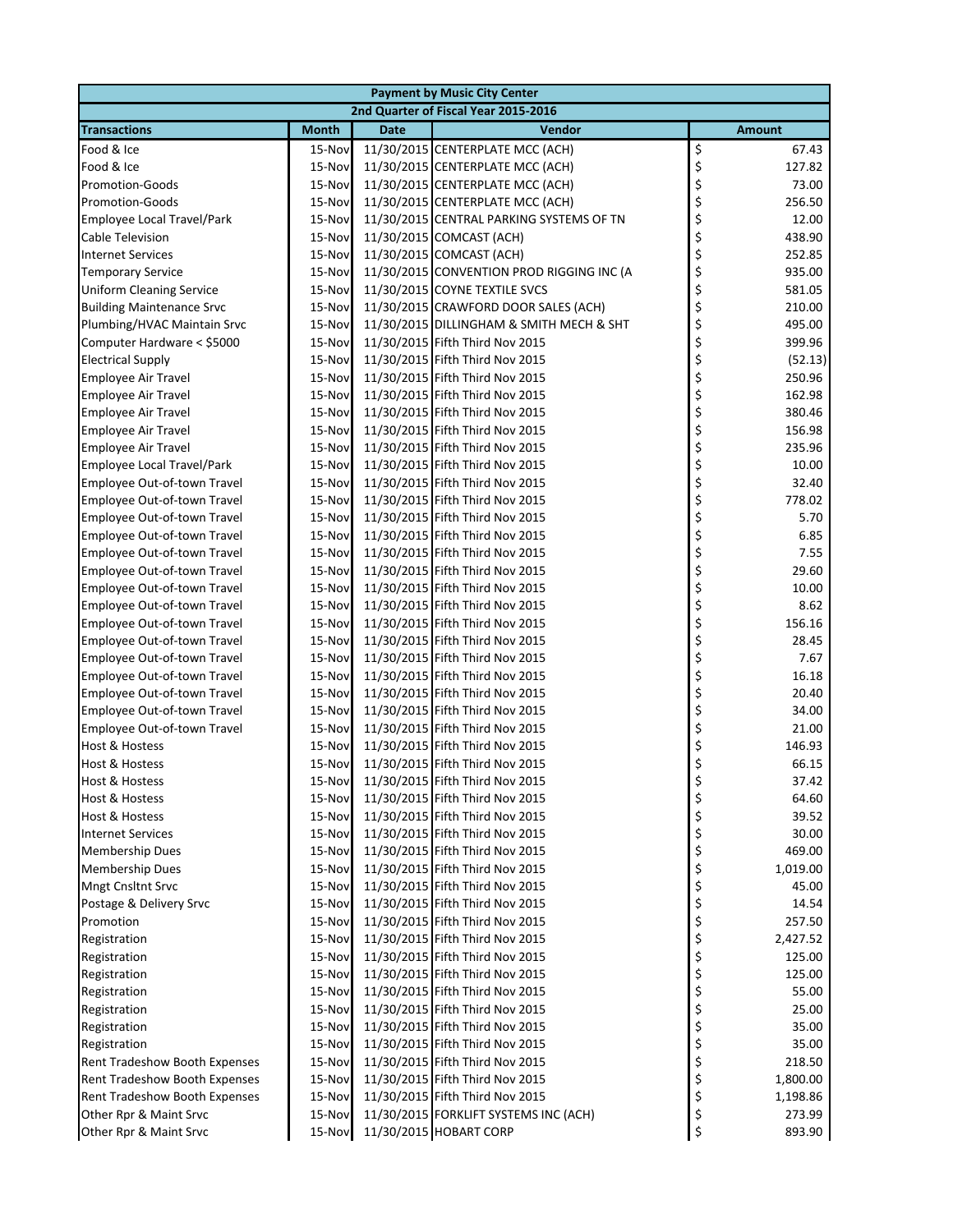| <b>Payment by Music City Center</b>              |                  |             |                                                                  |    |                  |  |  |
|--------------------------------------------------|------------------|-------------|------------------------------------------------------------------|----|------------------|--|--|
|                                                  |                  |             | 2nd Quarter of Fiscal Year 2015-2016                             |    |                  |  |  |
| <b>Transactions</b>                              | <b>Month</b>     | <b>Date</b> | Vendor                                                           |    | <b>Amount</b>    |  |  |
| <b>Temporary Service</b>                         | 15-Nov           |             | 11/30/2015 INDUSTRIAL STAFFING OF TN (ACH                        | \$ | 8,743.16         |  |  |
| <b>Temporary Service</b>                         | 15-Nov           |             | 11/30/2015 INDUSTRIAL STAFFING OF TN (ACH                        | \$ | 6,236.07         |  |  |
| <b>Temporary Service</b>                         | 15-Nov           |             | 11/30/2015 INDUSTRIAL STAFFING OF TN (ACH                        | \$ | 307.54           |  |  |
| <b>Accounting Service</b>                        | 15-Nov           |             | 11/30/2015 KPMG PEAT MARWICK LLP (ACH) P#                        | \$ | 3,000.00         |  |  |
| Food & Bev Capital Reserve                       | 15-Nov           |             | 11/30/2015 MCC 11/15 F&B MAINT RCLS                              | \$ | (935.86)         |  |  |
| Food & Bev Capital Reserve                       | 15-Nov           |             | 11/30/2015 MCC 11/15 F&B MAINT RCLS                              | \$ | (893.90)         |  |  |
| Food & Bev Capital Reserve                       | 15-Nov           |             | 11/30/2015 MCC 11/15 F&B MAINT RCLS                              | \$ | (89.95)          |  |  |
| Food & Bev Capital Reserve                       | 15-Nov           |             | 11/30/2015 MCC 11/15 F&B MAINT RCLS                              | \$ | (677.55)         |  |  |
| Food & Bev Capital Reserve                       | 15-Nov           |             | 11/30/2015 MCC 11/15 F&B MAINT RCLS                              | \$ | (936.81)         |  |  |
| Food & Bev Capital Reserve                       | 15-Nov           |             | 11/30/2015 MCC 11/15 F&B MAINT RCLS                              | \$ | (2,086.47)       |  |  |
| Food & Bev Capital Reserve                       | 15-Nov           |             | 11/30/2015 MCC 11/15 F&B MAINT RCLS                              | \$ | (89.95)          |  |  |
| Food & Bev Capital Reserve                       | 15-Nov           |             | 11/30/2015 MCC 11/15 F&B MAINT RCLS                              | \$ | (636.80)         |  |  |
| Food & Bev Capital Reserve                       | 15-Nov           |             | 11/30/2015 MCC 11/15 F&B MAINT RCLS                              | \$ | (3,045.50)       |  |  |
| <b>Temporary Service</b>                         | 15-Nov           |             | 11/30/2015 MCC 11/15 Temp Labor                                  | \$ | (846.12)         |  |  |
| <b>Temporary Service-Reimb</b>                   | 15-Nov           |             | 11/30/2015 MCC 11/15 Temp Labor                                  | \$ | 846.12           |  |  |
| <b>Medical Services</b>                          | 15-Nov           |             | 11/30/2015 MED STAR MEDICAL STAFFING INC                         | \$ | 1,056.00         |  |  |
| Electric                                         | 15-Nov           |             | 11/30/2015 NASHVILLE ELECTRIC SERVICE CO                         | \$ | 99,371.28        |  |  |
| Rpr & Maint Srvc Elev/Escel                      | 15-Nov           |             | 11/30/2015 NASHVILLE MACHINE ELEVATOR CO                         | \$ | 572.00           |  |  |
| Host & Hostess                                   | 15-Nov           |             | 11/30/2015 OMNI NASHVILLE LLC (ACH)                              | \$ | 151.48           |  |  |
| Host & Hostess                                   | 15-Nov           |             | 11/30/2015 OMNI NASHVILLE LLC (ACH)                              | \$ | 28.59            |  |  |
| <b>Small Equipment Supply</b>                    | 15-Nov           |             | 11/30/2015 PCMG INC (ACH)                                        | \$ | 259.90           |  |  |
| Gas                                              | 15-Nov           |             | 11/30/2015 PIEDMONT NATURAL GAS CO (METRO                        | \$ | 5,653.09         |  |  |
| Landscaping Srvc                                 | 15-Nov           |             | 11/30/2015 REED LANDSCAPING INC (ACH)                            | \$ | 2,262.00         |  |  |
| Refuse Disposal-Reimb                            | 15-Nov           |             | 11/30/2015 REPUBLIC SVCS NASH /ALLIED WAS                        | \$ | 3,899.48         |  |  |
| Other Rpr & Maint Srvc                           | 15-Nov           |             | 11/30/2015 RICOH USA INC (ACH)                                   | \$ | 483.60           |  |  |
| Other Rpr & Maint Srvc                           | 15-Nov           |             | 11/30/2015 RICOH USA INC (ACH)                                   | \$ | 450.01           |  |  |
| Other Rpr & Maint Srvc                           | 15-Nov           |             | 11/30/2015 RICOH USA INC (ACH)                                   | \$ | 48.23            |  |  |
| Other Rpr & Maint Srvc                           | 15-Nov           |             | 11/30/2015 RICOH USA INC (ACH)                                   | \$ | 73.40            |  |  |
| Other Rpr & Maint Srvc                           | 15-Nov           |             | 11/30/2015 RICOH USA INC (ACH)                                   | \$ | 89.12            |  |  |
| Other Rpr & Maint Srvc                           | 15-Nov           |             | 11/30/2015 RICOH USA INC (ACH)                                   | \$ | 45.26            |  |  |
| Other Rpr & Maint Srvc                           | 15-Nov           |             | 11/30/2015 RICOH USA INC (ACH)                                   | \$ | 89.12            |  |  |
| Other Rpr & Maint Srvc                           | 15-Nov           |             | 11/30/2015 RICOH USA INC (ACH)                                   | \$ | 45.26            |  |  |
| Other Rpr & Maint Srvc                           | 15-Nov           |             | 11/30/2015 RICOH USA INC (ACH)                                   | \$ | 929.04           |  |  |
| Other Rpr & Maint Srvc                           | 15-Nov<br>15-Nov |             | 11/30/2015 RICOH USA INC (ACH)<br>11/30/2015 RICOH USA INC (ACH) | \$ | 827.69<br>241.15 |  |  |
| Other Rpr & Maint Srvc                           |                  |             | 11/30/2015 RICOH USA INC (ACH)                                   | \$ | 367.00           |  |  |
| Other Rpr & Maint Srvc                           | 15-Nov           |             | 11/30/2015 RICOH USA INC (ACH)                                   | \$ | 18.02            |  |  |
| Other Rpr & Maint Srvc<br>Other Rpr & Maint Srvc | 15-Nov<br>15-Nov |             | 11/30/2015 RICOH USA INC (ACH)                                   | \$ | 21.84            |  |  |
| Other Rpr & Maint Srvc                           | 15-Nov           |             | 11/30/2015 RICOH USA INC (ACH)                                   | \$ | 162.20           |  |  |
| Other Rpr & Maint Srvc                           | 15-Nov           |             | 11/30/2015 RICOH USA INC (ACH)                                   | \$ | 196.53           |  |  |
| Other Rpr & Maint Srvc                           | 15-Nov           |             | 11/30/2015 RICOH USA INC (ACH)                                   | \$ | 322.69           |  |  |
| Other Rpr & Maint Srvc                           | 15-Nov           |             | 11/30/2015 RICOH USA INC (ACH)                                   | \$ | 341.84           |  |  |
| Other Rpr & Maint Srvc                           | 15-Nov           |             | 11/30/2015 RICOH USA INC (ACH)                                   | \$ | 223.82           |  |  |
| Other Rpr & Maint Srvc                           | 15-Nov           |             | 11/30/2015 RICOH USA INC (ACH)                                   | \$ | 132.61           |  |  |
| Janitorial Srvc                                  | 15-Nov           |             | 11/30/2015 SERVICE MANAGEMENT SYSTEMS                            | \$ | 12,439.36        |  |  |
| Janitorial Srvc                                  | 15-Nov           |             | 11/30/2015 SERVICE MANAGEMENT SYSTEMS                            | \$ | 16,791.13        |  |  |
| Janitorial Srvc                                  | 15-Nov           |             | 11/30/2015 SERVICE MANAGEMENT SYSTEMS                            | \$ | 12,827.28        |  |  |
| Janitorial Srvc                                  | 15-Nov           |             | 11/30/2015 SERVICE MANAGEMENT SYSTEMS                            | \$ | 105.52           |  |  |
| Janitorial Srvc                                  | 15-Nov           |             | 11/30/2015 SERVICE MANAGEMENT SYSTEMS                            | \$ | 276.33           |  |  |
| Janitorial Srvc                                  | 15-Nov           |             | 11/30/2015 SERVICE MANAGEMENT SYSTEMS                            | \$ | 29.68            |  |  |
| <b>Valet Services</b>                            | 15-Nov           |             | 11/30/2015 TOWNE PARK LLC (ACH)                                  | \$ | 1,412.65         |  |  |
| <b>Security Services</b>                         | 15-Nov           |             | 11/30/2015 UNIVERSAL PROTECTION SVCS LLC                         | \$ | 10,025.92        |  |  |
| <b>Security Services</b>                         | 15-Nov           |             | 11/30/2015 UNIVERSAL PROTECTION SVCS LLC                         | \$ | 518.00           |  |  |
| <b>Security Services</b>                         | 15-Nov           |             | 11/30/2015 UNIVERSAL PROTECTION SVCS LLC                         | \$ | 481.00           |  |  |
| <b>Security Services</b>                         | 15-Nov           |             | 11/30/2015 UNIVERSAL PROTECTION SVCS LLC                         | \$ | 810.30           |  |  |
| <b>Security Services</b>                         | 15-Nov           |             | 11/30/2015 UNIVERSAL PROTECTION SVCS LLC                         | \$ | 410.70           |  |  |
| <b>Security Services</b>                         | 15-Nov           |             | 11/30/2015 UNIVERSAL PROTECTION SVCS LLC                         | \$ | 484.70           |  |  |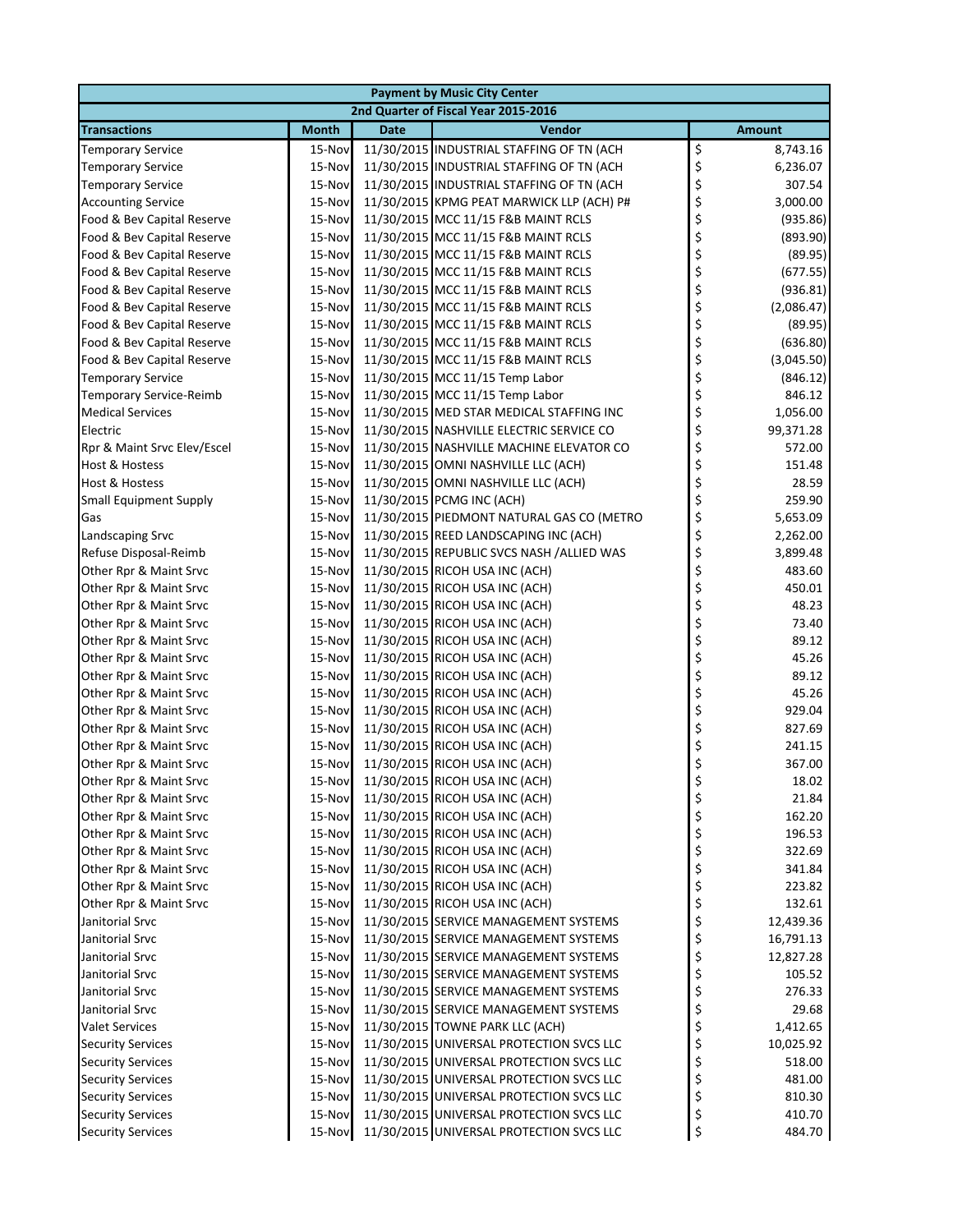|                                                             |              |             | <b>Payment by Music City Center</b>                                              |    |                  |
|-------------------------------------------------------------|--------------|-------------|----------------------------------------------------------------------------------|----|------------------|
|                                                             |              |             | 2nd Quarter of Fiscal Year 2015-2016                                             |    |                  |
| <b>Transactions</b>                                         | <b>Month</b> | <b>Date</b> | Vendor                                                                           |    | <b>Amount</b>    |
| <b>Temporary Service</b>                                    | 15-Nov       |             | 11/30/2015 UNIVERSAL PROTECTION SVCS LLC                                         | \$ | 3,949.12         |
| <b>Temporary Service</b>                                    | 15-Nov       |             | 11/30/2015 UNIVERSAL PROTECTION SVCS LLC                                         | \$ | 1,594.21         |
| <b>Temporary Service</b>                                    | 15-Nov       |             | 11/30/2015 UNIVERSAL PROTECTION SVCS LLC                                         | \$ | 1,634.65         |
| <b>Temporary Service</b>                                    | 15-Nov       |             | 11/30/2015 UNIVERSAL PROTECTION SVCS LLC                                         | \$ | 936.72           |
| <b>Temporary Service</b>                                    | 15-Nov       |             | 11/30/2015 UNIVERSAL PROTECTION SVCS LLC                                         | \$ | 415.67           |
| <b>Temporary Service</b>                                    | 15-Nov       |             | 11/30/2015 UNIVERSAL PROTECTION SVCS LLC                                         | \$ | 517.48           |
| <b>Temporary Service</b>                                    | 15-Nov       |             | 11/30/2015 UNIVERSAL PROTECTION SVCS LLC                                         | \$ | 1,531.91         |
| Other Rpr & Maint Srvc                                      | 15-Nov       |             | 11/30/2015 VOLUNTEER WELDING SUPPLY CO                                           | \$ | 19.08            |
| Water                                                       | 15-Nov       |             | 11/30/2015 WS / NOV 2015 / SEWER IDB                                             | \$ | 8,119.73         |
| Water                                                       | 15-Nov       |             | 11/30/2015 WS / NOV 2015 / WATER IDB                                             | \$ | 3,319.30         |
| <b>Total</b>                                                |              | $15$ -Jul   |                                                                                  |    | 1,406,377.26     |
| Transfer LOCAP reimbursement                                | 15-Dec       |             | 12/1/2015 ADM 12/15 FY16 LOCAP                                                   | \$ | 33,000.00        |
| <b>Electrical Supply</b>                                    | 15-Dec       |             | 12/1/2015 BSE/HARRIS ELECTRIC (ACH)                                              | \$ | 580.00           |
| <b>Small Equipment Supply</b>                               | 15-Dec       |             | 12/1/2015 GRAYBAR ELECTRIC CO INC (ACH)                                          | \$ | 161.68           |
| <b>Small Equipment Supply</b>                               | 15-Dec       |             | 12/1/2015 GRAYBAR ELECTRIC CO INC (ACH)                                          | \$ | 86.96            |
| Info Systems Charge                                         | 15-Dec       |             | 12/1/2015 ITS 12/15 FY16 ISF BILLING                                             | \$ | 13,883.33        |
| MIS Tech Revolving Charge                                   | 15-Dec       |             | 12/1/2015 ITS PC REVOLVING FD 12/15                                              | \$ | 1,612.94         |
| Insurance-Liability/PropDmg                                 | 15-Dec       |             | 12/1/2015 MCC 12/15 INSURANCE RCLS                                               | \$ | 10,999.29        |
| Insurance-Liability/PropDmg                                 | 15-Dec       |             | 12/1/2015 MCC 12/15 INSURANCE RCLS                                               | \$ | 209.36           |
| Insurance-Liability/PropDmg                                 | 15-Dec       |             | 12/1/2015 MCC 12/15 INSURANCE RCLS                                               | \$ | 3,336.08         |
| Insurance-Liability/PropDmg                                 | 15-Dec       |             | 12/1/2015 MCC 12/15 INSURANCE RCLS                                               | \$ | 2,764.14         |
| Insurance-Liability/PropDmg                                 | 15-Dec       |             | 12/1/2015 MCC 12/15 INSURANCE RCLS                                               | \$ | 2,593.57         |
| Insurance-Liability/PropDmg                                 | 15-Dec       |             | 12/1/2015 MCC 12/15 INSURANCE RCLS                                               | \$ | 2,122.21         |
| Insurance-Liability/PropDmg                                 | 15-Dec       |             | 12/1/2015 MCC 12/15 INSURANCE RCLS                                               | \$ | 7,120.79         |
| Insurance-Liability/PropDmg                                 | 15-Dec       |             | 12/1/2015 MCC 12/15 INSURANCE RCLS                                               | \$ | 589.77           |
| Insurance-Liability/PropDmg                                 | 15-Dec       |             | 12/1/2015 MCC 12/15 INSURANCE RCLS                                               | \$ | 406.93           |
| Insurance-Liability/PropDmg                                 | 15-Dec       |             | 12/1/2015 MCC 12/15 INSURANCE RCLS                                               | \$ | 2,849.14         |
| Insurance-Liability/PropDmg                                 | 15-Dec       |             | 12/1/2015 MCC 12/15 INSURANCE RCLS                                               | \$ | 2,191.64         |
| Insurance-Liability/PropDmg                                 | 15-Dec       |             | 12/1/2015 MCC 12/15 INSURANCE RCLS                                               | \$ | 701.71           |
| Insurance-Liability/PropDmg                                 | 15-Dec       |             | 12/1/2015 MCC 12/15 INSURANCE RCLS                                               | \$ | 300.86           |
| Insurance-Vehicles                                          | 15-Dec       |             | 12/1/2015 MCC 12/15 INSURANCE RCLS                                               | \$ | 1,434.42         |
| Insurance-Workman's Comp                                    | 15-Dec       |             | 12/1/2015 MCC 12/15 INSURANCE RCLS                                               | \$ | 9,917.36         |
| Rpr & Maint Srvc Air Walls                                  | 15-Dec       |             | 12/1/2015 MCC 12/15 SRVC CONTRACT RCLS                                           | \$ | 3,550.00         |
|                                                             |              |             |                                                                                  |    |                  |
| Rpr & Maint Srvc Air Walls                                  | 15-Dec       |             | 12/1/2015 MCC 12/15 SRVC CONTRACT RCLS                                           | \$ | 3,000.00         |
| Rpr & Maint Srvc Backup SecSys<br>Rpr & Maint Srvc Bld Auto | 15-Dec       |             | 12/1/2015 MCC 12/15 SRVC CONTRACT RCLS                                           | \$ | 937.50           |
|                                                             | 15-Dec       |             | 12/1/2015 MCC 12/15 SRVC CONTRACT RCLS<br>12/1/2015 MCC 12/15 SRVC CONTRACT RCLS | \$ | 232.92<br>450.00 |
| Rpr & Maint Srvc Solar Panel                                | 15-Dec       |             |                                                                                  | Ş  |                  |
| Rpr & Maint Srvc Access Ctrl                                | 15-Dec       |             | 12/1/2015 SIMPLEX GRINNELL LP (ACH)                                              | \$ | 3,166.57         |
| Rpr & Maint Srvc CCTV                                       | 15-Dec       |             | 12/1/2015 SIMPLEX GRINNELL LP (ACH)                                              | \$ | 4,250.00         |
| Employee Award/Gift                                         | 15-Dec       |             | 12/1/2015 TERRYBERRY CO LLC                                                      | \$ | 92.89            |
| Postage & Delivery Srvc                                     | 15-Dec       |             | 12/1/2015 TERRYBERRY CO LLC                                                      | \$ | 10.00            |
| <b>Merchant Fees</b>                                        | 15-Dec       |             | 12/2/2015 7100 MCC CC Cash Receipt                                               | \$ | (34.00)          |
| <b>HHold &amp; Jnitr Supply</b>                             | 15-Dec       |             | 12/2/2015 MYOFFICE PRODUCTS (ACH)                                                | \$ | 185.40           |
| Offc & Admin Supply                                         | 15-Dec       |             | 12/2/2015 MYOFFICE PRODUCTS (ACH)                                                | \$ | 3.90             |
| Offc & Admin Supply                                         | 15-Dec       |             | 12/2/2015 MYOFFICE PRODUCTS (ACH)                                                | \$ | 5.91             |
| Postage & Delivery Srvc                                     | 15-Dec       |             | 12/2/2015 TN ELECTRIC MOTOR CO (ACH)                                             | \$ | 75.10            |
| Repair & Maint Supply                                       | 15-Dec       |             | 12/2/2015 TN ELECTRIC MOTOR CO (ACH)                                             | \$ | 1,389.88         |
| <b>Small Equipment Supply</b>                               | 15-Dec       |             | 12/2/2015 W W GRAINGER (P#)                                                      | \$ | 479.97           |
| <b>Small Equipment Supply</b>                               | 15-Dec       |             | 12/2/2015 W W GRAINGER (P#)                                                      | \$ | 127.60           |
| <b>Small Equipment Supply</b>                               | 15-Dec       |             | 12/2/2015 W W GRAINGER (P#)                                                      | \$ | 160.94           |
| <b>Small Equipment Supply</b>                               | 15-Dec       |             | 12/2/2015 W W GRAINGER (P#)                                                      | \$ | 43.30            |
| <b>Small Equipment Supply</b>                               | 15-Dec       |             | 12/2/2015 W W GRAINGER (P#)                                                      | \$ | 35.10            |
| <b>Electrical Supply</b>                                    | 15-Dec       |             | 12/2/2015 WILLIAMS WHOLESALE SUPPLY OF N                                         | \$ | 978.00           |
| <b>Electrical Supply</b>                                    | 15-Dec       |             | 12/2/2015 WILLIAMS WHOLESALE SUPPLY OF N                                         | \$ | 978.00           |
| <b>Merchant Fees</b>                                        | 15-Dec       |             | 12/3/2015 7100 MCC CC Cash Receipt                                               | \$ | (575.00)         |
| <b>Merchant Fees</b>                                        | 15-Dec       |             | 12/3/2015 7100 MCC CC Cash Receipt                                               | \$ | (35.15)          |
| <b>Merchant Fees</b>                                        | 15-Dec       |             | 12/3/2015 7100 MCC CC Cash Receipt                                               | \$ | (18.89)          |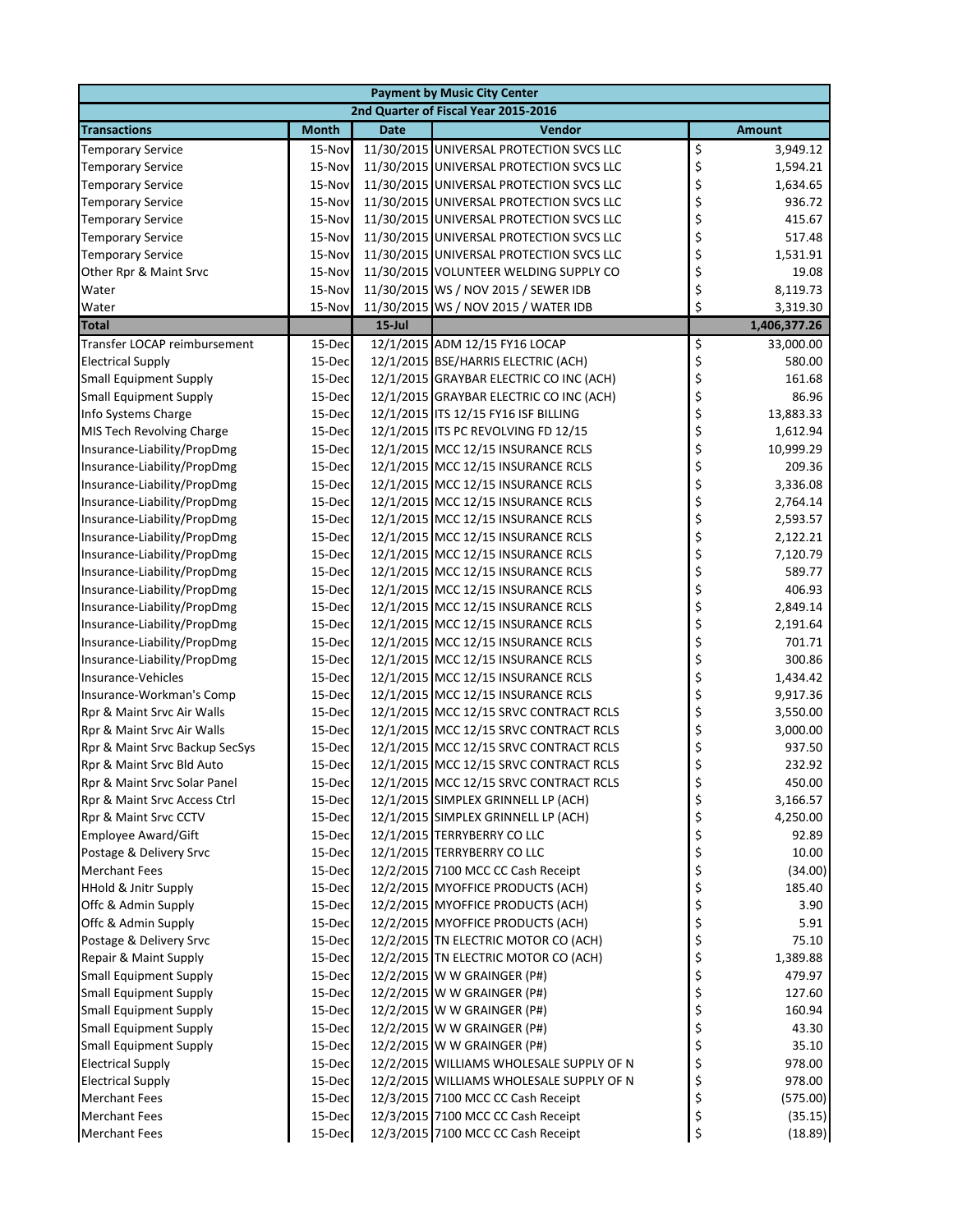| <b>Payment by Music City Center</b>  |              |             |                                          |    |               |  |  |  |
|--------------------------------------|--------------|-------------|------------------------------------------|----|---------------|--|--|--|
| 2nd Quarter of Fiscal Year 2015-2016 |              |             |                                          |    |               |  |  |  |
| <b>Transactions</b>                  | <b>Month</b> | <b>Date</b> | Vendor                                   |    | <b>Amount</b> |  |  |  |
| <b>Employee Award/Gift</b>           | 15-Dec       |             | 12/3/2015 AWARD CENTER INC, THE (ACH)    | \$ | 74.95         |  |  |  |
| Postage & Delivery Srvc              | 15-Dec       |             | 12/3/2015 AWARD CENTER INC, THE (ACH)    | \$ | 10.00         |  |  |  |
| Postage & Delivery Srvc              | 15-Dec       |             | 12/3/2015 BSE/HARRIS ELECTRIC (ACH)      | \$ | 100.00        |  |  |  |
| <b>Small Equipment Supply</b>        | 15-Dec       |             | 12/3/2015 PCMG INC (ACH)                 | \$ | 42.99         |  |  |  |
| <b>Paint Supply</b>                  | 15-Dec       |             | 12/3/2015 SHERWIN WILLIAMS CO INDUSTRIAL | \$ | 357.20        |  |  |  |
| <b>Paint Supply</b>                  | 15-Dec       |             | 12/3/2015 SHERWIN WILLIAMS CO INDUSTRIAL | \$ | 357.20        |  |  |  |
| <b>Small Equipment Supply</b>        | 15-Dec       |             | 12/3/2015 W W GRAINGER (P#)              | \$ | 13.54         |  |  |  |
| <b>Small Equipment Supply</b>        | 15-Dec       |             | 12/3/2015 W W GRAINGER (P#)              | \$ | 13.86         |  |  |  |
| <b>Small Equipment Supply</b>        | 15-Dec       |             | 12/3/2015 W W GRAINGER (P#)              | \$ | 9.42          |  |  |  |
| <b>Small Equipment Supply</b>        | 15-Dec       |             | 12/3/2015 W W GRAINGER (P#)              | \$ | 116.54        |  |  |  |
| <b>Small Equipment Supply</b>        | 15-Dec       |             | 12/3/2015 W W GRAINGER (P#)              | \$ | 26.40         |  |  |  |
| <b>Small Equipment Supply</b>        | 15-Dec       |             | 12/3/2015 W W GRAINGER (P#)              | \$ | 28.61         |  |  |  |
| <b>Small Equipment Supply</b>        | 15-Dec       |             | 12/3/2015 W W GRAINGER (P#)              | \$ | 10.55         |  |  |  |
| <b>Small Equipment Supply</b>        | 15-Dec       |             | 12/3/2015 W W GRAINGER (P#)              | \$ | 61.44         |  |  |  |
| <b>Small Equipment Supply</b>        | 15-Dec       |             | 12/3/2015 W W GRAINGER (P#)              | \$ | 118.85        |  |  |  |
| <b>Small Equipment Supply</b>        | 15-Dec       |             | 12/3/2015 W W GRAINGER (P#)              | \$ | 118.85        |  |  |  |
| <b>Small Equipment Supply</b>        | 15-Dec       |             | 12/3/2015 W W GRAINGER (P#)              | \$ | 36.00         |  |  |  |
| <b>Small Equipment Supply</b>        | 15-Dec       |             | 12/3/2015 W W GRAINGER (P#)              | \$ | 49.60         |  |  |  |
| <b>Small Equipment Supply</b>        | 15-Dec       |             | 12/3/2015 W W GRAINGER (P#)              | \$ | 226.50        |  |  |  |
| <b>Small Equipment Supply</b>        | 15-Dec       |             | 12/3/2015 W W GRAINGER (P#)              | \$ | 19.46         |  |  |  |
| <b>Small Equipment Supply</b>        | 15-Dec       |             | 12/3/2015 W W GRAINGER (P#)              | \$ | 23.25         |  |  |  |
| <b>Small Equipment Supply</b>        | 15-Dec       |             | 12/3/2015 W W GRAINGER (P#)              | \$ | 20.33         |  |  |  |
|                                      |              |             | 12/3/2015 W W GRAINGER (P#)              | \$ | 25.01         |  |  |  |
| <b>Small Equipment Supply</b>        | 15-Dec       |             |                                          |    |               |  |  |  |
| <b>Small Equipment Supply</b>        | 15-Dec       |             | 12/3/2015 W W GRAINGER (P#)              | \$ | 29.36         |  |  |  |
| <b>Small Equipment Supply</b>        | 15-Dec       |             | 12/3/2015 W W GRAINGER (P#)              | \$ | 60.80         |  |  |  |
| Cafe Plan Pre-Tax Savings            | 15-Dec       |             | 12/4/2015 Actual Burden Journal Entries  | \$ | 99.44         |  |  |  |
| Cafe Plan Pre-Tax Savings            | 15-Dec       |             | 12/4/2015 Actual Burden Journal Entries  | \$ | 32.87         |  |  |  |
| Cafe Plan Pre-Tax Savings            | 15-Dec       |             | 12/4/2015 Actual Burden Journal Entries  | \$ | 143.15        |  |  |  |
| Cafe Plan Pre-Tax Savings            | 15-Dec       |             | 12/4/2015 Actual Burden Journal Entries  | \$ | 269.00        |  |  |  |
| Cafe Plan Pre-Tax Savings            | 15-Dec       |             | 12/4/2015 Actual Burden Journal Entries  | \$ | 22.55         |  |  |  |
| Cafe Plan Pre-Tax Savings            | 15-Dec       |             | 12/4/2015 Actual Burden Journal Entries  | \$ | 31.73         |  |  |  |
| Cafe Plan Pre-Tax Savings            | 15-Dec       |             | 12/4/2015 Actual Burden Journal Entries  | \$ | 22.36         |  |  |  |
| Cafe Plan Pre-Tax Savings            | 15-Dec       |             | 12/4/2015 Actual Burden Journal Entries  | \$ | 200.56        |  |  |  |
| Cafe Plan Pre-Tax Savings            | 15-Dec       |             | 12/4/2015 Actual Burden Journal Entries  | \$ | 22.40         |  |  |  |
| Cafe Plan Pre-Tax Savings            | 15-Dec       |             | 12/4/2015 Actual Burden Journal Entries  | \$ | 1.29          |  |  |  |
| Cafe Plan Pre-Tax Savings            | 15-Dec       |             | 12/4/2015 Actual Burden Journal Entries  | \$ | 14.27         |  |  |  |
| Cafe Plan Pre-Tax Savings            | 15-Dec       |             | 12/4/2015 Actual Burden Journal Entries  |    | 35.98         |  |  |  |
| Cafe Plan Pre-Tax Savings            | 15-Dec       |             | 12/4/2015 Actual Burden Journal Entries  | \$ | 18.10         |  |  |  |
| Cafe Plan Pre-Tax Savings            | 15-Dec       |             | 12/4/2015 Actual Burden Journal Entries  | \$ | 56.96         |  |  |  |
| Cafe Plan Pre-Tax Savings            | 15-Dec       |             | 12/4/2015 Actual Burden Journal Entries  | \$ | 22.24         |  |  |  |
| Cafe Plan Pre-Tax Savings            | 15-Dec       |             | 12/4/2015 Actual Burden Journal Entries  | \$ | 12.30         |  |  |  |
| Cafe Plan Pre-Tax Savings            | 15-Dec       |             | 12/4/2015 Actual Burden Journal Entries  | \$ | 21.80         |  |  |  |
| Cafe Plan Pre-Tax Savings            | 15-Dec       |             | 12/4/2015 Actual Burden Journal Entries  | \$ | 34.54         |  |  |  |
| CCA Employer 401K Plan               | 15-Dec       |             | 12/4/2015 Actual Burden Journal Entries  | \$ | 601.64        |  |  |  |
| CCA Employer 401K Plan               | 15-Dec       |             | 12/4/2015 Actual Burden Journal Entries  | \$ | 645.27        |  |  |  |
| CCA Employer 401K Plan               | 15-Dec       |             | 12/4/2015 Actual Burden Journal Entries  | \$ | 880.18        |  |  |  |
| CCA Employer 401K Plan               | 15-Dec       |             | 12/4/2015 Actual Burden Journal Entries  | \$ | 52.06         |  |  |  |
| CCA Employer 401K Plan               | 15-Dec       |             | 12/4/2015 Actual Burden Journal Entries  | \$ | 242.64        |  |  |  |
| CCA Employer 401K Plan               | 15-Dec       |             | 12/4/2015 Actual Burden Journal Entries  | \$ | 757.93        |  |  |  |
| CCA Employer 401K Plan               | 15-Dec       |             | 12/4/2015 Actual Burden Journal Entries  | \$ | 281.93        |  |  |  |
| CCA Employer 401K Plan               | 15-Dec       |             | 12/4/2015 Actual Burden Journal Entries  | \$ | 212.68        |  |  |  |
| CCA Employer 401K Plan               | 15-Dec       |             | 12/4/2015 Actual Burden Journal Entries  | \$ | 454.27        |  |  |  |
| CCA Employer 401K Plan               | 15-Dec       |             | 12/4/2015 Actual Burden Journal Entries  | \$ | 254.02        |  |  |  |
| CCA Employer 401K Plan               | 15-Dec       |             | 12/4/2015 Actual Burden Journal Entries  | \$ | 129.98        |  |  |  |
| <b>Employer Dental Group</b>         | 15-Dec       |             | 12/4/2015 Actual Burden Journal Entries  | \$ | 172.50        |  |  |  |
| <b>Employer Dental Group</b>         | 15-Dec       |             | 12/4/2015 Actual Burden Journal Entries  | \$ | 35.37         |  |  |  |
| <b>Employer Dental Group</b>         | 15-Dec       |             | 12/4/2015 Actual Burden Journal Entries  | \$ | 225.51        |  |  |  |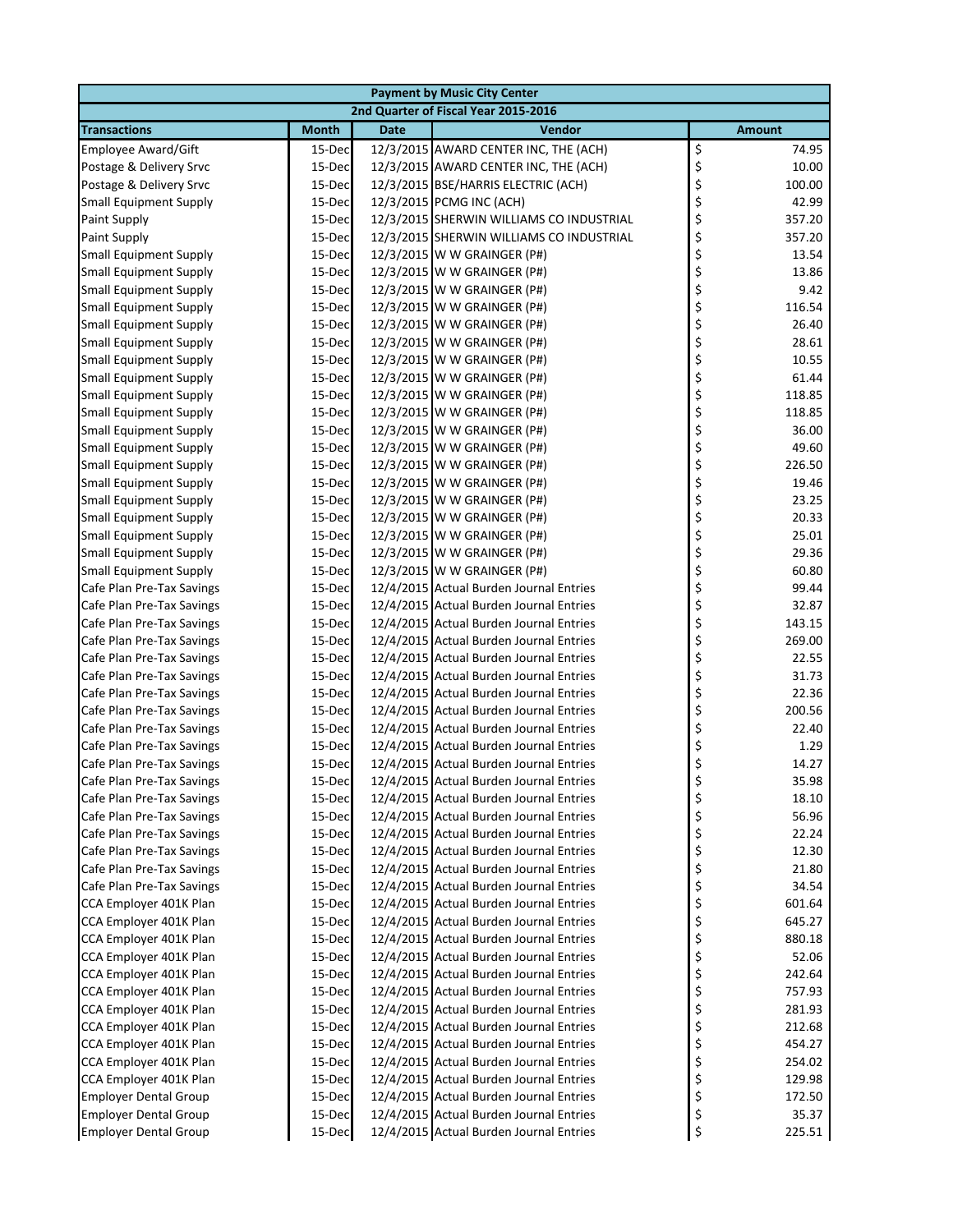|                              |              |             | <b>Payment by Music City Center</b>     |                 |  |
|------------------------------|--------------|-------------|-----------------------------------------|-----------------|--|
|                              |              |             | 2nd Quarter of Fiscal Year 2015-2016    |                 |  |
| <b>Transactions</b>          | <b>Month</b> | <b>Date</b> | Vendor                                  | <b>Amount</b>   |  |
| <b>Employer Dental Group</b> | 15-Dec       |             | 12/4/2015 Actual Burden Journal Entries | \$<br>476.51    |  |
| <b>Employer Dental Group</b> | 15-Dec       |             | 12/4/2015 Actual Burden Journal Entries | \$<br>21.21     |  |
| <b>Employer Dental Group</b> | 15-Dec       |             | 12/4/2015 Actual Burden Journal Entries | \$<br>69.99     |  |
| <b>Employer Dental Group</b> | 15-Dec       |             | 12/4/2015 Actual Burden Journal Entries | \$<br>28.28     |  |
| <b>Employer Dental Group</b> | 15-Dec       |             | 12/4/2015 Actual Burden Journal Entries | \$<br>285.66    |  |
| <b>Employer Dental Group</b> | 15-Dec       |             | 12/4/2015 Actual Burden Journal Entries | \$<br>28.28     |  |
| <b>Employer Dental Group</b> | 15-Dec       |             | 12/4/2015 Actual Burden Journal Entries | \$<br>14.14     |  |
| <b>Employer Dental Group</b> | 15-Dec       |             | 12/4/2015 Actual Burden Journal Entries | \$<br>14.14     |  |
| <b>Employer Dental Group</b> | 15-Dec       |             | 12/4/2015 Actual Burden Journal Entries | \$<br>70.70     |  |
| <b>Employer Dental Group</b> | 15-Dec       |             | 12/4/2015 Actual Burden Journal Entries | \$<br>42.42     |  |
| <b>Employer Dental Group</b> | 15-Dec       |             | 12/4/2015 Actual Burden Journal Entries | \$<br>113.12    |  |
| <b>Employer Dental Group</b> | 15-Dec       |             | 12/4/2015 Actual Burden Journal Entries | \$<br>28.28     |  |
| <b>Employer Dental Group</b> | 15-Dec       |             | 12/4/2015 Actual Burden Journal Entries | \$<br>42.42     |  |
| <b>Employer Dental Group</b> | 15-Dec       |             | 12/4/2015 Actual Burden Journal Entries | \$<br>28.28     |  |
| <b>Employer Dental Group</b> | 15-Dec       |             | 12/4/2015 Actual Burden Journal Entries | \$<br>56.56     |  |
| <b>Employer Group Health</b> | 15-Dec       |             | 12/4/2015 Actual Burden Journal Entries | \$<br>3,609.60  |  |
| <b>Employer Group Health</b> | 15-Dec       |             | 12/4/2015 Actual Burden Journal Entries | \$<br>1,156.87  |  |
| <b>Employer Group Health</b> | 15-Dec       |             | 12/4/2015 Actual Burden Journal Entries | \$<br>5,049.21  |  |
| <b>Employer Group Health</b> | 15-Dec       |             | 12/4/2015 Actual Burden Journal Entries | \$<br>10,119.58 |  |
| <b>Employer Group Health</b> | 15-Dec       |             | 12/4/2015 Actual Burden Journal Entries | \$<br>841.48    |  |
| <b>Employer Group Health</b> | 15-Dec       |             | 12/4/2015 Actual Burden Journal Entries | \$<br>1,731.22  |  |
| <b>Employer Group Health</b> | 15-Dec       |             | 12/4/2015 Actual Burden Journal Entries | \$<br>793.50    |  |
| <b>Employer Group Health</b> | 15-Dec       |             | 12/4/2015 Actual Burden Journal Entries | \$<br>7,442.10  |  |
| <b>Employer Group Health</b> | 15-Dec       |             | 12/4/2015 Actual Burden Journal Entries | \$<br>795.00    |  |
| <b>Employer Group Health</b> | 15-Dec       |             | 12/4/2015 Actual Burden Journal Entries | \$<br>559.50    |  |
| <b>Employer Group Health</b> | 15-Dec       |             | 12/4/2015 Actual Burden Journal Entries | \$<br>1,266.00  |  |
| <b>Employer Group Health</b> | 15-Dec       |             | 12/4/2015 Actual Burden Journal Entries | \$<br>705.00    |  |
| <b>Employer Group Health</b> | 15-Dec       |             | 12/4/2015 Actual Burden Journal Entries | \$<br>2,059.50  |  |
| <b>Employer Group Health</b> | 15-Dec       |             | 12/4/2015 Actual Burden Journal Entries | \$<br>795.00    |  |
| <b>Employer Group Health</b> | 15-Dec       |             | 12/4/2015 Actual Burden Journal Entries | \$<br>469.50    |  |
| <b>Employer Group Health</b> | 15-Dec       |             | 12/4/2015 Actual Burden Journal Entries | \$<br>798.00    |  |
| <b>Employer Group Health</b> | 15-Dec       |             | 12/4/2015 Actual Burden Journal Entries | \$<br>1,264.50  |  |
| <b>Employer Group Life</b>   | 15-Dec       |             | 12/4/2015 Actual Burden Journal Entries | \$<br>204.47    |  |
| <b>Employer Group Life</b>   | 15-Dec       |             | 12/4/2015 Actual Burden Journal Entries | \$<br>35.48     |  |
| <b>Employer Group Life</b>   | 15-Dec       |             | 12/4/2015 Actual Burden Journal Entries | \$<br>257.71    |  |
| <b>Employer Group Life</b>   | 15-Dec       |             | 12/4/2015 Actual Burden Journal Entries | \$<br>523.95    |  |
| <b>Employer Group Life</b>   | 15-Dec       |             | 12/4/2015 Actual Burden Journal Entries | 21.29           |  |
| <b>Employer Group Life</b>   | 15-Dec       |             | 12/4/2015 Actual Burden Journal Entries | \$<br>73.11     |  |
| <b>Employer Group Life</b>   | 15-Dec       |             | 12/4/2015 Actual Burden Journal Entries | \$<br>28.40     |  |
| <b>Employer Group Life</b>   | 15-Dec       |             | 12/4/2015 Actual Burden Journal Entries | \$<br>298.95    |  |
| <b>Employer Group Life</b>   | 15-Dec       |             | 12/4/2015 Actual Burden Journal Entries | \$<br>28.40     |  |
| <b>Employer Group Life</b>   | 15-Dec       |             | 12/4/2015 Actual Burden Journal Entries | \$<br>14.20     |  |
| Employer Group Life          | 15-Dec       |             | 12/4/2015 Actual Burden Journal Entries | \$<br>42.60     |  |
| Employer Group Life          | 15-Dec       |             | 12/4/2015 Actual Burden Journal Entries | \$<br>85.20     |  |
| <b>Employer Group Life</b>   | 15-Dec       |             | 12/4/2015 Actual Burden Journal Entries | \$<br>42.60     |  |
| <b>Employer Group Life</b>   | 15-Dec       |             | 12/4/2015 Actual Burden Journal Entries | \$<br>113.60    |  |
| <b>Employer Group Life</b>   | 15-Dec       |             | 12/4/2015 Actual Burden Journal Entries | \$<br>42.60     |  |
| <b>Employer Group Life</b>   | 15-Dec       |             | 12/4/2015 Actual Burden Journal Entries | \$<br>42.60     |  |
| Employer Group Life          | 15-Dec       |             | 12/4/2015 Actual Burden Journal Entries | \$<br>28.40     |  |
| <b>Employer Group Life</b>   | 15-Dec       |             | 12/4/2015 Actual Burden Journal Entries | \$<br>56.80     |  |
| <b>Employer OASDI</b>        | 15-Dec       |             | 12/4/2015 Actual Burden Journal Entries | \$<br>1,347.89  |  |
| <b>Employer OASDI</b>        | 15-Dec       |             | 12/4/2015 Actual Burden Journal Entries | \$<br>305.68    |  |
| <b>Employer OASDI</b>        | 15-Dec       |             | 12/4/2015 Actual Burden Journal Entries | \$<br>1,748.01  |  |
| <b>Employer OASDI</b>        | 15-Dec       |             | 12/4/2015 Actual Burden Journal Entries | \$<br>2,413.27  |  |
| <b>Employer OASDI</b>        | 15-Dec       |             | 12/4/2015 Actual Burden Journal Entries | \$<br>146.96    |  |
| Employer OASDI               | 15-Dec       |             | 12/4/2015 Actual Burden Journal Entries | \$<br>466.58    |  |
| <b>Employer OASDI</b>        | 15-Dec       |             | 12/4/2015 Actual Burden Journal Entries | \$<br>378.51    |  |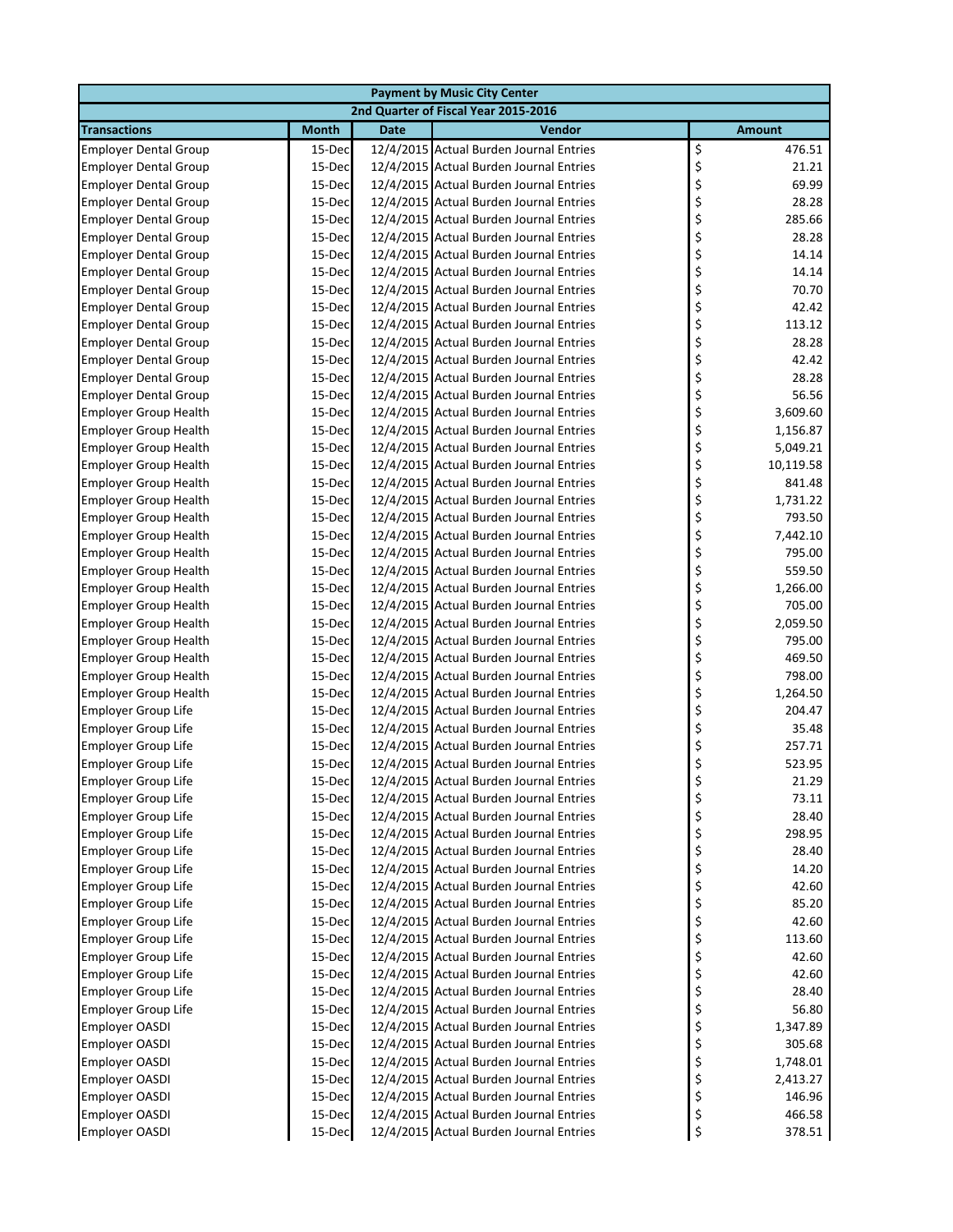| <b>Payment by Music City Center</b>                        |                  |             |                                                                                    |                       |  |  |  |  |
|------------------------------------------------------------|------------------|-------------|------------------------------------------------------------------------------------|-----------------------|--|--|--|--|
| 2nd Quarter of Fiscal Year 2015-2016                       |                  |             |                                                                                    |                       |  |  |  |  |
| <b>Transactions</b>                                        | <b>Month</b>     | <b>Date</b> | Vendor                                                                             | <b>Amount</b>         |  |  |  |  |
| <b>Employer OASDI</b>                                      | 15-Dec           |             | 12/4/2015 Actual Burden Journal Entries                                            | \$<br>1,911.59        |  |  |  |  |
| <b>Employer OASDI</b>                                      | 15-Dec           |             | 12/4/2015 Actual Burden Journal Entries                                            | \$<br>229.03          |  |  |  |  |
| <b>Employer OASDI</b>                                      | 15-Dec           |             | 12/4/2015 Actual Burden Journal Entries                                            | \$<br>207.80          |  |  |  |  |
| <b>Employer OASDI</b>                                      | 15-Dec           |             | 12/4/2015 Actual Burden Journal Entries                                            | \$<br>452.66          |  |  |  |  |
| <b>Employer OASDI</b>                                      | 15-Dec           |             | 12/4/2015 Actual Burden Journal Entries                                            | \$<br>788.69          |  |  |  |  |
| <b>Employer OASDI</b>                                      | 15-Dec           |             | 12/4/2015 Actual Burden Journal Entries                                            | \$<br>323.54          |  |  |  |  |
| <b>Employer OASDI</b>                                      | 15-Dec           |             | 12/4/2015 Actual Burden Journal Entries                                            | \$<br>884.15          |  |  |  |  |
| <b>Employer OASDI</b>                                      | 15-Dec           |             | 12/4/2015 Actual Burden Journal Entries                                            | \$<br>431.91          |  |  |  |  |
| <b>Employer OASDI</b>                                      | 15-Dec           |             | 12/4/2015 Actual Burden Journal Entries                                            | \$<br>568.51          |  |  |  |  |
| <b>Employer OASDI</b>                                      | 15-Dec           |             | 12/4/2015 Actual Burden Journal Entries                                            | \$<br>428.00          |  |  |  |  |
| <b>Employer Pension</b>                                    | 15-Dec           |             | 12/4/2015 Actual Burden Journal Entries                                            | \$<br>820.61          |  |  |  |  |
| <b>Employer Pension</b>                                    | 15-Dec           |             | 12/4/2015 Actual Burden Journal Entries                                            | \$<br>211.46          |  |  |  |  |
| <b>Employer Pension</b>                                    | 15-Dec           |             | 12/4/2015 Actual Burden Journal Entries                                            | \$<br>985.70          |  |  |  |  |
| <b>Employer Pension</b>                                    | 15-Dec           |             | 12/4/2015 Actual Burden Journal Entries                                            | \$<br>188.68          |  |  |  |  |
| <b>Employer Pension</b>                                    | 15-Dec           |             | 12/4/2015 Actual Burden Journal Entries                                            | \$<br>547.04          |  |  |  |  |
| <b>Employer Pension</b>                                    | 15-Dec           |             | 12/4/2015 Actual Burden Journal Entries                                            | \$<br>2,795.97        |  |  |  |  |
| <b>Employer Pension</b>                                    | 15-Dec           |             | 12/4/2015 Actual Burden Journal Entries                                            | \$<br>1,159.76        |  |  |  |  |
| <b>Employer Pension</b>                                    | 15-Dec           |             | 12/4/2015 Actual Burden Journal Entries                                            | \$<br>2,320.00        |  |  |  |  |
| <b>Employer SSN Medical</b>                                | 15-Dec           |             | 12/4/2015 Actual Burden Journal Entries                                            | \$<br>315.22          |  |  |  |  |
| <b>Employer SSN Medical</b>                                | 15-Dec           |             | 12/4/2015 Actual Burden Journal Entries                                            | \$<br>71.48           |  |  |  |  |
| <b>Employer SSN Medical</b>                                | 15-Dec           |             | 12/4/2015 Actual Burden Journal Entries                                            | \$<br>408.81          |  |  |  |  |
| <b>Employer SSN Medical</b>                                | 15-Dec           |             | 12/4/2015 Actual Burden Journal Entries                                            | \$<br>564.40          |  |  |  |  |
| <b>Employer SSN Medical</b>                                | 15-Dec           |             | 12/4/2015 Actual Burden Journal Entries                                            | \$<br>34.38           |  |  |  |  |
| <b>Employer SSN Medical</b>                                | 15-Dec           |             | 12/4/2015 Actual Burden Journal Entries                                            | \$<br>109.11<br>88.52 |  |  |  |  |
| <b>Employer SSN Medical</b>                                | 15-Dec           |             | 12/4/2015 Actual Burden Journal Entries<br>12/4/2015 Actual Burden Journal Entries | \$<br>447.08          |  |  |  |  |
| <b>Employer SSN Medical</b><br><b>Employer SSN Medical</b> | 15-Dec<br>15-Dec |             | 12/4/2015 Actual Burden Journal Entries                                            | \$<br>\$<br>53.56     |  |  |  |  |
| <b>Employer SSN Medical</b>                                | 15-Dec           |             | 12/4/2015 Actual Burden Journal Entries                                            | \$<br>48.61           |  |  |  |  |
| <b>Employer SSN Medical</b>                                | 15-Dec           |             | 12/4/2015 Actual Burden Journal Entries                                            | \$<br>105.87          |  |  |  |  |
| <b>Employer SSN Medical</b>                                | 15-Dec           |             | 12/4/2015 Actual Burden Journal Entries                                            | \$<br>255.20          |  |  |  |  |
| <b>Employer SSN Medical</b>                                | 15-Dec           |             | 12/4/2015 Actual Burden Journal Entries                                            | \$<br>75.66           |  |  |  |  |
| <b>Employer SSN Medical</b>                                | 15-Dec           |             | 12/4/2015 Actual Burden Journal Entries                                            | \$<br>206.79          |  |  |  |  |
| <b>Employer SSN Medical</b>                                | 15-Dec           |             | 12/4/2015 Actual Burden Journal Entries                                            | \$<br>101.01          |  |  |  |  |
| <b>Employer SSN Medical</b>                                | 15-Dec           |             | 12/4/2015 Actual Burden Journal Entries                                            | \$<br>132.96          |  |  |  |  |
| <b>Employer SSN Medical</b>                                | 15-Dec           |             | 12/4/2015 Actual Burden Journal Entries                                            | \$<br>212.59          |  |  |  |  |
| <b>Employer SSN Medical</b>                                | 15-Dec           |             | 12/4/2015 Actual Burden Journal Entries                                            | \$<br>100.10          |  |  |  |  |
| <b>FSA Pre-Tax Savings</b>                                 | 15-Dec           |             | 12/4/2015 Actual Burden Journal Entries                                            | 3.83<br>Ç             |  |  |  |  |
| <b>FSA Pre-Tax Savings</b>                                 | 15-Dec           |             | 12/4/2015 Actual Burden Journal Entries                                            | \$<br>14.34           |  |  |  |  |
| <b>FSA Pre-Tax Savings</b>                                 | 15-Dec           |             | 12/4/2015 Actual Burden Journal Entries                                            | \$<br>23.91           |  |  |  |  |
| <b>FSA Pre-Tax Savings</b>                                 | 15-Dec           |             | 12/4/2015 Actual Burden Journal Entries                                            | \$<br>7.97            |  |  |  |  |
| <b>Building Maintenance Srvc</b>                           | 15-Dec           |             | 12/4/2015 CRAWFORD DOOR SALES (ACH)                                                | \$<br>660.00          |  |  |  |  |
| <b>Building Maintenance Srvc</b>                           | 15-Dec           |             | 12/4/2015 CRAWFORD DOOR SALES (ACH)                                                | \$<br>1,240.00        |  |  |  |  |
| <b>Building Maintenance Srvc</b>                           | 15-Dec           |             | 12/4/2015 CRAWFORD DOOR SALES (ACH)                                                | \$<br>750.00          |  |  |  |  |
| Postage & Delivery Srvc                                    | 15-Dec           |             | 12/4/2015 CRAWFORD DOOR SALES (ACH)                                                | \$<br>50.00           |  |  |  |  |
| Allowance-Cell/Mobile Devices                              | 15-Dec           |             | 12/4/2015 Payroll Labor Distribution                                               | \$<br>368.00          |  |  |  |  |
| Allowance-Cell/Mobile Devices                              | 15-Dec           |             | 12/4/2015 Payroll Labor Distribution                                               | \$<br>69.00           |  |  |  |  |
| Allowance-Cell/Mobile Devices                              | 15-Dec           |             | 12/4/2015 Payroll Labor Distribution                                               | \$<br>92.00           |  |  |  |  |
| Allowance-Cell/Mobile Devices                              | 15-Dec           |             | 12/4/2015 Payroll Labor Distribution                                               | \$<br>138.00          |  |  |  |  |
| Allowance-Cell/Mobile Devices                              | 15-Dec           |             | 12/4/2015 Payroll Labor Distribution                                               | \$<br>34.50           |  |  |  |  |
| Allowance-Cell/Mobile Devices                              | 15-Dec           |             | 12/4/2015 Payroll Labor Distribution                                               | \$<br>92.00           |  |  |  |  |
| Allowance-Cell/Mobile Devices                              | 15-Dec           |             | 12/4/2015 Payroll Labor Distribution                                               | \$<br>230.00          |  |  |  |  |
| Allowance-Cell/Mobile Devices                              | 15-Dec           |             | 12/4/2015 Payroll Labor Distribution                                               | \$<br>46.00           |  |  |  |  |
| Allowance-Cell/Mobile Devices                              | 15-Dec           |             | 12/4/2015 Payroll Labor Distribution                                               | \$<br>92.00           |  |  |  |  |
| Allowance-Cell/Mobile Devices                              | 15-Dec           |             | 12/4/2015 Payroll Labor Distribution                                               | \$<br>230.00          |  |  |  |  |
| Allowance-Cell/Mobile Devices                              | 15-Dec           |             | 12/4/2015 Payroll Labor Distribution                                               | \$<br>138.00          |  |  |  |  |
| Allowance-Cell/Mobile Devices                              | 15-Dec           |             | 12/4/2015 Payroll Labor Distribution                                               | \$<br>92.00           |  |  |  |  |
| Allowance-Cell/Mobile Devices                              | 15-Dec           |             | 12/4/2015 Payroll Labor Distribution                                               | \$<br>92.00           |  |  |  |  |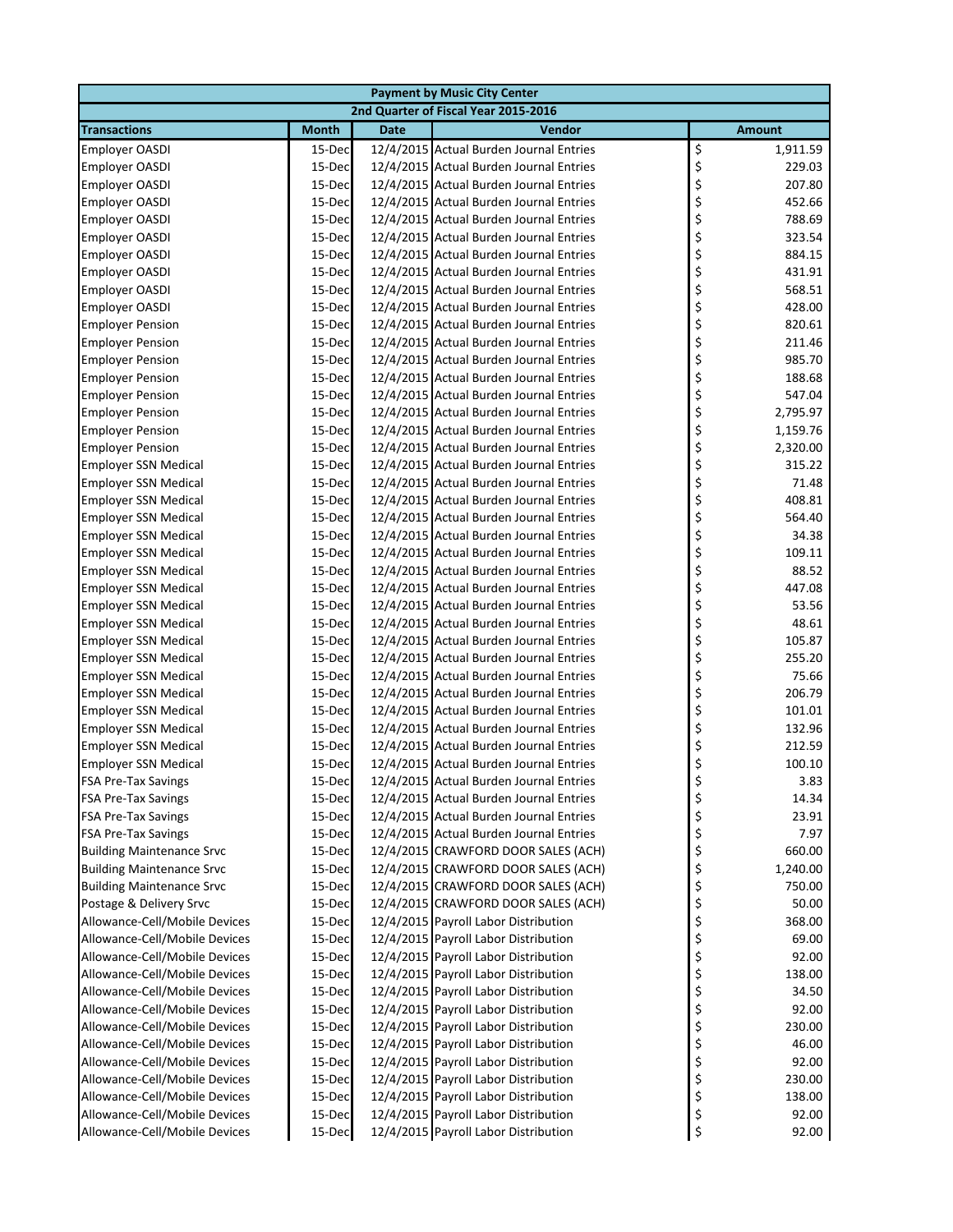| 2nd Quarter of Fiscal Year 2015-2016<br><b>Transactions</b><br><b>Month</b><br>Vendor<br><b>Date</b><br><b>Amount</b><br>\$<br>Allowance-Cell/Mobile Devices<br>12/4/2015 Payroll Labor Distribution<br>15-Dec<br>\$<br>Allowance-Cell/Mobile Devices<br>15-Dec<br>12/4/2015 Payroll Labor Distribution<br>\$<br>12/4/2015 Payroll Labor Distribution<br>Allowance-Cell/Mobile Devices<br>15-Dec<br>\$<br>12/4/2015 Payroll Labor Distribution<br>15-Dec<br><b>Holiday Pay</b><br>\$<br>12/4/2015 Payroll Labor Distribution<br><b>Holiday Pay</b><br>15-Dec<br>\$<br><b>Holiday Pay</b><br>15-Dec<br>12/4/2015 Payroll Labor Distribution | 92.00<br>92.00<br>138.00<br>4,697.40<br>1,051.64<br>6,463.04<br>8,416.08<br>527.88<br>1,764.88<br>1,521.04<br>4,157.82<br>642.08 |
|--------------------------------------------------------------------------------------------------------------------------------------------------------------------------------------------------------------------------------------------------------------------------------------------------------------------------------------------------------------------------------------------------------------------------------------------------------------------------------------------------------------------------------------------------------------------------------------------------------------------------------------------|----------------------------------------------------------------------------------------------------------------------------------|
|                                                                                                                                                                                                                                                                                                                                                                                                                                                                                                                                                                                                                                            |                                                                                                                                  |
|                                                                                                                                                                                                                                                                                                                                                                                                                                                                                                                                                                                                                                            |                                                                                                                                  |
|                                                                                                                                                                                                                                                                                                                                                                                                                                                                                                                                                                                                                                            |                                                                                                                                  |
|                                                                                                                                                                                                                                                                                                                                                                                                                                                                                                                                                                                                                                            |                                                                                                                                  |
|                                                                                                                                                                                                                                                                                                                                                                                                                                                                                                                                                                                                                                            |                                                                                                                                  |
|                                                                                                                                                                                                                                                                                                                                                                                                                                                                                                                                                                                                                                            |                                                                                                                                  |
|                                                                                                                                                                                                                                                                                                                                                                                                                                                                                                                                                                                                                                            |                                                                                                                                  |
|                                                                                                                                                                                                                                                                                                                                                                                                                                                                                                                                                                                                                                            |                                                                                                                                  |
| \$<br><b>Holiday Pay</b><br>15-Dec<br>12/4/2015 Payroll Labor Distribution                                                                                                                                                                                                                                                                                                                                                                                                                                                                                                                                                                 |                                                                                                                                  |
| \$<br><b>Holiday Pay</b><br>12/4/2015 Payroll Labor Distribution<br>15-Dec                                                                                                                                                                                                                                                                                                                                                                                                                                                                                                                                                                 |                                                                                                                                  |
| \$<br>12/4/2015 Payroll Labor Distribution<br><b>Holiday Pay</b><br>15-Dec                                                                                                                                                                                                                                                                                                                                                                                                                                                                                                                                                                 |                                                                                                                                  |
| \$<br><b>Holiday Pay</b><br>12/4/2015 Payroll Labor Distribution<br>15-Dec                                                                                                                                                                                                                                                                                                                                                                                                                                                                                                                                                                 |                                                                                                                                  |
| \$<br>15-Dec<br>12/4/2015 Payroll Labor Distribution<br><b>Holiday Pay</b>                                                                                                                                                                                                                                                                                                                                                                                                                                                                                                                                                                 |                                                                                                                                  |
| \$<br>12/4/2015 Payroll Labor Distribution<br><b>Holiday Pay</b><br>15-Dec                                                                                                                                                                                                                                                                                                                                                                                                                                                                                                                                                                 |                                                                                                                                  |
| \$<br>12/4/2015 Payroll Labor Distribution<br><b>Holiday Pay</b><br>15-Dec                                                                                                                                                                                                                                                                                                                                                                                                                                                                                                                                                                 | 664.48                                                                                                                           |
| \$<br>12/4/2015 Payroll Labor Distribution<br><b>Holiday Pay</b><br>15-Dec                                                                                                                                                                                                                                                                                                                                                                                                                                                                                                                                                                 | 1,473.60                                                                                                                         |
| \$<br><b>Holiday Pay</b><br>12/4/2015 Payroll Labor Distribution<br>15-Dec                                                                                                                                                                                                                                                                                                                                                                                                                                                                                                                                                                 | 3,599.84                                                                                                                         |
| \$<br><b>Holiday Pay</b><br>15-Dec<br>12/4/2015 Payroll Labor Distribution                                                                                                                                                                                                                                                                                                                                                                                                                                                                                                                                                                 | 1,293.48                                                                                                                         |
| \$<br>12/4/2015 Payroll Labor Distribution<br><b>Holiday Pay</b><br>15-Dec                                                                                                                                                                                                                                                                                                                                                                                                                                                                                                                                                                 | 3,003.30                                                                                                                         |
| \$<br><b>Holiday Pay</b><br>12/4/2015 Payroll Labor Distribution<br>15-Dec                                                                                                                                                                                                                                                                                                                                                                                                                                                                                                                                                                 | 1,494.72                                                                                                                         |
| \$<br><b>Holiday Pay</b><br>12/4/2015 Payroll Labor Distribution<br>15-Dec                                                                                                                                                                                                                                                                                                                                                                                                                                                                                                                                                                 | 1,845.92                                                                                                                         |
| \$<br><b>Holiday Pay</b><br>15-Dec<br>12/4/2015 Payroll Labor Distribution                                                                                                                                                                                                                                                                                                                                                                                                                                                                                                                                                                 | 2,921.62                                                                                                                         |
| \$<br>12/4/2015 Payroll Labor Distribution<br><b>Holiday Pay</b><br>15-Dec                                                                                                                                                                                                                                                                                                                                                                                                                                                                                                                                                                 | 1,143.80                                                                                                                         |
| \$<br>15-Dec<br>12/4/2015 Payroll Labor Distribution<br>Leave Pay                                                                                                                                                                                                                                                                                                                                                                                                                                                                                                                                                                          | 1,321.68                                                                                                                         |
| \$<br>12/4/2015 Payroll Labor Distribution<br>Leave Pay<br>15-Dec                                                                                                                                                                                                                                                                                                                                                                                                                                                                                                                                                                          | 992.86                                                                                                                           |
| \$<br>15-Dec<br>12/4/2015 Payroll Labor Distribution<br>Leave Pay                                                                                                                                                                                                                                                                                                                                                                                                                                                                                                                                                                          | 3,671.76                                                                                                                         |
| \$<br>12/4/2015 Payroll Labor Distribution<br>Leave Pay<br>15-Dec                                                                                                                                                                                                                                                                                                                                                                                                                                                                                                                                                                          | 5,210.22                                                                                                                         |
| \$<br>12/4/2015 Payroll Labor Distribution<br>Leave Pay<br>15-Dec                                                                                                                                                                                                                                                                                                                                                                                                                                                                                                                                                                          | 211.87                                                                                                                           |
| \$<br>12/4/2015 Payroll Labor Distribution<br>Leave Pay<br>15-Dec                                                                                                                                                                                                                                                                                                                                                                                                                                                                                                                                                                          | 272.00                                                                                                                           |
| \$<br>12/4/2015 Payroll Labor Distribution<br>15-Dec<br>Leave Pay                                                                                                                                                                                                                                                                                                                                                                                                                                                                                                                                                                          | 1,073.15                                                                                                                         |
| \$<br>12/4/2015 Payroll Labor Distribution<br>Leave Pay<br>15-Dec                                                                                                                                                                                                                                                                                                                                                                                                                                                                                                                                                                          | 1,444.08                                                                                                                         |
| \$<br>12/4/2015 Payroll Labor Distribution<br>15-Dec<br>Leave Pay                                                                                                                                                                                                                                                                                                                                                                                                                                                                                                                                                                          | 136.32                                                                                                                           |
| \$<br>15-Dec<br>12/4/2015 Payroll Labor Distribution<br>Leave Pay                                                                                                                                                                                                                                                                                                                                                                                                                                                                                                                                                                          | 1,737.14                                                                                                                         |
| \$<br>15-Dec<br>12/4/2015 Payroll Labor Distribution<br>Leave Pay                                                                                                                                                                                                                                                                                                                                                                                                                                                                                                                                                                          | 1,227.46                                                                                                                         |
| \$<br>12/4/2015 Payroll Labor Distribution<br>Leave Pay<br>15-Dec                                                                                                                                                                                                                                                                                                                                                                                                                                                                                                                                                                          | 2,169.54                                                                                                                         |
| \$<br>12/4/2015 Payroll Labor Distribution<br>Leave Pay<br>15-Dec                                                                                                                                                                                                                                                                                                                                                                                                                                                                                                                                                                          | 1,238.08                                                                                                                         |
| \$<br>15-Dec<br>12/4/2015 Payroll Labor Distribution<br>Leave Pay<br>12/4/2015 Payroll Labor Distribution                                                                                                                                                                                                                                                                                                                                                                                                                                                                                                                                  | 1,250.08<br>875.32                                                                                                               |
| \$<br>Leave Pay<br>15-Dec<br>12/4/2015 Payroll Labor Distribution                                                                                                                                                                                                                                                                                                                                                                                                                                                                                                                                                                          |                                                                                                                                  |
| 15-Dec<br>Overtime Pay<br>P<br>12/4/2015 Payroll Labor Distribution<br>15-Dec                                                                                                                                                                                                                                                                                                                                                                                                                                                                                                                                                              | 74.21<br>226.41                                                                                                                  |
| \$<br>Overtime Pay<br>\$<br>12/4/2015 Payroll Labor Distribution<br>Overtime Pay<br>15-Dec                                                                                                                                                                                                                                                                                                                                                                                                                                                                                                                                                 | 54.42                                                                                                                            |
| \$<br>12/4/2015 Payroll Labor Distribution<br>Overtime Pay<br>15-Dec                                                                                                                                                                                                                                                                                                                                                                                                                                                                                                                                                                       | 23.04                                                                                                                            |
| \$<br>12/4/2015 Payroll Labor Distribution<br>Overtime Pay<br>15-Dec                                                                                                                                                                                                                                                                                                                                                                                                                                                                                                                                                                       | 3.56                                                                                                                             |
| \$<br>12/4/2015 Payroll Labor Distribution<br>Overtime Pay<br>15-Dec                                                                                                                                                                                                                                                                                                                                                                                                                                                                                                                                                                       | 314.37                                                                                                                           |
| \$<br>Overtime Pay<br>12/4/2015 Payroll Labor Distribution<br>15-Dec                                                                                                                                                                                                                                                                                                                                                                                                                                                                                                                                                                       | 3.01                                                                                                                             |
| \$<br>12/4/2015 Payroll Labor Distribution<br>Overtime Pay<br>15-Dec                                                                                                                                                                                                                                                                                                                                                                                                                                                                                                                                                                       | 24.79                                                                                                                            |
| \$<br>12/4/2015 Payroll Labor Distribution<br>Overtime Pay<br>15-Dec                                                                                                                                                                                                                                                                                                                                                                                                                                                                                                                                                                       | 18.46                                                                                                                            |
| \$<br>12/4/2015 Payroll Labor Distribution<br>Overtime Pay<br>15-Dec                                                                                                                                                                                                                                                                                                                                                                                                                                                                                                                                                                       | 56.70                                                                                                                            |
| \$<br>12/4/2015 Payroll Labor Distribution<br>15-Dec<br>Overtime Pay                                                                                                                                                                                                                                                                                                                                                                                                                                                                                                                                                                       | 33.44                                                                                                                            |
| \$<br>12/4/2015 Payroll Labor Distribution<br><b>Regular Pay</b><br>15-Dec                                                                                                                                                                                                                                                                                                                                                                                                                                                                                                                                                                 | 16,578.52                                                                                                                        |
| \$<br>12/4/2015 Payroll Labor Distribution<br><b>Regular Pay</b><br>15-Dec                                                                                                                                                                                                                                                                                                                                                                                                                                                                                                                                                                 | 3,246.36                                                                                                                         |
| \$<br>Regular Pay<br>12/4/2015 Payroll Labor Distribution<br>15-Dec                                                                                                                                                                                                                                                                                                                                                                                                                                                                                                                                                                        | 19,612.20                                                                                                                        |
| \$<br><b>Regular Pay</b><br>12/4/2015 Payroll Labor Distribution<br>15-Dec                                                                                                                                                                                                                                                                                                                                                                                                                                                                                                                                                                 | 28,620.59                                                                                                                        |
| \$<br><b>Regular Pay</b><br>12/4/2015 Payroll Labor Distribution<br>15-Dec                                                                                                                                                                                                                                                                                                                                                                                                                                                                                                                                                                 | 1,902.15                                                                                                                         |
| \$<br>12/4/2015 Payroll Labor Distribution<br><b>Regular Pay</b><br>15-Dec                                                                                                                                                                                                                                                                                                                                                                                                                                                                                                                                                                 | 5,864.82                                                                                                                         |
| \$<br>12/4/2015 Payroll Labor Distribution<br>Regular Pay<br>15-Dec                                                                                                                                                                                                                                                                                                                                                                                                                                                                                                                                                                        | 4,834.19                                                                                                                         |
| \$<br>12/4/2015 Payroll Labor Distribution<br>Regular Pay<br>15-Dec                                                                                                                                                                                                                                                                                                                                                                                                                                                                                                                                                                        | 27,353.47                                                                                                                        |
| \$<br><b>Regular Pay</b><br>15-Dec<br>12/4/2015 Payroll Labor Distribution                                                                                                                                                                                                                                                                                                                                                                                                                                                                                                                                                                 | 1,897.57                                                                                                                         |
| \$<br>12/4/2015 Payroll Labor Distribution<br><b>Regular Pay</b><br>15-Dec                                                                                                                                                                                                                                                                                                                                                                                                                                                                                                                                                                 | 2,657.92                                                                                                                         |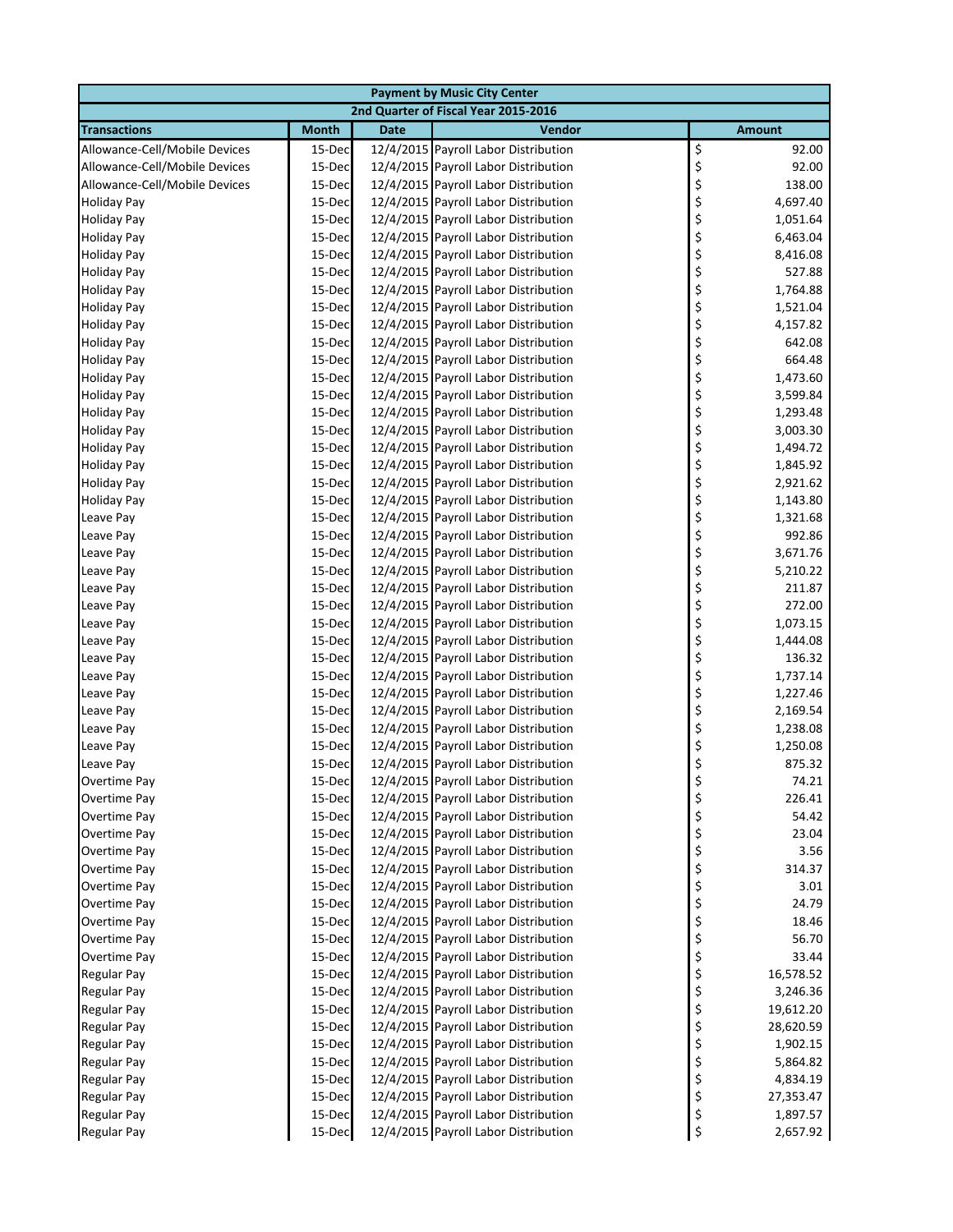|                                 | <b>Payment by Music City Center</b>  |             |                                           |                 |  |  |  |  |
|---------------------------------|--------------------------------------|-------------|-------------------------------------------|-----------------|--|--|--|--|
|                                 | 2nd Quarter of Fiscal Year 2015-2016 |             |                                           |                 |  |  |  |  |
| <b>Transactions</b>             | <b>Month</b>                         | <b>Date</b> | Vendor                                    | <b>Amount</b>   |  |  |  |  |
| <b>Regular Pay</b>              | 15-Dec                               |             | 12/4/2015 Payroll Labor Distribution      | \$<br>5,760.98  |  |  |  |  |
| <b>Regular Pay</b>              | 15-Dec                               |             | 12/4/2015 Payroll Labor Distribution      | \$<br>12,671.45 |  |  |  |  |
| <b>Regular Pay</b>              | 15-Dec                               |             | 12/4/2015 Payroll Labor Distribution      | \$<br>4,023.60  |  |  |  |  |
| <b>Regular Pay</b>              | 15-Dec                               |             | 12/4/2015 Payroll Labor Distribution      | \$<br>10,625.81 |  |  |  |  |
| Regular Pay                     | 15-Dec                               |             | 12/4/2015 Payroll Labor Distribution      | \$<br>3,813.29  |  |  |  |  |
| <b>Regular Pay</b>              | 15-Dec                               |             | 12/4/2015 Payroll Labor Distribution      | \$<br>6,120.84  |  |  |  |  |
| <b>Regular Pay</b>              | 15-Dec                               |             | 12/4/2015 Payroll Labor Distribution      | \$<br>10,786.39 |  |  |  |  |
| <b>Regular Pay</b>              | 15-Dec                               |             | 12/4/2015 Payroll Labor Distribution      | \$<br>5,197.68  |  |  |  |  |
| <b>Small Equipment Supply</b>   | 15-Dec                               |             | 12/7/2015 PCMG INC (ACH)                  | \$<br>159.90    |  |  |  |  |
| Mngt Cnsltnt Srvc               | 15-Dec                               |             | 12/7/2015 RESOURCE INFORMATION & CONTROL  | \$<br>2,814.00  |  |  |  |  |
| Postage & Delivery Srvc         | 15-Dec                               |             | 12/7/2015 TERRYBERRY CO LLC               | \$<br>(0.89)    |  |  |  |  |
| <b>Merchant Fees</b>            | 15-Dec                               |             | 12/8/2015 7100 MCC CC Cash Receipt        | \$<br>(140.30)  |  |  |  |  |
| <b>Merchant Fees</b>            | 15-Dec                               |             | 12/8/2015 7100 MCC CC Cash Receipt        | \$<br>(28.35)   |  |  |  |  |
| <b>HHold &amp; Jnitr Supply</b> | 15-Dec                               |             | 12/8/2015 ECOLAB INC (MN)                 | \$<br>800.00    |  |  |  |  |
| Plumbing/HVAC Maintain Srvc     | 15-Dec                               |             | 12/8/2015 INDUSTRIAL HEATER INC (ACH)     | \$<br>253.36    |  |  |  |  |
| Printing/Binding                | 15-Dec                               |             | 12/8/2015 RICOH USA INC (ACH)             | \$<br>589.48    |  |  |  |  |
| <b>HVAC Supply</b>              | 15-Dec                               |             | 12/8/2015 TN ELECTRIC MOTOR CO (ACH)      | \$<br>60.70     |  |  |  |  |
| <b>Merchant Fees</b>            | 15-Dec                               |             | 12/9/2015 7100 MCC CC Cash Receipt        | \$<br>(1.45)    |  |  |  |  |
| <b>Legal Services</b>           | 15-Dec                               |             | 12/9/2015 BONE MCALLESTER NORTON PLLC     | \$<br>10,000.00 |  |  |  |  |
| <b>Uniform Cleaning Service</b> | 15-Dec                               |             | 12/9/2015 COYNE TEXTILE SVCS              | \$<br>580.83    |  |  |  |  |
| Drapery/Window Covering         | 15-Dec                               |             | 12/9/2015 CUSTOM WINDOW COVERINGS         | \$<br>335.34    |  |  |  |  |
| Drapery/Window Covering         | 15-Dec                               |             | 12/9/2015 CUSTOM WINDOW COVERINGS         | \$<br>125.00    |  |  |  |  |
| Postage & Delivery Srvc         | 15-Dec                               |             | 12/9/2015 CUSTOM WINDOW COVERINGS         | \$<br>125.74    |  |  |  |  |
| Rpr & Maint Srvc Green Roof     | 15-Dec                               |             | 12/9/2015 GREENRISE TECHNOLOGIES (ACH)    | \$<br>4,931.30  |  |  |  |  |
| <b>Internet Services</b>        | 15-Dec                               |             | 12/9/2015 MCN INTERACTIVE LLC (ACH)       | \$<br>209.95    |  |  |  |  |
| Landscaping Srvc-Indoor         | 15-Dec                               |             | 12/9/2015 PLANTS ALIVE (ACH)              | \$<br>510.00    |  |  |  |  |
| <b>Electrical Supply-Lamps</b>  | 15-Dec                               |             | 12/9/2015 WILLIAMS WHOLESALE SUPPLY OF N  | \$<br>1,590.00  |  |  |  |  |
| Employee Award/Gift             | 15-Dec                               |             | 12/10/2015 BLINK MARKETING INC (ACH)      | \$<br>1,155.57  |  |  |  |  |
| Signs                           | 15-Dec                               |             | 12/10/2015 BRAND IMAGING GROUP            | \$<br>165.07    |  |  |  |  |
| Signs                           | 15-Dec                               |             | 12/10/2015 BRAND IMAGING GROUP            | \$<br>182.58    |  |  |  |  |
| <b>Uniform Cleaning Service</b> | 15-Dec                               |             | 12/10/2015 CINTAS CORP #051 MATS & RUGS(A | \$<br>539.90    |  |  |  |  |
| Offc & Admin Supply             | 15-Dec                               |             | 12/10/2015 MYOFFICE PRODUCTS (ACH)        | \$<br>16.80     |  |  |  |  |
| Offc & Admin Supply             | 15-Dec                               |             | 12/10/2015 MYOFFICE PRODUCTS (ACH)        | \$<br>12.60     |  |  |  |  |
| Offc & Admin Supply             | 15-Dec                               |             | 12/10/2015 MYOFFICE PRODUCTS (ACH)        | \$<br>12.60     |  |  |  |  |
| Offc & Admin Supply             | 15-Dec                               |             | 12/10/2015 MYOFFICE PRODUCTS (ACH)        | \$<br>12.60     |  |  |  |  |
| Employee Out-of-town Travel     | 15-Dec                               |             | 12/10/2015 STARKS, CHARLES L              | \$<br>951.33    |  |  |  |  |
| Postage & Delivery Srvc         | 15-Dec                               |             | 12/11/2015 BLINK MARKETING INC (ACH)      | 131.65<br>Ş     |  |  |  |  |
| <b>Promotion-Goods</b>          | 15-Dec                               |             | 12/11/2015 BLINK MARKETING INC (ACH)      | \$<br>519.00    |  |  |  |  |
| Promotion-Goods                 | 15-Dec                               |             | 12/11/2015 BLINK MARKETING INC (ACH)      | \$<br>70.00     |  |  |  |  |
| <b>HHold &amp; Jnitr Supply</b> | 15-Dec                               |             | 12/11/2015 MYOFFICE PRODUCTS (ACH)        | \$<br>81.75     |  |  |  |  |
| <b>Paint Supply</b>             | 15-Dec                               |             | 12/11/2015 SHERWIN WILLIAMS CO INDUSTRIAL | \$<br>18.10     |  |  |  |  |
| <b>Paint Supply</b>             | 15-Dec                               |             | 12/11/2015 SHERWIN WILLIAMS CO INDUSTRIAL | \$<br>78.50     |  |  |  |  |
| Paint Supply                    | 15-Dec                               |             | 12/11/2015 SHERWIN WILLIAMS CO INDUSTRIAL | \$<br>392.50    |  |  |  |  |
| <b>Paint Supply</b>             | 15-Dec                               |             | 12/11/2015 SHERWIN WILLIAMS CO INDUSTRIAL | \$<br>78.50     |  |  |  |  |
| <b>Paint Supply</b>             | 15-Dec                               |             | 12/11/2015 SHERWIN WILLIAMS CO INDUSTRIAL | \$<br>36.20     |  |  |  |  |
| Printing/Binding                | 15-Dec                               |             | 12/11/2015 TOLEDO TICKET CO (ACH)         | \$<br>953.60    |  |  |  |  |
| <b>Small Equipment Supply</b>   | 15-Dec                               |             | 12/11/2015 W W GRAINGER (P#)              | \$<br>115.20    |  |  |  |  |
| <b>Merchant Fees</b>            | 15-Dec                               |             | 12/14/2015 7100 MCC CC Cash Receipt       | \$<br>(39.68)   |  |  |  |  |
| <b>Merchant Fees</b>            | 15-Dec                               |             | 12/14/2015 7100 MCC CC Cash Receipt       | \$<br>(52.43)   |  |  |  |  |
| <b>Merchant Fees</b>            | 15-Dec                               |             | 12/14/2015 7100 MCC CC Cash Receipt       | \$<br>(42.55)   |  |  |  |  |
| Employee Air Travel             | 15-Dec                               |             | 12/14/2015 CENTERPLATE MCC (ACH)          | \$<br>1,306.35  |  |  |  |  |
| Rpr & Maint Srvc HVAC           | 15-Dec                               |             | 12/14/2015 JOHNSON CONTROLS INC/CARDKEY ( | \$<br>3,313.25  |  |  |  |  |
| <b>Temporary Service</b>        | 15-Dec                               |             | 12/14/2015 LOOMIS FARGO & CO              | \$<br>690.72    |  |  |  |  |
| Employee Award/Gift             | 15-Dec                               |             | 12/14/2015 MCC PCC MUSIC CITY CENTER      | \$<br>107.41    |  |  |  |  |
| <b>Imprest Shortages</b>        | 15-Dec                               |             | 12/14/2015 MCC PCC MUSIC CITY CENTER      | \$<br>(0.04)    |  |  |  |  |
| Offc & Admin Supply             | 15-Dec                               |             | 12/14/2015 MCC PCC MUSIC CITY CENTER      | \$<br>54.93     |  |  |  |  |
| Offc & Admin Supply             | 15-Dec                               |             | 12/14/2015 MCC PCC MUSIC CITY CENTER      | \$<br>34.08     |  |  |  |  |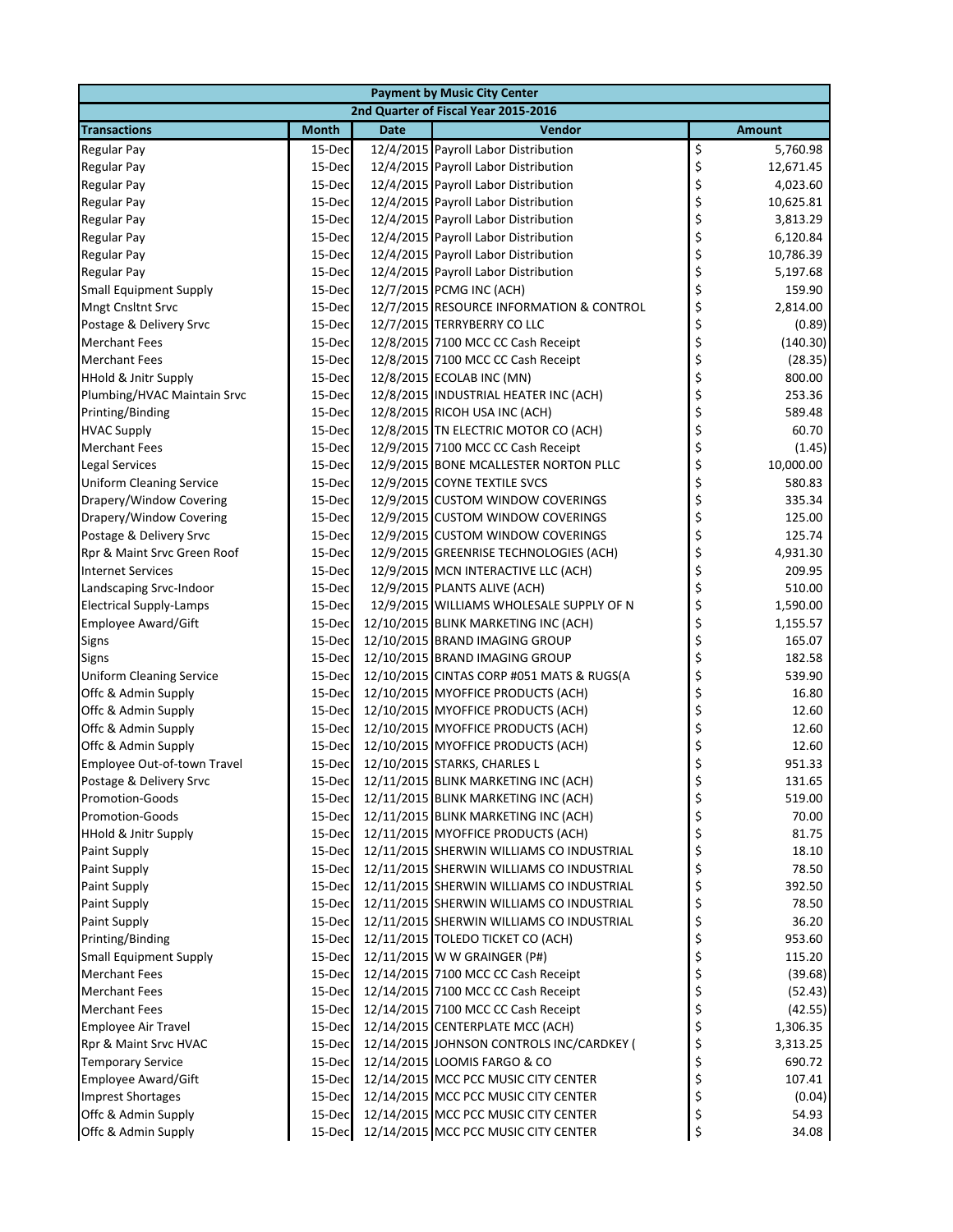| <b>Payment by Music City Center</b> |              |             |                                                 |    |               |  |  |
|-------------------------------------|--------------|-------------|-------------------------------------------------|----|---------------|--|--|
|                                     |              |             | 2nd Quarter of Fiscal Year 2015-2016            |    |               |  |  |
| <b>Transactions</b>                 | <b>Month</b> | <b>Date</b> | Vendor                                          |    | <b>Amount</b> |  |  |
| Offc & Admin Supply                 | 15-Dec       |             | 12/14/2015 MCC PCC MUSIC CITY CENTER            | \$ | 14.00         |  |  |
| Offc & Admin Supply                 | 15-Dec       |             | 12/14/2015 MCC PCC MUSIC CITY CENTER            | \$ | 8.74          |  |  |
| Offc & Admin Supply                 | 15-Dec       |             | 12/14/2015 MCC PCC MUSIC CITY CENTER            | \$ | 41.52         |  |  |
| <b>Medical Services</b>             | 15-Dec       |             | 12/14/2015 MED STAR MEDICAL STAFFING INC        | \$ | 2,035.00      |  |  |
| Rpr & Maint Srvc Air Walls          | 15-Dec       |             | 12/14/2015 SIMPLEX GRINNELL LP (ACH)            | \$ | 45.89         |  |  |
| <b>HVAC Supply</b>                  | 15-Dec       |             | 12/14/2015 TN ELECTRIC MOTOR CO (ACH)           | \$ | 1,248.56      |  |  |
| Postage & Delivery Srvc             | 15-Dec       |             | 12/14/2015 TN ELECTRIC MOTOR CO (ACH)           | \$ | 100.00        |  |  |
| <b>Security Services</b>            | 15-Dec       |             | 12/14/2015 UNIVERSAL PROTECTION SVCS LLC        | \$ | 9,944.45      |  |  |
| <b>Temporary Service</b>            | 15-Dec       |             | 12/14/2015 UNIVERSAL PROTECTION SVCS LLC        | \$ | 377.40        |  |  |
| <b>Temporary Service</b>            | 15-Dec       |             | 12/14/2015 UNIVERSAL PROTECTION SVCS LLC        | \$ | 554.22        |  |  |
| <b>Temporary Service</b>            | 15-Dec       |             | 12/14/2015 UNIVERSAL PROTECTION SVCS LLC        | \$ | 1,317.10      |  |  |
| <b>Merchant Fees</b>                | 15-Dec       |             | 12/15/2015 7100 MCC CC Cash Receipt             | \$ | (155.49)      |  |  |
| <b>Merchant Fees</b>                | 15-Dec       |             | 12/15/2015 7100 MCC CC Cash Receipt             | \$ | (134.23)      |  |  |
| Advertising & Promot'n              | 15-Dec       |             | 12/15/2015 CENTERPLATE MCC (ACH)                | \$ | 500.00        |  |  |
| Repair & Maint Supply               | 15-Dec       |             | 12/15/2015 CENTERPLATE MCC (ACH)                | \$ | 1,419.54      |  |  |
| Mngt Cnsltnt Srvc                   | 15-Dec       |             | 12/15/2015 CUSHION EMPLOYER SER (ACH)           | \$ | 875.00        |  |  |
| <b>Electrical Supply</b>            | 15-Dec       |             | 12/15/2015 GRAYBAR ELECTRIC CO INC (ACH)        | \$ | 457.00        |  |  |
| Repair & Maint Supply               | 15-Dec       |             | 12/15/2015 ISENHOUR DOOR PRODUCTS INC (AC       | \$ | 599.20        |  |  |
| Rpr & Maint Srvc Janus              | 15-Dec       |             | 12/15/2015 MORROW TECHNOLOGIES CORP (ACH)       | \$ | 2,130.00      |  |  |
| <b>Security Services</b>            | 15-Dec       |             | 12/15/2015 UNIVERSAL PROTECTION SVCS LLC        | \$ | 59.20         |  |  |
| <b>Security Services</b>            | 15-Dec       |             | 12/15/2015 UNIVERSAL PROTECTION SVCS LLC        | \$ | 3,416.84      |  |  |
| <b>Temporary Service</b>            | 15-Dec       |             | 12/15/2015 UNIVERSAL PROTECTION SVCS LLC        | \$ | 126.48        |  |  |
| <b>Small Equipment Supply</b>       | 15-Dec       |             | 12/15/2015 W W GRAINGER (P#)                    | \$ | 67.70         |  |  |
| <b>Building Maintenance Srvc</b>    | 15-Dec       |             | 12/16/2015 CRAWFORD DOOR SALES (ACH)            | \$ | 145.00        |  |  |
| Computer Hardware < \$5000          | 15-Dec       |             | 12/16/2015 GRAYBAR ELECTRIC CO INC (ACH)        | \$ | 55.90         |  |  |
| Computer Hardware < \$5000          | 15-Dec       |             | 12/16/2015 GRAYBAR ELECTRIC CO INC (ACH)        | \$ | 13.26         |  |  |
| Computer Hardware < \$5000          | 15-Dec       |             | 12/16/2015 GRAYBAR ELECTRIC CO INC (ACH)        | \$ | 21.89         |  |  |
| Computer Hardware < \$5000          | 15-Dec       |             | 12/16/2015 GRAYBAR ELECTRIC CO INC (ACH)        | \$ | 37.58         |  |  |
| Computer Hardware < \$5000          | 15-Dec       |             | 12/16/2015 GRAYBAR ELECTRIC CO INC (ACH)        | \$ | 1,136.44      |  |  |
| <b>HVAC Supply</b>                  | 15-Dec       |             | 12/16/2015 JOHNSON CNTRLS INC(TN/NC)(P#)(       | \$ | 694.00        |  |  |
| Rpr & Maint Srvc Elev/Escel         | 15-Dec       |             | 12/16/2015 NASHVILLE MACHINE ELEVATOR CO        | \$ | 9,357.55      |  |  |
| <b>HHold &amp; Jnitr Supply</b>     | 15-Dec       |             | 12/16/2015 W W GRAINGER (P#)                    | \$ | 19.28         |  |  |
| Auto Fuel                           | 15-Dec       |             | 12/16/2015 WEX (WRIGHT EXPRESS FINANCIAL)       | \$ | 243.32        |  |  |
| Printing/Binding                    | 15-Dec       |             | 12/17/2015 RICOH USA INC (ACH)                  | \$ | 46.00         |  |  |
| <b>Merchant Fees</b>                | 15-Dec       |             | 12/18/2015 7100 MCC CC Cash Receipt             | \$ | (45.10)       |  |  |
| <b>Merchant Fees</b>                | 15-Dec       |             | 12/18/2015 7100 MCC CC Cash Receipt             | \$ | (16.11)       |  |  |
| Cafe Plan Pre-Tax Savings           |              |             | 15-Dec 12/18/2015 Actual Burden Journal Entries |    | 118.53        |  |  |
| Cafe Plan Pre-Tax Savings           | 15-Dec       |             | 12/18/2015 Actual Burden Journal Entries        | \$ | 34.90         |  |  |
| Cafe Plan Pre-Tax Savings           | 15-Dec       |             | 12/18/2015 Actual Burden Journal Entries        | \$ | 144.18        |  |  |
| Cafe Plan Pre-Tax Savings           | 15-Dec       |             | 12/18/2015 Actual Burden Journal Entries        | \$ | 311.65        |  |  |
| Cafe Plan Pre-Tax Savings           | 15-Dec       |             | 12/18/2015 Actual Burden Journal Entries        | \$ | 23.83         |  |  |
| Cafe Plan Pre-Tax Savings           | 15-Dec       |             | 12/18/2015 Actual Burden Journal Entries        | \$ | 31.98         |  |  |
| Cafe Plan Pre-Tax Savings           | 15-Dec       |             | 12/18/2015 Actual Burden Journal Entries        | \$ | 23.63         |  |  |
| Cafe Plan Pre-Tax Savings           | 15-Dec       |             | 12/18/2015 Actual Burden Journal Entries        | \$ | 216.63        |  |  |
| Cafe Plan Pre-Tax Savings           | 15-Dec       |             | 12/18/2015 Actual Burden Journal Entries        | \$ | 23.67         |  |  |
| Cafe Plan Pre-Tax Savings           | 15-Dec       |             | 12/18/2015 Actual Burden Journal Entries        | \$ | 17.02         |  |  |
| Cafe Plan Pre-Tax Savings           | 15-Dec       |             | 12/18/2015 Actual Burden Journal Entries        | \$ | 21.60         |  |  |
| Cafe Plan Pre-Tax Savings           | 15-Dec       |             | 12/18/2015 Actual Burden Journal Entries        | \$ | 37.57         |  |  |
| Cafe Plan Pre-Tax Savings           | 15-Dec       |             | 12/18/2015 Actual Burden Journal Entries        | \$ | 19.25         |  |  |
| Cafe Plan Pre-Tax Savings           | 15-Dec       |             | 12/18/2015 Actual Burden Journal Entries        | \$ | 76.73         |  |  |
| Cafe Plan Pre-Tax Savings           | 15-Dec       |             | 12/18/2015 Actual Burden Journal Entries        | \$ | 23.67         |  |  |
| Cafe Plan Pre-Tax Savings           | 15-Dec       |             | 12/18/2015 Actual Burden Journal Entries        | \$ | 12.98         |  |  |
| Cafe Plan Pre-Tax Savings           | 15-Dec       |             | 12/18/2015 Actual Burden Journal Entries        | \$ | 23.02         |  |  |
| Cafe Plan Pre-Tax Savings           | 15-Dec       |             | 12/18/2015 Actual Burden Journal Entries        | \$ | 36.69         |  |  |
| CCA Employer 401K Plan              | 15-Dec       |             | 12/18/2015 Actual Burden Journal Entries        | \$ | 606.49        |  |  |
| CCA Employer 401K Plan              | 15-Dec       |             | 12/18/2015 Actual Burden Journal Entries        | \$ | 664.60        |  |  |
| CCA Employer 401K Plan              | 15-Dec       |             | 12/18/2015 Actual Burden Journal Entries        | \$ | 840.44        |  |  |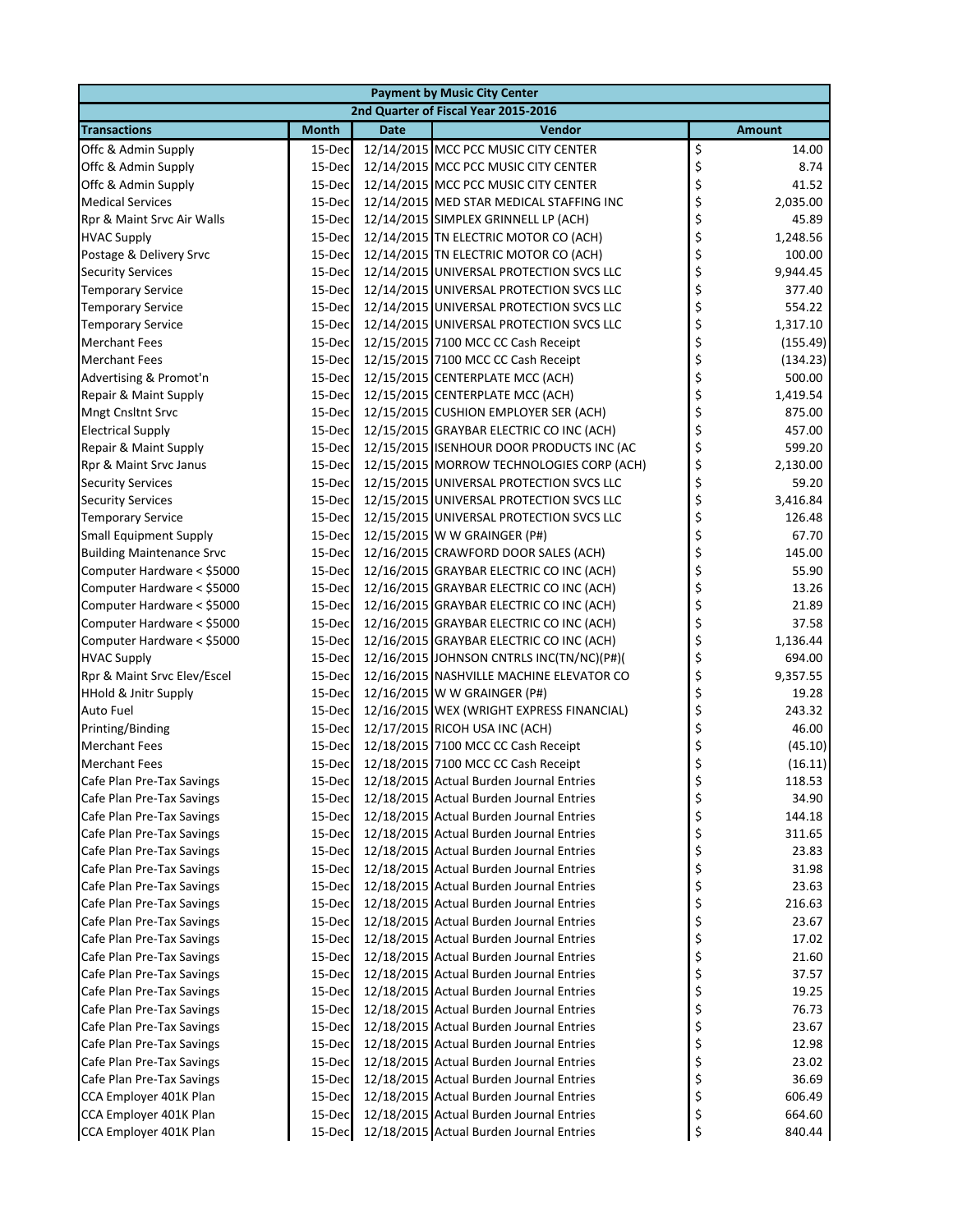| <b>Payment by Music City Center</b>  |              |             |                                          |    |               |  |  |  |
|--------------------------------------|--------------|-------------|------------------------------------------|----|---------------|--|--|--|
| 2nd Quarter of Fiscal Year 2015-2016 |              |             |                                          |    |               |  |  |  |
| <b>Transactions</b>                  | <b>Month</b> | <b>Date</b> | Vendor                                   |    | <b>Amount</b> |  |  |  |
| CCA Employer 401K Plan               | 15-Dec       |             | 12/18/2015 Actual Burden Journal Entries | \$ | 52.16         |  |  |  |
| CCA Employer 401K Plan               | 15-Dec       |             | 12/18/2015 Actual Burden Journal Entries | \$ | 242.66        |  |  |  |
| CCA Employer 401K Plan               | 15-Dec       |             | 12/18/2015 Actual Burden Journal Entries | \$ | 775.72        |  |  |  |
| CCA Employer 401K Plan               | 15-Dec       |             | 12/18/2015 Actual Burden Journal Entries | \$ | 281.53        |  |  |  |
| CCA Employer 401K Plan               | 15-Dec       |             | 12/18/2015 Actual Burden Journal Entries | \$ | 212.68        |  |  |  |
| CCA Employer 401K Plan               | 15-Dec       |             | 12/18/2015 Actual Burden Journal Entries | \$ | 457.33        |  |  |  |
| CCA Employer 401K Plan               | 15-Dec       |             | 12/18/2015 Actual Burden Journal Entries | \$ | 249.09        |  |  |  |
| CCA Employer 401K Plan               | 15-Dec       |             | 12/18/2015 Actual Burden Journal Entries | \$ | 129.56        |  |  |  |
| <b>Employer Dental Group</b>         | 15-Dec       |             | 12/18/2015 Actual Burden Journal Entries | \$ | 183.82        |  |  |  |
| <b>Employer Dental Group</b>         | 15-Dec       |             | 12/18/2015 Actual Burden Journal Entries | \$ | 35.34         |  |  |  |
| <b>Employer Dental Group</b>         | 15-Dec       |             | 12/18/2015 Actual Burden Journal Entries | \$ | 222.71        |  |  |  |
| <b>Employer Dental Group</b>         | 15-Dec       |             | 12/18/2015 Actual Burden Journal Entries | \$ | 487.82        |  |  |  |
| <b>Employer Dental Group</b>         | 15-Dec       |             | 12/18/2015 Actual Burden Journal Entries | \$ | 21.21         |  |  |  |
| <b>Employer Dental Group</b>         | 15-Dec       |             | 12/18/2015 Actual Burden Journal Entries | \$ | 67.17         |  |  |  |
| <b>Employer Dental Group</b>         | 15-Dec       |             | 12/18/2015 Actual Burden Journal Entries | \$ | 28.28         |  |  |  |
| <b>Employer Dental Group</b>         | 15-Dec       |             | 12/18/2015 Actual Burden Journal Entries | \$ | 296.94        |  |  |  |
| <b>Employer Dental Group</b>         | 15-Dec       |             | 12/18/2015 Actual Burden Journal Entries | \$ | 28.28         |  |  |  |
| <b>Employer Dental Group</b>         | 15-Dec       |             | 12/18/2015 Actual Burden Journal Entries | \$ | 14.14         |  |  |  |
| <b>Employer Dental Group</b>         | 15-Dec       |             | 12/18/2015 Actual Burden Journal Entries | \$ | 28.28         |  |  |  |
| <b>Employer Dental Group</b>         | 15-Dec       |             | 12/18/2015 Actual Burden Journal Entries | \$ | 70.70         |  |  |  |
| <b>Employer Dental Group</b>         | 15-Dec       |             | 12/18/2015 Actual Burden Journal Entries | \$ | 42.42         |  |  |  |
| <b>Employer Dental Group</b>         | 15-Dec       |             | 12/18/2015 Actual Burden Journal Entries | \$ | 127.26        |  |  |  |
| <b>Employer Dental Group</b>         | 15-Dec       |             | 12/18/2015 Actual Burden Journal Entries | \$ | 28.28         |  |  |  |
| <b>Employer Dental Group</b>         | 15-Dec       |             | 12/18/2015 Actual Burden Journal Entries | \$ | 42.42         |  |  |  |
| <b>Employer Dental Group</b>         | 15-Dec       |             | 12/18/2015 Actual Burden Journal Entries | \$ | 28.28         |  |  |  |
| <b>Employer Dental Group</b>         | 15-Dec       |             | 12/18/2015 Actual Burden Journal Entries | \$ | 56.56         |  |  |  |
| <b>Employer Group Health</b>         | 15-Dec       |             | 12/18/2015 Actual Burden Journal Entries | \$ | 4,620.00      |  |  |  |
| <b>Employer Group Health</b>         | 15-Dec       |             | 12/18/2015 Actual Burden Journal Entries | \$ | 1,225.87      |  |  |  |
| <b>Employer Group Health</b>         | 15-Dec       |             | 12/18/2015 Actual Burden Journal Entries | \$ | 5,295.75      |  |  |  |
| <b>Employer Group Health</b>         | 15-Dec       |             | 12/18/2015 Actual Burden Journal Entries | \$ | 11,265.00     |  |  |  |
| <b>Employer Group Health</b>         | 15-Dec       |             | 12/18/2015 Actual Burden Journal Entries | \$ | 892.08        |  |  |  |
| <b>Employer Group Health</b>         | 15-Dec       |             | 12/18/2015 Actual Burden Journal Entries | \$ | 1,783.88      |  |  |  |
| <b>Employer Group Health</b>         | 15-Dec       |             | 12/18/2015 Actual Burden Journal Entries | \$ | 840.00        |  |  |  |
| <b>Employer Group Health</b>         | 15-Dec       |             | 12/18/2015 Actual Burden Journal Entries | \$ | 8,080.50      |  |  |  |
| <b>Employer Group Health</b>         | 15-Dec       |             | 12/18/2015 Actual Burden Journal Entries | \$ | 841.50        |  |  |  |
| <b>Employer Group Health</b>         | 15-Dec       |             | 12/18/2015 Actual Burden Journal Entries | \$ | 597.00        |  |  |  |
| <b>Employer Group Health</b>         | 15-Dec       |             | 12/18/2015 Actual Burden Journal Entries | \$ | 840.00        |  |  |  |
| <b>Employer Group Health</b>         | 15-Dec       |             | 12/18/2015 Actual Burden Journal Entries | \$ | 1,341.00      |  |  |  |
| <b>Employer Group Health</b>         | 15-Dec       |             | 12/18/2015 Actual Burden Journal Entries | \$ | 745.50        |  |  |  |
| <b>Employer Group Health</b>         | 15-Dec       |             | 12/18/2015 Actual Burden Journal Entries | \$ | 2,772.00      |  |  |  |
| <b>Employer Group Health</b>         | 15-Dec       |             | 12/18/2015 Actual Burden Journal Entries | \$ | 841.50        |  |  |  |
| <b>Employer Group Health</b>         | 15-Dec       |             | 12/18/2015 Actual Burden Journal Entries | \$ | 495.00        |  |  |  |
| <b>Employer Group Health</b>         | 15-Dec       |             | 12/18/2015 Actual Burden Journal Entries | \$ | 846.00        |  |  |  |
| <b>Employer Group Health</b>         | 15-Dec       |             | 12/18/2015 Actual Burden Journal Entries | \$ | 1,338.00      |  |  |  |
| <b>Employer OASDI</b>                | 15-Dec       |             | 12/18/2015 Actual Burden Journal Entries | \$ | 1,384.76      |  |  |  |
| <b>Employer OASDI</b>                | 15-Dec       |             | 12/18/2015 Actual Burden Journal Entries | \$ | 303.75        |  |  |  |
| Employer OASDI                       | 15-Dec       |             | 12/18/2015 Actual Burden Journal Entries | \$ | 1,804.96      |  |  |  |
| Employer OASDI                       | 15-Dec       |             | 12/18/2015 Actual Burden Journal Entries | \$ | 2,436.15      |  |  |  |
| Employer OASDI                       | 15-Dec       |             | 12/18/2015 Actual Burden Journal Entries | \$ | 144.33        |  |  |  |
| Employer OASDI                       | 15-Dec       |             | 12/18/2015 Actual Burden Journal Entries | \$ | 460.52        |  |  |  |
| <b>Employer OASDI</b>                | 15-Dec       |             | 12/18/2015 Actual Burden Journal Entries | \$ | 371.77        |  |  |  |
| Employer OASDI                       | 15-Dec       |             | 12/18/2015 Actual Burden Journal Entries | \$ | 1,917.64      |  |  |  |
| <b>Employer OASDI</b>                | 15-Dec       |             | 12/18/2015 Actual Burden Journal Entries | \$ | 235.32        |  |  |  |
| <b>Employer OASDI</b>                | 15-Dec       |             | 12/18/2015 Actual Burden Journal Entries | \$ | 192.19        |  |  |  |
| <b>Employer OASDI</b>                | 15-Dec       |             | 12/18/2015 Actual Burden Journal Entries | \$ | 440.20        |  |  |  |
| Employer OASDI                       | 15-Dec       |             | 12/18/2015 Actual Burden Journal Entries | \$ | 777.16        |  |  |  |
| Employer OASDI                       | 15-Dec       |             | 12/18/2015 Actual Burden Journal Entries | \$ | 314.06        |  |  |  |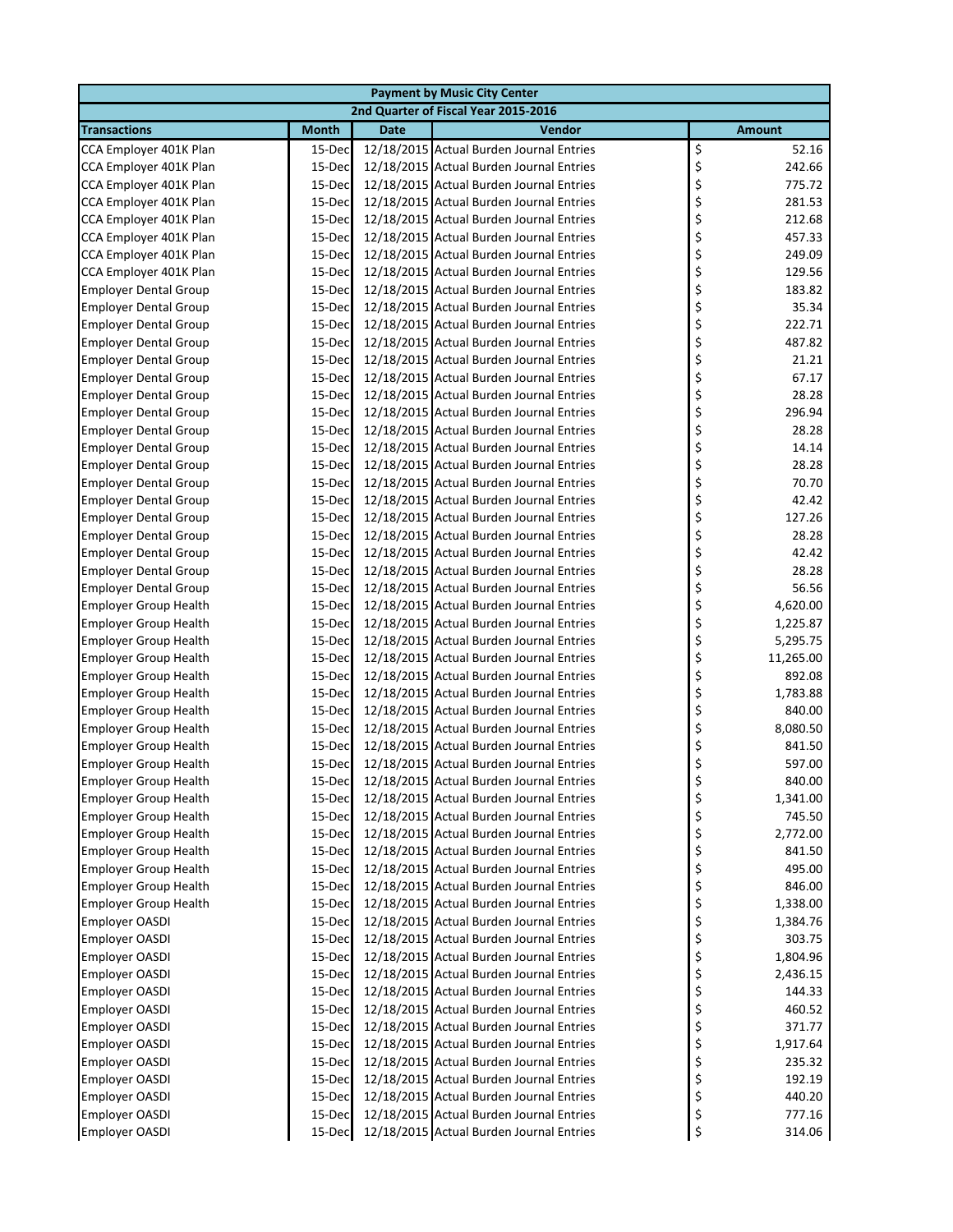| <b>Payment by Music City Center</b>                       |                  |                |                                                                                      |                  |               |  |  |  |
|-----------------------------------------------------------|------------------|----------------|--------------------------------------------------------------------------------------|------------------|---------------|--|--|--|
| 2nd Quarter of Fiscal Year 2015-2016                      |                  |                |                                                                                      |                  |               |  |  |  |
| <b>Transactions</b>                                       | <b>Month</b>     | <b>Date</b>    | Vendor                                                                               | <b>Amount</b>    |               |  |  |  |
| <b>Employer OASDI</b>                                     | 15-Dec           |                | 12/18/2015 Actual Burden Journal Entries                                             | \$<br>887.66     |               |  |  |  |
| <b>Employer OASDI</b>                                     | 15-Dec           |                | 12/18/2015 Actual Burden Journal Entries                                             | \$<br>424.92     |               |  |  |  |
| <b>Employer OASDI</b>                                     | 15-Dec           |                | 12/18/2015 Actual Burden Journal Entries                                             | \$<br>546.87     |               |  |  |  |
| <b>Employer OASDI</b>                                     | 15-Dec           |                | 12/18/2015 Actual Burden Journal Entries                                             | \$<br>416.40     |               |  |  |  |
| <b>Employer Pension</b>                                   | 15-Dec           |                | 12/18/2015 Actual Burden Journal Entries                                             | \$<br>830.63     |               |  |  |  |
| <b>Employer Pension</b>                                   | 15-Dec           |                | 12/18/2015 Actual Burden Journal Entries                                             | \$<br>207.15     |               |  |  |  |
| <b>Employer Pension</b>                                   | 15-Dec           |                | 12/18/2015 Actual Burden Journal Entries                                             | \$<br>985.70     |               |  |  |  |
| <b>Employer Pension</b>                                   | 15-Dec           |                | 12/18/2015 Actual Burden Journal Entries                                             | \$<br>176.58     |               |  |  |  |
| <b>Employer Pension</b>                                   | 15-Dec           |                | 12/18/2015 Actual Burden Journal Entries                                             | \$<br>601.96     |               |  |  |  |
| <b>Employer Pension</b>                                   | 15-Dec           |                | 12/18/2015 Actual Burden Journal Entries                                             | \$<br>2,798.80   |               |  |  |  |
| <b>Employer Pension</b>                                   | 15-Dec           |                | 12/18/2015 Actual Burden Journal Entries                                             | \$<br>1,159.37   |               |  |  |  |
| <b>Employer Pension</b>                                   | 15-Dec           |                | 12/18/2015 Actual Burden Journal Entries                                             | \$<br>2,265.72   |               |  |  |  |
| <b>Employer SSN Medical</b>                               | 15-Dec           |                | 12/18/2015 Actual Burden Journal Entries                                             | \$               | 323.88        |  |  |  |
| <b>Employer SSN Medical</b>                               | 15-Dec           |                | 12/18/2015 Actual Burden Journal Entries                                             | \$               | 71.04         |  |  |  |
| <b>Employer SSN Medical</b>                               | 15-Dec           |                | 12/18/2015 Actual Burden Journal Entries                                             | \$<br>422.13     |               |  |  |  |
| <b>Employer SSN Medical</b>                               | 15-Dec           |                | 12/18/2015 Actual Burden Journal Entries                                             | \$<br>569.72     |               |  |  |  |
| <b>Employer SSN Medical</b>                               | 15-Dec           |                | 12/18/2015 Actual Burden Journal Entries                                             | \$               | 33.75         |  |  |  |
| <b>Employer SSN Medical</b>                               | 15-Dec           |                | 12/18/2015 Actual Burden Journal Entries                                             | \$<br>107.68     |               |  |  |  |
| <b>Employer SSN Medical</b>                               | 15-Dec           |                | 12/18/2015 Actual Burden Journal Entries                                             | \$               | 86.95         |  |  |  |
| <b>Employer SSN Medical</b>                               | 15-Dec           |                | 12/18/2015 Actual Burden Journal Entries                                             | \$<br>448.46     |               |  |  |  |
| <b>Employer SSN Medical</b>                               | 15-Dec           |                | 12/18/2015 Actual Burden Journal Entries                                             | \$               | 55.02         |  |  |  |
| <b>Employer SSN Medical</b>                               | 15-Dec           |                | 12/18/2015 Actual Burden Journal Entries                                             | \$               | 44.94         |  |  |  |
| <b>Employer SSN Medical</b>                               | 15-Dec           |                | 12/18/2015 Actual Burden Journal Entries                                             | \$<br>102.94     |               |  |  |  |
| <b>Employer SSN Medical</b>                               | 15-Dec           |                | 12/18/2015 Actual Burden Journal Entries                                             | \$<br>251.81     |               |  |  |  |
| <b>Employer SSN Medical</b>                               | 15-Dec           |                | 12/18/2015 Actual Burden Journal Entries                                             | \$               | 73.45         |  |  |  |
| <b>Employer SSN Medical</b>                               | 15-Dec           |                | 12/18/2015 Actual Burden Journal Entries                                             | \$<br>207.59     |               |  |  |  |
| <b>Employer SSN Medical</b>                               | 15-Dec           |                | 12/18/2015 Actual Burden Journal Entries                                             | \$               | 99.37         |  |  |  |
| <b>Employer SSN Medical</b>                               | 15-Dec           |                | 12/18/2015 Actual Burden Journal Entries                                             | \$<br>127.90     |               |  |  |  |
| <b>Employer SSN Medical</b>                               | 15-Dec           |                | 12/18/2015 Actual Burden Journal Entries                                             | \$<br>205.95     |               |  |  |  |
| <b>Employer SSN Medical</b><br><b>FSA Pre-Tax Savings</b> | 15-Dec<br>15-Dec |                | 12/18/2015 Actual Burden Journal Entries<br>12/18/2015 Actual Burden Journal Entries | \$<br>\$         | 97.39<br>3.83 |  |  |  |
| <b>FSA Pre-Tax Savings</b>                                | 15-Dec           |                | 12/18/2015 Actual Burden Journal Entries                                             | \$               | 14.33         |  |  |  |
| <b>FSA Pre-Tax Savings</b>                                | 15-Dec           |                | 12/18/2015 Actual Burden Journal Entries                                             | \$               | 23.89         |  |  |  |
| <b>FSA Pre-Tax Savings</b>                                | 15-Dec           |                | 12/18/2015 Actual Burden Journal Entries                                             | \$               | 7.96          |  |  |  |
| <b>HHold &amp; Jnitr Supply</b>                           | 15-Dec           |                | 12/18/2015 AMERICAN PAPER & TWINE CO (ACH                                            | \$               | 54.20         |  |  |  |
| <b>HHold &amp; Jnitr Supply</b>                           | 15-Dec           |                | 12/18/2015 AMERICAN PAPER & TWINE CO (ACH                                            | \$<br>176.07     |               |  |  |  |
| Computer Hardware < \$5000                                |                  |                | 15-Dec 12/18/2015 BATTERIES PLUS LLC (NASHVILLE)                                     | \$               | 107.99        |  |  |  |
| Food & Bev-Inhouse                                        | 15-Dec           |                | 12/18/2015 CENTERPLATE MCC (ACH)                                                     | \$<br>3,082.60   |               |  |  |  |
| Food & Bev-Inhouse                                        | 15-Dec           |                | 12/18/2015 CENTERPLATE MCC (ACH)                                                     | \$<br>370.99     |               |  |  |  |
| Food & Bev-Inhouse                                        | 15-Dec           |                | 12/18/2015 CENTERPLATE MCC (ACH)                                                     | \$<br>117.07     |               |  |  |  |
| Food & Ice                                                | 15-Dec           |                | 12/18/2015 CENTERPLATE MCC (ACH)                                                     | \$<br>253.65     |               |  |  |  |
| Food & Ice                                                | 15-Dec           |                | 12/18/2015 CENTERPLATE MCC (ACH)                                                     | \$<br>107.40     |               |  |  |  |
| Promotion-Goods                                           | 15-Dec           |                | 12/18/2015 CENTERPLATE MCC (ACH)                                                     | \$               | 95.50         |  |  |  |
| Pest Control Srvc                                         | 15-Dec           |                | 12/18/2015 COOKS PEST CONTROL INC COMMERC                                            | \$<br>1,207.50   |               |  |  |  |
| Rpr & Maint Srvc Generators                               | 15-Dec           |                | 12/18/2015 CUMMINS CROSSPOINT LLC (ACH)                                              | \$               | 58.20         |  |  |  |
| Rpr & Maint Srvc Generators                               | 15-Dec           |                | 12/18/2015 CUMMINS CROSSPOINT LLC (ACH)                                              | \$<br>2,614.56   |               |  |  |  |
| Rpr & Maint Srvc Generators                               | 15-Dec           |                | 12/18/2015 CUMMINS CROSSPOINT LLC (ACH)                                              | \$<br>1,278.80   |               |  |  |  |
| Rpr & Maint Srvc Generators                               | 15-Dec           |                | 12/18/2015 CUMMINS CROSSPOINT LLC (ACH)                                              | \$<br>2,396.63   |               |  |  |  |
| Rpr & Maint Srvc Generators                               | 15-Dec           |                | 12/18/2015 CUMMINS CROSSPOINT LLC (ACH)                                              | \$<br>2,402.47   |               |  |  |  |
| <b>District Energy System</b>                             | 15-Dec           |                | 12/18/2015 DES REVENUE / US BANK (ACH)                                               | \$<br>179,331.61 |               |  |  |  |
| Plumbing/HVAC Maintain Srvc                               | 15-Dec           |                | 12/18/2015 DILLINGHAM & SMITH MECH & SHT                                             | \$<br>2,950.00   |               |  |  |  |
| Equip Inspection                                          | 15-Dec           |                | 12/18/2015 EQUIPMENT DEPOT                                                           | \$<br>125.00     |               |  |  |  |
| <b>Merchant Fees</b>                                      | 15-Dec           | 12/18/2015 FIS |                                                                                      | \$<br>13,107.93  |               |  |  |  |
| <b>Window Cleaning Service</b>                            | 15-Dec           |                | 12/18/2015 HYDRO PRO PRESSURE WASHING (AC                                            | \$<br>5,835.80   |               |  |  |  |
| Host & Hostess                                            | 15-Dec           |                | 12/18/2015 OMNI NASHVILLE LLC (ACH)                                                  | \$<br>101.96     |               |  |  |  |
| Auto Oil/Lubricants                                       | 15-Dec           |                | 12/18/2015 PARMAN ENERGY CORP (ACH)(OFM O                                            | \$<br>219.09     |               |  |  |  |
| <b>Holiday Pay</b>                                        | 15-Dec           |                | 12/18/2015 Payroll Labor Distribution                                                | \$               | 239.68        |  |  |  |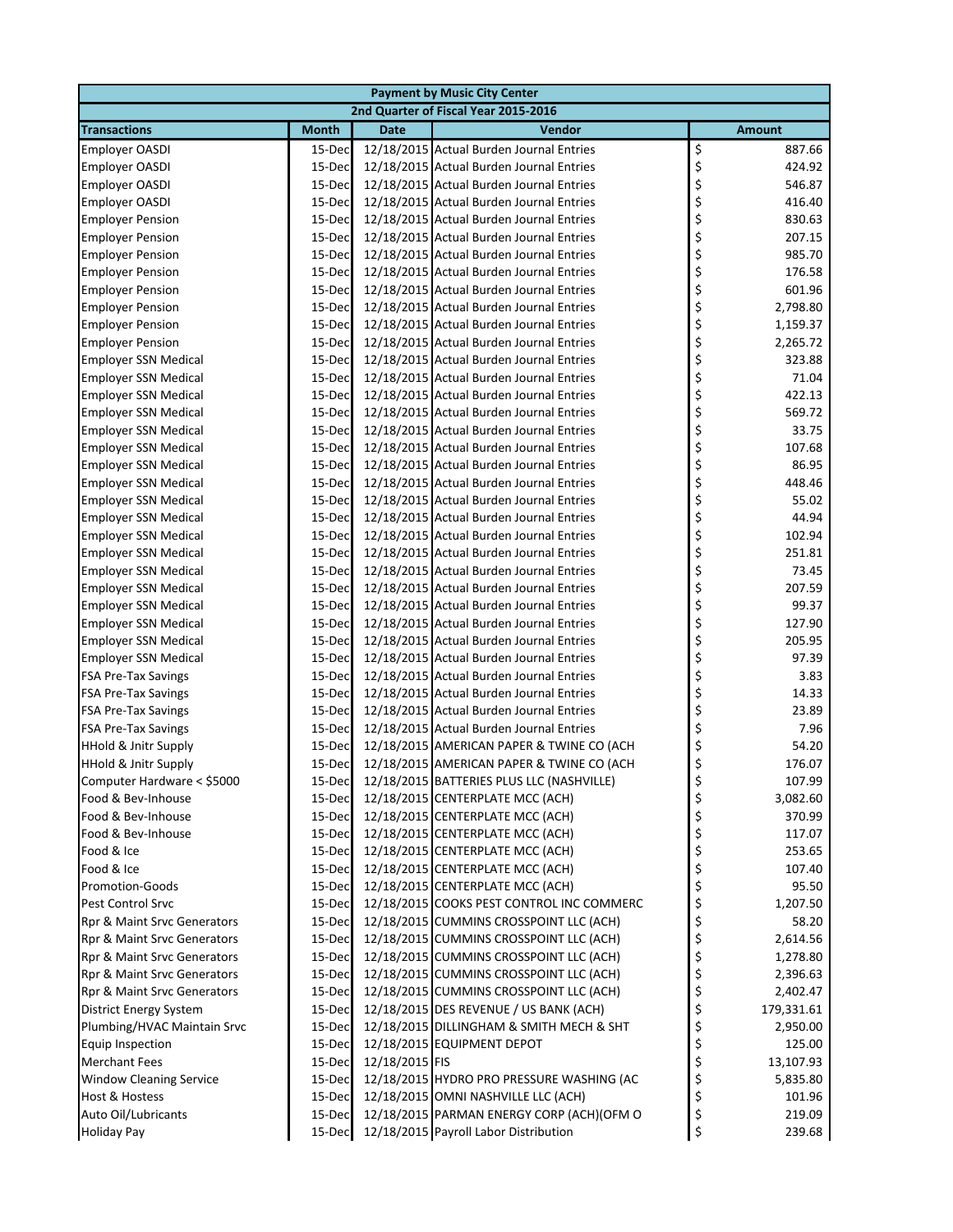|                                          |                  |                      | <b>Payment by Music City Center</b>                                            |                                   |
|------------------------------------------|------------------|----------------------|--------------------------------------------------------------------------------|-----------------------------------|
|                                          |                  |                      | 2nd Quarter of Fiscal Year 2015-2016                                           |                                   |
| <b>Transactions</b>                      | <b>Month</b>     | <b>Date</b>          | Vendor                                                                         | <b>Amount</b>                     |
| <b>Holiday Pay</b>                       | 15-Dec           |                      | 12/18/2015 Payroll Labor Distribution                                          | \$<br>172.24                      |
| <b>Holiday Pay</b>                       | 15-Dec           |                      | 12/18/2015 Payroll Labor Distribution                                          | \$<br>92.40                       |
| <b>Holiday Pay</b>                       | 15-Dec           |                      | 12/18/2015 Payroll Labor Distribution                                          | \$<br>1,752.88                    |
| Leave Pay                                | 15-Dec           |                      | 12/18/2015 Payroll Labor Distribution                                          | \$<br>890.96                      |
| Leave Pay                                | 15-Dec           |                      | 12/18/2015 Payroll Labor Distribution                                          | \$<br>2,491.16                    |
| Leave Pay                                | 15-Dec           |                      | 12/18/2015 Payroll Labor Distribution                                          | \$<br>3,827.85                    |
| Leave Pay                                | 15-Dec           |                      | 12/18/2015 Payroll Labor Distribution                                          | \$<br>2,248.26                    |
| Leave Pay                                | 15-Dec           |                      | 12/18/2015 Payroll Labor Distribution                                          | \$<br>365.81                      |
| Leave Pay                                | 15-Dec           |                      | 12/18/2015 Payroll Labor Distribution                                          | \$<br>1,401.84                    |
| Leave Pay                                | 15-Dec           |                      | 12/18/2015 Payroll Labor Distribution                                          | \$<br>136.32                      |
| Leave Pay                                | 15-Dec           |                      | 12/18/2015 Payroll Labor Distribution                                          | \$<br>2,094.78                    |
| Leave Pay                                | 15-Dec           |                      | 12/18/2015 Payroll Labor Distribution                                          | \$<br>246.41                      |
| Leave Pay                                | 15-Dec           |                      | 12/18/2015 Payroll Labor Distribution                                          | \$<br>1,564.91                    |
| Leave Pay                                | 15-Dec           |                      | 12/18/2015 Payroll Labor Distribution                                          | \$<br>852.12                      |
| Leave Pay                                | 15-Dec           |                      | 12/18/2015 Payroll Labor Distribution                                          | \$<br>718.04                      |
| Overtime Pay                             | 15-Dec           |                      | 12/18/2015 Payroll Labor Distribution                                          | \$<br>225.37                      |
| Overtime Pay                             | 15-Dec           |                      | 12/18/2015 Payroll Labor Distribution                                          | \$<br>44.45                       |
| Overtime Pay                             | 15-Dec           |                      | 12/18/2015 Payroll Labor Distribution                                          | \$<br>317.66                      |
| Overtime Pay                             | 15-Dec           |                      | 12/18/2015 Payroll Labor Distribution                                          | \$<br>238.41                      |
| Overtime Pay                             | 15-Dec           |                      | 12/18/2015 Payroll Labor Distribution                                          | \$<br>2.43                        |
| Overtime Pay                             | 15-Dec           |                      | 12/18/2015 Payroll Labor Distribution                                          | \$<br>883.05                      |
| Overtime Pay                             | 15-Dec           |                      | 12/18/2015 Payroll Labor Distribution                                          | \$<br>670.73                      |
| Overtime Pay                             | 15-Dec           |                      | 12/18/2015 Payroll Labor Distribution                                          | \$<br>3.83                        |
| Overtime Pay                             | 15-Dec           |                      | 12/18/2015 Payroll Labor Distribution                                          | \$<br>36.30                       |
| Overtime Pay                             | 15-Dec           |                      | 12/18/2015 Payroll Labor Distribution                                          | \$<br>130.22                      |
| Overtime Pay                             | 15-Dec           |                      | 12/18/2015 Payroll Labor Distribution                                          | \$<br>33.05                       |
| <b>Regular Pay</b>                       | 15-Dec           |                      | 12/18/2015 Payroll Labor Distribution                                          | \$<br>22,528.42                   |
| <b>Regular Pay</b>                       | 15-Dec           |                      | 12/18/2015 Payroll Labor Distribution                                          | \$<br>5,311.00                    |
| <b>Regular Pay</b>                       | 15-Dec           |                      | 12/18/2015 Payroll Labor Distribution                                          | \$<br>28,015.35                   |
| <b>Regular Pay</b>                       | 15-Dec           |                      | 12/18/2015 Payroll Labor Distribution                                          | \$<br>39,207.67                   |
| <b>Regular Pay</b>                       | 15-Dec           |                      | 12/18/2015 Payroll Labor Distribution                                          | \$<br>391.36                      |
| <b>Regular Pay</b>                       | 15-Dec           |                      | 12/18/2015 Payroll Labor Distribution<br>12/18/2015 Payroll Labor Distribution | \$<br>7,477.54                    |
| <b>Regular Pay</b><br><b>Regular Pay</b> | 15-Dec<br>15-Dec |                      | 12/18/2015 Payroll Labor Distribution                                          | \$<br>6,355.23<br>\$<br>29,378.72 |
| <b>Regular Pay</b>                       | 15-Dec           |                      | 12/18/2015 Payroll Labor Distribution                                          | \$<br>3,434.07                    |
| <b>Regular Pay</b>                       | 15-Dec           |                      | 12/18/2015 Payroll Labor Distribution                                          | \$<br>3,322.40                    |
| Regular Pay                              |                  |                      | 15-Dec 12/18/2015 Payroll Labor Distribution                                   | 7,242.24                          |
| <b>Regular Pay</b>                       | 15-Dec           |                      | 12/18/2015 Payroll Labor Distribution                                          | Ç<br>\$<br>15,914.06              |
| <b>Regular Pay</b>                       | 15-Dec           |                      | 12/18/2015 Payroll Labor Distribution                                          | \$<br>5,070.67                    |
| <b>Regular Pay</b>                       | 15-Dec           |                      | 12/18/2015 Payroll Labor Distribution                                          | \$<br>13,624.62                   |
| <b>Regular Pay</b>                       | 15-Dec           |                      | 12/18/2015 Payroll Labor Distribution                                          | \$<br>6,622.92                    |
| <b>Regular Pay</b>                       | 15-Dec           |                      | 12/18/2015 Payroll Labor Distribution                                          | \$<br>8,239.20                    |
| <b>Regular Pay</b>                       | 15-Dec           |                      | 12/18/2015 Payroll Labor Distribution                                          | \$<br>14,608.09                   |
| <b>Regular Pay</b>                       | 15-Dec           |                      | 12/18/2015 Payroll Labor Distribution                                          | \$<br>7,195.65                    |
| Employee Out-of-town Travel              | 15-Dec           |                      | 12/18/2015 PUTMAN, ELISA D.                                                    | \$<br>101.06                      |
| <b>Building Maintenance Srvc</b>         | 15-Dec           |                      | 12/18/2015 REED LANDSCAPING INC (ACH)                                          | \$<br>2,032.40                    |
| <b>Paint Supply</b>                      | 15-Dec           |                      | 12/18/2015 SHERWIN WILLIAMS CO INDUSTRIAL                                      | \$<br>(0.25)                      |
| Paint Supply                             | 15-Dec           |                      | 12/18/2015 SHERWIN WILLIAMS CO INDUSTRIAL                                      | \$<br>(0.25)                      |
| <b>HVAC Supply</b>                       | 15-Dec           |                      | 12/18/2015 TN ELECTRIC MOTOR CO (ACH)                                          | \$<br>624.00                      |
| <b>Temporary Service</b>                 | 15-Dec           |                      | 12/18/2015 UNIVERSAL PROTECTION SVCS LLC                                       | \$<br>1,376.30                    |
| <b>Electrical Supply-Lamps</b>           | 15-Dec           |                      | 12/18/2015 WILLIAMS WHOLESALE SUPPLY OF N                                      | \$<br>2,250.00                    |
| <b>Merchant Fees</b>                     | 15-Dec           |                      | 12/21/2015 7100 MCC CC Cash Receipt                                            | \$<br>(3.87)                      |
| Other Rpr & Maint Srvc                   | 15-Dec           | 12/21/2015 ATECH INC |                                                                                | \$<br>1,211.25                    |
| Food & Bev-Inhouse                       | 15-Dec           |                      | 12/21/2015 CENTERPLATE MCC (ACH)                                               | \$<br>275.89                      |
| Food & Ice                               | 15-Dec           |                      | 12/21/2015 CENTERPLATE MCC (ACH)                                               | \$<br>115.50                      |
| <b>Temporary Service</b>                 | 15-Dec           |                      | 12/21/2015 CONVENTION PROD RIGGING INC (A                                      | \$<br>170.00                      |
| Rpr & Maint Srvc Sprinkler               | 15-Dec           |                      | 12/21/2015 FIRE PRO LLC (ACH)                                                  | \$<br>325.00                      |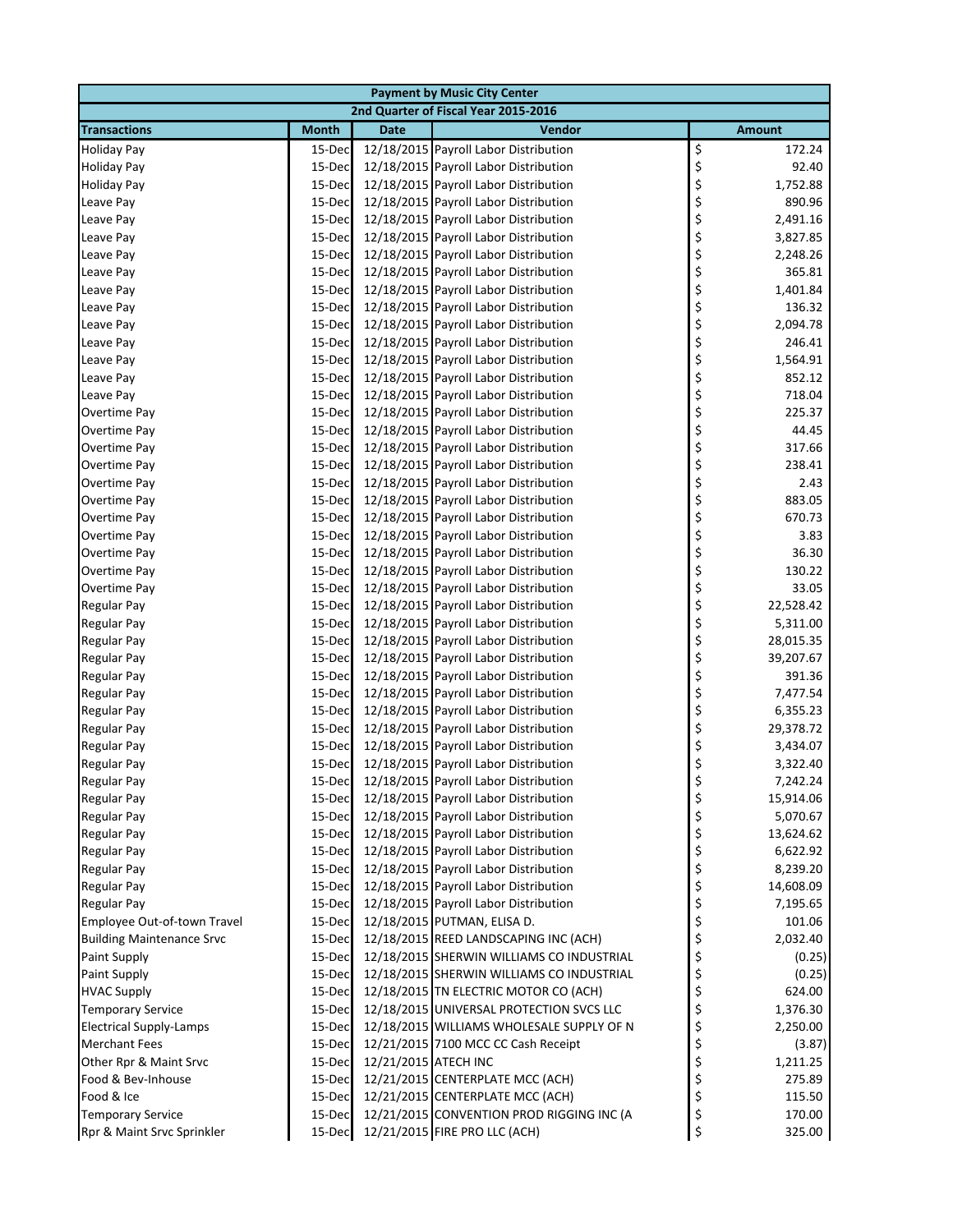| <b>Payment by Music City Center</b> |              |             |                                                  |               |            |  |
|-------------------------------------|--------------|-------------|--------------------------------------------------|---------------|------------|--|
|                                     |              |             | 2nd Quarter of Fiscal Year 2015-2016             |               |            |  |
| <b>Transactions</b>                 | <b>Month</b> | <b>Date</b> | Vendor                                           | <b>Amount</b> |            |  |
| Other Rpr & Maint Srvc              | 15-Dec       |             | 12/21/2015 HOBART CORP                           | \$            | 206.00     |  |
| Rpr & Maint Srvc Elev/Escel         | 15-Dec       |             | 12/21/2015 NASHVILLE MACHINE ELEVATOR CO         | \$            | 13,865.25  |  |
| Other Rpr & Maint Srvc              | 15-Dec       |             | 12/21/2015 RICOH USA INC (ACH)                   | \$            | 135.88     |  |
| Other Rpr & Maint Srvc              | 15-Dec       |             | 12/21/2015 RICOH USA INC (ACH)                   | \$            | 12.44      |  |
| Other Rpr & Maint Srvc              | 15-Dec       |             | 12/21/2015 RICOH USA INC (ACH)                   | \$            | 31.11      |  |
| Other Rpr & Maint Srvc              | 15-Dec       |             | 12/21/2015 RICOH USA INC (ACH)                   | \$            | 31.11      |  |
| Other Rpr & Maint Srvc              | 15-Dec       |             | 12/21/2015 RICOH USA INC (ACH)                   | \$            | 290.10     |  |
| Other Rpr & Maint Srvc              | 15-Dec       |             | 12/21/2015 RICOH USA INC (ACH)                   | \$            | 62.22      |  |
| Other Rpr & Maint Srvc              | 15-Dec       |             | 12/21/2015 RICOH USA INC (ACH)                   | \$            | 6.22       |  |
| Other Rpr & Maint Srvc              | 15-Dec       |             | 12/21/2015 RICOH USA INC (ACH)                   | \$            | 56.00      |  |
| Other Rpr & Maint Srvc              | 15-Dec       |             | 12/21/2015 RICOH USA INC (ACH)                   | \$            | 161.77     |  |
| Other Rpr & Maint Srvc              | 15-Dec       |             | 12/21/2015 RICOH USA INC (ACH)                   | \$            | 116.75     |  |
| Paint Supply                        | 15-Dec       |             | 12/21/2015 SHERWIN WILLIAMS CO INDUSTRIAL        | \$            | 35.50      |  |
| <b>Paint Supply</b>                 | 15-Dec       |             | 12/21/2015 SHERWIN WILLIAMS CO INDUSTRIAL        | \$            | 46.33      |  |
| <b>Paint Supply</b>                 | 15-Dec       |             | 12/21/2015 SHERWIN WILLIAMS CO INDUSTRIAL        | \$            | 108.58     |  |
| <b>Paint Supply</b>                 | 15-Dec       |             | 12/21/2015 SHERWIN WILLIAMS CO INDUSTRIAL        | \$            | 89.24      |  |
| <b>Paint Supply</b>                 | 15-Dec       |             | 12/21/2015 SHERWIN WILLIAMS CO INDUSTRIAL        | \$            | 72.39      |  |
| <b>Elevator Permit</b>              | 15-Dec       |             | 12/21/2015 TN DEPT OF LABOR DIV BOIL & EL        | \$            | 60.00      |  |
| <b>Elevator Permit</b>              | 15-Dec       |             | 12/21/2015 TN DEPT OF LABOR DIV BOIL & EL        | \$            | 60.00      |  |
| <b>Elevator Permit</b>              | 15-Dec       |             | 12/21/2015 TN DEPT OF LABOR DIV BOIL & EL        | \$            | 60.00      |  |
| <b>Elevator Permit</b>              | 15-Dec       |             | 12/21/2015 TN DEPT OF LABOR DIV BOIL & EL        | \$            | 600.00     |  |
| <b>Elevator Permit</b>              | 15-Dec       |             | 12/21/2015 TN DEPT OF LABOR DIV BOIL & EL        | \$            | 60.00      |  |
| <b>Elevator Permit</b>              | 15-Dec       |             | 12/21/2015 TN DEPT OF LABOR DIV BOIL & EL        | \$            | 600.00     |  |
| <b>Elevator Permit</b>              | 15-Dec       |             | 12/21/2015 TN DEPT OF LABOR DIV BOIL & EL        | \$            | 600.00     |  |
| <b>Elevator Permit</b>              | 15-Dec       |             | 12/21/2015 TN DEPT OF LABOR DIV BOIL & EL        | \$            | 60.00      |  |
| <b>Elevator Permit</b>              | 15-Dec       |             | 12/21/2015 TN DEPT OF LABOR DIV BOIL & EL        | \$            | 60.00      |  |
| <b>Elevator Permit</b>              | 15-Dec       |             | 12/21/2015 TN DEPT OF LABOR DIV BOIL & EL        | \$            | 60.00      |  |
| <b>Elevator Permit</b>              | 15-Dec       |             | 12/21/2015 TN DEPT OF LABOR DIV BOIL & EL        | \$            | 60.00      |  |
| <b>Elevator Permit</b>              | 15-Dec       |             | 12/21/2015 TN DEPT OF LABOR DIV BOIL & EL        | \$            | 60.00      |  |
| <b>Elevator Permit</b>              | 15-Dec       |             | 12/21/2015 TN DEPT OF LABOR DIV BOIL & EL        | \$            | 60.00      |  |
| <b>Elevator Permit</b>              | 15-Dec       |             | 12/21/2015 TN DEPT OF LABOR DIV BOIL & EL        | \$            | 60.00      |  |
| <b>Elevator Permit</b>              | 15-Dec       |             | 12/21/2015 TN DEPT OF LABOR DIV BOIL & EL        | \$            | 60.00      |  |
| <b>Elevator Permit</b>              | 15-Dec       |             | 12/21/2015 TN DEPT OF LABOR DIV BOIL & EL        | \$            | 60.00      |  |
| <b>Elevator Permit</b>              | 15-Dec       |             | 12/21/2015 TN DEPT OF LABOR DIV BOIL & EL        | \$            | 60.00      |  |
| <b>Elevator Permit</b>              | 15-Dec       |             | 12/21/2015 TN DEPT OF LABOR DIV BOIL & EL        | \$            | 60.00      |  |
| <b>Elevator Permit</b>              | 15-Dec       |             | 12/21/2015 TN DEPT OF LABOR DIV BOIL & EL        | \$            | 60.00      |  |
| <b>Elevator Permit</b>              |              |             | 15-Dec 12/21/2015 TN DEPT OF LABOR DIV BOIL & EL |               | 60.00      |  |
| <b>Security Services</b>            | 15-Dec       |             | 12/21/2015 UNIVERSAL PROTECTION SVCS LLC         | \$            | 355.20     |  |
| <b>Temporary Service</b>            | 15-Dec       |             | 12/21/2015 UNIVERSAL PROTECTION SVCS LLC         | \$            | 3,964.37   |  |
| Other Rpr & Maint Srvc              | 15-Dec       |             | 12/21/2015 WIRELESS PLUS INC (ACH)               | \$            | 392.00     |  |
| <b>Building Maintenance Srvc</b>    | 15-Dec       |             | 12/22/2015 CRAWFORD DOOR SALES (ACH)             | \$            | 661.00     |  |
| <b>Building Maintenance Srvc</b>    | 15-Dec       |             | 12/22/2015 CRAWFORD DOOR SALES (ACH)             | \$            | 405.00     |  |
| <b>Building Maintenance Srvc</b>    | 15-Dec       |             | 12/22/2015 CRAWFORD DOOR SALES (ACH)             | \$            | 100.00     |  |
| Postage & Delivery Srvc             | 15-Dec       |             | 12/22/2015 CRAWFORD DOOR SALES (ACH)             | \$            | 85.00      |  |
| <b>HHold &amp; Jnitr Supply</b>     | 15-Dec       |             | 12/22/2015 ECOLAB INC (MN)                       | \$            | 220.32     |  |
| Landscaping Srvc-Indoor             | 15-Dec       |             | 12/22/2015 PLANTS ALIVE (ACH)                    | \$            | 10,000.00  |  |
| <b>HHold &amp; Jnitr Supply</b>     | 15-Dec       |             | 12/22/2015 W W GRAINGER (P#)                     | \$            | 115.90     |  |
| <b>Electrical Supply-Lamps</b>      | 15-Dec       |             | 12/22/2015 WILLIAMS WHOLESALE SUPPLY OF N        | \$            | 2,250.00   |  |
| <b>Merchant Fees</b>                | 15-Dec       |             | 12/23/2015 7100 MCC CC Cash Receipt              | \$            | (63.24)    |  |
| Postage & Delivery Srvc             | 15-Dec       |             | 12/23/2015 ECOLAB INC (MN)                       | \$            | 132.13     |  |
| Computer Hardware < \$5000          | 15-Dec       |             | 12/23/2015 GRAYBAR ELECTRIC CO INC (ACH)         | \$            | 62.54      |  |
| <b>Temporary Service</b>            | 15-Dec       |             | 12/23/2015 MCC 12/15 Temp Labor Reclass          | \$            | (3,038.89) |  |
| Temporary Service-Reimb             | 15-Dec       |             | 12/23/2015 MCC 12/15 Temp Labor Reclass          | \$            | 3,038.89   |  |
| <b>HVAC Supply</b>                  | 15-Dec       |             | 12/23/2015 W W GRAINGER (P#)                     | \$            | 52.32      |  |
| <b>Merchant Fees</b>                | 15-Dec       |             | 12/28/2015 7100 MCC CC Cash Receipt              | \$            | (396.68)   |  |
| Repair & Maint Supply               | 15-Dec       |             | 12/28/2015 BAILEY CO INC, THE (P#)               | \$            | 500.48     |  |
| Postage & Delivery Srvc             | 15-Dec       |             | 12/28/2015 BLINK MARKETING INC (ACH)             | \$            | (4.00)     |  |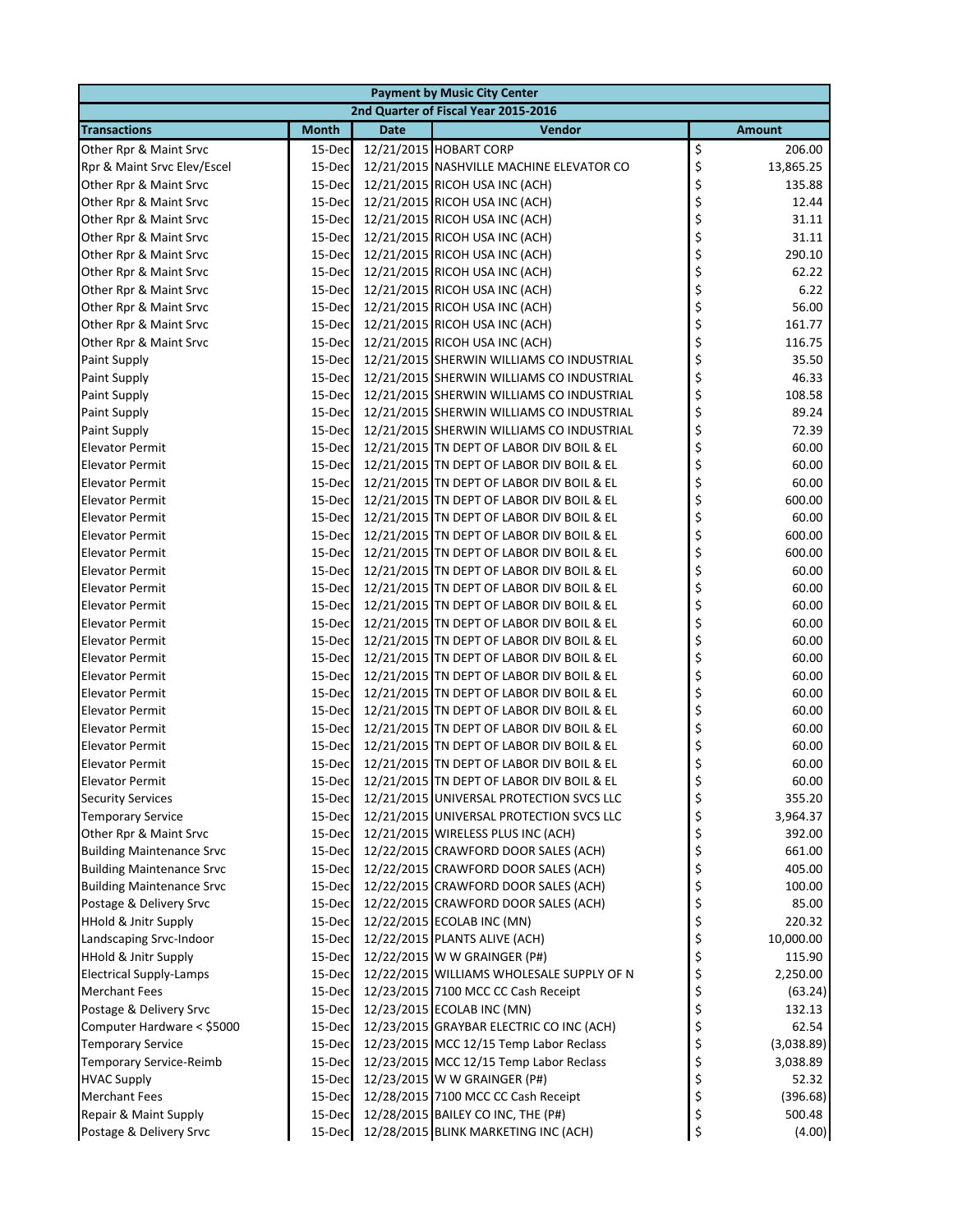|                                      |              |                      | <b>Payment by Music City Center</b>              |    |               |  |  |  |  |  |
|--------------------------------------|--------------|----------------------|--------------------------------------------------|----|---------------|--|--|--|--|--|
| 2nd Quarter of Fiscal Year 2015-2016 |              |                      |                                                  |    |               |  |  |  |  |  |
| <b>Transactions</b>                  | <b>Month</b> | <b>Date</b>          | Vendor                                           |    | <b>Amount</b> |  |  |  |  |  |
| <b>Promotion-Goods</b>               | 15-Dec       |                      | 12/28/2015 BLINK MARKETING INC (ACH)             | \$ | (5.19)        |  |  |  |  |  |
| Food & Ice                           | 15-Dec       |                      | 12/28/2015 CENTERPLATE MCC (ACH)                 | \$ | 267.50        |  |  |  |  |  |
| Food & Ice                           | 15-Dec       |                      | 12/28/2015 CENTERPLATE MCC (ACH)                 | \$ | 199.43        |  |  |  |  |  |
| Food & Ice                           | 15-Dec       |                      | 12/28/2015 CENTERPLATE MCC (ACH)                 | \$ | 779.80        |  |  |  |  |  |
| <b>Uniform Cleaning Service</b>      | 15-Dec       |                      | 12/28/2015 CINTAS CORP #051 MATS & RUGS(A        | \$ | 540.15        |  |  |  |  |  |
| <b>Uniform Cleaning Service</b>      | 15-Dec       |                      | 12/28/2015 CINTAS CORP #051 MATS & RUGS(A        | \$ | 537.33        |  |  |  |  |  |
| Landscaping Srvc-Indoor              | 15-Dec       |                      | 12/28/2015 PLANTS ALIVE (ACH)                    | \$ | (1,788.80)    |  |  |  |  |  |
| Landscaping Srvc-Indoor              | 15-Dec       |                      | 12/28/2015 PLANTS ALIVE (ACH)                    | \$ | 9,652.00      |  |  |  |  |  |
| Employee Out-of-town Travel          | 15-Dec       |                      | 12/28/2015 STARKS, CHARLES L                     | \$ | 517.78        |  |  |  |  |  |
| Employee Out-of-town Travel          | 15-Dec       |                      | 12/28/2015 STARKS, CHARLES L                     | \$ | 439.64        |  |  |  |  |  |
| Repair & Maint Supply                | 15-Dec       |                      | 12/28/2015 SUNSET MARKETING INC                  | \$ | 936.00        |  |  |  |  |  |
| <b>Security Services</b>             | 15-Dec       |                      | 12/28/2015 UNIVERSAL PROTECTION SVCS LLC         | \$ | 837.67        |  |  |  |  |  |
| <b>Security Services</b>             | 15-Dec       |                      | 12/28/2015 UNIVERSAL PROTECTION SVCS LLC         | \$ | 1,073.86      |  |  |  |  |  |
| <b>Electrical Supply</b>             | 15-Dec       |                      | 12/28/2015 WILLIAMS WHOLESALE SUPPLY OF N        | \$ | 264.75        |  |  |  |  |  |
| <b>Electrical Supply</b>             | 15-Dec       |                      | 12/28/2015 WILLIAMS WHOLESALE SUPPLY OF N        | \$ | 264.75        |  |  |  |  |  |
| <b>Paint Supply</b>                  | 15-Dec       |                      | 12/29/2015 SHERWIN WILLIAMS CO INDUSTRIAL        | \$ | 39.88         |  |  |  |  |  |
| Paint Supply                         | 15-Dec       |                      | 12/29/2015 SHERWIN WILLIAMS CO INDUSTRIAL        | \$ | 314.00        |  |  |  |  |  |
| <b>Paint Supply</b>                  | 15-Dec       |                      | 12/29/2015 SHERWIN WILLIAMS CO INDUSTRIAL        | \$ | 9.72          |  |  |  |  |  |
| <b>Paint Supply</b>                  | 15-Dec       |                      | 12/29/2015 SHERWIN WILLIAMS CO INDUSTRIAL        | \$ | 29.16         |  |  |  |  |  |
| Paint Supply                         | 15-Dec       |                      | 12/29/2015 SHERWIN WILLIAMS CO INDUSTRIAL        | \$ | 33.02         |  |  |  |  |  |
| <b>Paint Supply</b>                  | 15-Dec       |                      | 12/29/2015 SHERWIN WILLIAMS CO INDUSTRIAL        | \$ | 99.80         |  |  |  |  |  |
| <b>Paint Supply</b>                  | 15-Dec       |                      | 12/29/2015 SHERWIN WILLIAMS CO INDUSTRIAL        | \$ | 92.60         |  |  |  |  |  |
| <b>Paint Supply</b>                  | 15-Dec       |                      | 12/29/2015 SHERWIN WILLIAMS CO INDUSTRIAL        | \$ | 95.60         |  |  |  |  |  |
| <b>Paint Supply</b>                  | 15-Dec       |                      | 12/29/2015 SHERWIN WILLIAMS CO INDUSTRIAL        | \$ | 6.20          |  |  |  |  |  |
| Paint Supply                         | 15-Dec       |                      | 12/29/2015 SHERWIN WILLIAMS CO INDUSTRIAL        | \$ | 6.20          |  |  |  |  |  |
| Paint Supply                         | 15-Dec       |                      | 12/29/2015 SHERWIN WILLIAMS CO INDUSTRIAL        | \$ | 12.40         |  |  |  |  |  |
| <b>Paint Supply</b>                  | 15-Dec       |                      | 12/29/2015 SHERWIN WILLIAMS CO INDUSTRIAL        | \$ | 40.32         |  |  |  |  |  |
| <b>Paint Supply</b>                  | 15-Dec       |                      | 12/29/2015 SHERWIN WILLIAMS CO INDUSTRIAL        | \$ | 29.70         |  |  |  |  |  |
| <b>Paint Supply</b>                  | 15-Dec       |                      | 12/29/2015 SHERWIN WILLIAMS CO INDUSTRIAL        | \$ | 36.88         |  |  |  |  |  |
| <b>Paint Supply</b>                  | 15-Dec       |                      | 12/29/2015 SHERWIN WILLIAMS CO INDUSTRIAL        | \$ | 43.05         |  |  |  |  |  |
| <b>Paint Supply</b>                  | 15-Dec       |                      | 12/29/2015 SHERWIN WILLIAMS CO INDUSTRIAL        | \$ | 39.84         |  |  |  |  |  |
| <b>Paint Supply</b>                  | 15-Dec       |                      | 12/29/2015 SHERWIN WILLIAMS CO INDUSTRIAL        | \$ | 24.54         |  |  |  |  |  |
| Paint Supply                         | 15-Dec       |                      | 12/29/2015 SHERWIN WILLIAMS CO INDUSTRIAL        | \$ | 22.11         |  |  |  |  |  |
| Paint Supply                         | 15-Dec       |                      | 12/29/2015 SHERWIN WILLIAMS CO INDUSTRIAL        | \$ | 16.44         |  |  |  |  |  |
| <b>Paint Supply</b>                  | 15-Dec       |                      | 12/29/2015 SHERWIN WILLIAMS CO INDUSTRIAL        | \$ | 27.39         |  |  |  |  |  |
| <b>Paint Supply</b>                  | 15-Dec       |                      | 12/29/2015 SHERWIN WILLIAMS CO INDUSTRIAL        | \$ | 22.26         |  |  |  |  |  |
| Paint Supply                         |              |                      | 15-Dec 12/29/2015 SHERWIN WILLIAMS CO INDUSTRIAL |    | 21.57         |  |  |  |  |  |
| <b>Paint Supply</b>                  | 15-Dec       |                      | 12/29/2015 SHERWIN WILLIAMS CO INDUSTRIAL        | \$ | 314.00        |  |  |  |  |  |
| <b>Paint Supply</b>                  | 15-Dec       |                      | 12/29/2015 SHERWIN WILLIAMS CO INDUSTRIAL        | \$ | 32.36         |  |  |  |  |  |
| Telephone & Telegraph                | 15-Dec       |                      | 12/30/2015 AT&T CIRCUITS                         | \$ | 407.59        |  |  |  |  |  |
| Postage & Delivery Srvc              | 15-Dec       |                      | 12/30/2015 INDUSTRIAL HEATER INC (ACH)           | \$ | 6.84          |  |  |  |  |  |
| Offc & Admin Supply                  | 15-Dec       |                      | 12/30/2015 MYOFFICE PRODUCTS (ACH)               | \$ | 28.80         |  |  |  |  |  |
| Offc & Admin Supply                  | 15-Dec       |                      | 12/30/2015 MYOFFICE PRODUCTS (ACH)               | \$ | 37.53         |  |  |  |  |  |
| Offc & Admin Supply                  | 15-Dec       |                      | 12/30/2015 MYOFFICE PRODUCTS (ACH)               | \$ | 32.12         |  |  |  |  |  |
| Offc & Admin Supply                  | 15-Dec       |                      | 12/30/2015 MYOFFICE PRODUCTS (ACH)               | \$ | 47.70         |  |  |  |  |  |
| <b>Membership Dues</b>               | 15-Dec       |                      | 12/31/2015 12/15 MCC IMPREST CHECK RCLS          | \$ | 60.00         |  |  |  |  |  |
| <b>Laundry Services</b>              | 15-Dec       | 12/31/2015 ALSCO     |                                                  | \$ | 219.15        |  |  |  |  |  |
| <b>Auto Supply</b>                   | 15-Dec       |                      | 12/31/2015 AMERICAS MOTOR SPORTS                 | \$ | 114.99        |  |  |  |  |  |
| Telephone & Telegraph                | 15-Dec       |                      | 12/31/2015 AT&T (PO BOX 105320)(105262)(7        | \$ | 337.50        |  |  |  |  |  |
| Other Rpr & Maint Srvc               | 15-Dec       | 12/31/2015 ATECH INC |                                                  | \$ | 295.27        |  |  |  |  |  |
| Other Rpr & Maint Srvc               | 15-Dec       | 12/31/2015 ATECH INC |                                                  | \$ | 97.90         |  |  |  |  |  |
| Other Rpr & Maint Srvc               | 15-Dec       |                      | 12/31/2015 AVERUS INC (ACH)                      | \$ | 1,764.15      |  |  |  |  |  |
| Other Rpr & Maint Srvc               | 15-Dec       |                      | 12/31/2015 BAILEY CO INC, THE (P#)               |    | 121.60        |  |  |  |  |  |
| Rpr & Maint Srvc Green Roof          | 15-Dec       |                      | 12/31/2015 BAKER ROOFING CO (ACH)                | \$ | 2,500.00      |  |  |  |  |  |
| Rpr & Maint Srvc Green Roof          | 15-Dec       |                      | 12/31/2015 BAKER ROOFING CO (ACH)                | \$ | 390.23        |  |  |  |  |  |
| Advertising & Promot'n               | 15-Dec       |                      | 12/31/2015 CENTERPLATE MCC (ACH)                 | \$ | 627.72        |  |  |  |  |  |
| <b>Uniform Cleaning Service</b>      | 15-Dec       |                      | 12/31/2015 CINTAS CORP #051 MATS & RUGS(A        |    | 498.41        |  |  |  |  |  |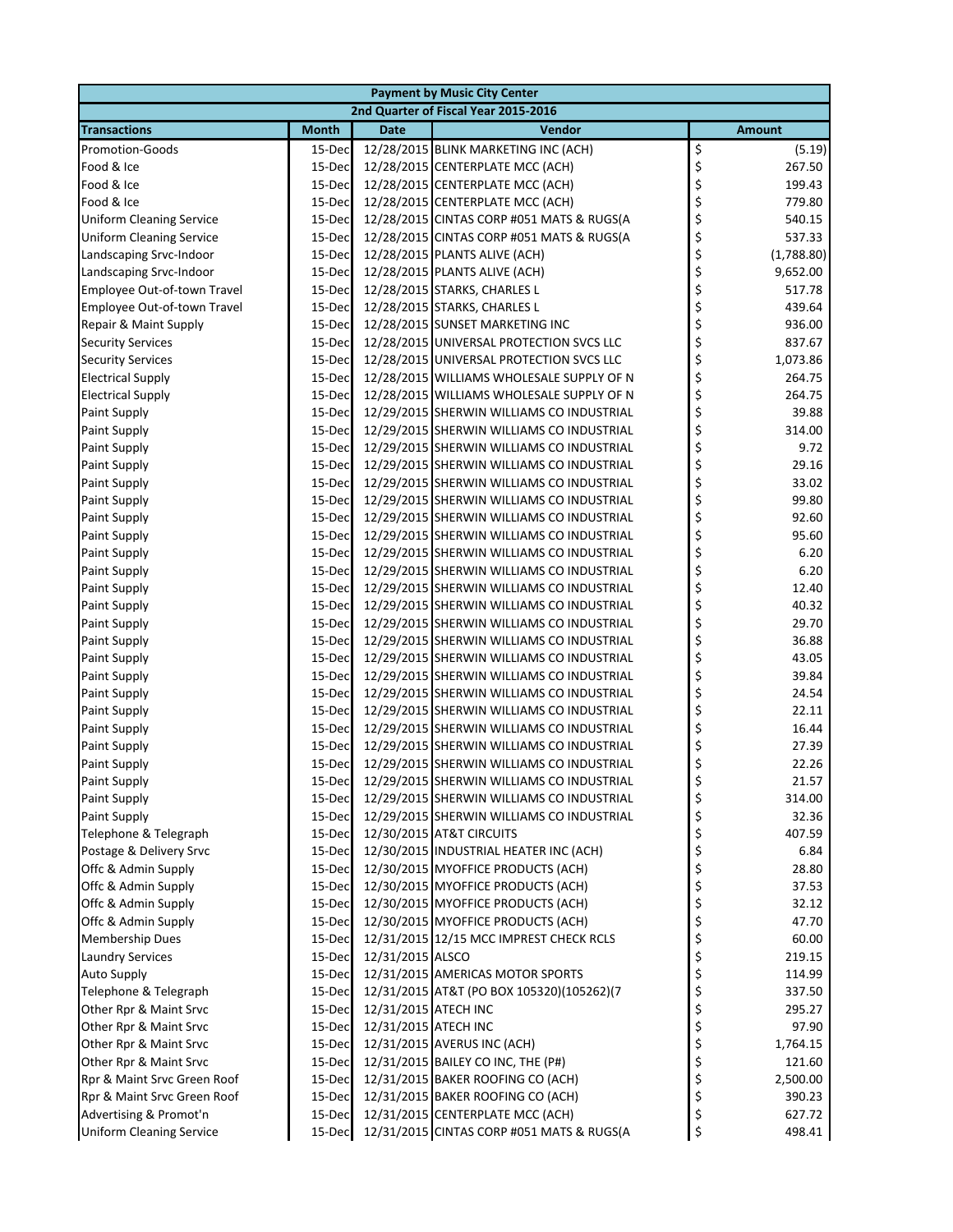|                                      |              |             | <b>Payment by Music City Center</b>   |    |               |  |  |  |  |
|--------------------------------------|--------------|-------------|---------------------------------------|----|---------------|--|--|--|--|
| 2nd Quarter of Fiscal Year 2015-2016 |              |             |                                       |    |               |  |  |  |  |
| <b>Transactions</b>                  | <b>Month</b> | <b>Date</b> | Vendor                                |    | <b>Amount</b> |  |  |  |  |
| <b>Cable Television</b>              | 15-Dec       |             | 12/31/2015 COMCAST (ACH)              | \$ | 401.76        |  |  |  |  |
| <b>Internet Services</b>             | 15-Dec       |             | 12/31/2015 COMCAST (ACH)              | \$ | 252.85        |  |  |  |  |
| Refuse Disposal-Reimb                | 15-Dec       |             | 12/31/2015 COMPOST CO (ACH)           | \$ | 2,140.00      |  |  |  |  |
| <b>Building Maintenance Srvc</b>     | 15-Dec       |             | 12/31/2015 CRAWFORD DOOR SALES (ACH)  | \$ | 195.00        |  |  |  |  |
| Other Rpr & Maint Srvc               | 15-Dec       |             | 12/31/2015 EQUIPMENT DEPOT            | \$ | 2,366.19      |  |  |  |  |
| <b>Electrical Supply</b>             | 15-Dec       |             | 12/31/2015 Fifth Third CCard Dec 2015 | \$ | 209.85        |  |  |  |  |
| Employee Award/Gift                  | 15-Dec       |             | 12/31/2015 Fifth Third CCard Dec 2015 | \$ | 813.60        |  |  |  |  |
| Employee Award/Gift                  | 15-Dec       |             | 12/31/2015 Fifth Third CCard Dec 2015 | \$ | 28.13         |  |  |  |  |
| Employee Out-of-town Travel          | 15-Dec       |             | 12/31/2015 Fifth Third CCard Dec 2015 | \$ | 171.95        |  |  |  |  |
| Employee Out-of-town Travel          | 15-Dec       |             | 12/31/2015 Fifth Third CCard Dec 2015 | \$ | 443.05        |  |  |  |  |
| Employee Out-of-town Travel          | 15-Dec       |             | 12/31/2015 Fifth Third CCard Dec 2015 | \$ | 358.77        |  |  |  |  |
| Employee Out-of-town Travel          | 15-Dec       |             | 12/31/2015 Fifth Third CCard Dec 2015 | \$ | 3.98          |  |  |  |  |
| Employee Out-of-town Travel          | 15-Dec       |             | 12/31/2015 Fifth Third CCard Dec 2015 | \$ | 35.48         |  |  |  |  |
| Employee Out-of-town Travel          | 15-Dec       |             | 12/31/2015 Fifth Third CCard Dec 2015 | \$ | 30.25         |  |  |  |  |
| Employee Out-of-town Travel          | 15-Dec       |             | 12/31/2015 Fifth Third CCard Dec 2015 | \$ | 7.05          |  |  |  |  |
| Employee Out-of-town Travel          | 15-Dec       |             | 12/31/2015 Fifth Third CCard Dec 2015 | \$ | 6.05          |  |  |  |  |
| Employee Out-of-town Travel          | 15-Dec       |             | 12/31/2015 Fifth Third CCard Dec 2015 | \$ | 35.34         |  |  |  |  |
| Employee Out-of-town Travel          | 15-Dec       |             | 12/31/2015 Fifth Third CCard Dec 2015 | \$ | 59.00         |  |  |  |  |
| Employee Out-of-town Travel          | 15-Dec       |             | 12/31/2015 Fifth Third CCard Dec 2015 | \$ | 8.25          |  |  |  |  |
| Employee Out-of-town Travel          | 15-Dec       |             | 12/31/2015 Fifth Third CCard Dec 2015 | \$ | 7.85          |  |  |  |  |
| Employee Out-of-town Travel          | 15-Dec       |             | 12/31/2015 Fifth Third CCard Dec 2015 | \$ | 31.25         |  |  |  |  |
| Employee Out-of-town Travel          | 15-Dec       |             | 12/31/2015 Fifth Third CCard Dec 2015 | \$ | 184.64        |  |  |  |  |
| Employee Out-of-town Travel          | 15-Dec       |             | 12/31/2015 Fifth Third CCard Dec 2015 | \$ | 23.90         |  |  |  |  |
| Employee Out-of-town Travel          | 15-Dec       |             | 12/31/2015 Fifth Third CCard Dec 2015 | \$ | 16.99         |  |  |  |  |
| Employee Out-of-town Travel          | 15-Dec       |             | 12/31/2015 Fifth Third CCard Dec 2015 | \$ | 6.85          |  |  |  |  |
| Employee Out-of-town Travel          | 15-Dec       |             | 12/31/2015 Fifth Third CCard Dec 2015 | \$ | 62.87         |  |  |  |  |
| Employee Out-of-town Travel          | 15-Dec       |             | 12/31/2015 Fifth Third CCard Dec 2015 | \$ | 1,006.18      |  |  |  |  |
| Employee Out-of-town Travel          | 15-Dec       |             | 12/31/2015 Fifth Third CCard Dec 2015 | \$ | 123.01        |  |  |  |  |
| Employee Out-of-town Travel          | 15-Dec       |             | 12/31/2015 Fifth Third CCard Dec 2015 | \$ | 77.00         |  |  |  |  |
| Employee Out-of-town Travel          | 15-Dec       |             | 12/31/2015 Fifth Third CCard Dec 2015 | \$ | 31.72         |  |  |  |  |
| Employee Out-of-town Travel          | 15-Dec       |             | 12/31/2015 Fifth Third CCard Dec 2015 | \$ | 71.60         |  |  |  |  |
| Employee Out-of-town Travel          | 15-Dec       |             | 12/31/2015 Fifth Third CCard Dec 2015 | \$ | 144.08        |  |  |  |  |
| Employee Out-of-town Travel          | 15-Dec       |             | 12/31/2015 Fifth Third CCard Dec 2015 | \$ | 18.00         |  |  |  |  |
| Employee Out-of-town Travel          | 15-Dec       |             | 12/31/2015 Fifth Third CCard Dec 2015 | \$ | 50.00         |  |  |  |  |
| <b>HHold &amp; Jnitr Supply</b>      | 15-Dec       |             | 12/31/2015 Fifth Third CCard Dec 2015 | \$ | 213.68        |  |  |  |  |
| <b>Host &amp; Hostess</b>            | 15-Dec       |             | 12/31/2015 Fifth Third CCard Dec 2015 | \$ | 122.36        |  |  |  |  |
| Host & Hostess                       | 15-Dec       |             | 12/31/2015 Fifth Third CCard Dec 2015 |    | 248.27        |  |  |  |  |
| Host & Hostess                       | 15-Dec       |             | 12/31/2015 Fifth Third CCard Dec 2015 | \$ | 79.13         |  |  |  |  |
| Host & Hostess                       | 15-Dec       |             | 12/31/2015 Fifth Third CCard Dec 2015 | \$ | 59.28         |  |  |  |  |
| Host & Hostess                       | 15-Dec       |             | 12/31/2015 Fifth Third CCard Dec 2015 | \$ | 522.53        |  |  |  |  |
| Host & Hostess                       | 15-Dec       |             | 12/31/2015 Fifth Third CCard Dec 2015 | \$ | 64.08         |  |  |  |  |
| <b>HVAC Supply</b>                   | 15-Dec       |             | 12/31/2015 Fifth Third CCard Dec 2015 | \$ | 65.68         |  |  |  |  |
| <b>Internet Services</b>             | 15-Dec       |             | 12/31/2015 Fifth Third CCard Dec 2015 | \$ | 30.00         |  |  |  |  |
| <b>Mngt Cnsltnt Srvc</b>             | 15-Dec       |             | 12/31/2015 Fifth Third CCard Dec 2015 | \$ | 45.00         |  |  |  |  |
| Offc & Admin Supply                  | 15-Dec       |             | 12/31/2015 Fifth Third CCard Dec 2015 | \$ | 108.41        |  |  |  |  |
| <b>Procure Card Clearing</b>         | 15-Dec       |             | 12/31/2015 Fifth Third CCard Dec 2015 | \$ | 24.96         |  |  |  |  |
| <b>Procure Card Clearing</b>         | 15-Dec       |             | 12/31/2015 Fifth Third CCard Dec 2015 | \$ | 24.96         |  |  |  |  |
| Registration                         | 15-Dec       |             | 12/31/2015 Fifth Third CCard Dec 2015 | \$ | 95.00         |  |  |  |  |
| Rent Tradeshow Booth Expenses        | 15-Dec       |             | 12/31/2015 Fifth Third CCard Dec 2015 | \$ | 1,750.00      |  |  |  |  |
| Rent Tradeshow Booth Expenses        | 15-Dec       |             | 12/31/2015 Fifth Third CCard Dec 2015 | \$ | 279.20        |  |  |  |  |
| Rent Tradeshow Booth Expenses        | 15-Dec       |             | 12/31/2015 Fifth Third CCard Dec 2015 | \$ | 50.50         |  |  |  |  |
| Tuition                              | 15-Dec       |             | 12/31/2015 Fifth Third CCard Dec 2015 | \$ | (250.00)      |  |  |  |  |
| Tuition                              | 15-Dec       |             | 12/31/2015 Fifth Third CCard Dec 2015 | \$ | 250.00        |  |  |  |  |
| Other Rpr & Maint Srvc               | 15-Dec       |             | 12/31/2015 FORKLIFT SYSTEMS INC (ACH) | \$ | 1,464.92      |  |  |  |  |
| Postage & Delivery Srvc              | 15-Dec       |             | 12/31/2015 LITHOGRAPHICS, INC         | \$ | 25.00         |  |  |  |  |
| Printing/Binding                     | 15-Dec       |             | 12/31/2015 LITHOGRAPHICS, INC         | \$ | 3,961.96      |  |  |  |  |
| Food & Bev Capital Reserve           | 15-Dec       |             | 12/31/2015 MCC 12/15 F&B ADV RCLS     | \$ | (250.00)      |  |  |  |  |